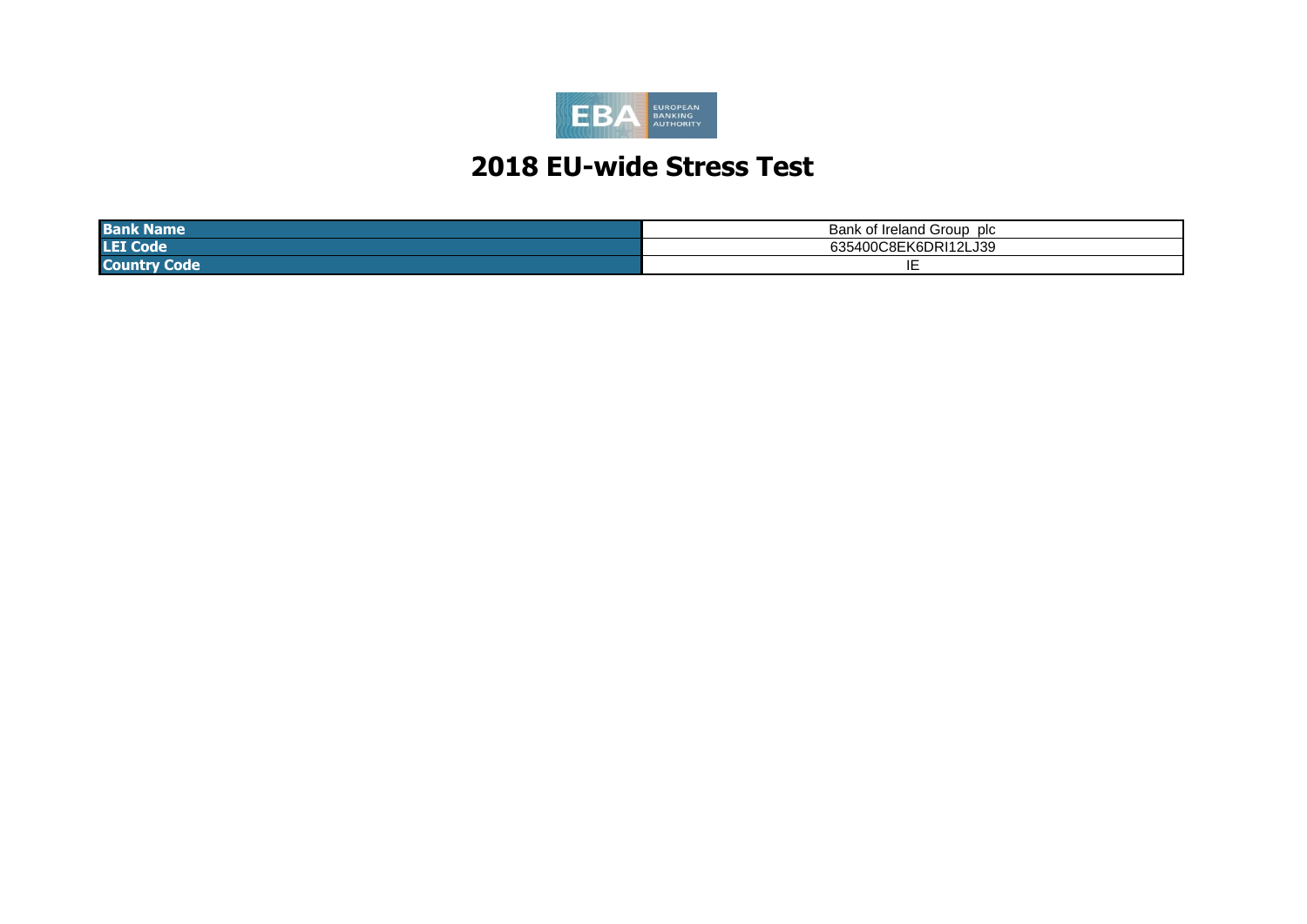

### **2018 EU-wide Stress Test: Summary**

Bank of Ireland Group plc

|                                                                                                                                                                                                        | <b>Actual</b><br>(starting year) | Restated<br>(starting year) |            | <b>Baseline Scenario</b> |            |            | <b>Adverse Scenario</b> |            |
|--------------------------------------------------------------------------------------------------------------------------------------------------------------------------------------------------------|----------------------------------|-----------------------------|------------|--------------------------|------------|------------|-------------------------|------------|
| (mln EUR, %)                                                                                                                                                                                           | 31/12/2017                       | 31/12/2017                  | 31/12/2018 | 31/12/2019               | 31/12/2020 | 31/12/2018 | 31/12/2019              | 31/12/2020 |
| Net interest income                                                                                                                                                                                    | 2.198                            |                             | 2.134      | 2,205                    | 2.173      | 1.925      | 1.981                   | 1,939      |
| Gains or losses on financial assets and liabilities held for trading and trading financial assets and trading financial liabilities                                                                    | 221                              |                             | 122        | 122                      | 122        | $-264$     | 92                      | 92         |
| Impairment or (-) reversal of impairment on financial assets not measured at fair value through profit or loss                                                                                         | $-14$                            |                             | $-391$     | $-109$                   | $-122$     | $-2.415$   | $-421$                  | $-246$     |
| Profit or (-) loss for the year                                                                                                                                                                        | 692                              |                             | 320        | 572                      | 558        | $-1.512$   | 85                      | 218        |
| Coverage ratio: non-performing exposure (%)                                                                                                                                                            | 32.04%                           | 32.07%                      | 30.54%     | 29.38%                   | 28.49%     | 36.97%     | 35.18%                  | 33.38%     |
| Common Equity Tier 1 capital                                                                                                                                                                           | 7.113                            | 7.092                       | 7,283      | 7,374                    | 7,480      | 6,241      | 5.795                   | 5,350      |
| Total Risk exposure amount (all transitional adjustments included)                                                                                                                                     | 44,961                           | 44,846                      | 45,114     | 45,248                   | 46,101     | 46,952     | 47.734                  | 47,994     |
| Common Equity Tier 1 ratio, %                                                                                                                                                                          | 15.82%                           | 15.81%                      | 16.14%     | 16.30%                   | 16.23%     | 13.29%     | 12.14%                  | 11.15%     |
| Fully loaded Common Equity Tier 1 ratio, %                                                                                                                                                             | 13.82%                           | 13.61%                      | 14.31%     | 14.85%                   | 15.13%     | 8.68%      | 8.58%                   | 8.93%      |
| Tier 1 capital                                                                                                                                                                                         | 7.617                            | 7,598                       | 7,768      | 7,870                    | 7.971      | 6,902      | 6.486                   | 6,026      |
| Total leverage ratio exposures                                                                                                                                                                         | 108,330                          | 108,214                     | 108,214    | 108,214                  | 108,214    | 108,214    | 108,214                 | 108,214    |
| Leverage ratio, %                                                                                                                                                                                      | 7.03%                            | 7.02%                       | 7.18%      | 7.27%                    | 7.37%      | 6.38%      | 5.99%                   | 5.57%      |
| Fully loaded leverage ratio, %                                                                                                                                                                         | 6.21%                            | 6.12%                       | 6.45%      | 6.72%                    | 6.96%      | 4.38%      | 4.44%                   | 4.61%      |
|                                                                                                                                                                                                        |                                  | <b>Memorandum items</b>     |            |                          |            |            |                         |            |
| Total amount of instruments with mandatory conversion into ordinary shares upon a fixed date in the 2018 -2020 period<br>(cumulative conversions) <sup>1</sup>                                         |                                  |                             |            |                          |            |            | $\Omega$                |            |
| Total Additional Tier 1 and Tier 2 instruments eligible as regulatory capital under the CRR provisions that convert into<br>Common Equity Tier 1 or are written down upon a trigger event <sup>2</sup> |                                  |                             | 750        | 750                      | 750        | 750        | 750                     | 750        |
| Of which: eligible instruments whose trigger is above CET1 capital ratio in the adverse scenario <sup>2</sup>                                                                                          |                                  |                             |            |                          |            |            | $\Omega$                |            |

<sup>1</sup> Conversions not considered for CET1 computation<br><sup>2</sup> Excluding instruments with mandatory conversion into ordinary shares upon a fixed date in the 2018 -2020 period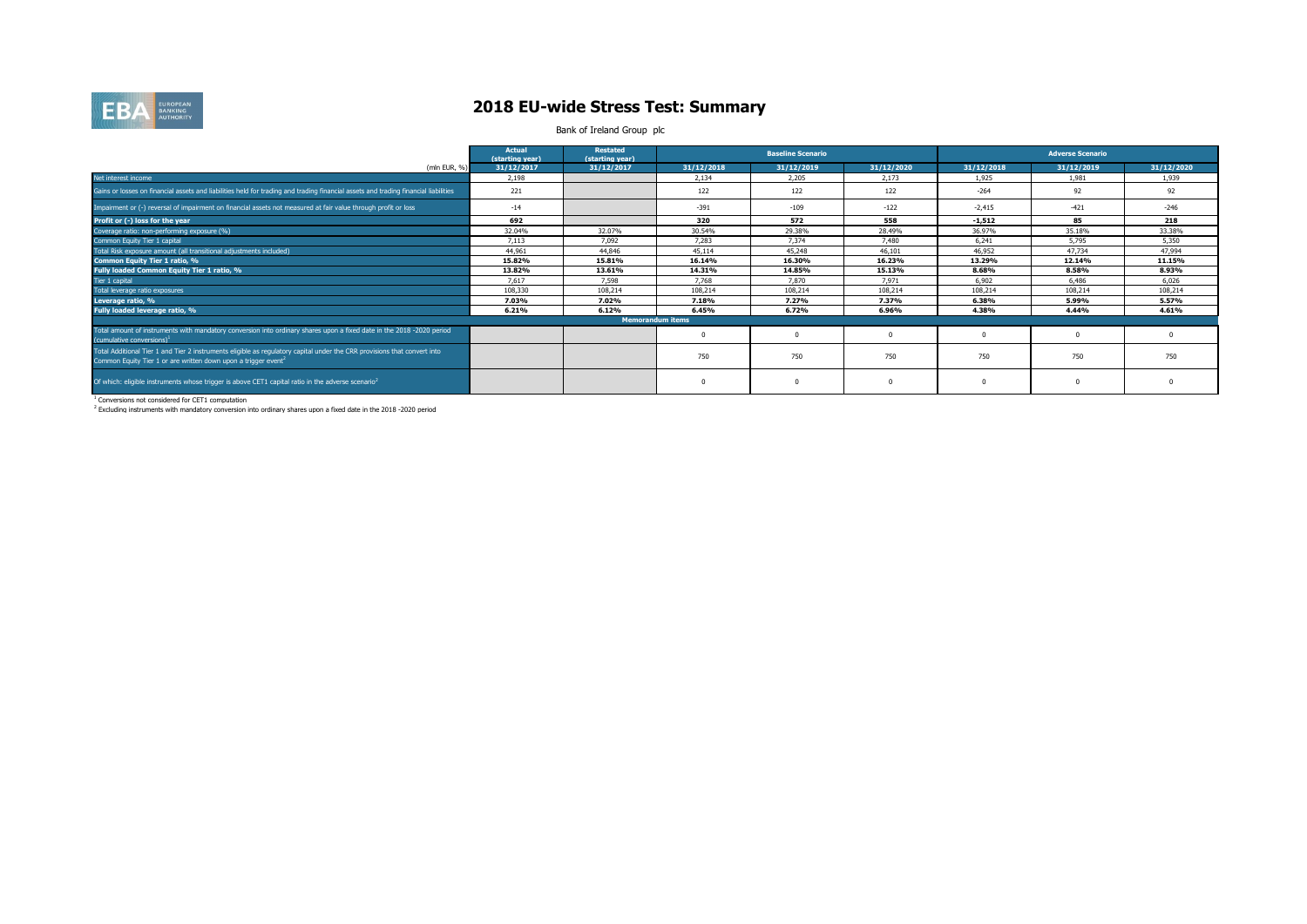

Bank of Ireland Group plc

|                           |                                                              |               |                        |               |           |               |           | Restated                     |           |            |                       |                 |                |                                                  |
|---------------------------|--------------------------------------------------------------|---------------|------------------------|---------------|-----------|---------------|-----------|------------------------------|-----------|------------|-----------------------|-----------------|----------------|--------------------------------------------------|
|                           |                                                              |               |                        |               |           |               |           | 31/12/2017                   |           |            |                       |                 |                |                                                  |
|                           |                                                              |               | <b>Exposure values</b> |               |           |               |           | <b>Risk exposure amounts</b> |           |            |                       |                 |                |                                                  |
|                           |                                                              | A-IRB         |                        | $F-IRB$       |           | $A-IRB$       |           | $F-IRB$                      |           | Performing | Non performing        | <b>Stock of</b> | non performing | Of which: from Coverage Ratio -<br>Non performin |
|                           |                                                              | Non-defaulted | Defaulted              | Non-defaulted | Defaulted | Non-defaulted | Defaulted | Non-defaulted                | Defaulted | exposure   | exposure <sup>1</sup> | provisions      | exposures      | exposures <sup>1</sup>                           |
|                           | (mln EUR, %)                                                 |               |                        |               |           |               |           |                              |           |            |                       |                 |                |                                                  |
|                           | <b>Central banks and central governments</b>                 |               |                        |               |           |               |           |                              |           |            |                       |                 |                |                                                  |
|                           | <b>Institutions</b>                                          |               |                        | 4.537         |           |               |           | 841                          |           | 864        |                       |                 |                |                                                  |
|                           | <b>Corporates</b>                                            |               |                        | 16.341        | 1,860     |               |           | 13,974                       |           | 15,680     | 2.063                 | 982             | 859            | 41.6%                                            |
|                           | Corporates - Of Which: Specialised Lending                   |               |                        | 1.172         |           |               |           | 1.137                        |           | 902        | 45                    |                 | 22             | 70.2%                                            |
|                           | Corporates - Of Which: SME                                   |               |                        | 8.465         | 1.527     |               |           | 6,696                        |           | 8.214      | 1,715                 | 753             | 676            | 39.4%                                            |
|                           | Retail                                                       | 47,386        | 3,104                  |               |           | 11,236        | 2,399     |                              |           | 47,089     | 3.401                 | 797             | 713            | 21.0%                                            |
|                           | Retail - Secured on real estate property                     | 43,786        | 2.855                  |               |           | 9,326         | 2.269     |                              |           | 43,500     | 3.142                 | 639             | 602            | 19.2%                                            |
|                           | Retail - Secured on real estate property - Of Which: SME     |               |                        |               |           |               |           |                              |           |            |                       |                 |                |                                                  |
| Bank of Ireland Group plc | Retail - Secured on real estate property - Of Which: non-SME | 43.786        | 2.855                  |               |           | 9.326         | 2.269     |                              |           | 43,500     | 3.142                 | 639             | 602            | 19.2%                                            |
|                           | <b>Retail - Qualifying Revolving</b>                         | 1.356         | 23                     |               |           | 331           |           |                              |           | 1.355      | 23                    | $\sim$          |                | 42.7%                                            |
|                           | <b>Retail - Other Retail</b>                                 | 2.244         | 226                    |               |           | 1.580         | 116       |                              |           | 2.234      | 236                   | 133             | 101            | 42.6%                                            |
|                           | Retail - Other Retail - Of Which: SME                        | 1,757         | 187                    |               |           | 1,011         | 100       |                              |           | 1.747      | 197                   | Q <sub>5</sub>  | <b>т</b>       | 37.5%                                            |
|                           | Retail - Other Retail - Of Which: non-SME                    | 487           |                        |               |           | 569           |           |                              |           | 487        | 39                    | --              |                | 68.6%                                            |
|                           | <b>Equity</b>                                                |               |                        |               |           |               |           |                              |           |            |                       |                 |                |                                                  |
|                           | <b>Securitisation</b>                                        |               |                        |               |           |               |           |                              |           |            |                       |                 |                |                                                  |
|                           | Other non-credit obligation assets                           |               |                        |               |           |               |           |                              |           |            |                       |                 |                |                                                  |
|                           | <b>IRB TOTAL</b>                                             | 47,386        | 3.104                  | 20,878        | 1,860     | 11,236        | 2,399     | 14.815                       |           | 63,633     | 5,464                 | 1.784           | 1,572          | 28.8%                                            |

<sup>1</sup> Computed as defined in paragraphs 49 and 112 of the Methodological note)

|         |                                                              | Restated<br>31/12/2017<br><b>Exposure values</b><br><b>Risk exposure amounts</b><br>$F-IRB$<br>$F-IRB$<br>A-IRB<br>$A-IRB$<br>Of which: from Coverage Ratio -<br>Performing<br>Non performing<br><b>Stock of</b><br><b>Non performing</b><br>non performing<br>provisions<br>exposure <sup>1</sup><br>exposure <sup>1</sup><br>exposures<br>exposures <sup>1</sup><br>Defaulted<br>Defaulted<br>Defaulted<br>Non-defaulted<br>Defaulted<br>Non-defaulted<br>Non-defaulted<br>Non-defaulted<br>227<br>694<br>8.549<br>1,259<br>6,442<br>8.233<br>625<br>1.422<br>391<br>346<br>334<br>594<br>5,816<br>1.119<br>4.295<br>5.644<br>1.279<br>538<br>25,096<br>2.879<br>731<br>25.351<br>2,624<br>668<br>7.191<br>1.95<br>2,376<br>2,620<br>5,283<br>21,509<br>573<br>21,753<br>1.82<br>558<br>2.376<br>21,753<br>5,283<br>1,820<br>21.509<br>2.620<br>573<br>558<br>330<br>1.354<br>1.355<br>25<br>73<br>- 72<br>$\overline{\phantom{a}}$<br>226<br>236<br>2,243<br>1.579<br>2.233<br>133<br>100<br>116<br>1,756<br>1,746<br>95<br>187<br>1,010<br>100<br>197 |        |       |       |       |       |       |  |        |        |       |       |       |
|---------|--------------------------------------------------------------|-----------------------------------------------------------------------------------------------------------------------------------------------------------------------------------------------------------------------------------------------------------------------------------------------------------------------------------------------------------------------------------------------------------------------------------------------------------------------------------------------------------------------------------------------------------------------------------------------------------------------------------------------------------------------------------------------------------------------------------------------------------------------------------------------------------------------------------------------------------------------------------------------------------------------------------------------------------------------------------------------------------------------------------------------------------|--------|-------|-------|-------|-------|-------|--|--------|--------|-------|-------|-------|
|         |                                                              |                                                                                                                                                                                                                                                                                                                                                                                                                                                                                                                                                                                                                                                                                                                                                                                                                                                                                                                                                                                                                                                           |        |       |       |       |       |       |  |        |        |       |       |       |
|         |                                                              |                                                                                                                                                                                                                                                                                                                                                                                                                                                                                                                                                                                                                                                                                                                                                                                                                                                                                                                                                                                                                                                           |        |       |       |       |       |       |  |        |        |       |       |       |
|         |                                                              |                                                                                                                                                                                                                                                                                                                                                                                                                                                                                                                                                                                                                                                                                                                                                                                                                                                                                                                                                                                                                                                           |        |       |       |       |       |       |  |        |        |       |       |       |
|         | (mln EUR, %)                                                 |                                                                                                                                                                                                                                                                                                                                                                                                                                                                                                                                                                                                                                                                                                                                                                                                                                                                                                                                                                                                                                                           |        |       |       |       |       |       |  |        |        |       |       |       |
|         | <b>Central banks and central governments</b>                 |                                                                                                                                                                                                                                                                                                                                                                                                                                                                                                                                                                                                                                                                                                                                                                                                                                                                                                                                                                                                                                                           |        |       |       |       |       |       |  |        |        |       |       |       |
|         | <b>Institutions</b>                                          |                                                                                                                                                                                                                                                                                                                                                                                                                                                                                                                                                                                                                                                                                                                                                                                                                                                                                                                                                                                                                                                           |        |       |       |       |       |       |  |        |        |       |       |       |
|         | <b>Corporates</b>                                            |                                                                                                                                                                                                                                                                                                                                                                                                                                                                                                                                                                                                                                                                                                                                                                                                                                                                                                                                                                                                                                                           |        |       |       |       |       |       |  |        |        |       |       | 43.9% |
|         | Corporates - Of Which: Specialised Lending                   |                                                                                                                                                                                                                                                                                                                                                                                                                                                                                                                                                                                                                                                                                                                                                                                                                                                                                                                                                                                                                                                           |        |       |       |       |       |       |  |        |        |       |       |       |
|         | Corporates - Of Which: SME                                   |                                                                                                                                                                                                                                                                                                                                                                                                                                                                                                                                                                                                                                                                                                                                                                                                                                                                                                                                                                                                                                                           |        |       |       |       |       |       |  |        |        |       |       | 42.0% |
|         | <b>Retail</b>                                                |                                                                                                                                                                                                                                                                                                                                                                                                                                                                                                                                                                                                                                                                                                                                                                                                                                                                                                                                                                                                                                                           |        |       |       |       |       |       |  |        |        |       |       | 23.2% |
|         | Retail - Secured on real estate property                     |                                                                                                                                                                                                                                                                                                                                                                                                                                                                                                                                                                                                                                                                                                                                                                                                                                                                                                                                                                                                                                                           |        |       |       |       |       |       |  |        |        |       |       | 21.3% |
|         | Retail - Secured on real estate property - Of Which: SME     |                                                                                                                                                                                                                                                                                                                                                                                                                                                                                                                                                                                                                                                                                                                                                                                                                                                                                                                                                                                                                                                           |        |       |       |       |       |       |  |        |        |       |       |       |
| Ireland | Retail - Secured on real estate property - Of Which: non-SME |                                                                                                                                                                                                                                                                                                                                                                                                                                                                                                                                                                                                                                                                                                                                                                                                                                                                                                                                                                                                                                                           |        |       |       |       |       |       |  |        |        |       |       | 21.3% |
|         | <b>Retail - Qualifying Revolving</b>                         |                                                                                                                                                                                                                                                                                                                                                                                                                                                                                                                                                                                                                                                                                                                                                                                                                                                                                                                                                                                                                                                           |        |       |       |       |       |       |  |        |        |       |       | 42.7% |
|         | <b>Retail - Other Retail</b>                                 |                                                                                                                                                                                                                                                                                                                                                                                                                                                                                                                                                                                                                                                                                                                                                                                                                                                                                                                                                                                                                                                           |        |       |       |       |       |       |  |        |        |       |       | 42.6% |
|         | Retail - Other Retail - Of Which: SME                        |                                                                                                                                                                                                                                                                                                                                                                                                                                                                                                                                                                                                                                                                                                                                                                                                                                                                                                                                                                                                                                                           |        |       |       |       |       |       |  |        |        |       |       | 37.4% |
|         | Retail - Other Retail - Of Which: non-SME                    | 487                                                                                                                                                                                                                                                                                                                                                                                                                                                                                                                                                                                                                                                                                                                                                                                                                                                                                                                                                                                                                                                       | $\sim$ |       |       | 569   |       |       |  | 487    | $\sim$ | 38    |       | 68.6% |
|         | <b>Equity</b>                                                |                                                                                                                                                                                                                                                                                                                                                                                                                                                                                                                                                                                                                                                                                                                                                                                                                                                                                                                                                                                                                                                           |        |       |       |       |       |       |  |        |        |       |       |       |
|         | <b>Securitisation</b>                                        |                                                                                                                                                                                                                                                                                                                                                                                                                                                                                                                                                                                                                                                                                                                                                                                                                                                                                                                                                                                                                                                           |        |       |       |       |       |       |  |        |        |       |       |       |
|         | Other non-credit obligation assets                           |                                                                                                                                                                                                                                                                                                                                                                                                                                                                                                                                                                                                                                                                                                                                                                                                                                                                                                                                                                                                                                                           |        |       |       |       |       |       |  |        |        |       |       |       |
|         | <b>IRB TOTAL</b>                                             | 25,351                                                                                                                                                                                                                                                                                                                                                                                                                                                                                                                                                                                                                                                                                                                                                                                                                                                                                                                                                                                                                                                    | 2,624  | 8,776 | 1,259 | 7.191 | 1,950 | 6,530 |  | 33,373 | 4,302  | 1,425 | 1,293 | 30.1% |

1 Computed as defined in paragraphs 49 and 112 of the Methodological note)

|                |                                                              |               |                        |               |           |               |           | Restated                     |           |                       |                       |                 |                             |                                          |
|----------------|--------------------------------------------------------------|---------------|------------------------|---------------|-----------|---------------|-----------|------------------------------|-----------|-----------------------|-----------------------|-----------------|-----------------------------|------------------------------------------|
|                |                                                              |               |                        |               |           |               |           | 31/12/2017                   |           |                       |                       |                 |                             |                                          |
|                |                                                              |               | <b>Exposure values</b> |               |           |               |           | <b>Risk exposure amounts</b> |           |                       |                       |                 |                             |                                          |
|                |                                                              | A-IRB         |                        | $F-IRB$       |           | $A-IRB$       |           | $F-IRB$                      |           | Performing            | Non performing        | <b>Stock of</b> |                             | Of which: from Coverage Ratio -          |
|                | (mln EUR, %)                                                 | Non-defaulted | Defaulted              | Non-defaulted | Defaulted | Non-defaulted | Defaulted | Non-defaulted                | Defaulted | exposure <sup>1</sup> | exposure <sup>1</sup> | provisions      | non performing<br>exposures | Non performing<br>exposures <sup>1</sup> |
|                | <b>Central banks and central governments</b>                 |               |                        |               |           |               |           |                              |           |                       |                       |                 |                             |                                          |
|                | <b>Institutions</b>                                          |               |                        | 1,281         |           |               |           | 201                          |           | 348                   |                       |                 |                             |                                          |
|                | Corporates                                                   |               |                        | 5,114         | 444       |               |           | 4,400                        |           | 4,833                 | 477                   | 201             |                             | 34.8%                                    |
|                | Corporates - Of Which: Specialised Lending                   |               |                        | 607           |           |               |           | 600                          |           | 419                   |                       |                 |                             |                                          |
|                | Corporates - Of Which: SME                                   |               |                        | 2,530         | 389       |               |           | 2.277                        |           | 2,450                 | 419                   | 150             | 130                         | 31.0%                                    |
|                | Retail                                                       | 21,962        | 463                    |               |           | 4,014         | 436       |                              |           | 21,920                | 505                   |                 |                             | 8.2%                                     |
|                | Retail - Secured on real estate property                     | 21,962        | 463                    |               |           | 4.014         | 436       |                              |           | 21,920                | 505                   |                 |                             | 8.2%                                     |
|                | Retail - Secured on real estate property - Of Which: SME     |               |                        |               |           |               |           |                              |           |                       |                       |                 |                             |                                          |
| United Kingdom | Retail - Secured on real estate property - Of Which: non-SME | 21,962        | AG.                    |               |           | 4,014         |           |                              |           | 21,920                | 505                   |                 |                             | 8.2%                                     |
|                | <b>Retail - Qualifying Revolving</b>                         |               |                        |               |           |               |           |                              |           |                       |                       |                 |                             |                                          |
|                | <b>Retail - Other Retail</b>                                 |               |                        |               |           |               |           |                              |           |                       |                       |                 |                             |                                          |
|                | Retail - Other Retail - Of Which: SME                        |               |                        |               |           |               |           |                              |           |                       |                       |                 |                             |                                          |
|                | Retail - Other Retail - Of Which: non-SME                    |               |                        |               |           |               |           |                              |           |                       |                       |                 |                             |                                          |
|                | <b>Equity</b>                                                |               |                        |               |           |               |           |                              |           |                       |                       |                 |                             |                                          |
|                | <b>Securitisation</b>                                        |               |                        |               |           |               |           |                              |           |                       |                       |                 |                             |                                          |
|                | Other non-credit obligation assets                           |               |                        |               |           |               |           |                              |           |                       |                       |                 |                             |                                          |
|                | <b>IRB TOTAL</b>                                             | 21,962        | 463                    | 6,394         | 444       | 4,014         | 436       | 4,601                        |           | 27,101                | 978                   | 267             | 206                         | 21.1%                                    |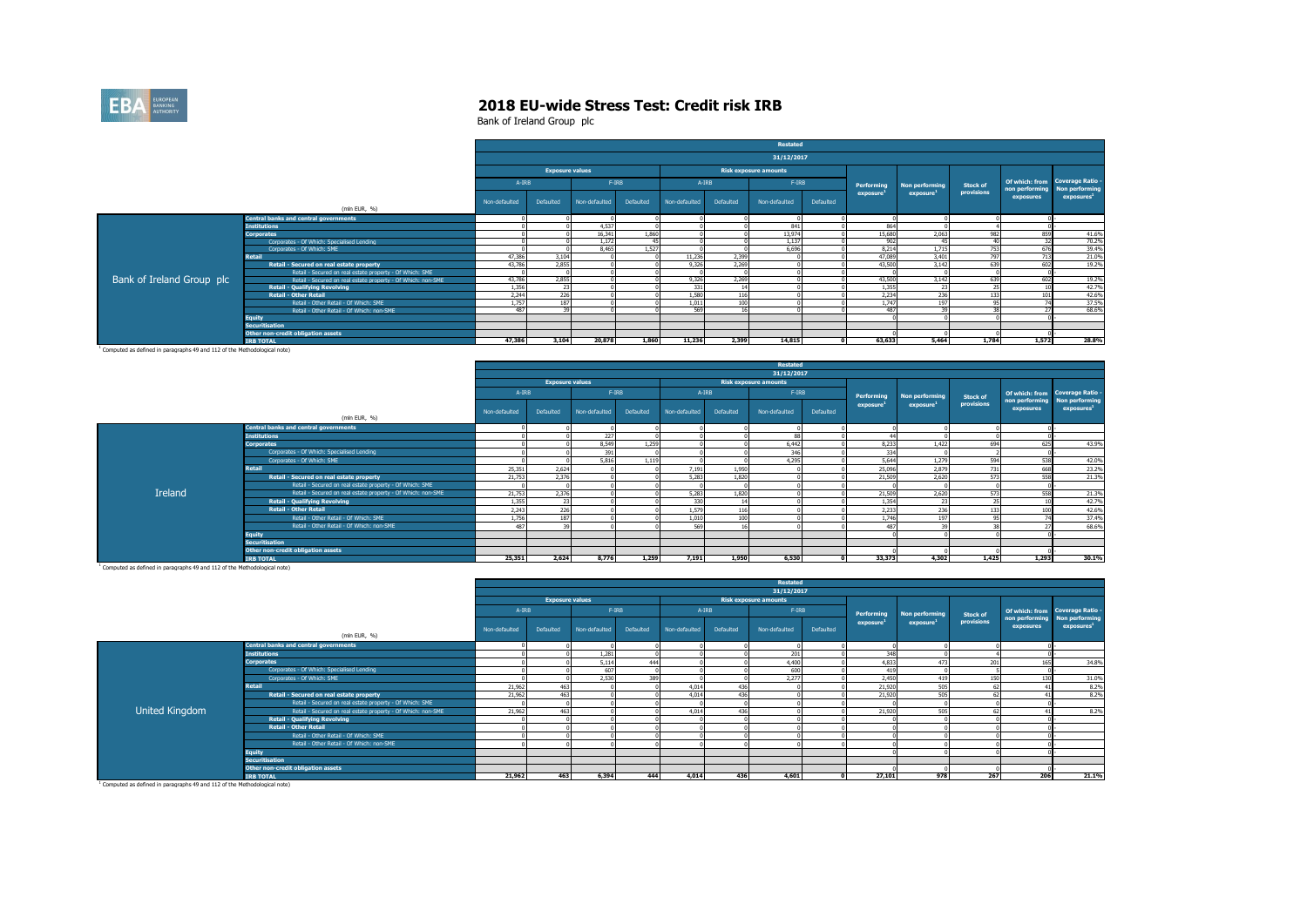

Bank of Ireland Group plc

|                                                                                       |                                                              |               |                        |               |           |                |           | Restated                     |           |                          |                       |                 |           |                                                        |
|---------------------------------------------------------------------------------------|--------------------------------------------------------------|---------------|------------------------|---------------|-----------|----------------|-----------|------------------------------|-----------|--------------------------|-----------------------|-----------------|-----------|--------------------------------------------------------|
|                                                                                       |                                                              |               |                        |               |           |                |           | 31/12/2017                   |           |                          |                       |                 |           |                                                        |
|                                                                                       |                                                              |               | <b>Exposure values</b> |               |           |                |           | <b>Risk exposure amounts</b> |           |                          |                       |                 |           |                                                        |
|                                                                                       |                                                              | $A-IRB$       |                        | $F-IRB$       |           | $A - IRB$      |           | $F-IRB$                      |           | Performing               | Non performing        | <b>Stock of</b> |           | Of which: from Coverage Ratio -                        |
|                                                                                       |                                                              | Non-defaulted | Defaulted              | Non-defaulted | Defaulted | Non-defaulted  | Defaulted | Non-defaulted                | Defaulted | exposure <sup>1</sup>    | exposure <sup>1</sup> | provisions      | exposures | non performing Non performing<br>exposure <sup>1</sup> |
|                                                                                       | (mln EUR, %)                                                 |               |                        |               |           |                |           |                              |           |                          |                       |                 |           |                                                        |
|                                                                                       | <b>Central banks and central governments</b>                 |               |                        |               |           |                |           |                              |           |                          |                       |                 |           |                                                        |
|                                                                                       | <b>Institutions</b>                                          |               |                        | 25            |           |                |           |                              |           | 22                       |                       |                 |           |                                                        |
|                                                                                       | <b>Corporates</b>                                            |               |                        | 1.392         |           |                |           | 1.622                        |           | 1.372                    |                       | $\sim$          |           | 36.5%                                                  |
|                                                                                       | Corporates - Of Which: Specialised Lending                   |               |                        |               |           |                |           |                              |           |                          |                       |                 |           |                                                        |
|                                                                                       | Corporates - Of Which: SME                                   |               |                        | 74            |           |                |           | n <sub>2</sub>               |           | $\overline{\phantom{a}}$ |                       |                 |           | 47.4%                                                  |
|                                                                                       | <b>Retail</b>                                                |               |                        |               |           | 30             |           |                              |           |                          |                       |                 |           | 21.1%                                                  |
|                                                                                       | Retail - Secured on real estate property                     |               |                        |               |           | $\overline{2}$ |           |                              |           |                          |                       |                 |           | 20.5%                                                  |
|                                                                                       | Retail - Secured on real estate property - Of Which: SME     |               |                        |               |           |                |           |                              |           |                          |                       |                 |           |                                                        |
| <b>United States</b>                                                                  | Retail - Secured on real estate property - Of Which: non-SME |               |                        |               |           | $\sim$         |           |                              |           |                          |                       |                 |           | 20.5%                                                  |
|                                                                                       | <b>Retail - Qualifying Revolving</b>                         |               |                        |               |           |                |           |                              |           |                          |                       |                 |           | 0.0%                                                   |
|                                                                                       | <b>Retail - Other Retail</b>                                 |               |                        |               |           |                |           |                              |           |                          |                       |                 |           | 46.3%                                                  |
|                                                                                       | Retail - Other Retail - Of Which: SME                        |               |                        |               |           |                |           |                              |           |                          |                       |                 |           | 42.9%                                                  |
|                                                                                       | Retail - Other Retail - Of Which: non-SME                    |               |                        |               |           |                |           |                              |           |                          |                       |                 |           | 66.7%                                                  |
|                                                                                       | <b>Equity</b>                                                |               |                        |               |           |                |           |                              |           |                          |                       |                 |           |                                                        |
|                                                                                       | <b>Securitisation</b>                                        |               |                        |               |           |                |           |                              |           |                          |                       |                 |           |                                                        |
|                                                                                       | Other non-credit obligation assets                           |               |                        |               |           |                |           |                              |           |                          |                       |                 |           |                                                        |
|                                                                                       | <b>IRB TOTAL</b>                                             | 73            | 17                     | 1.417         | 55        | 30             | 14        | 1.628                        |           | 1,467                    | 72                    | 34              | 24        | 32.8%                                                  |
| <sup>1</sup> Computed as defined in paragraphs 49 and 112 of the Methodological note) |                                                              |               |                        |               |           |                |           |                              |           |                          |                       |                 |           |                                                        |

(mln EUR, %) Non-defaulted Defaulted Non-defaulted Defaulted Non-defaulted Defaulted Non-defaulted Defaulted **Central banks and central governments** and the central governments of the central central central central central central central central central central central central central central central central central central cen Institutions and the contract of the contract of the contract of the contract of the contract of the contract of the contract of the contract of the contract of the contract of the contract of the contract of the contract **Corporates** 0 0 0 0 0 0 0 0 0 0 0 0 - Corporates - Of Which: Specialised Lending 0 0 0 0 0 0 0 0 0 0 0 0 - Corporates - Of Which: SME 0 0 0 0 0 0 0 0 0 0 0 0 - **Retail** 0 0 0 0 0 0 0 0 0 0 0 0 - Retail - Secured on real estate property **1996 and 2006 and 2006 and 2006 and 2006 and 2006 and 2006 and 2006 and 2006 and 2006 and 2006 and 2006 and 2007 and 2008 and 2007 and 2008 and 2008 and 2008 and 2008 and 2008 and** Retail - Secured on real estate property - Of Which: SME 0 0 0 0 0 0 0 0 0 0 0 0 - Retail - Secured on real estate property - Of Which: non-SME 0 0 0 0 0 0 0 0 0 0 0 0 - Retail - Qualifying Revolving **1996 of 2000 of the Conceptual Conceptual Conceptual Conceptual Conceptual Conceptual Conceptual Conceptual Conceptual Conceptual Conceptual Conceptual Conceptual Conceptual Conceptual Concep** Retail - Other Retail and a state of the controller of the controller of the controller of the controller of the controller of the controller of the controller of the controller of the controller of the controller of the c Retail - Other Retail - Of Which: SME 0 0 0 0 0 0 0 0 0 0 0 0 - Retail - Other Retail - Of Which: non-SME 0 0 0 0 0 0 0 0 0 0 0 0 - Equity and the contract of the contract of the contract of the contract of the contract of the contract of the contract of the contract of the contract of the contract of the contract of the contract of the contract of the **Securitisation Other non-credit obligation assets** 0 0 0 0 - **IRB TOTAL 0 0 0 0 0 0 0 0 0 0 0 0 - Restated 31/12/2017** A-IRB F-IRB A-IRB F-IRB **Exposure values Risk exposure amounts Performing exposure<sup>1</sup> Non performing exposure<sup>1</sup> Stock of provisions Of which: from non performing exposures Coverage Ratio - Non performing exposures<sup>1</sup>** N.A.

<sup>1</sup> Computed as defined in paragraphs 49 and 112 of the Methodological note)

|      |                                                              |               |                        |               |           |               |           | <b>Restated</b>              |           |                       |                       |                 |                |                                                   |
|------|--------------------------------------------------------------|---------------|------------------------|---------------|-----------|---------------|-----------|------------------------------|-----------|-----------------------|-----------------------|-----------------|----------------|---------------------------------------------------|
|      |                                                              |               |                        |               |           |               |           | 31/12/2017                   |           |                       |                       |                 |                |                                                   |
|      |                                                              |               | <b>Exposure values</b> |               |           |               |           | <b>Risk exposure amounts</b> |           |                       |                       |                 |                |                                                   |
|      |                                                              | A-IRB         |                        | $F-IRB$       |           | $A-IRB$       |           | $F-IRB$                      |           | Performing            | Non performing        | <b>Stock of</b> | non performing | Of which: from Coverage Ratio -<br>Non performing |
|      |                                                              | Non-defaulted | Defaulted              | Non-defaulted | Defaulted | Non-defaulted | Defaulted | Non-defaulted                | Defaulted | exposure <sup>1</sup> | exposure <sup>1</sup> | provisions      | exposures      | exposures <sup>1</sup>                            |
|      | (mln EUR, %)                                                 |               |                        |               |           |               |           |                              |           |                       |                       |                 |                |                                                   |
|      | <b>Central banks and central governments</b>                 |               |                        |               |           |               |           |                              |           |                       |                       |                 |                |                                                   |
|      | <b>Institutions</b>                                          |               |                        |               |           |               |           |                              |           |                       |                       |                 |                |                                                   |
|      | <b>Corporates</b>                                            |               |                        |               |           |               |           |                              |           |                       |                       |                 |                |                                                   |
|      | Corporates - Of Which: Specialised Lending                   |               |                        |               |           |               |           |                              |           |                       |                       |                 |                |                                                   |
|      | Corporates - Of Which: SME                                   |               |                        |               |           |               |           |                              |           |                       |                       |                 |                |                                                   |
|      | <b>Retail</b>                                                |               |                        |               |           |               |           |                              |           |                       |                       |                 |                |                                                   |
|      | Retail - Secured on real estate property                     |               |                        |               |           |               |           |                              |           |                       |                       |                 |                |                                                   |
|      | Retail - Secured on real estate property - Of Which: SME     |               |                        |               |           |               |           |                              |           |                       |                       |                 |                |                                                   |
| N.A. | Retail - Secured on real estate property - Of Which: non-SME |               |                        |               |           |               |           |                              |           |                       |                       |                 |                |                                                   |
|      | <b>Retail - Qualifying Revolving</b>                         |               |                        |               |           |               |           |                              |           |                       |                       |                 |                |                                                   |
|      | <b>Retail - Other Retail</b>                                 |               |                        |               |           |               |           |                              |           |                       |                       |                 |                |                                                   |
|      | Retail - Other Retail - Of Which: SME                        |               |                        |               |           |               |           |                              |           |                       |                       |                 |                |                                                   |
|      | Retail - Other Retail - Of Which: non-SME                    |               |                        |               |           |               |           |                              |           |                       |                       |                 |                |                                                   |
|      | <b>Equity</b>                                                |               |                        |               |           |               |           |                              |           |                       |                       |                 |                |                                                   |
|      | <b>Securitisation</b>                                        |               |                        |               |           |               |           |                              |           |                       |                       |                 |                |                                                   |
|      | Other non-credit obligation assets                           |               |                        |               |           |               |           |                              |           |                       |                       |                 |                |                                                   |
|      | <b>IRB TOTAL</b>                                             |               |                        |               |           |               |           |                              |           |                       |                       |                 |                |                                                   |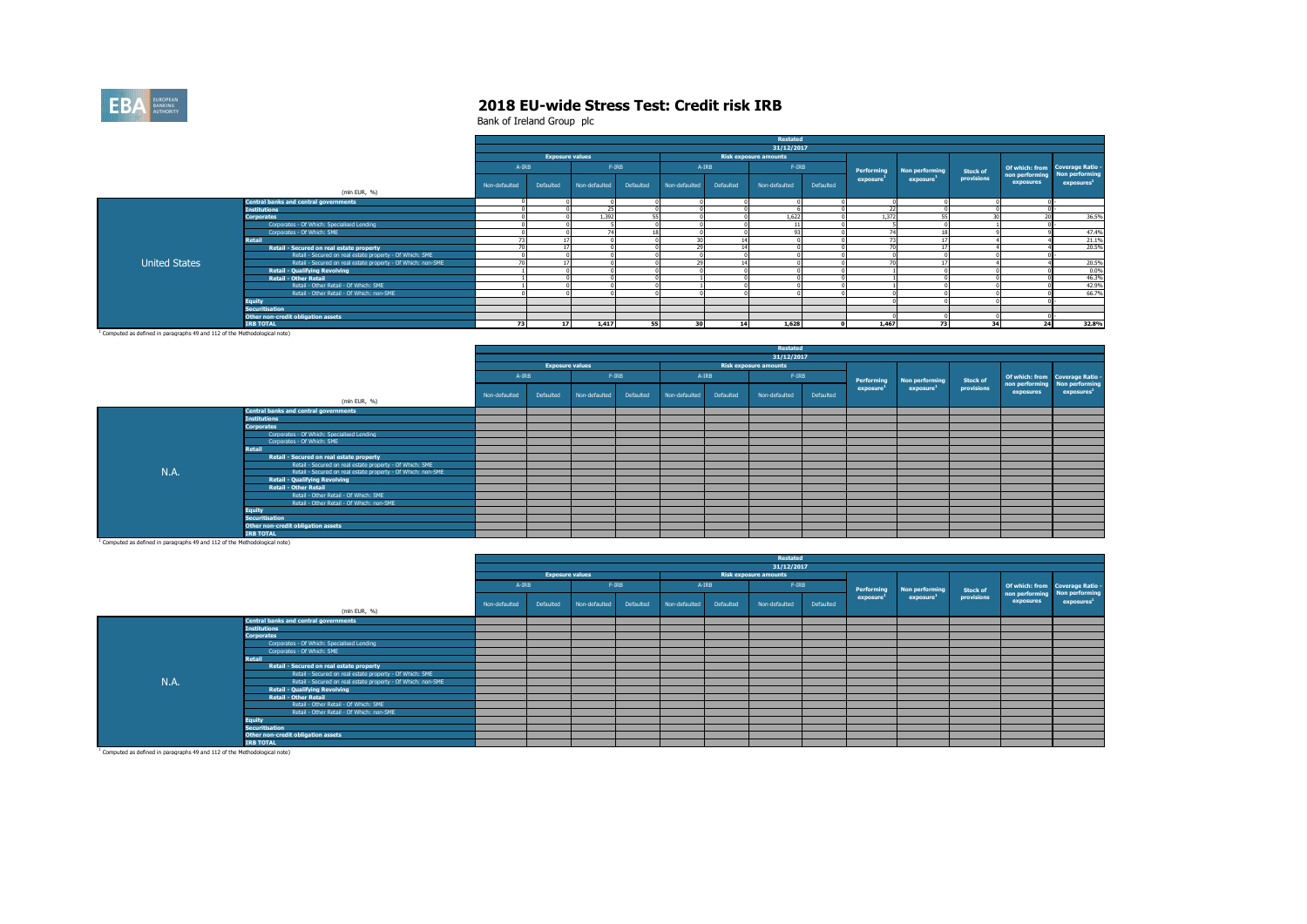

Bank of Ireland Group plc

|      |                                                              |               |                        |               |           |               |           | Restated                     |           |                       |                       |            |           |                                                        |
|------|--------------------------------------------------------------|---------------|------------------------|---------------|-----------|---------------|-----------|------------------------------|-----------|-----------------------|-----------------------|------------|-----------|--------------------------------------------------------|
|      |                                                              |               |                        |               |           |               |           | 31/12/2017                   |           |                       |                       |            |           |                                                        |
|      |                                                              |               | <b>Exposure values</b> |               |           |               |           | <b>Risk exposure amounts</b> |           |                       |                       |            |           |                                                        |
|      |                                                              | A-IRB         |                        | F-IRB         |           | $A-IRB$       |           | $F-IRB$                      |           | Performing            | Non performing        | Stock of   |           | Of which: from Coverage Ratio -                        |
|      |                                                              | Non-defaulted | Defaulted              | Non-defaulted | Defaulted | Non-defaulted | Defaulted | Non-defaulted                | Defaulted | exposure <sup>1</sup> | exposure <sup>1</sup> | provisions | exposures | non performing Non performing<br>exposure <sup>1</sup> |
|      | (mln EUR, %)                                                 |               |                        |               |           |               |           |                              |           |                       |                       |            |           |                                                        |
|      | <b>Central banks and central governments</b>                 |               |                        |               |           |               |           |                              |           |                       |                       |            |           |                                                        |
|      | <b>Institutions</b>                                          |               |                        |               |           |               |           |                              |           |                       |                       |            |           |                                                        |
|      | <b>Corporates</b>                                            |               |                        |               |           |               |           |                              |           |                       |                       |            |           |                                                        |
|      | Corporates - Of Which: Specialised Lending                   |               |                        |               |           |               |           |                              |           |                       |                       |            |           |                                                        |
|      | Corporates - Of Which: SME                                   |               |                        |               |           |               |           |                              |           |                       |                       |            |           |                                                        |
|      | Retail                                                       |               |                        |               |           |               |           |                              |           |                       |                       |            |           |                                                        |
|      | Retail - Secured on real estate property                     |               |                        |               |           |               |           |                              |           |                       |                       |            |           |                                                        |
|      | Retail - Secured on real estate property - Of Which: SME     |               |                        |               |           |               |           |                              |           |                       |                       |            |           |                                                        |
| N.A. | Retail - Secured on real estate property - Of Which: non-SME |               |                        |               |           |               |           |                              |           |                       |                       |            |           |                                                        |
|      | <b>Retail - Qualifying Revolving</b>                         |               |                        |               |           |               |           |                              |           |                       |                       |            |           |                                                        |
|      | <b>Retail - Other Retail</b>                                 |               |                        |               |           |               |           |                              |           |                       |                       |            |           |                                                        |
|      | Retail - Other Retail - Of Which: SME                        |               |                        |               |           |               |           |                              |           |                       |                       |            |           |                                                        |
|      | Retail - Other Retail - Of Which: non-SME                    |               |                        |               |           |               |           |                              |           |                       |                       |            |           |                                                        |
|      | <b>Equity</b>                                                |               |                        |               |           |               |           |                              |           |                       |                       |            |           |                                                        |
|      | <b>Securitisation</b>                                        |               |                        |               |           |               |           |                              |           |                       |                       |            |           |                                                        |
|      | Other non-credit obligation assets                           |               |                        |               |           |               |           |                              |           |                       |                       |            |           |                                                        |
|      | <b>IRB TOTAL</b>                                             |               |                        |               |           |               |           |                              |           |                       |                       |            |           |                                                        |
|      |                                                              |               |                        |               |           |               |           |                              |           |                       |                       |            |           |                                                        |

<sup>1</sup> Computed as defined in paragraphs 49 and 112 of the Methodological note)

|      |                                                              |               |                        |               |           |               |           | Restated                     |           |                       |                       |                 |           |                                 |
|------|--------------------------------------------------------------|---------------|------------------------|---------------|-----------|---------------|-----------|------------------------------|-----------|-----------------------|-----------------------|-----------------|-----------|---------------------------------|
|      |                                                              |               |                        |               |           |               |           | 31/12/2017                   |           |                       |                       |                 |           |                                 |
|      |                                                              |               | <b>Exposure values</b> |               |           |               |           | <b>Risk exposure amounts</b> |           |                       |                       |                 |           |                                 |
|      |                                                              | $A-IRB$       |                        | $F-IRB$       |           | $A - IRB$     |           | $F-IRB$                      |           | Performing            | Non performing        | <b>Stock of</b> |           | Of which: from Coverage Ratio - |
|      |                                                              |               |                        |               |           |               |           |                              |           | exposure <sup>1</sup> | exposure <sup>1</sup> | provisions      |           | non performing Non performing   |
|      |                                                              | Non-defaulted | Defaulted              | Non-defaulted | Defaulted | Non-defaulted | Defaulted | Non-defaulted                | Defaulted |                       |                       |                 | exposures | exposures <sup>1</sup>          |
|      | (mln EUR, %)                                                 |               |                        |               |           |               |           |                              |           |                       |                       |                 |           |                                 |
|      | <b>Central banks and central governments</b>                 |               |                        |               |           |               |           |                              |           |                       |                       |                 |           |                                 |
|      | <b>Institutions</b>                                          |               |                        |               |           |               |           |                              |           |                       |                       |                 |           |                                 |
|      | <b>Corporates</b>                                            |               |                        |               |           |               |           |                              |           |                       |                       |                 |           |                                 |
|      | Corporates - Of Which: Specialised Lending                   |               |                        |               |           |               |           |                              |           |                       |                       |                 |           |                                 |
|      | Corporates - Of Which: SME                                   |               |                        |               |           |               |           |                              |           |                       |                       |                 |           |                                 |
|      | Retail                                                       |               |                        |               |           |               |           |                              |           |                       |                       |                 |           |                                 |
|      | Retail - Secured on real estate property                     |               |                        |               |           |               |           |                              |           |                       |                       |                 |           |                                 |
|      | Retail - Secured on real estate property - Of Which: SME     |               |                        |               |           |               |           |                              |           |                       |                       |                 |           |                                 |
| N.A. | Retail - Secured on real estate property - Of Which: non-SME |               |                        |               |           |               |           |                              |           |                       |                       |                 |           |                                 |
|      | <b>Retail - Qualifying Revolving</b>                         |               |                        |               |           |               |           |                              |           |                       |                       |                 |           |                                 |
|      | <b>Retail - Other Retail</b>                                 |               |                        |               |           |               |           |                              |           |                       |                       |                 |           |                                 |
|      | Retail - Other Retail - Of Which: SME                        |               |                        |               |           |               |           |                              |           |                       |                       |                 |           |                                 |
|      | Retail - Other Retail - Of Which: non-SME                    |               |                        |               |           |               |           |                              |           |                       |                       |                 |           |                                 |
|      | <b>Equity</b>                                                |               |                        |               |           |               |           |                              |           |                       |                       |                 |           |                                 |
|      | <b>Securitisation</b>                                        |               |                        |               |           |               |           |                              |           |                       |                       |                 |           |                                 |
|      | Other non-credit obligation assets                           |               |                        |               |           |               |           |                              |           |                       |                       |                 |           |                                 |
|      | <b>IRB TOTAL</b>                                             |               |                        |               |           |               |           |                              |           |                       |                       |                 |           |                                 |

<sup>1</sup> Computed as defined in paragraphs 49 and 112 of the Methodological note)

|      |                                                              |               |                        |               |           |               |           | Restated                     |           |                       |                       |                 |           |                                                                  |
|------|--------------------------------------------------------------|---------------|------------------------|---------------|-----------|---------------|-----------|------------------------------|-----------|-----------------------|-----------------------|-----------------|-----------|------------------------------------------------------------------|
|      |                                                              |               |                        |               |           |               |           | 31/12/2017                   |           |                       |                       |                 |           |                                                                  |
|      |                                                              |               | <b>Exposure values</b> |               |           |               |           | <b>Risk exposure amounts</b> |           |                       |                       |                 |           |                                                                  |
|      |                                                              | A-IRB         |                        | $F-IRB$       |           | A-IRB         |           | $F-IRB$                      |           | Performing            | Non performing        | <b>Stock of</b> |           | Of which: from Coverage Ratio -<br>non performing Non performing |
|      |                                                              | Non-defaulted | Defaulted              | Non-defaulted | Defaulted | Non-defaulted | Defaulted | Non-defaulted                | Defaulted | exposure <sup>1</sup> | exposure <sup>1</sup> | provisions      | exposures | exposures <sup>1</sup>                                           |
|      | (mln EUR, %)                                                 |               |                        |               |           |               |           |                              |           |                       |                       |                 |           |                                                                  |
|      | <b>Central banks and central governments</b>                 |               |                        |               |           |               |           |                              |           |                       |                       |                 |           |                                                                  |
|      | <b>Institutions</b>                                          |               |                        |               |           |               |           |                              |           |                       |                       |                 |           |                                                                  |
|      | <b>Corporates</b>                                            |               |                        |               |           |               |           |                              |           |                       |                       |                 |           |                                                                  |
|      | Corporates - Of Which: Specialised Lending                   |               |                        |               |           |               |           |                              |           |                       |                       |                 |           |                                                                  |
|      | Corporates - Of Which: SME                                   |               |                        |               |           |               |           |                              |           |                       |                       |                 |           |                                                                  |
|      | <b>Retail</b>                                                |               |                        |               |           |               |           |                              |           |                       |                       |                 |           |                                                                  |
|      | Retail - Secured on real estate property                     |               |                        |               |           |               |           |                              |           |                       |                       |                 |           |                                                                  |
|      | Retail - Secured on real estate property - Of Which: SME     |               |                        |               |           |               |           |                              |           |                       |                       |                 |           |                                                                  |
| N.A. | Retail - Secured on real estate property - Of Which: non-SME |               |                        |               |           |               |           |                              |           |                       |                       |                 |           |                                                                  |
|      | <b>Retail - Qualifying Revolving</b>                         |               |                        |               |           |               |           |                              |           |                       |                       |                 |           |                                                                  |
|      | <b>Retail - Other Retail</b>                                 |               |                        |               |           |               |           |                              |           |                       |                       |                 |           |                                                                  |
|      | Retail - Other Retail - Of Which: SME                        |               |                        |               |           |               |           |                              |           |                       |                       |                 |           |                                                                  |
|      | Retail - Other Retail - Of Which: non-SME                    |               |                        |               |           |               |           |                              |           |                       |                       |                 |           |                                                                  |
|      | <b>Equity</b>                                                |               |                        |               |           |               |           |                              |           |                       |                       |                 |           |                                                                  |
|      | <b>Securitisation</b>                                        |               |                        |               |           |               |           |                              |           |                       |                       |                 |           |                                                                  |
|      | Other non-credit obligation assets                           |               |                        |               |           |               |           |                              |           |                       |                       |                 |           |                                                                  |
|      | <b>IRB TOTAL</b>                                             |               |                        |               |           |               |           |                              |           |                       |                       |                 |           |                                                                  |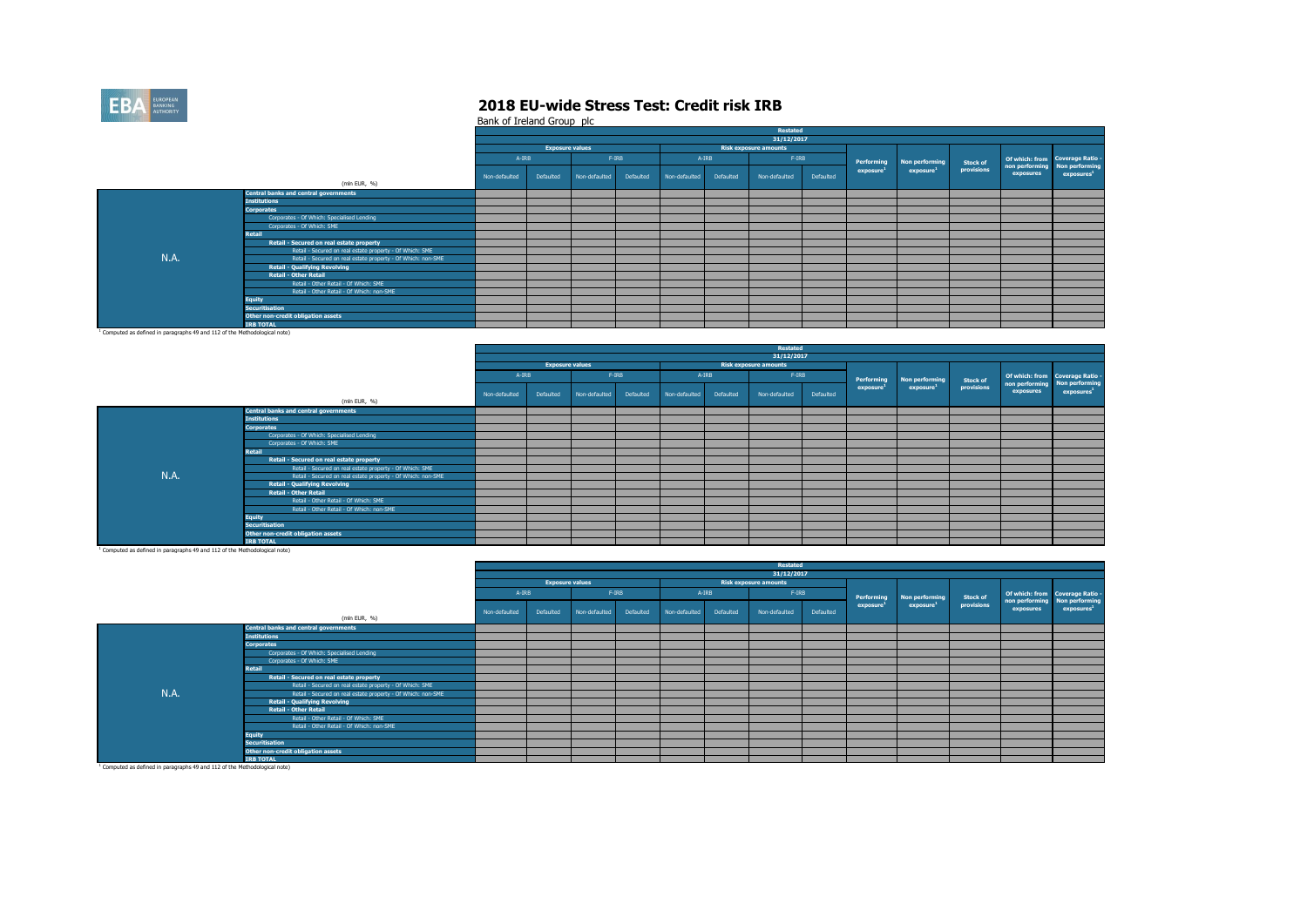

Bank of Ireland Group plc

| 31/12/2017<br><b>Exposure values</b><br><b>Risk exposure amounts</b><br>A-IRB<br>$F-IRB$<br>$F-IRB$<br>$A-IRB$<br>Of which: from Coverage Ratio -<br>Performing<br>Non performing<br><b>Stock of</b><br>provisions<br>exposure <sup>1</sup><br>exposure <sup>1</sup><br>exposures <sup>1</sup><br>exposures<br>Defaulted<br>Defaulted<br>Defaulted<br>Non-defaulted<br>Non-defaulted<br>Non-defaulted<br>Non-defaulted<br>Defaulted<br>(mln EUR, %)<br><b>Central banks and central governments</b><br><b>Institutions</b><br><b>Corporates</b><br>Corporates - Of Which: Specialised Lending<br>Corporates - Of Which: SME<br><b>Retail</b><br>Retail - Secured on real estate property<br>Retail - Secured on real estate property - Of Which: SME<br>N.A.<br>Retail - Secured on real estate property - Of Which: non-SME<br><b>Retail - Qualifying Revolving</b><br><b>Retail - Other Retail</b><br>Retail - Other Retail - Of Which: SME<br>Retail - Other Retail - Of Which: non-SME<br><b>Equity</b><br><b>Securitisation</b><br>Other non-credit obligation assets<br><b>IRB TOTAL</b> |  |  |  |  | Restated |  |  |  |
|------------------------------------------------------------------------------------------------------------------------------------------------------------------------------------------------------------------------------------------------------------------------------------------------------------------------------------------------------------------------------------------------------------------------------------------------------------------------------------------------------------------------------------------------------------------------------------------------------------------------------------------------------------------------------------------------------------------------------------------------------------------------------------------------------------------------------------------------------------------------------------------------------------------------------------------------------------------------------------------------------------------------------------------------------------------------------------------------|--|--|--|--|----------|--|--|--|
|                                                                                                                                                                                                                                                                                                                                                                                                                                                                                                                                                                                                                                                                                                                                                                                                                                                                                                                                                                                                                                                                                                |  |  |  |  |          |  |  |  |
| non performing Non performing                                                                                                                                                                                                                                                                                                                                                                                                                                                                                                                                                                                                                                                                                                                                                                                                                                                                                                                                                                                                                                                                  |  |  |  |  |          |  |  |  |
|                                                                                                                                                                                                                                                                                                                                                                                                                                                                                                                                                                                                                                                                                                                                                                                                                                                                                                                                                                                                                                                                                                |  |  |  |  |          |  |  |  |
|                                                                                                                                                                                                                                                                                                                                                                                                                                                                                                                                                                                                                                                                                                                                                                                                                                                                                                                                                                                                                                                                                                |  |  |  |  |          |  |  |  |
|                                                                                                                                                                                                                                                                                                                                                                                                                                                                                                                                                                                                                                                                                                                                                                                                                                                                                                                                                                                                                                                                                                |  |  |  |  |          |  |  |  |
|                                                                                                                                                                                                                                                                                                                                                                                                                                                                                                                                                                                                                                                                                                                                                                                                                                                                                                                                                                                                                                                                                                |  |  |  |  |          |  |  |  |
|                                                                                                                                                                                                                                                                                                                                                                                                                                                                                                                                                                                                                                                                                                                                                                                                                                                                                                                                                                                                                                                                                                |  |  |  |  |          |  |  |  |
|                                                                                                                                                                                                                                                                                                                                                                                                                                                                                                                                                                                                                                                                                                                                                                                                                                                                                                                                                                                                                                                                                                |  |  |  |  |          |  |  |  |
|                                                                                                                                                                                                                                                                                                                                                                                                                                                                                                                                                                                                                                                                                                                                                                                                                                                                                                                                                                                                                                                                                                |  |  |  |  |          |  |  |  |
|                                                                                                                                                                                                                                                                                                                                                                                                                                                                                                                                                                                                                                                                                                                                                                                                                                                                                                                                                                                                                                                                                                |  |  |  |  |          |  |  |  |
|                                                                                                                                                                                                                                                                                                                                                                                                                                                                                                                                                                                                                                                                                                                                                                                                                                                                                                                                                                                                                                                                                                |  |  |  |  |          |  |  |  |
|                                                                                                                                                                                                                                                                                                                                                                                                                                                                                                                                                                                                                                                                                                                                                                                                                                                                                                                                                                                                                                                                                                |  |  |  |  |          |  |  |  |
|                                                                                                                                                                                                                                                                                                                                                                                                                                                                                                                                                                                                                                                                                                                                                                                                                                                                                                                                                                                                                                                                                                |  |  |  |  |          |  |  |  |
|                                                                                                                                                                                                                                                                                                                                                                                                                                                                                                                                                                                                                                                                                                                                                                                                                                                                                                                                                                                                                                                                                                |  |  |  |  |          |  |  |  |
|                                                                                                                                                                                                                                                                                                                                                                                                                                                                                                                                                                                                                                                                                                                                                                                                                                                                                                                                                                                                                                                                                                |  |  |  |  |          |  |  |  |
|                                                                                                                                                                                                                                                                                                                                                                                                                                                                                                                                                                                                                                                                                                                                                                                                                                                                                                                                                                                                                                                                                                |  |  |  |  |          |  |  |  |
|                                                                                                                                                                                                                                                                                                                                                                                                                                                                                                                                                                                                                                                                                                                                                                                                                                                                                                                                                                                                                                                                                                |  |  |  |  |          |  |  |  |
|                                                                                                                                                                                                                                                                                                                                                                                                                                                                                                                                                                                                                                                                                                                                                                                                                                                                                                                                                                                                                                                                                                |  |  |  |  |          |  |  |  |
|                                                                                                                                                                                                                                                                                                                                                                                                                                                                                                                                                                                                                                                                                                                                                                                                                                                                                                                                                                                                                                                                                                |  |  |  |  |          |  |  |  |
|                                                                                                                                                                                                                                                                                                                                                                                                                                                                                                                                                                                                                                                                                                                                                                                                                                                                                                                                                                                                                                                                                                |  |  |  |  |          |  |  |  |
|                                                                                                                                                                                                                                                                                                                                                                                                                                                                                                                                                                                                                                                                                                                                                                                                                                                                                                                                                                                                                                                                                                |  |  |  |  |          |  |  |  |
|                                                                                                                                                                                                                                                                                                                                                                                                                                                                                                                                                                                                                                                                                                                                                                                                                                                                                                                                                                                                                                                                                                |  |  |  |  |          |  |  |  |

<sup>1</sup> Computed as defined in paragraphs 49 and 112 of the Methodological note)

|      |                                                              |               |                        |               |           |               |           | <b>Restated</b>              |           |                       |                       |                 |           |                                                                  |
|------|--------------------------------------------------------------|---------------|------------------------|---------------|-----------|---------------|-----------|------------------------------|-----------|-----------------------|-----------------------|-----------------|-----------|------------------------------------------------------------------|
|      |                                                              |               |                        |               |           |               |           | 31/12/2017                   |           |                       |                       |                 |           |                                                                  |
|      |                                                              |               | <b>Exposure values</b> |               |           |               |           | <b>Risk exposure amounts</b> |           |                       |                       |                 |           |                                                                  |
|      |                                                              | A-IRB         |                        |               | $F-IRB$   |               | $A - IRB$ | $F-IRB$                      |           | Performing            | Non performing        | <b>Stock of</b> |           | Of which: from Coverage Ratio -<br>non performing Non performing |
|      |                                                              | Non-defaulted | Defaulted              | Non-defaulted | Defaulted | Non-defaulted | Defaulted | Non-defaulted                | Defaulted | exposure <sup>1</sup> | exposure <sup>1</sup> | provisions      | exposures | exposures <sup>1</sup>                                           |
|      | (mln EUR, %)                                                 |               |                        |               |           |               |           |                              |           |                       |                       |                 |           |                                                                  |
|      | <b>Central banks and central governments</b>                 |               |                        |               |           |               |           |                              |           |                       |                       |                 |           |                                                                  |
|      | <b>Institutions</b>                                          |               |                        |               |           |               |           |                              |           |                       |                       |                 |           |                                                                  |
|      | <b>Corporates</b>                                            |               |                        |               |           |               |           |                              |           |                       |                       |                 |           |                                                                  |
|      | Corporates - Of Which: Specialised Lending                   |               |                        |               |           |               |           |                              |           |                       |                       |                 |           |                                                                  |
|      | Corporates - Of Which: SME                                   |               |                        |               |           |               |           |                              |           |                       |                       |                 |           |                                                                  |
|      | <b>Retail</b>                                                |               |                        |               |           |               |           |                              |           |                       |                       |                 |           |                                                                  |
|      | Retail - Secured on real estate property                     |               |                        |               |           |               |           |                              |           |                       |                       |                 |           |                                                                  |
|      | Retail - Secured on real estate property - Of Which: SME     |               |                        |               |           |               |           |                              |           |                       |                       |                 |           |                                                                  |
| N.A. | Retail - Secured on real estate property - Of Which: non-SME |               |                        |               |           |               |           |                              |           |                       |                       |                 |           |                                                                  |
|      | <b>Retail - Qualifying Revolving</b>                         |               |                        |               |           |               |           |                              |           |                       |                       |                 |           |                                                                  |
|      | <b>Retail - Other Retail</b>                                 |               |                        |               |           |               |           |                              |           |                       |                       |                 |           |                                                                  |
|      | Retail - Other Retail - Of Which: SME                        |               |                        |               |           |               |           |                              |           |                       |                       |                 |           |                                                                  |
|      | Retail - Other Retail - Of Which: non-SME                    |               |                        |               |           |               |           |                              |           |                       |                       |                 |           |                                                                  |
|      | <b>Equity</b>                                                |               |                        |               |           |               |           |                              |           |                       |                       |                 |           |                                                                  |
|      | <b>Securitisation</b>                                        |               |                        |               |           |               |           |                              |           |                       |                       |                 |           |                                                                  |
|      | Other non-credit obligation assets                           |               |                        |               |           |               |           |                              |           |                       |                       |                 |           |                                                                  |
|      | <b>IRB TOTAL</b>                                             |               |                        |               |           |               |           |                              |           |                       |                       |                 |           |                                                                  |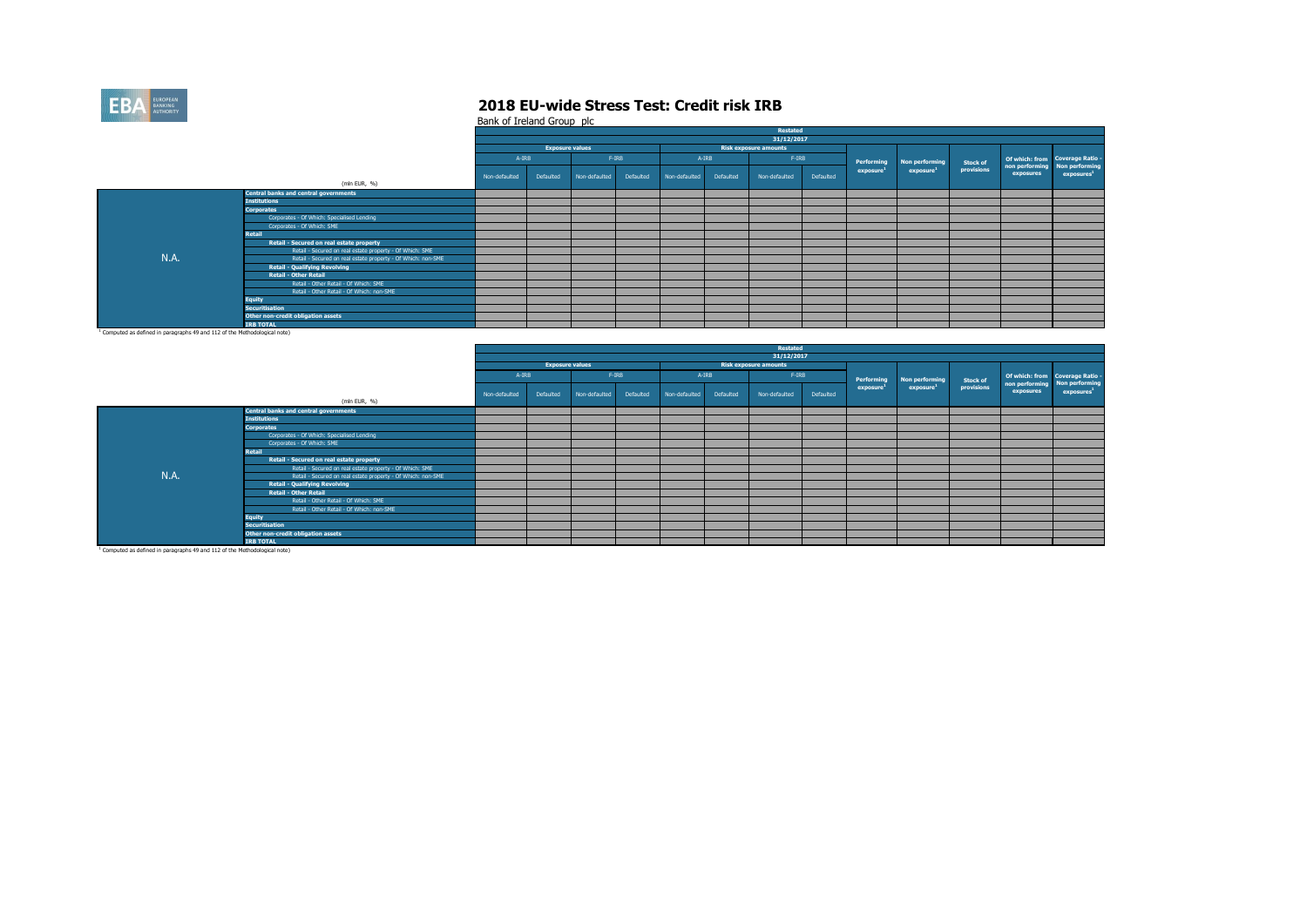

|                           |                                                              |                        |                                                   |                                      |           |                                                                                            |                        |                                                   | <b>Baseline Scenario</b>             |                             |                                                                             |                                     |                                                   |                                      |                             |                                                                             |
|---------------------------|--------------------------------------------------------------|------------------------|---------------------------------------------------|--------------------------------------|-----------|--------------------------------------------------------------------------------------------|------------------------|---------------------------------------------------|--------------------------------------|-----------------------------|-----------------------------------------------------------------------------|-------------------------------------|---------------------------------------------------|--------------------------------------|-----------------------------|-----------------------------------------------------------------------------|
|                           |                                                              |                        |                                                   | 31/12/2018                           |           |                                                                                            |                        |                                                   | 31/12/2019                           |                             |                                                                             |                                     |                                                   | 31/12/2020                           |                             |                                                                             |
|                           | (mln EUR, %)                                                 | Performing<br>exposure | <b>Non</b><br>performing<br>exposure <sup>1</sup> | <b>Stock of</b><br><b>Provisions</b> | exposures | Of which: from Coverage Ratio -<br>non performing Non performing<br>exposures <sup>1</sup> | Performing<br>exposure | <b>Non</b><br>performing<br>exposure <sup>1</sup> | <b>Stock of</b><br><b>Provisions</b> | non performing<br>exposures | Of which: from Coverage Ratio -<br>Non performing<br>exposures <sup>1</sup> | Performing<br>exposure <sup>1</sup> | <b>Non</b><br>performing<br>exposure <sup>1</sup> | <b>Stock of</b><br><b>Provisions</b> | non performing<br>exposures | Of which: from Coverage Ratio -<br>Non performing<br>exposures <sup>1</sup> |
|                           | <b>Central banks and central governments</b>                 |                        |                                                   |                                      |           |                                                                                            |                        |                                                   |                                      |                             |                                                                             |                                     |                                                   |                                      |                             |                                                                             |
|                           | <b>Institutions</b>                                          | 864                    |                                                   |                                      |           | 50.8%                                                                                      | 863                    |                                                   |                                      |                             | 50.8%                                                                       |                                     |                                                   |                                      |                             | 50.8%                                                                       |
|                           | <b>Corporates</b>                                            | 15,514                 | 2,228                                             | 1.052                                | <b>90</b> | 40.8%                                                                                      | 15,320                 | 2,423                                             |                                      | 960                         | 39.6%                                                                       | 15,162                              | 2,580                                             | 1.091                                | 1.005                       | 39.0%                                                                       |
|                           | Corporates - Of Which: Specialised Lending                   | 902                    |                                                   |                                      |           | 69.8%                                                                                      | 902                    |                                                   |                                      |                             | 69.4%                                                                       | 902                                 |                                                   |                                      |                             | 69.0%                                                                       |
|                           | Corporates - Of Which: SME                                   | 8.068                  | 1.861                                             | 800                                  | 717       | 38.5%                                                                                      | 7,946                  | 1.983                                             |                                      | 739                         | 37.3%                                                                       | 7,831                               | 2,098<br>4,936                                    | 816                                  |                             | 36.7%                                                                       |
|                           | <b>Retail</b>                                                | 46,560                 | 3,930                                             | 1.032                                | 763       | 19.4%                                                                                      | 46.065                 | 4,425                                             | 1.064                                | 817                         | 18.5%                                                                       | 45,554                              |                                                   | 1,114                                | 877                         | 17,8%                                                                       |
|                           | Retail - Secured on real estate property                     | 43,044                 | 3,598                                             | Q1Q                                  | 623       | 17.3%                                                                                      | 42,630                 | 4.017                                             | 823                                  | 645                         | 16.1%                                                                       | 42,200                              | 4.441                                             | 843                                  | 671                         | 15.1%                                                                       |
|                           | Retail - Secured on real estate property - Of Which: SME     |                        |                                                   |                                      |           |                                                                                            |                        |                                                   |                                      |                             |                                                                             |                                     |                                                   |                                      |                             |                                                                             |
| Bank of Ireland Group plc | Retail - Secured on real estate property - Of Which: non-SME | 43,044                 | 3.598                                             |                                      | 623       | 17.3%                                                                                      | 42,630                 | 4.012                                             | 823                                  | 645                         | 16.1%                                                                       | 42,200                              | 4.441                                             | 843                                  | 671                         | 15.1%                                                                       |
|                           | <b>Retail - Qualifying Revolving</b>                         | 1.334                  |                                                   |                                      |           | 45.2%                                                                                      | 1,312                  |                                                   |                                      |                             | 46.1%                                                                       | 1,285                               |                                                   |                                      |                             | 46.4%                                                                       |
|                           | <b>Retail - Other Retail</b>                                 | 2,182                  |                                                   |                                      | 171       | 41.6%                                                                                      | 2.124                  | 246                                               |                                      | 14                          | 41.0%                                                                       | 2.069                               | 401                                               | 206                                  |                             | 40.6%                                                                       |
|                           | Retail - Other Retail - Of Which: SME                        | 1.705                  | חכר                                               |                                      |           | 36.1%                                                                                      | 1,661                  |                                                   |                                      |                             | 35.1%                                                                       | 1.620                               | 22A                                               |                                      |                             | 34.2%                                                                       |
|                           | Retail - Other Retail - Of Which: non-SME                    | 477                    |                                                   |                                      |           | 68.3%                                                                                      |                        |                                                   |                                      |                             | 67.5%                                                                       |                                     |                                                   |                                      |                             | 67.5%                                                                       |
|                           | <b>Equity</b>                                                |                        |                                                   |                                      |           |                                                                                            |                        |                                                   |                                      |                             |                                                                             |                                     |                                                   |                                      |                             |                                                                             |
|                           | <b>Securitisation</b>                                        |                        |                                                   |                                      |           |                                                                                            |                        |                                                   |                                      |                             |                                                                             |                                     |                                                   |                                      |                             |                                                                             |
|                           | Other non-credit obligation assets                           |                        |                                                   |                                      |           |                                                                                            |                        |                                                   |                                      |                             |                                                                             |                                     |                                                   |                                      |                             |                                                                             |
|                           | <b><i>IRB TOTAL</i></b>                                      | 62.938                 | 6.159                                             | 2.084                                | 1,672     | 27.1%                                                                                      | 62,248                 | 6,849                                             | 2.144                                | 1.777                       | 26.0%                                                                       | 61.579                              | 7,518                                             | 2,206                                | 1,883                       | 25.0%                                                                       |

|                |                                                              |                                            |                                      |                                      |                             |                                                                                    |                                     |                                                   | <b>Baseline Scenario</b>             |                                               |                                                                     |                                     |                                      |                               |                                                                |                                                 |
|----------------|--------------------------------------------------------------|--------------------------------------------|--------------------------------------|--------------------------------------|-----------------------------|------------------------------------------------------------------------------------|-------------------------------------|---------------------------------------------------|--------------------------------------|-----------------------------------------------|---------------------------------------------------------------------|-------------------------------------|--------------------------------------|-------------------------------|----------------------------------------------------------------|-------------------------------------------------|
|                |                                                              |                                            |                                      | 31/12/2018                           |                             |                                                                                    |                                     |                                                   | 31/12/2019                           |                                               |                                                                     |                                     |                                      | 31/12/2020                    |                                                                |                                                 |
|                | (mln EUR, %)                                                 | <b>Performing</b><br>exposure <sup>2</sup> | <b>Non</b><br>performing<br>exposure | <b>Stock of</b><br><b>Provisions</b> | non performing<br>exposures | Of which: from Coverage Ratio -<br><b>Non performing</b><br>exposures <sup>1</sup> | Performing<br>exposure <sup>1</sup> | <b>Non</b><br>performing<br>exposure <sup>1</sup> | <b>Stock of</b><br><b>Provisions</b> | Of which: from<br>non performing<br>exposures | <b>Coverage Ratio -</b><br>Non performing<br>exposures <sup>1</sup> | Performing<br>exposure <sup>1</sup> | <b>Non</b><br>performing<br>exposure | <b>Stock of</b><br>Provisions | Of which: from Coverage Ratio -<br>non performing<br>exposures | <b>Non performing</b><br>exposures <sup>1</sup> |
|                | <b>Central banks and central governments</b>                 |                                            |                                      |                                      |                             |                                                                                    |                                     |                                                   |                                      |                                               |                                                                     |                                     |                                      |                               |                                                                |                                                 |
|                | <b>Institutions</b>                                          |                                            |                                      |                                      |                             | 50.8%                                                                              |                                     |                                                   |                                      |                                               | 50.8%                                                               |                                     |                                      |                               |                                                                |                                                 |
|                | <b>Corporates</b>                                            | 8.142                                      | 1.51                                 | 734                                  |                             | 42.9%                                                                              | 8.024                               | 1.631                                             | 74                                   | 679                                           | 41.6%                                                               | 7.934                               | 1.721                                |                               | 706                                                            | 50.8%<br>41.0%                                  |
|                | Corporates - Of Which: Specialised Lending                   | 334                                        |                                      |                                      |                             | 0.0%                                                                               | 333                                 |                                                   |                                      |                                               | 0.0%                                                                | 333                                 |                                      |                               |                                                                | 0.0%                                            |
|                | Corporates - Of Which: SME                                   | 5,554                                      | 1.368                                | 626                                  | EC <sub>1</sub>             | 41.0%                                                                              | 5.470                               | 1,453                                             | 63                                   |                                               | 39.8%                                                               | 5,384                               | 1,538                                |                               |                                                                | 39.1%                                           |
|                | Retail                                                       | 24,825                                     | 3,150                                | 960                                  |                             | 22.5%                                                                              | 24,589                              | 3,386                                             | ggt                                  | 756                                           | 22.3%                                                               | 24,346                              | 3.629                                | 1.027                         |                                                                | 22.3%                                           |
|                | Retail - Secured on real estate property                     | 21.312                                     | 2.817                                | 747                                  |                             | 20.2%                                                                              | 21.155                              | 2.975                                             | 744                                  | 584                                           | 19.6%                                                               | 20,994                              | 3.135                                | 757                           | co <sup>-</sup>                                                | 19.2%                                           |
|                | Retail - Secured on real estate property - Of Which: SME     |                                            |                                      |                                      |                             |                                                                                    |                                     |                                                   |                                      |                                               |                                                                     |                                     |                                      |                               |                                                                |                                                 |
| <b>Ireland</b> | Retail - Secured on real estate property - Of Which: non-SME | 21,312                                     | 2.817                                | 747                                  |                             | 20.2%                                                                              | 21.155                              | 2.975                                             | 744                                  | 584                                           | 19.6%                                                               | 20,994                              | 3.135                                |                               |                                                                | 19.2%                                           |
|                | <b>Retail - Qualifying Revolving</b>                         | 1,333                                      |                                      |                                      |                             | 45.2%                                                                              | 1.311                               |                                                   |                                      |                                               | 46.1%                                                               | 1.284                               |                                      |                               |                                                                | 46.4%                                           |
|                | <b>Retail - Other Retail</b>                                 | 2,181                                      | 287                                  | 174                                  |                             | 41.6%                                                                              | 2.123                               | 345                                               | 19                                   | 1421                                          | 41.0%                                                               | 2,068                               |                                      | 206                           |                                                                | 40.6%                                           |
|                | Retail - Other Retail - Of Which: SME                        | 1,704                                      |                                      | 123                                  |                             | 36.1%                                                                              | 1.661                               | 282                                               |                                      |                                               | 35.1%                                                               | 1,620                               |                                      |                               |                                                                | 34.2%                                           |
|                | Retail - Other Retail - Of Which: non-SME                    | 477                                        |                                      |                                      |                             | 68.3%                                                                              |                                     |                                                   |                                      |                                               | 67.5%                                                               | 449                                 |                                      |                               |                                                                | 67.5%                                           |
|                | <b>Equity</b>                                                |                                            |                                      |                                      |                             |                                                                                    |                                     |                                                   |                                      |                                               |                                                                     |                                     |                                      |                               |                                                                |                                                 |
|                | <b>Securitisation</b><br>Other non-credit obligation assets  |                                            |                                      |                                      |                             |                                                                                    |                                     |                                                   |                                      |                                               |                                                                     |                                     |                                      |                               |                                                                |                                                 |
|                | <b>IRB TOTAL</b>                                             | 33,011                                     | 4,663                                | 1,694                                | 1,359                       | 29.1%                                                                              | 32,657                              | 5.017                                             | 1,730                                | 1.435                                         | 28.6%                                                               | 32,324                              | 5,350                                | 1,780                         | 1.514                                                          | 28.3%                                           |
|                |                                                              |                                            |                                      |                                      |                             |                                                                                    |                                     |                                                   |                                      |                                               |                                                                     |                                     |                                      |                               |                                                                |                                                 |

| 31/12/2018<br>31/12/2019                                                                                                                                                                                                                                                                                                                                                                                                                                                                                                                                                                               | 31/12/2020                                                                                                                                               |
|--------------------------------------------------------------------------------------------------------------------------------------------------------------------------------------------------------------------------------------------------------------------------------------------------------------------------------------------------------------------------------------------------------------------------------------------------------------------------------------------------------------------------------------------------------------------------------------------------------|----------------------------------------------------------------------------------------------------------------------------------------------------------|
|                                                                                                                                                                                                                                                                                                                                                                                                                                                                                                                                                                                                        |                                                                                                                                                          |
| Of which: from Coverage Ratio -<br>Of which: from Coverage Ratio -<br><b>Non</b><br><b>Non</b><br><b>Non</b><br>Performing<br>Performing<br><b>Performing</b><br><b>Stock of</b><br><b>Stock of</b><br>performing<br>performing<br>performing<br>Non performing<br>non performing<br>non performing<br>Non performing<br><b>Provisions</b><br><b>Provisions</b><br>exposure <sup>1</sup><br>exposure <sup>1</sup><br>exposure<br>exposure <sup>1</sup><br>exposure <sup>1</sup><br>exposures<br>exposures <sup>1</sup><br>exposures<br>exposures <sup>1</sup><br>exposure <sup>1</sup><br>(mln EUR, %) | Of which: from Coverage Ratio -<br><b>Stock of</b><br><b>Non performing</b><br>non performing<br><b>Provisions</b><br>exposures<br>exposure <sup>1</sup> |
| <b>Central banks and central governments</b>                                                                                                                                                                                                                                                                                                                                                                                                                                                                                                                                                           |                                                                                                                                                          |
| <b>Institutions</b><br>50.8%<br>347<br>24<br>50.8%<br>347                                                                                                                                                                                                                                                                                                                                                                                                                                                                                                                                              | 50.8%                                                                                                                                                    |
| 4,773<br>34.5%<br>4.721<br>585<br>33.4%<br>4.676<br><b>Corporates</b>                                                                                                                                                                                                                                                                                                                                                                                                                                                                                                                                  | $\frac{32.7\%}{0.0\%}$<br>206                                                                                                                            |
| Corporates - Of Which: Specialised Lending<br>0.0%<br>418<br>418<br>418<br>0.0%                                                                                                                                                                                                                                                                                                                                                                                                                                                                                                                        |                                                                                                                                                          |
| Corporates - Of Which: SME<br>2,394<br>2.356<br>29.9%<br>2,327<br>31.0%<br>512<br>542<br>166<br>153<br>475                                                                                                                                                                                                                                                                                                                                                                                                                                                                                             | 29.4%<br>15                                                                                                                                              |
| <b>Retail</b><br>21,663<br>21,407<br>1.018<br>21,139<br>1.286<br>76<br>6.6%<br>5.6%                                                                                                                                                                                                                                                                                                                                                                                                                                                                                                                    | 5.1%                                                                                                                                                     |
| Retail - Secured on real estate property<br>21,663<br>6.6%<br>21,407<br>21,139<br>1.286<br>$\sim$<br>1.018<br>5.6%                                                                                                                                                                                                                                                                                                                                                                                                                                                                                     | 5.1%                                                                                                                                                     |
| Retail - Secured on real estate property - Of Which: SME                                                                                                                                                                                                                                                                                                                                                                                                                                                                                                                                               |                                                                                                                                                          |
| United Kingdom<br>Retail - Secured on real estate property - Of Which: non-SME<br>21.663<br>21.139<br>76<br>6.6%<br>21,407<br>1.018<br>1.286<br>5.6%                                                                                                                                                                                                                                                                                                                                                                                                                                                   | 5.1%                                                                                                                                                     |
| <b>Retail - Qualifying Revolving</b>                                                                                                                                                                                                                                                                                                                                                                                                                                                                                                                                                                   |                                                                                                                                                          |
| <b>Retail - Other Retail</b>                                                                                                                                                                                                                                                                                                                                                                                                                                                                                                                                                                           |                                                                                                                                                          |
| Retail - Other Retail - Of Which: SME                                                                                                                                                                                                                                                                                                                                                                                                                                                                                                                                                                  |                                                                                                                                                          |
| Retail - Other Retail - Of Which: non-SME                                                                                                                                                                                                                                                                                                                                                                                                                                                                                                                                                              |                                                                                                                                                          |
| Equity                                                                                                                                                                                                                                                                                                                                                                                                                                                                                                                                                                                                 |                                                                                                                                                          |
| <b>Securitisation</b>                                                                                                                                                                                                                                                                                                                                                                                                                                                                                                                                                                                  |                                                                                                                                                          |
| Other non-credit obligation assets                                                                                                                                                                                                                                                                                                                                                                                                                                                                                                                                                                     |                                                                                                                                                          |
| 26.784<br>1,295<br>283<br>234<br>26,475<br>293<br>18.1%<br>1,604<br>253<br>15.8%<br>26.162<br>1.917<br><b><i>IRB TOTAL</i></b>                                                                                                                                                                                                                                                                                                                                                                                                                                                                         | 300<br>14.2%<br>271                                                                                                                                      |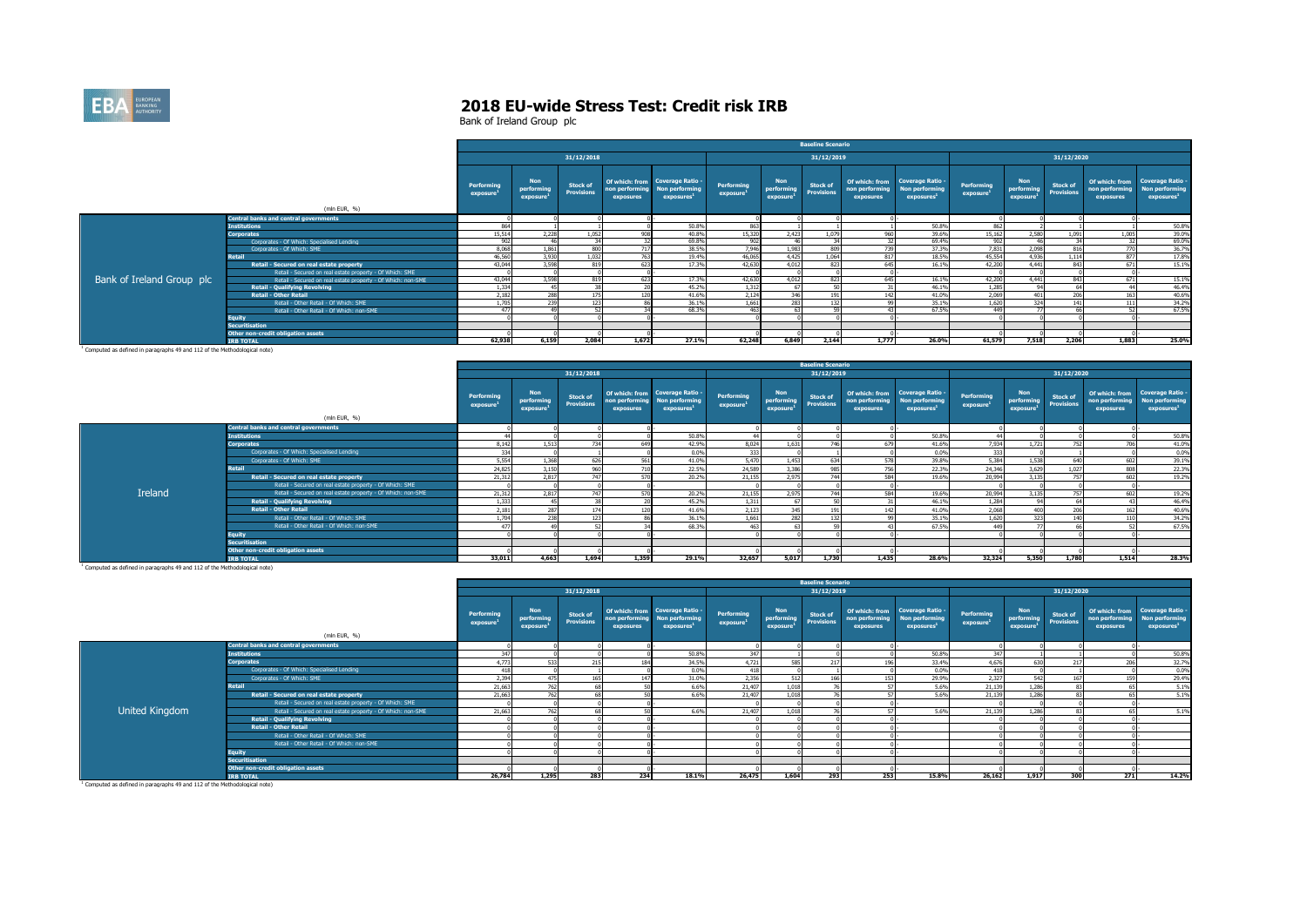

|                      |                                                              |                               |                                                   |                                      |                             |                                                                             |                                     |                                      | <b>Baseline Scenario</b>             |                             |                                                                             |                                     |                                                   |                                      |                             |                                                                                    |
|----------------------|--------------------------------------------------------------|-------------------------------|---------------------------------------------------|--------------------------------------|-----------------------------|-----------------------------------------------------------------------------|-------------------------------------|--------------------------------------|--------------------------------------|-----------------------------|-----------------------------------------------------------------------------|-------------------------------------|---------------------------------------------------|--------------------------------------|-----------------------------|------------------------------------------------------------------------------------|
|                      |                                                              |                               |                                                   | 31/12/2018                           |                             |                                                                             |                                     |                                      | 31/12/2019                           |                             |                                                                             |                                     |                                                   | 31/12/2020                           |                             |                                                                                    |
|                      |                                                              | <b>Performing</b><br>exposure | <b>Non</b><br>performing<br>exposure <sup>1</sup> | <b>Stock of</b><br><b>Provisions</b> | non performing<br>exposures | Of which: from Coverage Ratio -<br>Non performing<br>exposures <sup>1</sup> | Performing<br>exposure <sup>1</sup> | <b>Non</b><br>performing<br>exposure | <b>Stock of</b><br><b>Provisions</b> | non performing<br>exposures | Of which: from Coverage Ratio -<br>Non performing<br>exposures <sup>3</sup> | Performing<br>exposure <sup>1</sup> | <b>Non</b><br>performing<br>exposure <sup>1</sup> | <b>Stock of</b><br><b>Provisions</b> | non performing<br>exposures | Of which: from Coverage Ratio -<br><b>Non performing</b><br>exposures <sup>1</sup> |
|                      | (mln EUR, %)                                                 |                               |                                                   |                                      |                             |                                                                             |                                     |                                      |                                      |                             |                                                                             |                                     |                                                   |                                      |                             |                                                                                    |
|                      | <b>Central banks and central governments</b>                 |                               |                                                   |                                      |                             |                                                                             |                                     |                                      |                                      |                             |                                                                             |                                     |                                                   |                                      |                             |                                                                                    |
|                      | <b>Institutions</b>                                          |                               |                                                   |                                      |                             | 50.8%                                                                       | 22                                  |                                      |                                      |                             | 50.8%                                                                       | 22                                  |                                                   |                                      |                             | 50.8%                                                                              |
|                      | <b>Corporates</b>                                            | 1.364                         |                                                   |                                      |                             | 37.2%                                                                       | 1.347                               |                                      |                                      |                             | 37,8%                                                                       | 1.325                               | 50 <sup>2</sup>                                   |                                      |                             | $\frac{38.2\%}{0.0\%}$                                                             |
|                      | Corporates - Of Which: Specialised Lending                   |                               |                                                   |                                      |                             | 0.0%                                                                        |                                     |                                      |                                      |                             | 0.0%                                                                        |                                     |                                                   |                                      |                             |                                                                                    |
|                      | Corporates - Of Which: SME                                   |                               |                                                   |                                      |                             | 47.3%                                                                       |                                     |                                      |                                      |                             | 47.3%                                                                       | $\sim$                              |                                                   |                                      |                             | 47.2%                                                                              |
|                      | <b>Retail</b>                                                |                               |                                                   |                                      |                             | 19.8%                                                                       |                                     |                                      |                                      |                             | 19.3%                                                                       |                                     |                                                   |                                      |                             | 18.8%                                                                              |
|                      | Retail - Secured on real estate property                     |                               |                                                   |                                      |                             | 19.0%                                                                       |                                     |                                      |                                      |                             | 18.4%                                                                       |                                     |                                                   |                                      |                             | 18.0%                                                                              |
|                      | Retail - Secured on real estate property - Of Which: SME     |                               |                                                   |                                      |                             |                                                                             |                                     |                                      |                                      |                             |                                                                             |                                     |                                                   |                                      |                             |                                                                                    |
| <b>United States</b> | Retail - Secured on real estate property - Of Which: non-SME |                               |                                                   |                                      |                             | 19.0%                                                                       |                                     |                                      |                                      |                             | 18.4%                                                                       |                                     |                                                   |                                      |                             |                                                                                    |
|                      | <b>Retail - Qualifying Revolving</b>                         |                               |                                                   |                                      |                             | 1.0%                                                                        |                                     |                                      |                                      |                             | 23.3%                                                                       |                                     |                                                   |                                      |                             | 18.0%<br>27.3%                                                                     |
|                      | <b>Retail - Other Retail</b>                                 |                               |                                                   |                                      |                             | 47.7%                                                                       |                                     |                                      |                                      |                             | 38.19                                                                       |                                     |                                                   |                                      |                             | 38.1%<br>35.2%<br>71.0%                                                            |
|                      | Retail - Other Retail - Of Which: SME                        |                               |                                                   |                                      |                             | 43.8%                                                                       |                                     |                                      |                                      |                             | 35.2%                                                                       |                                     |                                                   |                                      |                             |                                                                                    |
|                      | Retail - Other Retail - Of Which: non-SME                    |                               |                                                   |                                      |                             | 71.1%                                                                       |                                     |                                      |                                      |                             | 71.0%                                                                       |                                     |                                                   |                                      |                             |                                                                                    |
|                      | <b>Equity</b>                                                |                               |                                                   |                                      |                             |                                                                             |                                     |                                      |                                      |                             |                                                                             |                                     |                                                   |                                      |                             |                                                                                    |
|                      | Securitisation                                               |                               |                                                   |                                      |                             |                                                                             |                                     |                                      |                                      |                             |                                                                             |                                     |                                                   |                                      |                             |                                                                                    |
|                      | Other non-credit obligation assets                           |                               |                                                   |                                      |                             |                                                                             |                                     |                                      |                                      |                             |                                                                             |                                     |                                                   |                                      |                             |                                                                                    |
|                      | <b>IRB TOTAL</b>                                             | 1,458                         |                                                   | 20                                   | 27                          | 33.2%                                                                       | 1,439                               | 101                                  |                                      |                             | 34.1%                                                                       | 1,417                               | 123                                               |                                      | 42                          | 35.0%                                                                              |

|                                                                                       |                                                              |                               |                                                   |                                      |           |                                                                                            |                                     |                                                   | <b>Baseline Scenario</b>             |                             |                                                                             |                                     |                                                              |                 |                             |                                                                             |
|---------------------------------------------------------------------------------------|--------------------------------------------------------------|-------------------------------|---------------------------------------------------|--------------------------------------|-----------|--------------------------------------------------------------------------------------------|-------------------------------------|---------------------------------------------------|--------------------------------------|-----------------------------|-----------------------------------------------------------------------------|-------------------------------------|--------------------------------------------------------------|-----------------|-----------------------------|-----------------------------------------------------------------------------|
|                                                                                       |                                                              |                               |                                                   | 31/12/2018                           |           |                                                                                            |                                     |                                                   | 31/12/2019                           |                             |                                                                             |                                     |                                                              | 31/12/2020      |                             |                                                                             |
|                                                                                       | (mln EUR, %)                                                 | <b>Performing</b><br>exposure | <b>Non</b><br>performing<br>exposure <sup>1</sup> | <b>Stock of</b><br><b>Provisions</b> | exposures | Of which: from Coverage Ratio -<br>non performing Non performing<br>exposures <sup>1</sup> | Performing<br>exposure <sup>1</sup> | <b>Non</b><br>performing<br>exposure <sup>1</sup> | <b>Stock of</b><br><b>Provisions</b> | non performing<br>exposures | Of which: from Coverage Ratio -<br>Non performing<br>exposures <sup>3</sup> | Performing<br>exposure <sup>3</sup> | <b>Non</b><br>performing Provisions<br>exposure <sup>1</sup> | <b>Stock of</b> | non performing<br>exposures | Of which: from Coverage Ratio -<br>Non performing<br>exposures <sup>1</sup> |
|                                                                                       | <b>Central banks and central governments</b>                 |                               |                                                   |                                      |           |                                                                                            |                                     |                                                   |                                      |                             |                                                                             |                                     |                                                              |                 |                             |                                                                             |
|                                                                                       | <b>Institutions</b>                                          |                               |                                                   |                                      |           |                                                                                            |                                     |                                                   |                                      |                             |                                                                             |                                     |                                                              |                 |                             |                                                                             |
|                                                                                       | <b>Corporates</b>                                            |                               |                                                   |                                      |           |                                                                                            |                                     |                                                   |                                      |                             |                                                                             |                                     |                                                              |                 |                             |                                                                             |
|                                                                                       | Corporates - Of Which: Specialised Lending                   |                               |                                                   |                                      |           |                                                                                            |                                     |                                                   |                                      |                             |                                                                             |                                     |                                                              |                 |                             |                                                                             |
|                                                                                       | Corporates - Of Which: SME                                   |                               |                                                   |                                      |           |                                                                                            |                                     |                                                   |                                      |                             |                                                                             |                                     |                                                              |                 |                             |                                                                             |
|                                                                                       | <b>Retail</b>                                                |                               |                                                   |                                      |           |                                                                                            |                                     |                                                   |                                      |                             |                                                                             |                                     |                                                              |                 |                             |                                                                             |
|                                                                                       | Retail - Secured on real estate property                     |                               |                                                   |                                      |           |                                                                                            |                                     |                                                   |                                      |                             |                                                                             |                                     |                                                              |                 |                             |                                                                             |
|                                                                                       | Retail - Secured on real estate property - Of Which: SME     |                               |                                                   |                                      |           |                                                                                            |                                     |                                                   |                                      |                             |                                                                             |                                     |                                                              |                 |                             |                                                                             |
| N.A.                                                                                  | Retail - Secured on real estate property - Of Which: non-SME |                               |                                                   |                                      |           |                                                                                            |                                     |                                                   |                                      |                             |                                                                             |                                     |                                                              |                 |                             |                                                                             |
|                                                                                       | <b>Retail - Qualifying Revolving</b>                         |                               |                                                   |                                      |           |                                                                                            |                                     |                                                   |                                      |                             |                                                                             |                                     |                                                              |                 |                             |                                                                             |
|                                                                                       | <b>Retail - Other Retail</b>                                 |                               |                                                   |                                      |           |                                                                                            |                                     |                                                   |                                      |                             |                                                                             |                                     |                                                              |                 |                             |                                                                             |
|                                                                                       | Retail - Other Retail - Of Which: SME                        |                               |                                                   |                                      |           |                                                                                            |                                     |                                                   |                                      |                             |                                                                             |                                     |                                                              |                 |                             |                                                                             |
|                                                                                       | Retail - Other Retail - Of Which: non-SME                    |                               |                                                   |                                      |           |                                                                                            |                                     |                                                   |                                      |                             |                                                                             |                                     |                                                              |                 |                             |                                                                             |
|                                                                                       | <b>Equity</b>                                                |                               |                                                   |                                      |           |                                                                                            |                                     |                                                   |                                      |                             |                                                                             |                                     |                                                              |                 |                             |                                                                             |
|                                                                                       | <b>Securitisation</b>                                        |                               |                                                   |                                      |           |                                                                                            |                                     |                                                   |                                      |                             |                                                                             |                                     |                                                              |                 |                             |                                                                             |
|                                                                                       | Other non-credit obligation assets                           |                               |                                                   |                                      |           |                                                                                            |                                     |                                                   |                                      |                             |                                                                             |                                     |                                                              |                 |                             |                                                                             |
|                                                                                       | <b>IRB TOTAL</b>                                             |                               |                                                   |                                      |           |                                                                                            |                                     |                                                   |                                      |                             |                                                                             |                                     |                                                              |                 |                             |                                                                             |
| <sup>1</sup> Computed as defined in paragraphs 49 and 112 of the Methodological note) |                                                              |                               |                                                   |                                      |           |                                                                                            |                                     |                                                   |                                      |                             |                                                                             |                                     |                                                              |                 |                             |                                                                             |

|                                                                                       |                                                              |                                     |                                                   |                                      |           |                                                                                            |                                     |                                                   | <b>Baseline Scenario</b>             |                             |                                                                             |                                     |                                                   |                                      |                             |                                                                             |
|---------------------------------------------------------------------------------------|--------------------------------------------------------------|-------------------------------------|---------------------------------------------------|--------------------------------------|-----------|--------------------------------------------------------------------------------------------|-------------------------------------|---------------------------------------------------|--------------------------------------|-----------------------------|-----------------------------------------------------------------------------|-------------------------------------|---------------------------------------------------|--------------------------------------|-----------------------------|-----------------------------------------------------------------------------|
|                                                                                       |                                                              |                                     |                                                   | 31/12/2018                           |           |                                                                                            |                                     |                                                   | 31/12/2019                           |                             |                                                                             |                                     |                                                   | 31/12/2020                           |                             |                                                                             |
|                                                                                       | (mln EUR, %)                                                 | Performing<br>exposure <sup>3</sup> | <b>Non</b><br>performing<br>exposure <sup>1</sup> | <b>Stock of</b><br><b>Provisions</b> | exposures | Of which: from Coverage Ratio -<br>non performing Non performing<br>exposures <sup>1</sup> | Performing<br>exposure <sup>1</sup> | <b>Non</b><br>performing<br>exposure <sup>1</sup> | <b>Stock of</b><br><b>Provisions</b> | non performing<br>exposures | Of which: from Coverage Ratio -<br>Non performing<br>exposures <sup>1</sup> | Performing<br>exposure <sup>1</sup> | <b>Non</b><br>performing<br>exposure <sup>1</sup> | <b>Stock of</b><br><b>Provisions</b> | non performing<br>exposures | Of which: from Coverage Ratio -<br>Non performing<br>exposures <sup>1</sup> |
|                                                                                       |                                                              |                                     |                                                   |                                      |           |                                                                                            |                                     |                                                   |                                      |                             |                                                                             |                                     |                                                   |                                      |                             |                                                                             |
|                                                                                       | <b>Central banks and central governments</b>                 |                                     |                                                   |                                      |           |                                                                                            |                                     |                                                   |                                      |                             |                                                                             |                                     |                                                   |                                      |                             |                                                                             |
|                                                                                       | <b>Institutions</b>                                          |                                     |                                                   |                                      |           |                                                                                            |                                     |                                                   |                                      |                             |                                                                             |                                     |                                                   |                                      |                             |                                                                             |
|                                                                                       | <b>Corporates</b>                                            |                                     |                                                   |                                      |           |                                                                                            |                                     |                                                   |                                      |                             |                                                                             |                                     |                                                   |                                      |                             |                                                                             |
|                                                                                       | Corporates - Of Which: Specialised Lending                   |                                     |                                                   |                                      |           |                                                                                            |                                     |                                                   |                                      |                             |                                                                             |                                     |                                                   |                                      |                             |                                                                             |
|                                                                                       | Corporates - Of Which: SME                                   |                                     |                                                   |                                      |           |                                                                                            |                                     |                                                   |                                      |                             |                                                                             |                                     |                                                   |                                      |                             |                                                                             |
|                                                                                       | Retail                                                       |                                     |                                                   |                                      |           |                                                                                            |                                     |                                                   |                                      |                             |                                                                             |                                     |                                                   |                                      |                             |                                                                             |
|                                                                                       | Retail - Secured on real estate property                     |                                     |                                                   |                                      |           |                                                                                            |                                     |                                                   |                                      |                             |                                                                             |                                     |                                                   |                                      |                             |                                                                             |
|                                                                                       | Retail - Secured on real estate property - Of Which: SME     |                                     |                                                   |                                      |           |                                                                                            |                                     |                                                   |                                      |                             |                                                                             |                                     |                                                   |                                      |                             |                                                                             |
| N.A.                                                                                  | Retail - Secured on real estate property - Of Which: non-SME |                                     |                                                   |                                      |           |                                                                                            |                                     |                                                   |                                      |                             |                                                                             |                                     |                                                   |                                      |                             |                                                                             |
|                                                                                       | <b>Retail - Qualifying Revolving</b>                         |                                     |                                                   |                                      |           |                                                                                            |                                     |                                                   |                                      |                             |                                                                             |                                     |                                                   |                                      |                             |                                                                             |
|                                                                                       | <b>Retail - Other Retail</b>                                 |                                     |                                                   |                                      |           |                                                                                            |                                     |                                                   |                                      |                             |                                                                             |                                     |                                                   |                                      |                             |                                                                             |
|                                                                                       | Retail - Other Retail - Of Which: SME                        |                                     |                                                   |                                      |           |                                                                                            |                                     |                                                   |                                      |                             |                                                                             |                                     |                                                   |                                      |                             |                                                                             |
|                                                                                       | Retail - Other Retail - Of Which: non-SME                    |                                     |                                                   |                                      |           |                                                                                            |                                     |                                                   |                                      |                             |                                                                             |                                     |                                                   |                                      |                             |                                                                             |
|                                                                                       | <b>Equity</b>                                                |                                     |                                                   |                                      |           |                                                                                            |                                     |                                                   |                                      |                             |                                                                             |                                     |                                                   |                                      |                             |                                                                             |
|                                                                                       | <b>Securitisation</b>                                        |                                     |                                                   |                                      |           |                                                                                            |                                     |                                                   |                                      |                             |                                                                             |                                     |                                                   |                                      |                             |                                                                             |
|                                                                                       | Other non-credit obligation assets                           |                                     |                                                   |                                      |           |                                                                                            |                                     |                                                   |                                      |                             |                                                                             |                                     |                                                   |                                      |                             |                                                                             |
|                                                                                       | <b>IRB TOTAL</b>                                             |                                     |                                                   |                                      |           |                                                                                            |                                     |                                                   |                                      |                             |                                                                             |                                     |                                                   |                                      |                             |                                                                             |
| <sup>1</sup> Computed as defined in paragraphs 49 and 112 of the Methodological note) |                                                              |                                     |                                                   |                                      |           |                                                                                            |                                     |                                                   |                                      |                             |                                                                             |                                     |                                                   |                                      |                             |                                                                             |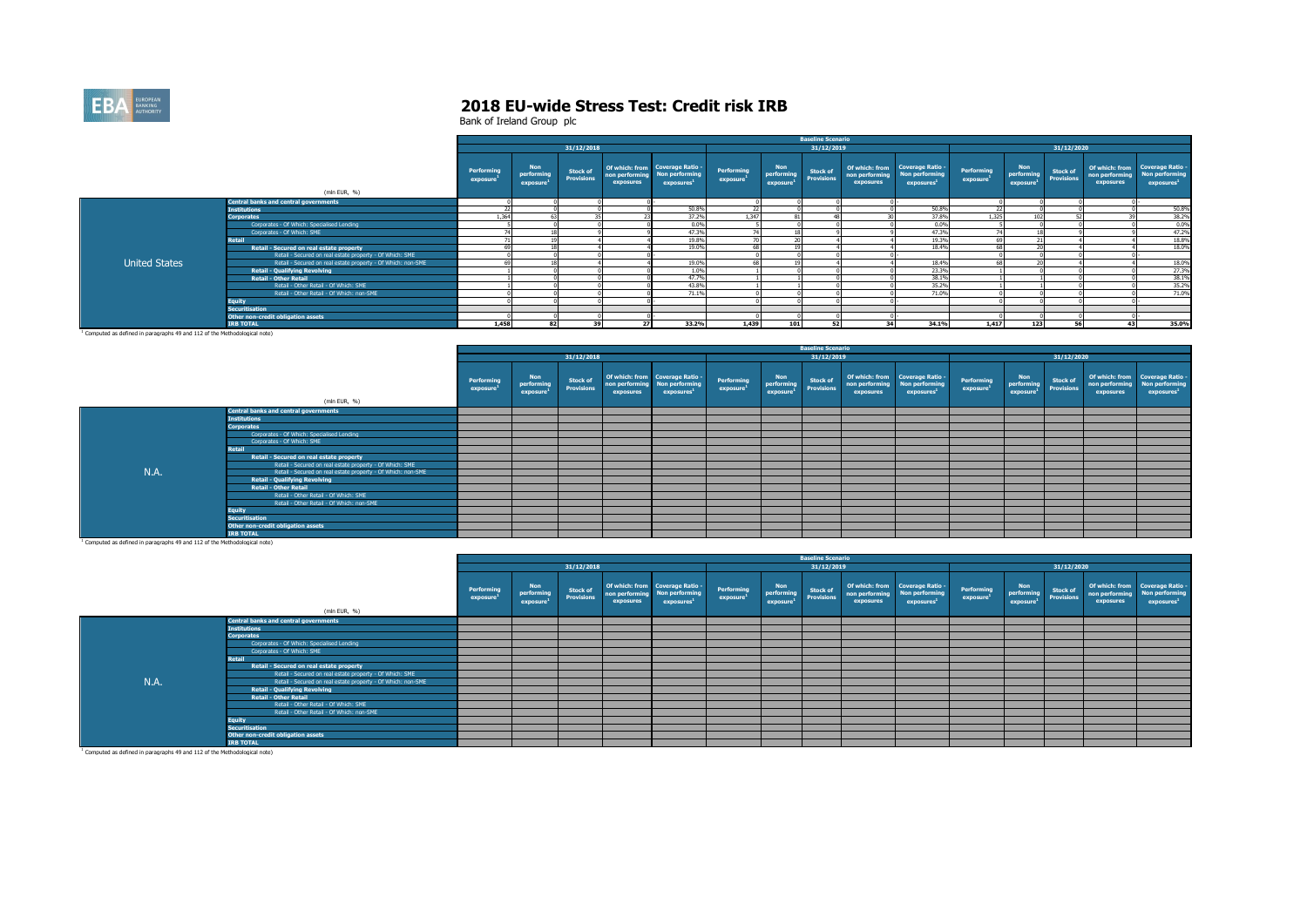

Bank of Ireland Group plc

|                                                                                                                                                                                                                                |                                                              |                        |                                                   |                                      |                             |                                                                             |                                     |                                      | <b>Baseline Scenario</b>             |                             |                                                                             |                                     |                                                   |                        |                             |                                                                             |
|--------------------------------------------------------------------------------------------------------------------------------------------------------------------------------------------------------------------------------|--------------------------------------------------------------|------------------------|---------------------------------------------------|--------------------------------------|-----------------------------|-----------------------------------------------------------------------------|-------------------------------------|--------------------------------------|--------------------------------------|-----------------------------|-----------------------------------------------------------------------------|-------------------------------------|---------------------------------------------------|------------------------|-----------------------------|-----------------------------------------------------------------------------|
|                                                                                                                                                                                                                                |                                                              |                        |                                                   | 31/12/2018                           |                             |                                                                             |                                     |                                      | 31/12/2019                           |                             |                                                                             |                                     |                                                   | 31/12/2020             |                             |                                                                             |
|                                                                                                                                                                                                                                | (mln EUR, %)                                                 | Performing<br>exposure | <b>Non</b><br>performing<br>exposure <sup>1</sup> | <b>Stock of</b><br><b>Provisions</b> | non performing<br>exposures | Of which: from Coverage Ratio -<br>Non performing<br>exposures <sup>1</sup> | Performing<br>exposure <sup>1</sup> | <b>Non</b><br>performing<br>exposure | <b>Stock of</b><br><b>Provisions</b> | non performing<br>exposures | Of which: from Coverage Ratio -<br>Non performing<br>exposures <sup>1</sup> | Performing<br>exposure <sup>1</sup> | <b>Non</b><br>performing<br>exposure <sup>1</sup> | Stock of<br>Provisions | non performing<br>exposures | Of which: from Coverage Ratio -<br>Non performing<br>exposures <sup>1</sup> |
|                                                                                                                                                                                                                                | <b>Central banks and central governments</b>                 |                        |                                                   |                                      |                             |                                                                             |                                     |                                      |                                      |                             |                                                                             |                                     |                                                   |                        |                             |                                                                             |
|                                                                                                                                                                                                                                | <b>Institutions</b>                                          |                        |                                                   |                                      |                             |                                                                             |                                     |                                      |                                      |                             |                                                                             |                                     |                                                   |                        |                             |                                                                             |
|                                                                                                                                                                                                                                | <b>Corporates</b>                                            |                        |                                                   |                                      |                             |                                                                             |                                     |                                      |                                      |                             |                                                                             |                                     |                                                   |                        |                             |                                                                             |
|                                                                                                                                                                                                                                | Corporates - Of Which: Specialised Lending                   |                        |                                                   |                                      |                             |                                                                             |                                     |                                      |                                      |                             |                                                                             |                                     |                                                   |                        |                             |                                                                             |
|                                                                                                                                                                                                                                | Corporates - Of Which: SME                                   |                        |                                                   |                                      |                             |                                                                             |                                     |                                      |                                      |                             |                                                                             |                                     |                                                   |                        |                             |                                                                             |
|                                                                                                                                                                                                                                | <b>Retail</b>                                                |                        |                                                   |                                      |                             |                                                                             |                                     |                                      |                                      |                             |                                                                             |                                     |                                                   |                        |                             |                                                                             |
|                                                                                                                                                                                                                                | Retail - Secured on real estate property                     |                        |                                                   |                                      |                             |                                                                             |                                     |                                      |                                      |                             |                                                                             |                                     |                                                   |                        |                             |                                                                             |
|                                                                                                                                                                                                                                | Retail - Secured on real estate property - Of Which: SME     |                        |                                                   |                                      |                             |                                                                             |                                     |                                      |                                      |                             |                                                                             |                                     |                                                   |                        |                             |                                                                             |
| N.A.                                                                                                                                                                                                                           | Retail - Secured on real estate property - Of Which: non-SME |                        |                                                   |                                      |                             |                                                                             |                                     |                                      |                                      |                             |                                                                             |                                     |                                                   |                        |                             |                                                                             |
|                                                                                                                                                                                                                                | <b>Retail - Qualifying Revolving</b>                         |                        |                                                   |                                      |                             |                                                                             |                                     |                                      |                                      |                             |                                                                             |                                     |                                                   |                        |                             |                                                                             |
|                                                                                                                                                                                                                                | <b>Retail - Other Retail</b>                                 |                        |                                                   |                                      |                             |                                                                             |                                     |                                      |                                      |                             |                                                                             |                                     |                                                   |                        |                             |                                                                             |
|                                                                                                                                                                                                                                | Retail - Other Retail - Of Which: SME                        |                        |                                                   |                                      |                             |                                                                             |                                     |                                      |                                      |                             |                                                                             |                                     |                                                   |                        |                             |                                                                             |
|                                                                                                                                                                                                                                | Retail - Other Retail - Of Which: non-SME                    |                        |                                                   |                                      |                             |                                                                             |                                     |                                      |                                      |                             |                                                                             |                                     |                                                   |                        |                             |                                                                             |
|                                                                                                                                                                                                                                | <b>Equity</b>                                                |                        |                                                   |                                      |                             |                                                                             |                                     |                                      |                                      |                             |                                                                             |                                     |                                                   |                        |                             |                                                                             |
|                                                                                                                                                                                                                                | <b>Securitisation</b>                                        |                        |                                                   |                                      |                             |                                                                             |                                     |                                      |                                      |                             |                                                                             |                                     |                                                   |                        |                             |                                                                             |
|                                                                                                                                                                                                                                | Other non-credit obligation assets                           |                        |                                                   |                                      |                             |                                                                             |                                     |                                      |                                      |                             |                                                                             |                                     |                                                   |                        |                             |                                                                             |
|                                                                                                                                                                                                                                | <b>TRB TOTAL</b>                                             |                        |                                                   |                                      |                             |                                                                             |                                     |                                      |                                      |                             |                                                                             |                                     |                                                   |                        |                             |                                                                             |
| the contract of the communication of the contract of the contract of the contract of the contract of the contract of the contract of the contract of the contract of the contract of the contract of the contract of the contr |                                                              |                        |                                                   |                                      |                             |                                                                             |                                     |                                      |                                      |                             |                                                                             |                                     |                                                   |                        |                             |                                                                             |

<sup>1</sup> Computed as defined in paragraphs 49 and 112 of the Methodological note)

|      |                                                              |                        |                               |                               |                             |                                                                             |                                     |                                            | <b>Baseline Scenario</b>             |                                            |                                                           |                                     |                                                   |                               |           |                                                                                            |
|------|--------------------------------------------------------------|------------------------|-------------------------------|-------------------------------|-----------------------------|-----------------------------------------------------------------------------|-------------------------------------|--------------------------------------------|--------------------------------------|--------------------------------------------|-----------------------------------------------------------|-------------------------------------|---------------------------------------------------|-------------------------------|-----------|--------------------------------------------------------------------------------------------|
|      |                                                              |                        |                               | 31/12/2018                    |                             |                                                                             |                                     |                                            | 31/12/2019                           |                                            |                                                           |                                     |                                                   | 31/12/2020                    |           |                                                                                            |
|      | (mln EUR, %)                                                 | Performing<br>exposure | Non<br>performing<br>exposure | Stock of<br><b>Provisions</b> | non performing<br>exposures | Of which: from Coverage Ratio -<br>Non performing<br>exposures <sup>1</sup> | Performing<br>exposure <sup>1</sup> | Non<br>performing<br>exposure <sup>1</sup> | <b>Stock of</b><br><b>Provisions</b> | non performing Non performing<br>exposures | Of which: from Coverage Ratio -<br>exposures <sup>1</sup> | Performing<br>exposure <sup>1</sup> | <b>Non</b><br>performing<br>exposure <sup>1</sup> | Stock of<br><b>Provisions</b> | exposures | Of which: from Coverage Ratio -<br>non performing Non performing<br>exposures <sup>1</sup> |
|      | <b>Central banks and central governments</b>                 |                        |                               |                               |                             |                                                                             |                                     |                                            |                                      |                                            |                                                           |                                     |                                                   |                               |           |                                                                                            |
|      | <b>Institutions</b>                                          |                        |                               |                               |                             |                                                                             |                                     |                                            |                                      |                                            |                                                           |                                     |                                                   |                               |           |                                                                                            |
|      | <b>Corporates</b>                                            |                        |                               |                               |                             |                                                                             |                                     |                                            |                                      |                                            |                                                           |                                     |                                                   |                               |           |                                                                                            |
|      | Corporates - Of Which: Specialised Lending                   |                        |                               |                               |                             |                                                                             |                                     |                                            |                                      |                                            |                                                           |                                     |                                                   |                               |           |                                                                                            |
|      | Corporates - Of Which: SME                                   |                        |                               |                               |                             |                                                                             |                                     |                                            |                                      |                                            |                                                           |                                     |                                                   |                               |           |                                                                                            |
|      | <b>Retail</b>                                                |                        |                               |                               |                             |                                                                             |                                     |                                            |                                      |                                            |                                                           |                                     |                                                   |                               |           |                                                                                            |
|      | Retail - Secured on real estate property                     |                        |                               |                               |                             |                                                                             |                                     |                                            |                                      |                                            |                                                           |                                     |                                                   |                               |           |                                                                                            |
|      | Retail - Secured on real estate property - Of Which: SME     |                        |                               |                               |                             |                                                                             |                                     |                                            |                                      |                                            |                                                           |                                     |                                                   |                               |           |                                                                                            |
| N.A. | Retail - Secured on real estate property - Of Which: non-SME |                        |                               |                               |                             |                                                                             |                                     |                                            |                                      |                                            |                                                           |                                     |                                                   |                               |           |                                                                                            |
|      | <b>Retail - Qualifying Revolving</b>                         |                        |                               |                               |                             |                                                                             |                                     |                                            |                                      |                                            |                                                           |                                     |                                                   |                               |           |                                                                                            |
|      | <b>Retail - Other Retail</b>                                 |                        |                               |                               |                             |                                                                             |                                     |                                            |                                      |                                            |                                                           |                                     |                                                   |                               |           |                                                                                            |
|      | Retail - Other Retail - Of Which: SME                        |                        |                               |                               |                             |                                                                             |                                     |                                            |                                      |                                            |                                                           |                                     |                                                   |                               |           |                                                                                            |
|      | Retail - Other Retail - Of Which: non-SME                    |                        |                               |                               |                             |                                                                             |                                     |                                            |                                      |                                            |                                                           |                                     |                                                   |                               |           |                                                                                            |
|      | <b>Equity</b>                                                |                        |                               |                               |                             |                                                                             |                                     |                                            |                                      |                                            |                                                           |                                     |                                                   |                               |           |                                                                                            |
|      | <b>Securitisation</b>                                        |                        |                               |                               |                             |                                                                             |                                     |                                            |                                      |                                            |                                                           |                                     |                                                   |                               |           |                                                                                            |
|      | Other non-credit obligation assets                           |                        |                               |                               |                             |                                                                             |                                     |                                            |                                      |                                            |                                                           |                                     |                                                   |                               |           |                                                                                            |
|      | <b>IRB TOTAL</b>                                             |                        |                               |                               |                             |                                                                             |                                     |                                            |                                      |                                            |                                                           |                                     |                                                   |                               |           |                                                                                            |

|                                                                                       |                                                              |                               |                                                   |                                      |           |                                                                               |                                     |                                      | <b>Baseline Scenario</b>             |                             |                                                                             |                        |                                                   |                        |                                            |                                                           |
|---------------------------------------------------------------------------------------|--------------------------------------------------------------|-------------------------------|---------------------------------------------------|--------------------------------------|-----------|-------------------------------------------------------------------------------|-------------------------------------|--------------------------------------|--------------------------------------|-----------------------------|-----------------------------------------------------------------------------|------------------------|---------------------------------------------------|------------------------|--------------------------------------------|-----------------------------------------------------------|
|                                                                                       |                                                              |                               |                                                   | 31/12/2018                           |           |                                                                               |                                     |                                      | 31/12/2019                           |                             |                                                                             |                        |                                                   | 31/12/2020             |                                            |                                                           |
|                                                                                       | (mln EUR, %)                                                 | <b>Performing</b><br>exposure | <b>Non</b><br>performing<br>exposure <sup>1</sup> | <b>Stock of</b><br><b>Provisions</b> | exposures | Of which: from Coverage Ratio -<br>non performing Non performing<br>exposures | Performing<br>exposure <sup>3</sup> | <b>Non</b><br>performing<br>exposure | <b>Stock of</b><br><b>Provisions</b> | non performing<br>exposures | Of which: from Coverage Ratio -<br>Non performing<br>exposures <sup>1</sup> | Performing<br>exposure | <b>Non</b><br>performing<br>exposure <sup>1</sup> | Stock of<br>Provisions | non performing Non performing<br>exposures | Of which: from Coverage Ratio -<br>exposures <sup>1</sup> |
|                                                                                       | <b>Central banks and central governments</b>                 |                               |                                                   |                                      |           |                                                                               |                                     |                                      |                                      |                             |                                                                             |                        |                                                   |                        |                                            |                                                           |
|                                                                                       | <b>Institutions</b>                                          |                               |                                                   |                                      |           |                                                                               |                                     |                                      |                                      |                             |                                                                             |                        |                                                   |                        |                                            |                                                           |
|                                                                                       | <b>Corporates</b>                                            |                               |                                                   |                                      |           |                                                                               |                                     |                                      |                                      |                             |                                                                             |                        |                                                   |                        |                                            |                                                           |
|                                                                                       | Corporates - Of Which: Specialised Lending                   |                               |                                                   |                                      |           |                                                                               |                                     |                                      |                                      |                             |                                                                             |                        |                                                   |                        |                                            |                                                           |
|                                                                                       | Corporates - Of Which: SME                                   |                               |                                                   |                                      |           |                                                                               |                                     |                                      |                                      |                             |                                                                             |                        |                                                   |                        |                                            |                                                           |
|                                                                                       | <b>Retail</b>                                                |                               |                                                   |                                      |           |                                                                               |                                     |                                      |                                      |                             |                                                                             |                        |                                                   |                        |                                            |                                                           |
|                                                                                       | Retail - Secured on real estate property                     |                               |                                                   |                                      |           |                                                                               |                                     |                                      |                                      |                             |                                                                             |                        |                                                   |                        |                                            |                                                           |
|                                                                                       | Retail - Secured on real estate property - Of Which: SME     |                               |                                                   |                                      |           |                                                                               |                                     |                                      |                                      |                             |                                                                             |                        |                                                   |                        |                                            |                                                           |
| N.A.                                                                                  | Retail - Secured on real estate property - Of Which: non-SME |                               |                                                   |                                      |           |                                                                               |                                     |                                      |                                      |                             |                                                                             |                        |                                                   |                        |                                            |                                                           |
|                                                                                       | <b>Retail - Qualifying Revolving</b>                         |                               |                                                   |                                      |           |                                                                               |                                     |                                      |                                      |                             |                                                                             |                        |                                                   |                        |                                            |                                                           |
|                                                                                       | <b>Retail - Other Retail</b>                                 |                               |                                                   |                                      |           |                                                                               |                                     |                                      |                                      |                             |                                                                             |                        |                                                   |                        |                                            |                                                           |
|                                                                                       | Retail - Other Retail - Of Which: SME                        |                               |                                                   |                                      |           |                                                                               |                                     |                                      |                                      |                             |                                                                             |                        |                                                   |                        |                                            |                                                           |
|                                                                                       | Retail - Other Retail - Of Which: non-SME                    |                               |                                                   |                                      |           |                                                                               |                                     |                                      |                                      |                             |                                                                             |                        |                                                   |                        |                                            |                                                           |
|                                                                                       | <b>Equity</b>                                                |                               |                                                   |                                      |           |                                                                               |                                     |                                      |                                      |                             |                                                                             |                        |                                                   |                        |                                            |                                                           |
|                                                                                       | <b>Securitisation</b>                                        |                               |                                                   |                                      |           |                                                                               |                                     |                                      |                                      |                             |                                                                             |                        |                                                   |                        |                                            |                                                           |
|                                                                                       | Other non-credit obligation assets                           |                               |                                                   |                                      |           |                                                                               |                                     |                                      |                                      |                             |                                                                             |                        |                                                   |                        |                                            |                                                           |
|                                                                                       | <b>IRB TOTAL</b>                                             |                               |                                                   |                                      |           |                                                                               |                                     |                                      |                                      |                             |                                                                             |                        |                                                   |                        |                                            |                                                           |
| <sup>1</sup> Computed as defined in paragraphs 49 and 112 of the Methodological note) |                                                              |                               |                                                   |                                      |           |                                                                               |                                     |                                      |                                      |                             |                                                                             |                        |                                                   |                        |                                            |                                                           |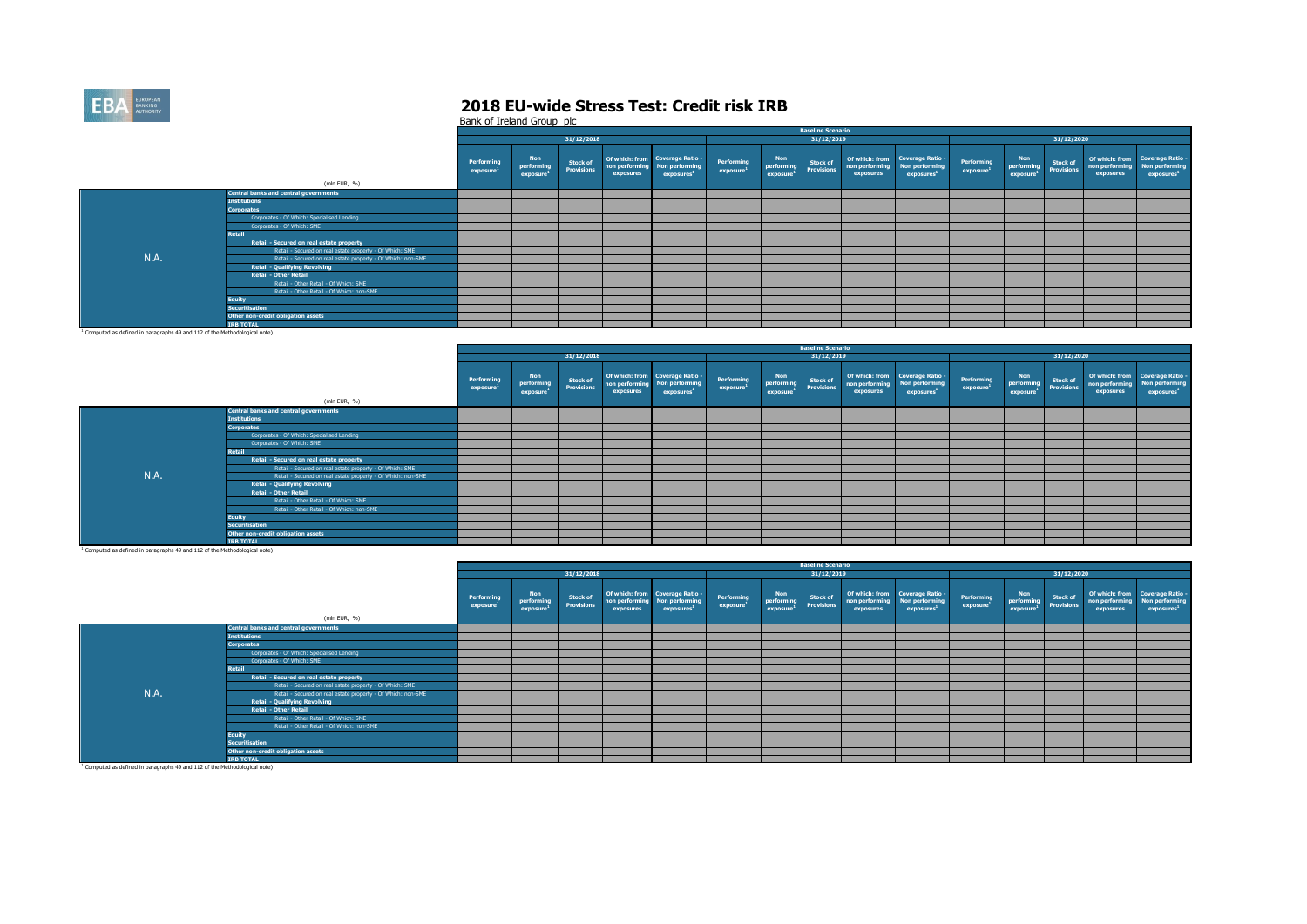

Bank of Ireland Group plc

|                                                                                                                                                                                                                                |                                                              |                        |                                                   |                               |                             |                                                                             |                                     |                                                   | <b>Baseline Scenario</b>             |                                            |                                                           |                                     |                                                   |                        |                             |                                                                             |
|--------------------------------------------------------------------------------------------------------------------------------------------------------------------------------------------------------------------------------|--------------------------------------------------------------|------------------------|---------------------------------------------------|-------------------------------|-----------------------------|-----------------------------------------------------------------------------|-------------------------------------|---------------------------------------------------|--------------------------------------|--------------------------------------------|-----------------------------------------------------------|-------------------------------------|---------------------------------------------------|------------------------|-----------------------------|-----------------------------------------------------------------------------|
|                                                                                                                                                                                                                                |                                                              |                        |                                                   | 31/12/2018                    |                             |                                                                             |                                     |                                                   | 31/12/2019                           |                                            |                                                           |                                     |                                                   | 31/12/2020             |                             |                                                                             |
|                                                                                                                                                                                                                                | (mln EUR, %)                                                 | Performing<br>exposure | <b>Non</b><br>performing<br>exposure <sup>1</sup> | Stock of<br><b>Provisions</b> | non performing<br>exposures | Of which: from Coverage Ratio -<br>Non performing<br>exposures <sup>1</sup> | Performing<br>exposure <sup>2</sup> | <b>Non</b><br>performing<br>exposure <sup>1</sup> | <b>Stock of</b><br><b>Provisions</b> | non performing Non performing<br>exposures | Of which: from Coverage Ratio -<br>exposures <sup>1</sup> | Performing<br>exposure <sup>1</sup> | <b>Non</b><br>performing<br>exposure <sup>1</sup> | Stock of<br>Provisions | non performing<br>exposures | Of which: from Coverage Ratio -<br>Non performing<br>exposures <sup>1</sup> |
|                                                                                                                                                                                                                                | <b>Central banks and central governments</b>                 |                        |                                                   |                               |                             |                                                                             |                                     |                                                   |                                      |                                            |                                                           |                                     |                                                   |                        |                             |                                                                             |
|                                                                                                                                                                                                                                | <b>Institutions</b>                                          |                        |                                                   |                               |                             |                                                                             |                                     |                                                   |                                      |                                            |                                                           |                                     |                                                   |                        |                             |                                                                             |
|                                                                                                                                                                                                                                | <b>Corporates</b>                                            |                        |                                                   |                               |                             |                                                                             |                                     |                                                   |                                      |                                            |                                                           |                                     |                                                   |                        |                             |                                                                             |
|                                                                                                                                                                                                                                | Corporates - Of Which: Specialised Lending                   |                        |                                                   |                               |                             |                                                                             |                                     |                                                   |                                      |                                            |                                                           |                                     |                                                   |                        |                             |                                                                             |
|                                                                                                                                                                                                                                | Corporates - Of Which: SME                                   |                        |                                                   |                               |                             |                                                                             |                                     |                                                   |                                      |                                            |                                                           |                                     |                                                   |                        |                             |                                                                             |
|                                                                                                                                                                                                                                | <b>Retail</b>                                                |                        |                                                   |                               |                             |                                                                             |                                     |                                                   |                                      |                                            |                                                           |                                     |                                                   |                        |                             |                                                                             |
|                                                                                                                                                                                                                                | Retail - Secured on real estate property                     |                        |                                                   |                               |                             |                                                                             |                                     |                                                   |                                      |                                            |                                                           |                                     |                                                   |                        |                             |                                                                             |
|                                                                                                                                                                                                                                | Retail - Secured on real estate property - Of Which: SME     |                        |                                                   |                               |                             |                                                                             |                                     |                                                   |                                      |                                            |                                                           |                                     |                                                   |                        |                             |                                                                             |
| N.A.                                                                                                                                                                                                                           | Retail - Secured on real estate property - Of Which: non-SME |                        |                                                   |                               |                             |                                                                             |                                     |                                                   |                                      |                                            |                                                           |                                     |                                                   |                        |                             |                                                                             |
|                                                                                                                                                                                                                                | <b>Retail - Qualifying Revolving</b>                         |                        |                                                   |                               |                             |                                                                             |                                     |                                                   |                                      |                                            |                                                           |                                     |                                                   |                        |                             |                                                                             |
|                                                                                                                                                                                                                                | <b>Retail - Other Retail</b>                                 |                        |                                                   |                               |                             |                                                                             |                                     |                                                   |                                      |                                            |                                                           |                                     |                                                   |                        |                             |                                                                             |
|                                                                                                                                                                                                                                | Retail - Other Retail - Of Which: SME                        |                        |                                                   |                               |                             |                                                                             |                                     |                                                   |                                      |                                            |                                                           |                                     |                                                   |                        |                             |                                                                             |
|                                                                                                                                                                                                                                | Retail - Other Retail - Of Which: non-SME                    |                        |                                                   |                               |                             |                                                                             |                                     |                                                   |                                      |                                            |                                                           |                                     |                                                   |                        |                             |                                                                             |
|                                                                                                                                                                                                                                | <b>Equity</b>                                                |                        |                                                   |                               |                             |                                                                             |                                     |                                                   |                                      |                                            |                                                           |                                     |                                                   |                        |                             |                                                                             |
|                                                                                                                                                                                                                                | <b>Securitisation</b>                                        |                        |                                                   |                               |                             |                                                                             |                                     |                                                   |                                      |                                            |                                                           |                                     |                                                   |                        |                             |                                                                             |
|                                                                                                                                                                                                                                | Other non-credit obligation assets                           |                        |                                                   |                               |                             |                                                                             |                                     |                                                   |                                      |                                            |                                                           |                                     |                                                   |                        |                             |                                                                             |
|                                                                                                                                                                                                                                | <b>IRB TOTAL</b>                                             |                        |                                                   |                               |                             |                                                                             |                                     |                                                   |                                      |                                            |                                                           |                                     |                                                   |                        |                             |                                                                             |
| the contract of the communication of the contract of the contract of the contract of the contract of the contract of the contract of the contract of the contract of the contract of the contract of the contract of the contr |                                                              |                        |                                                   |                               |                             |                                                                             |                                     |                                                   |                                      |                                            |                                                           |                                     |                                                   |                        |                             |                                                                             |

<sup>1</sup> Computed as defined in paragraphs 49 and 112 of the Methodological note)

|             |                                                              |                        |                                                   |                                      |                             |                                                                             |                                     |                               | <b>Baseline Scenario</b>             |           |                                                                                            |                                     |                                                   |                                      |                             |                                                                             |
|-------------|--------------------------------------------------------------|------------------------|---------------------------------------------------|--------------------------------------|-----------------------------|-----------------------------------------------------------------------------|-------------------------------------|-------------------------------|--------------------------------------|-----------|--------------------------------------------------------------------------------------------|-------------------------------------|---------------------------------------------------|--------------------------------------|-----------------------------|-----------------------------------------------------------------------------|
|             |                                                              |                        |                                                   | 31/12/2018                           |                             |                                                                             |                                     |                               | 31/12/2019                           |           |                                                                                            |                                     |                                                   | 31/12/2020                           |                             |                                                                             |
|             | (mln EUR, %)                                                 | Performing<br>exposure | <b>Non</b><br>performing<br>exposure <sup>1</sup> | <b>Stock of</b><br><b>Provisions</b> | non performing<br>exposures | Of which: from Coverage Ratio -<br>Non performing<br>exposures <sup>1</sup> | Performing<br>exposure <sup>1</sup> | Non<br>performing<br>exposure | <b>Stock of</b><br><b>Provisions</b> | exposures | Of which: from Coverage Ratio -<br>non performing Non performing<br>exposures <sup>1</sup> | Performing<br>exposure <sup>1</sup> | <b>Non</b><br>performing<br>exposure <sup>3</sup> | <b>Stock of</b><br><b>Provisions</b> | non performing<br>exposures | Of which: from Coverage Ratio -<br>Non performing<br>exposures <sup>1</sup> |
|             | <b>Central banks and central governments</b>                 |                        |                                                   |                                      |                             |                                                                             |                                     |                               |                                      |           |                                                                                            |                                     |                                                   |                                      |                             |                                                                             |
|             | <b>Institutions</b>                                          |                        |                                                   |                                      |                             |                                                                             |                                     |                               |                                      |           |                                                                                            |                                     |                                                   |                                      |                             |                                                                             |
|             | <b>Corporates</b>                                            |                        |                                                   |                                      |                             |                                                                             |                                     |                               |                                      |           |                                                                                            |                                     |                                                   |                                      |                             |                                                                             |
|             | Corporates - Of Which: Specialised Lending                   |                        |                                                   |                                      |                             |                                                                             |                                     |                               |                                      |           |                                                                                            |                                     |                                                   |                                      |                             |                                                                             |
|             | Corporates - Of Which: SME                                   |                        |                                                   |                                      |                             |                                                                             |                                     |                               |                                      |           |                                                                                            |                                     |                                                   |                                      |                             |                                                                             |
|             | Retail                                                       |                        |                                                   |                                      |                             |                                                                             |                                     |                               |                                      |           |                                                                                            |                                     |                                                   |                                      |                             |                                                                             |
|             | Retail - Secured on real estate property                     |                        |                                                   |                                      |                             |                                                                             |                                     |                               |                                      |           |                                                                                            |                                     |                                                   |                                      |                             |                                                                             |
|             | Retail - Secured on real estate property - Of Which: SME     |                        |                                                   |                                      |                             |                                                                             |                                     |                               |                                      |           |                                                                                            |                                     |                                                   |                                      |                             |                                                                             |
| <b>N.A.</b> | Retail - Secured on real estate property - Of Which: non-SME |                        |                                                   |                                      |                             |                                                                             |                                     |                               |                                      |           |                                                                                            |                                     |                                                   |                                      |                             |                                                                             |
|             | <b>Retail - Qualifying Revolving</b>                         |                        |                                                   |                                      |                             |                                                                             |                                     |                               |                                      |           |                                                                                            |                                     |                                                   |                                      |                             |                                                                             |
|             | <b>Retail - Other Retail</b>                                 |                        |                                                   |                                      |                             |                                                                             |                                     |                               |                                      |           |                                                                                            |                                     |                                                   |                                      |                             |                                                                             |
|             | Retail - Other Retail - Of Which: SME                        |                        |                                                   |                                      |                             |                                                                             |                                     |                               |                                      |           |                                                                                            |                                     |                                                   |                                      |                             |                                                                             |
|             | Retail - Other Retail - Of Which: non-SME                    |                        |                                                   |                                      |                             |                                                                             |                                     |                               |                                      |           |                                                                                            |                                     |                                                   |                                      |                             |                                                                             |
|             | <b>Equity</b>                                                |                        |                                                   |                                      |                             |                                                                             |                                     |                               |                                      |           |                                                                                            |                                     |                                                   |                                      |                             |                                                                             |
|             | <b>Securitisation</b>                                        |                        |                                                   |                                      |                             |                                                                             |                                     |                               |                                      |           |                                                                                            |                                     |                                                   |                                      |                             |                                                                             |
|             | Other non-credit obligation assets                           |                        |                                                   |                                      |                             |                                                                             |                                     |                               |                                      |           |                                                                                            |                                     |                                                   |                                      |                             |                                                                             |
|             | <b>IRB TOTAL</b>                                             |                        |                                                   |                                      |                             |                                                                             |                                     |                               |                                      |           |                                                                                            |                                     |                                                   |                                      |                             |                                                                             |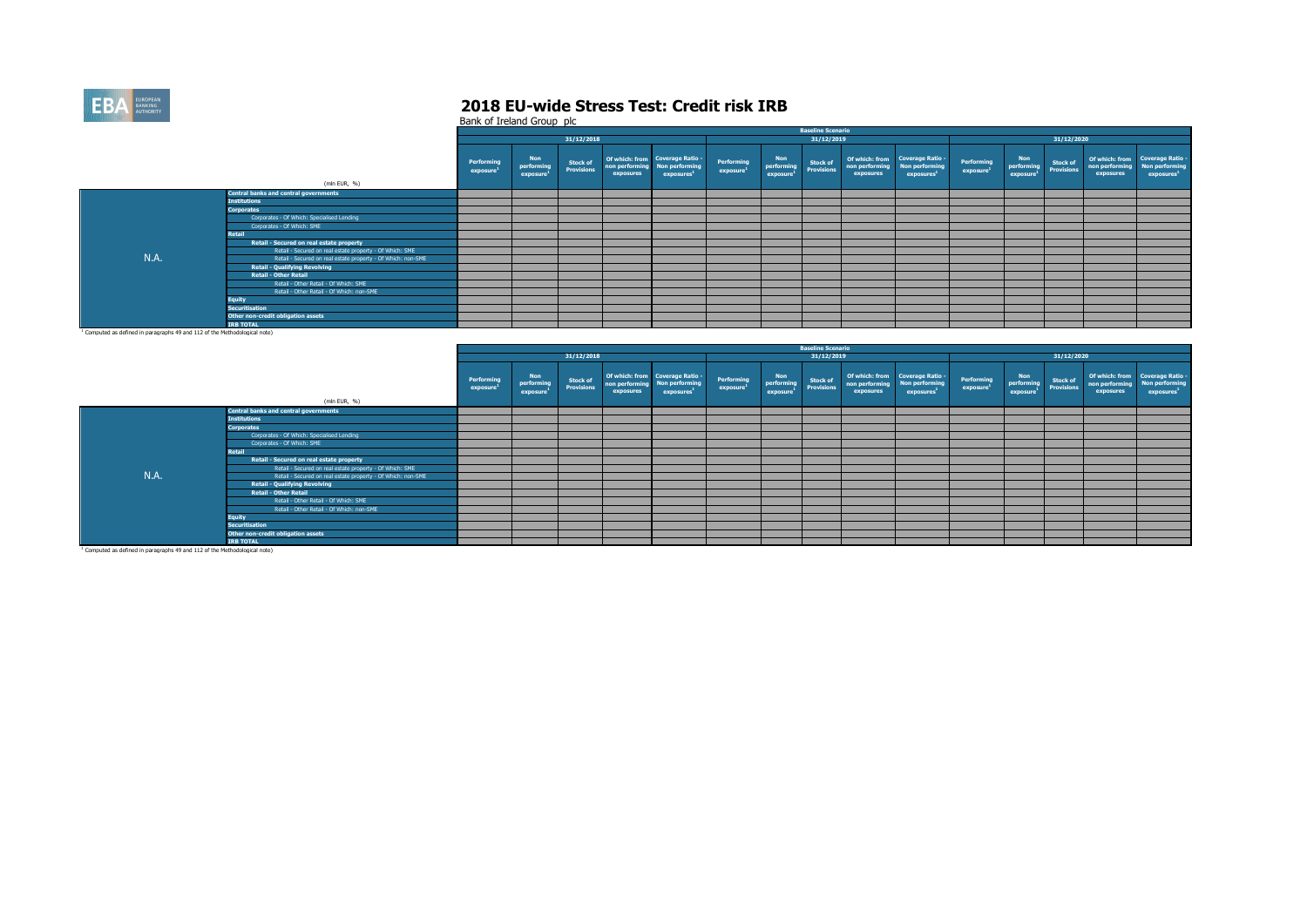

Bank of Ireland Group plc

|                           |                                                              |                        |                                      |                               |                                               |                                                                            |                                     |                                                   | <b>Adverse Scenario</b>              |                             |                                                                                    |                                     |                                                   |                                      |                             |                                                                             |
|---------------------------|--------------------------------------------------------------|------------------------|--------------------------------------|-------------------------------|-----------------------------------------------|----------------------------------------------------------------------------|-------------------------------------|---------------------------------------------------|--------------------------------------|-----------------------------|------------------------------------------------------------------------------------|-------------------------------------|---------------------------------------------------|--------------------------------------|-----------------------------|-----------------------------------------------------------------------------|
|                           |                                                              |                        |                                      | 31/12/2018                    |                                               |                                                                            |                                     |                                                   | 31/12/2019                           |                             |                                                                                    |                                     |                                                   | 31/12/2020                           |                             |                                                                             |
|                           | (mln EUR, %)                                                 | Performing<br>exposure | <b>Non</b><br>performing<br>exposure | Stock of<br><b>Provisions</b> | Of which: from<br>non performing<br>exposures | <b>Coverage Ratio -</b><br><b>Non performing</b><br>exposures <sup>1</sup> | Performing<br>exposure <sup>1</sup> | <b>Non</b><br>performing<br>exposure <sup>1</sup> | <b>Stock of</b><br><b>Provisions</b> | non performing<br>exposures | Of which: from Coverage Ratio -<br><b>Non performing</b><br>exposures <sup>1</sup> | Performing<br>exposure <sup>1</sup> | <b>Non</b><br>performing<br>exposure <sup>1</sup> | <b>Stock of</b><br><b>Provisions</b> | non performing<br>exposures | Of which: from Coverage Ratio -<br>Non performing<br>exposures <sup>1</sup> |
|                           | <b>Central banks and central governments</b>                 |                        |                                      |                               |                                               |                                                                            |                                     |                                                   |                                      |                             |                                                                                    |                                     |                                                   |                                      |                             |                                                                             |
|                           | <b>Institutions</b>                                          | 86                     |                                      |                               |                                               | 58.4%                                                                      | 860                                 |                                                   |                                      |                             | 58,4%                                                                              | 859                                 |                                                   |                                      |                             | 58,4%                                                                       |
|                           | <b>Corporates</b>                                            | 15,245                 | 2.497                                | 2.226                         | 1.182                                         | 47.4%                                                                      | 14,465                              | 3.277                                             | 2.326                                | 1.476                       | 45.1%                                                                              | 13,236                              | 4.506                                             | 2,372                                | 1.814                       | 40.3%                                                                       |
|                           | Corporates - Of Which: Specialised Lending                   | 88                     |                                      |                               |                                               | 86.6%                                                                      | 831                                 |                                                   |                                      |                             | 74.1%                                                                              | 828                                 |                                                   |                                      |                             | 73.6%                                                                       |
|                           | Corporates - Of Which: SME                                   | 7,966                  | 1.963                                | 1,517                         | 899                                           | 45.8%                                                                      | 7,416                               | 2,513                                             | 1,543                                | 1.089                       | 43.3%                                                                              | 6,516                               | 3,413                                             | 1,578                                | 1,334                       | 39.1%                                                                       |
|                           | <b>Retail</b>                                                | 46,285                 | 4.205                                | 1.451                         | 1,100                                         | 26.2%                                                                      | 45,289                              | 5,202                                             | 1,623                                | 1,250                       | 24.0%                                                                              | 44,375                              | 6.116                                             | 1.734                                | 1,387                       | 22,7%                                                                       |
|                           | Retail - Secured on real estate property                     | 42,780                 | 3,862                                | 1.167                         | 933                                           | 24.2%                                                                      | 41.897                              | 4.745                                             | 1.288                                | 1.028                       | 21.7%                                                                              | 41.115                              | 5.527                                             | 1.355                                | 1.102                       | 19.9%                                                                       |
|                           | Retail - Secured on real estate property - Of Which: SME     |                        |                                      |                               |                                               |                                                                            |                                     |                                                   |                                      |                             |                                                                                    |                                     |                                                   |                                      |                             |                                                                             |
| Bank of Ireland Group plc | Retail - Secured on real estate property - Of Which: non-SME | 42,780                 | 3.862                                | 1.167                         | 933                                           | 24.2%                                                                      | 41.897                              | 4.745                                             | 1.288                                | 1.028                       | 21.7%                                                                              | 41.115                              | 5.527                                             | 1.355                                | 1.102                       | 19.9%                                                                       |
|                           | <b>Retail - Qualifying Revolving</b>                         | 1,333                  |                                      |                               |                                               | 49.1%                                                                      | 1,301                               |                                                   |                                      |                             | 50.6%                                                                              | 1,247                               |                                                   | 102                                  |                             | 51.2%                                                                       |
|                           | <b>Retail - Other Retail</b>                                 | 2,172                  | 298                                  | 23                            | 144                                           | 48.4%                                                                      | 2,090                               | 380                                               | 259                                  |                             | 48.0%                                                                              | 2,013                               | 458                                               | 277                                  | 715                         | 47.7%                                                                       |
|                           | Retail - Other Retail - Of Which: SME                        | 1.698                  | 246                                  | 15                            | 107                                           | 43.4%                                                                      | 1.642                               | 202                                               | 171                                  |                             | 42.0%                                                                              | 1.589                               | 356                                               | 183                                  |                             | 41.1%                                                                       |
|                           | Retail - Other Retail - Of Which: non-SME                    | 474                    |                                      |                               |                                               | 72.1%                                                                      | 449                                 |                                                   |                                      |                             | 71.5%                                                                              | 424                                 |                                                   |                                      |                             | 70.7%                                                                       |
|                           | <b>Equity</b>                                                |                        |                                      |                               |                                               |                                                                            |                                     |                                                   |                                      |                             |                                                                                    |                                     |                                                   |                                      |                             |                                                                             |
|                           | <b>Securitisation</b>                                        |                        |                                      |                               |                                               |                                                                            |                                     |                                                   |                                      |                             |                                                                                    |                                     |                                                   |                                      |                             |                                                                             |
|                           | Other non-credit obligation assets                           |                        |                                      |                               |                                               |                                                                            |                                     |                                                   |                                      |                             |                                                                                    |                                     |                                                   |                                      |                             |                                                                             |
|                           | <b>TRB TOTAL</b>                                             | 62.393                 | 6.704                                | 3.679                         | 2,284                                         | 34.1%                                                                      | 60,615                              | 8,482                                             | 3,952                                | 2.728                       | 32.2%                                                                              | 58,469                              | 10,628                                            | 4.110                                | 3,204                       | 30.1%                                                                       |

|         |                                                              |                        |                                      |                                      |                                               |                                                                     |                                     |                                                   | <b>Adverse Scenario</b>        |           |                                                                                            |                        |                                                   |                                      |                             |                                                                             |
|---------|--------------------------------------------------------------|------------------------|--------------------------------------|--------------------------------------|-----------------------------------------------|---------------------------------------------------------------------|-------------------------------------|---------------------------------------------------|--------------------------------|-----------|--------------------------------------------------------------------------------------------|------------------------|---------------------------------------------------|--------------------------------------|-----------------------------|-----------------------------------------------------------------------------|
|         |                                                              |                        |                                      | 31/12/2018                           |                                               |                                                                     |                                     |                                                   | 31/12/2019                     |           |                                                                                            |                        |                                                   | 31/12/2020                           |                             |                                                                             |
|         | (mln EUR, %)                                                 | Performing<br>exposure | <b>Non</b><br>performing<br>exposure | <b>Stock of</b><br><b>Provisions</b> | Of which: from<br>non performing<br>exposures | <b>Coverage Ratio -</b><br>Non performing<br>exposures <sup>1</sup> | Performing<br>exposure <sup>1</sup> | <b>Non</b><br>performing<br>exposure <sup>+</sup> | <b>Stock of<br/>Provisions</b> | exposures | Of which: from Coverage Ratio -<br>non performing Non performing<br>exposures <sup>1</sup> | Performing<br>exposure | <b>Non</b><br>performing<br>exposure <sup>1</sup> | <b>Stock of</b><br><b>Provisions</b> | non performing<br>exposures | Of which: from Coverage Ratio -<br>Non performing<br>exposures <sup>1</sup> |
|         | <b>Central banks and central governments</b>                 |                        |                                      |                                      |                                               |                                                                     |                                     |                                                   |                                |           |                                                                                            |                        |                                                   |                                      |                             |                                                                             |
|         | <b>Institutions</b>                                          |                        |                                      |                                      |                                               | 58,4%                                                               |                                     |                                                   |                                |           | 58.4%                                                                                      |                        |                                                   |                                      |                             | 58.4%                                                                       |
|         | <b>Corporates</b>                                            | 7,996                  | 1.65                                 | 1.229                                | 798                                           | 48.19                                                               | 7.638                               | 2,017                                             | 1.249                          | 907       | 45.0%                                                                                      | 7,002                  | 2,653                                             | 1.280                                | 1,035                       | 39.0%                                                                       |
|         | Corporates - Of Which: Specialised Lending                   | 214                    |                                      | 21                                   |                                               | 78.9%                                                               | 200                                 |                                                   |                                |           | 81.3%                                                                                      | 309                    |                                                   |                                      |                             | 81.0%                                                                       |
|         | Corporates - Of Which: SME                                   | 5.484                  | 1,43                                 | 962                                  | 673                                           | 46.89                                                               | 5.203                               | 1,719                                             | 978                            | 741       | 43.5%                                                                                      | 4.730                  | 2,193                                             | 1,005                                | 853                         | 38.9%                                                                       |
|         | <b>Retail</b>                                                | 24,737                 | 3.23                                 | 1.161                                | 952                                           | 29.4%                                                               | 24,337                              | 3,638                                             | 1.243                          | 1.028     | 28.3%                                                                                      | 23,899                 | 4.077                                             | 1.292                                | 1.112                       | 27.3%                                                                       |
|         | Retail - Secured on real estate property                     | 21.235                 | 2.894                                | 877                                  | 785                                           | 27.1%                                                               | 20.947                              | 3.182                                             | 909                            | 807       | 25.4%                                                                                      | 20,641                 | 3.488                                             | 913                                  | 827                         | 23.7%                                                                       |
|         | Retail - Secured on real estate property - Of Which: SME     |                        |                                      |                                      |                                               |                                                                     |                                     |                                                   |                                |           |                                                                                            |                        |                                                   |                                      |                             |                                                                             |
| Ireland | Retail - Secured on real estate property - Of Which: non-SME | 21.235                 | 2,894                                | 877                                  | 785                                           | 27.1%                                                               | 20,947                              | 3.182                                             | 909                            | 807       | 25.4%                                                                                      | 20,641                 | 3,488                                             | 913                                  | 827                         | 23.7%                                                                       |
|         | <b>Retail - Qualifying Revolving</b>                         | 1.332                  |                                      | 50                                   |                                               | 49.1%                                                               | 1,300                               |                                                   |                                |           | 50.6%                                                                                      | 1.246                  | 132                                               | 102                                  |                             | 51.2%                                                                       |
|         | <b>Retail - Other Retail</b>                                 | 2.171                  |                                      | 234                                  | 144                                           | 48.4%                                                               | 2.089                               | 270                                               | 259                            | 187       | 48.0%                                                                                      | 2.012                  | 457                                               | 277                                  | 21                          | 47.7%                                                                       |
|         | Retail - Other Retail - Of Which: SME                        | 1.697                  |                                      | 156                                  | 107                                           | 43.4%                                                               | 1.641                               | 302                                               | 171                            | 127       | 42.0%                                                                                      | 1,588                  | 355                                               | 182                                  | 146                         | 41.1%                                                                       |
|         | Retail - Other Retail - Of Which: non-SME                    | 474                    |                                      |                                      |                                               | 72.1%                                                               | 448                                 |                                                   |                                |           | 71.5%                                                                                      | 424                    |                                                   |                                      |                             | 70.7%                                                                       |
|         | <b>Equity</b>                                                |                        |                                      |                                      |                                               |                                                                     |                                     |                                                   |                                |           |                                                                                            |                        |                                                   |                                      |                             |                                                                             |
|         | <b>Securitisation</b>                                        |                        |                                      |                                      |                                               |                                                                     |                                     |                                                   |                                |           |                                                                                            |                        |                                                   |                                      |                             |                                                                             |
|         | Other non-credit obligation assets                           |                        |                                      |                                      |                                               |                                                                     |                                     |                                                   |                                |           |                                                                                            |                        |                                                   |                                      |                             |                                                                             |
|         | <b>IRB TOTAL</b>                                             | 32,778                 | 4.897                                | 2,390                                | 1,750                                         | 35.7%                                                               | 32.018                              | 5,656                                             | 2.492                          | 1,935     | 34.2%                                                                                      | 30,945                 | 6,730                                             | 2.571                                | 2.147                       | 31.9%                                                                       |

|                                                                                       |                                                              |                        |                                                   |                                      |                                               |                                                                            |                                     |                                                         | <b>Adverse Scenario</b>              |                             |                                                                             |                                     |                                                          |                 |                             |                                                                                    |
|---------------------------------------------------------------------------------------|--------------------------------------------------------------|------------------------|---------------------------------------------------|--------------------------------------|-----------------------------------------------|----------------------------------------------------------------------------|-------------------------------------|---------------------------------------------------------|--------------------------------------|-----------------------------|-----------------------------------------------------------------------------|-------------------------------------|----------------------------------------------------------|-----------------|-----------------------------|------------------------------------------------------------------------------------|
|                                                                                       |                                                              |                        |                                                   | 31/12/2018                           |                                               |                                                                            |                                     |                                                         | 31/12/2019                           |                             |                                                                             |                                     |                                                          | 31/12/2020      |                             |                                                                                    |
|                                                                                       | (mln EUR, %)                                                 | Performing<br>exposure | <b>Non</b><br>performing<br>exposure <sup>2</sup> | <b>Stock of</b><br><b>Provisions</b> | Of which: from<br>non performing<br>exposures | <b>Coverage Ratio -</b><br><b>Non performing</b><br>exposures <sup>1</sup> | Performing<br>exposure <sup>1</sup> | Non <sup>1</sup><br>performing<br>exposure <sup>1</sup> | <b>Stock of</b><br><b>Provisions</b> | non performing<br>exposures | Of which: from Coverage Ratio -<br>Non performing<br>exposures <sup>1</sup> | Performing<br>exposure <sup>1</sup> | <b>Non</b><br><b>Provisions</b><br>exposure <sup>1</sup> | <b>Stock of</b> | non performing<br>exposures | Of which: from Coverage Ratio -<br><b>Non performing</b><br>exposures <sup>1</sup> |
|                                                                                       | <b>Central banks and central governments</b>                 |                        |                                                   |                                      |                                               |                                                                            |                                     |                                                         |                                      |                             |                                                                             |                                     |                                                          |                 |                             |                                                                                    |
|                                                                                       | <b>Institutions</b>                                          | 346                    |                                                   |                                      |                                               | 58.4%                                                                      | 345                                 |                                                         |                                      |                             | 58,4%                                                                       | 344                                 |                                                          |                 |                             | 58.4%                                                                              |
|                                                                                       | <b>Corporates</b>                                            | 4.727                  |                                                   | 719                                  |                                               | 45.29                                                                      | 4.363                               | Qd                                                      | 700                                  | 422                         | 44.7%                                                                       | 3.912                               | 1.394                                                    |                 |                             | 41.1%                                                                              |
|                                                                                       | Corporates - Of Which: Specialised Lending                   | 418                    |                                                   | $\overline{a}$                       |                                               | 0.0%                                                                       | 385                                 |                                                         |                                      |                             | 54.6%                                                                       | 385                                 |                                                          |                 |                             | 54.4%                                                                              |
|                                                                                       | Corporates - Of Which: SME                                   | 2,362                  | 506                                               | 540                                  | 216                                           | 42.7%                                                                      | 2.093                               | 775                                                     | 551                                  | 331                         | 42.7%                                                                       | 1.672                               | 1,197                                                    | 558             | 470                         | 39.2%                                                                              |
|                                                                                       | <b>Retail</b>                                                | 21,475                 | OSC                                               | 285                                  | 143                                           | 15.1%                                                                      | 20,882                              | 1,543                                                   | 374                                  | 216                         | 14.0%                                                                       | 20,409                              | 2,016                                                    | 437             | 270                         | 13.4%                                                                              |
|                                                                                       | Retail - Secured on real estate property                     | 21,475                 | <b>QC</b>                                         | 285                                  | 143                                           | 15.1%                                                                      | 20,882                              | 1,543                                                   | 374                                  | 216                         | 14.0%                                                                       | 20,409                              | 2,016                                                    | A2              | 270                         | 13.4%                                                                              |
|                                                                                       | Retail - Secured on real estate property - Of Which: SME     |                        |                                                   |                                      |                                               |                                                                            |                                     |                                                         |                                      |                             |                                                                             |                                     |                                                          |                 |                             |                                                                                    |
| United Kingdom                                                                        | Retail - Secured on real estate property - Of Which: non-SME | 21,475                 | 950                                               | 285                                  | 143                                           | 15.1%                                                                      | 20,882                              | 1.543                                                   | 374                                  | 216                         | 14.0%                                                                       | 20,409                              | 2.016                                                    | 437             | 270                         | 13,4%                                                                              |
|                                                                                       | <b>Retail - Qualifying Revolving</b>                         |                        |                                                   |                                      |                                               |                                                                            |                                     |                                                         |                                      |                             |                                                                             |                                     |                                                          |                 |                             |                                                                                    |
|                                                                                       | <b>Retail - Other Retail</b>                                 |                        |                                                   |                                      |                                               |                                                                            |                                     |                                                         |                                      |                             |                                                                             |                                     |                                                          |                 |                             |                                                                                    |
|                                                                                       | Retail - Other Retail - Of Which: SME                        |                        |                                                   |                                      |                                               |                                                                            |                                     |                                                         |                                      |                             |                                                                             |                                     |                                                          |                 |                             |                                                                                    |
|                                                                                       | Retail - Other Retail - Of Which: non-SME                    |                        |                                                   |                                      |                                               |                                                                            |                                     |                                                         |                                      |                             |                                                                             |                                     |                                                          |                 |                             |                                                                                    |
|                                                                                       | <b>Equity</b>                                                |                        |                                                   |                                      |                                               |                                                                            |                                     |                                                         |                                      |                             |                                                                             |                                     |                                                          |                 |                             |                                                                                    |
|                                                                                       | <b>Securitisation</b>                                        |                        |                                                   |                                      |                                               |                                                                            |                                     |                                                         |                                      |                             |                                                                             |                                     |                                                          |                 |                             |                                                                                    |
|                                                                                       | Other non-credit obligation assets                           | 26,548                 |                                                   |                                      |                                               |                                                                            |                                     |                                                         |                                      |                             |                                                                             |                                     |                                                          |                 |                             |                                                                                    |
|                                                                                       | <b>TRB TOTAL</b>                                             |                        |                                                   | 1,006<br>1.531                       | 406                                           | 26.5%                                                                      | 25,590                              | 2,489                                                   | 1.162                                | <b>640</b>                  | 25.7%                                                                       | 24,665                              | 3.414                                                    | 1,221           | 844                         | 24.7%                                                                              |
| <sup>1</sup> Computed as defined in paragraphs 49 and 112 of the Methodological note) |                                                              |                        |                                                   |                                      |                                               |                                                                            |                                     |                                                         |                                      |                             |                                                                             |                                     |                                                          |                 |                             |                                                                                    |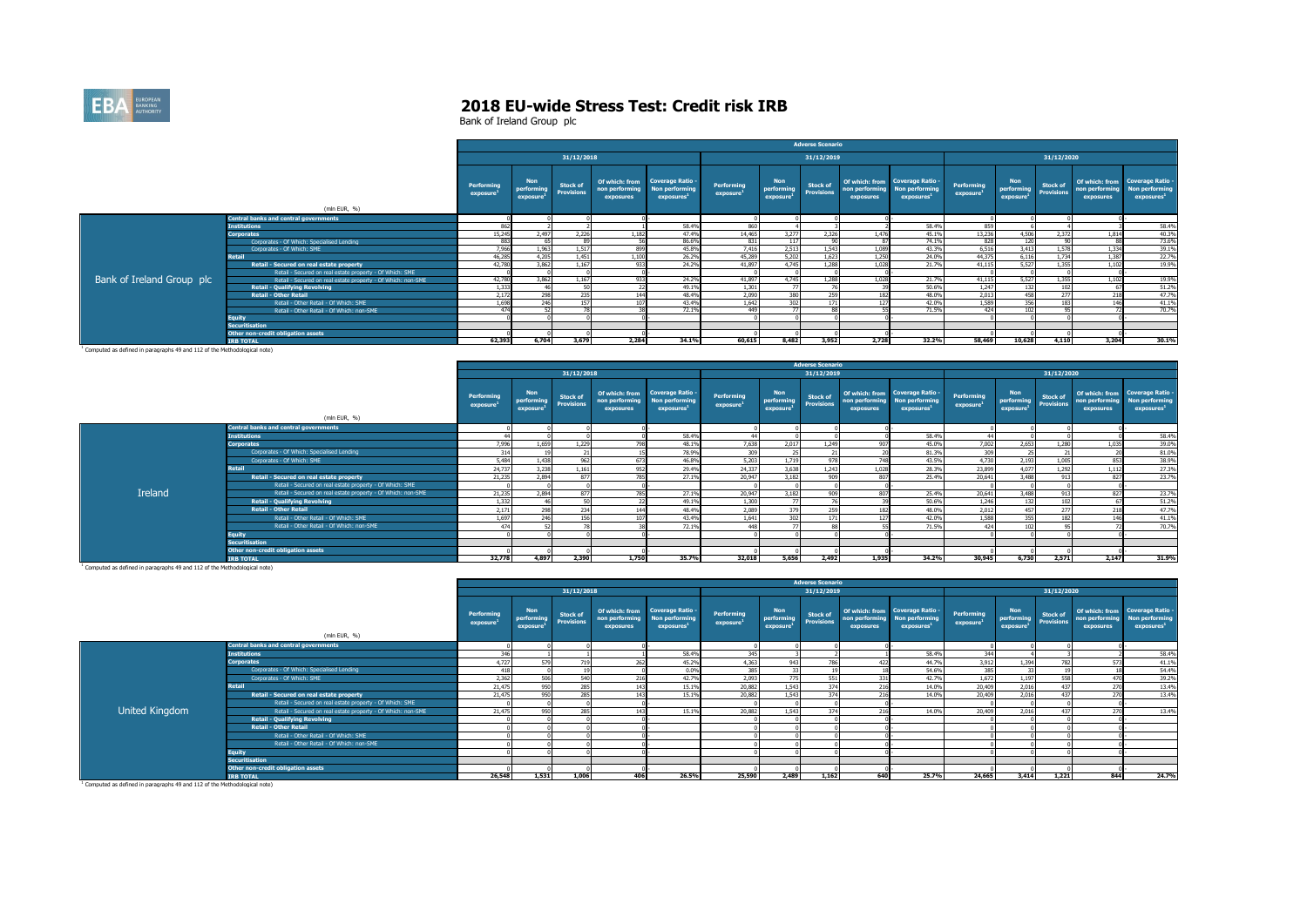

|                      |                                                              |                        |                                      |                                      |                                               |                                                              |                                     |                                      | <b>Adverse Scenario</b>              |                             |                                                                             |                                     |                                                   |                                      |           |                                                                                            |
|----------------------|--------------------------------------------------------------|------------------------|--------------------------------------|--------------------------------------|-----------------------------------------------|--------------------------------------------------------------|-------------------------------------|--------------------------------------|--------------------------------------|-----------------------------|-----------------------------------------------------------------------------|-------------------------------------|---------------------------------------------------|--------------------------------------|-----------|--------------------------------------------------------------------------------------------|
|                      |                                                              |                        |                                      | 31/12/2018                           |                                               |                                                              |                                     |                                      | 31/12/2019                           |                             |                                                                             |                                     |                                                   | 31/12/2020                           |           |                                                                                            |
|                      |                                                              | Performing<br>exposure | <b>Non</b><br>performing<br>exposure | <b>Stock of</b><br><b>Provisions</b> | Of which: from<br>non performing<br>exposures | Coverage Ratio -<br>Non performing<br>exposures <sup>1</sup> | Performing<br>exposure <sup>1</sup> | <b>Non</b><br>performing<br>exposure | <b>Stock of</b><br><b>Provisions</b> | non performing<br>exposures | Of which: from Coverage Ratio -<br>Non performing<br>exposures <sup>1</sup> | Performing<br>exposure <sup>1</sup> | <b>Non</b><br>performing<br>exposure <sup>1</sup> | <b>Stock of</b><br><b>Provisions</b> | exposures | Of which: from Coverage Ratio -<br>non performing Non performing<br>exposures <sup>1</sup> |
|                      | (mln EUR, %)                                                 |                        |                                      |                                      |                                               |                                                              |                                     |                                      |                                      |                             |                                                                             |                                     |                                                   |                                      |           |                                                                                            |
|                      | <b>Central banks and central governments</b>                 |                        |                                      |                                      |                                               |                                                              |                                     |                                      |                                      |                             |                                                                             |                                     |                                                   |                                      |           |                                                                                            |
|                      | <b>Institutions</b>                                          |                        |                                      |                                      |                                               | 58,4%                                                        | 22                                  |                                      |                                      |                             | 58,4%                                                                       | 22                                  |                                                   |                                      |           | 58.4%                                                                                      |
|                      | <b>Corporates</b>                                            | 1.332                  |                                      | 107                                  |                                               | 43.0%                                                        | 1.324                               |                                      | 115                                  |                             | 43.2%                                                                       | 1.260                               | 168                                               | 129                                  |           | 43.9%                                                                                      |
|                      | Corporates - Of Which: Specialised Lending                   |                        |                                      |                                      |                                               | 0.0%                                                         |                                     |                                      |                                      |                             | 0.0%                                                                        |                                     |                                                   |                                      |           | 0.0%                                                                                       |
|                      | Corporates - Of Which: SME                                   |                        |                                      |                                      |                                               | 51.8%                                                        | 72                                  |                                      |                                      |                             | 51.8%                                                                       | 69                                  |                                                   |                                      |           | 50.4%                                                                                      |
|                      | Retail                                                       |                        |                                      |                                      |                                               | 27,8%                                                        | $\sim$                              |                                      |                                      |                             | 25.0%                                                                       | 67                                  |                                                   |                                      |           | 23.6%                                                                                      |
|                      | Retail - Secured on real estate property                     |                        |                                      |                                      |                                               | 27.1%                                                        | 68                                  |                                      |                                      |                             | 24.2%                                                                       | 65                                  |                                                   |                                      |           | 23.0%                                                                                      |
|                      | Retail - Secured on real estate property - Of Which: SME     |                        |                                      |                                      |                                               |                                                              |                                     |                                      |                                      |                             |                                                                             |                                     |                                                   |                                      |           |                                                                                            |
| <b>United States</b> | Retail - Secured on real estate property - Of Which: non-SME |                        |                                      |                                      |                                               | 27.1%                                                        | 68                                  |                                      |                                      |                             | 24.2%                                                                       | 65                                  |                                                   |                                      |           | 23.0%                                                                                      |
|                      | <b>Retail - Qualifying Revolving</b>                         |                        |                                      |                                      |                                               | 4.7%                                                         |                                     |                                      |                                      |                             | 17.1%                                                                       |                                     |                                                   |                                      |           | 16.7%                                                                                      |
|                      | <b>Retail - Other Retail</b>                                 |                        |                                      |                                      |                                               | 56.7%                                                        |                                     |                                      |                                      |                             | 54.7%                                                                       |                                     |                                                   |                                      |           | 54.1%                                                                                      |
|                      | Retail - Other Retail - Of Which: SME                        |                        |                                      |                                      |                                               | 52.6%                                                        |                                     |                                      |                                      |                             | 50.5%                                                                       |                                     |                                                   |                                      |           | 50.4%                                                                                      |
|                      | Retail - Other Retail - Of Which: non-SME                    |                        |                                      |                                      |                                               | 76.1%                                                        |                                     |                                      |                                      |                             | 77.2%                                                                       |                                     |                                                   |                                      |           | 72.0%                                                                                      |
|                      | <b>Equity</b>                                                |                        |                                      |                                      |                                               |                                                              |                                     |                                      |                                      |                             |                                                                             |                                     |                                                   |                                      |           |                                                                                            |
|                      | <b>Securitisation</b>                                        |                        |                                      |                                      |                                               |                                                              |                                     |                                      |                                      |                             |                                                                             |                                     |                                                   |                                      |           |                                                                                            |
|                      | Other non-credit obligation assets                           |                        |                                      |                                      |                                               |                                                              |                                     |                                      |                                      |                             |                                                                             |                                     |                                                   |                                      |           |                                                                                            |
|                      | <b>IRB TOTAL</b>                                             | 1,427                  | 113                                  | 113                                  |                                               | 40.6%                                                        | 1.416                               | 123                                  | 121                                  |                             | 40.2%                                                                       | 1,349                               | 191                                               | 135                                  | 79        | 41.5%                                                                                      |

|     |                                                                                       |                               |                               |                                      |                                               |                                                                           |                                     |                                      | <b>Adverse Scenario</b>              |           |                                                                                            |                                     |                                                              |                 |                             |                                                                             |
|-----|---------------------------------------------------------------------------------------|-------------------------------|-------------------------------|--------------------------------------|-----------------------------------------------|---------------------------------------------------------------------------|-------------------------------------|--------------------------------------|--------------------------------------|-----------|--------------------------------------------------------------------------------------------|-------------------------------------|--------------------------------------------------------------|-----------------|-----------------------------|-----------------------------------------------------------------------------|
|     |                                                                                       |                               |                               | 31/12/2018                           |                                               |                                                                           |                                     |                                      | 31/12/2019                           |           |                                                                                            |                                     |                                                              | 31/12/2020      |                             |                                                                             |
|     | (mln EUR, %)                                                                          | <b>Performing</b><br>exposure | Non<br>performing<br>exposure | <b>Stock of</b><br><b>Provisions</b> | Of which: from<br>non performing<br>exposures | <b>Coverage Ratio -</b><br><b>Non performing</b><br>exposure <sup>1</sup> | Performing<br>exposure <sup>1</sup> | <b>Non</b><br>performing<br>exposure | <b>Stock of</b><br><b>Provisions</b> | exposures | Of which: from Coverage Ratio -<br>non performing Non performing<br>exposures <sup>1</sup> | Performing<br>exposure <sup>1</sup> | <b>Non</b><br>performing Provisions<br>exposure <sup>1</sup> | <b>Stock of</b> | non performing<br>exposures | Of which: from Coverage Ratio -<br>Non performing<br>exposures <sup>1</sup> |
|     | <b>Central banks and central governments</b>                                          |                               |                               |                                      |                                               |                                                                           |                                     |                                      |                                      |           |                                                                                            |                                     |                                                              |                 |                             |                                                                             |
|     | <b>Institutions</b>                                                                   |                               |                               |                                      |                                               |                                                                           |                                     |                                      |                                      |           |                                                                                            |                                     |                                                              |                 |                             |                                                                             |
|     | <b>Corporates</b>                                                                     |                               |                               |                                      |                                               |                                                                           |                                     |                                      |                                      |           |                                                                                            |                                     |                                                              |                 |                             |                                                                             |
|     | Corporates - Of Which: Specialised Lending                                            |                               |                               |                                      |                                               |                                                                           |                                     |                                      |                                      |           |                                                                                            |                                     |                                                              |                 |                             |                                                                             |
|     | Corporates - Of Which: SME                                                            |                               |                               |                                      |                                               |                                                                           |                                     |                                      |                                      |           |                                                                                            |                                     |                                                              |                 |                             |                                                                             |
|     | Retail                                                                                |                               |                               |                                      |                                               |                                                                           |                                     |                                      |                                      |           |                                                                                            |                                     |                                                              |                 |                             |                                                                             |
|     | Retail - Secured on real estate property                                              |                               |                               |                                      |                                               |                                                                           |                                     |                                      |                                      |           |                                                                                            |                                     |                                                              |                 |                             |                                                                             |
|     | Retail - Secured on real estate property - Of Which: SME                              |                               |                               |                                      |                                               |                                                                           |                                     |                                      |                                      |           |                                                                                            |                                     |                                                              |                 |                             |                                                                             |
| N.A | Retail - Secured on real estate property - Of Which: non-SME                          |                               |                               |                                      |                                               |                                                                           |                                     |                                      |                                      |           |                                                                                            |                                     |                                                              |                 |                             |                                                                             |
|     | <b>Retail - Qualifying Revolving</b>                                                  |                               |                               |                                      |                                               |                                                                           |                                     |                                      |                                      |           |                                                                                            |                                     |                                                              |                 |                             |                                                                             |
|     | <b>Retail - Other Retail</b>                                                          |                               |                               |                                      |                                               |                                                                           |                                     |                                      |                                      |           |                                                                                            |                                     |                                                              |                 |                             |                                                                             |
|     | Retail - Other Retail - Of Which: SME                                                 |                               |                               |                                      |                                               |                                                                           |                                     |                                      |                                      |           |                                                                                            |                                     |                                                              |                 |                             |                                                                             |
|     | Retail - Other Retail - Of Which: non-SME                                             |                               |                               |                                      |                                               |                                                                           |                                     |                                      |                                      |           |                                                                                            |                                     |                                                              |                 |                             |                                                                             |
|     | Equity<br>Securitisation                                                              |                               |                               |                                      |                                               |                                                                           |                                     |                                      |                                      |           |                                                                                            |                                     |                                                              |                 |                             |                                                                             |
|     |                                                                                       |                               |                               |                                      |                                               |                                                                           |                                     |                                      |                                      |           |                                                                                            |                                     |                                                              |                 |                             |                                                                             |
|     | Other non-credit obligation assets                                                    |                               |                               |                                      |                                               |                                                                           |                                     |                                      |                                      |           |                                                                                            |                                     |                                                              |                 |                             |                                                                             |
|     | <b>IRB TOTAL</b>                                                                      |                               |                               |                                      |                                               |                                                                           |                                     |                                      |                                      |           |                                                                                            |                                     |                                                              |                 |                             |                                                                             |
|     | <sup>1</sup> Computed as defined in paragraphs 49 and 112 of the Methodological note) |                               |                               |                                      |                                               |                                                                           |                                     |                                      |                                      |           |                                                                                            |                                     |                                                              |                 |                             |                                                                             |

|                                                                                       |                                                              |                                     |                               |                                      |                                               |                                                                            |                                     |                                      | <b>Adverse Scenario</b>              |           |                                                                                            |                                     |                                          |                 |                             |                                                                                    |
|---------------------------------------------------------------------------------------|--------------------------------------------------------------|-------------------------------------|-------------------------------|--------------------------------------|-----------------------------------------------|----------------------------------------------------------------------------|-------------------------------------|--------------------------------------|--------------------------------------|-----------|--------------------------------------------------------------------------------------------|-------------------------------------|------------------------------------------|-----------------|-----------------------------|------------------------------------------------------------------------------------|
|                                                                                       |                                                              |                                     |                               | 31/12/2018                           |                                               |                                                                            |                                     |                                      | 31/12/2019                           |           |                                                                                            |                                     |                                          | 31/12/2020      |                             |                                                                                    |
|                                                                                       | (mln EUR, %)                                                 | Performing<br>exposure <sup>1</sup> | Non<br>performing<br>exposure | <b>Stock of</b><br><b>Provisions</b> | Of which: from<br>non performing<br>exposures | <b>Coverage Ratio -</b><br><b>Non performing</b><br>exposures <sup>1</sup> | Performing<br>exposure <sup>1</sup> | <b>Non</b><br>performing<br>exposure | <b>Stock of</b><br><b>Provisions</b> | exposures | Of which: from Coverage Ratio -<br>non performing Non performing<br>exposures <sup>1</sup> | Performing<br>exposure <sup>1</sup> | Non<br>performing Provisions<br>exposure | <b>Stock of</b> | non performing<br>exposures | Of which: from Coverage Ratio -<br><b>Non performing</b><br>exposures <sup>1</sup> |
|                                                                                       | <b>Central banks and central governments</b>                 |                                     |                               |                                      |                                               |                                                                            |                                     |                                      |                                      |           |                                                                                            |                                     |                                          |                 |                             |                                                                                    |
|                                                                                       | <b>Institutions</b>                                          |                                     |                               |                                      |                                               |                                                                            |                                     |                                      |                                      |           |                                                                                            |                                     |                                          |                 |                             |                                                                                    |
|                                                                                       | <b>Corporates</b>                                            |                                     |                               |                                      |                                               |                                                                            |                                     |                                      |                                      |           |                                                                                            |                                     |                                          |                 |                             |                                                                                    |
|                                                                                       | Corporates - Of Which: Specialised Lending                   |                                     |                               |                                      |                                               |                                                                            |                                     |                                      |                                      |           |                                                                                            |                                     |                                          |                 |                             |                                                                                    |
|                                                                                       | Corporates - Of Which: SME                                   |                                     |                               |                                      |                                               |                                                                            |                                     |                                      |                                      |           |                                                                                            |                                     |                                          |                 |                             |                                                                                    |
|                                                                                       | Retail                                                       |                                     |                               |                                      |                                               |                                                                            |                                     |                                      |                                      |           |                                                                                            |                                     |                                          |                 |                             |                                                                                    |
|                                                                                       | Retail - Secured on real estate property                     |                                     |                               |                                      |                                               |                                                                            |                                     |                                      |                                      |           |                                                                                            |                                     |                                          |                 |                             |                                                                                    |
|                                                                                       | Retail - Secured on real estate property - Of Which: SME     |                                     |                               |                                      |                                               |                                                                            |                                     |                                      |                                      |           |                                                                                            |                                     |                                          |                 |                             |                                                                                    |
| N.A.                                                                                  | Retail - Secured on real estate property - Of Which: non-SME |                                     |                               |                                      |                                               |                                                                            |                                     |                                      |                                      |           |                                                                                            |                                     |                                          |                 |                             |                                                                                    |
|                                                                                       | <b>Retail - Qualifying Revolving</b>                         |                                     |                               |                                      |                                               |                                                                            |                                     |                                      |                                      |           |                                                                                            |                                     |                                          |                 |                             |                                                                                    |
|                                                                                       | <b>Retail - Other Retail</b>                                 |                                     |                               |                                      |                                               |                                                                            |                                     |                                      |                                      |           |                                                                                            |                                     |                                          |                 |                             |                                                                                    |
|                                                                                       | Retail - Other Retail - Of Which: SME                        |                                     |                               |                                      |                                               |                                                                            |                                     |                                      |                                      |           |                                                                                            |                                     |                                          |                 |                             |                                                                                    |
|                                                                                       | Retail - Other Retail - Of Which: non-SME                    |                                     |                               |                                      |                                               |                                                                            |                                     |                                      |                                      |           |                                                                                            |                                     |                                          |                 |                             |                                                                                    |
|                                                                                       | <b>Equity</b>                                                |                                     |                               |                                      |                                               |                                                                            |                                     |                                      |                                      |           |                                                                                            |                                     |                                          |                 |                             |                                                                                    |
|                                                                                       | <b>Securitisation</b>                                        |                                     |                               |                                      |                                               |                                                                            |                                     |                                      |                                      |           |                                                                                            |                                     |                                          |                 |                             |                                                                                    |
|                                                                                       | Other non-credit obligation assets                           |                                     |                               |                                      |                                               |                                                                            |                                     |                                      |                                      |           |                                                                                            |                                     |                                          |                 |                             |                                                                                    |
|                                                                                       | <b>IRB TOTAL</b>                                             |                                     |                               |                                      |                                               |                                                                            |                                     |                                      |                                      |           |                                                                                            |                                     |                                          |                 |                             |                                                                                    |
| <sup>1</sup> Computed as defined in paragraphs 49 and 112 of the Methodological note) |                                                              |                                     |                               |                                      |                                               |                                                                            |                                     |                                      |                                      |           |                                                                                            |                                     |                                          |                 |                             |                                                                                    |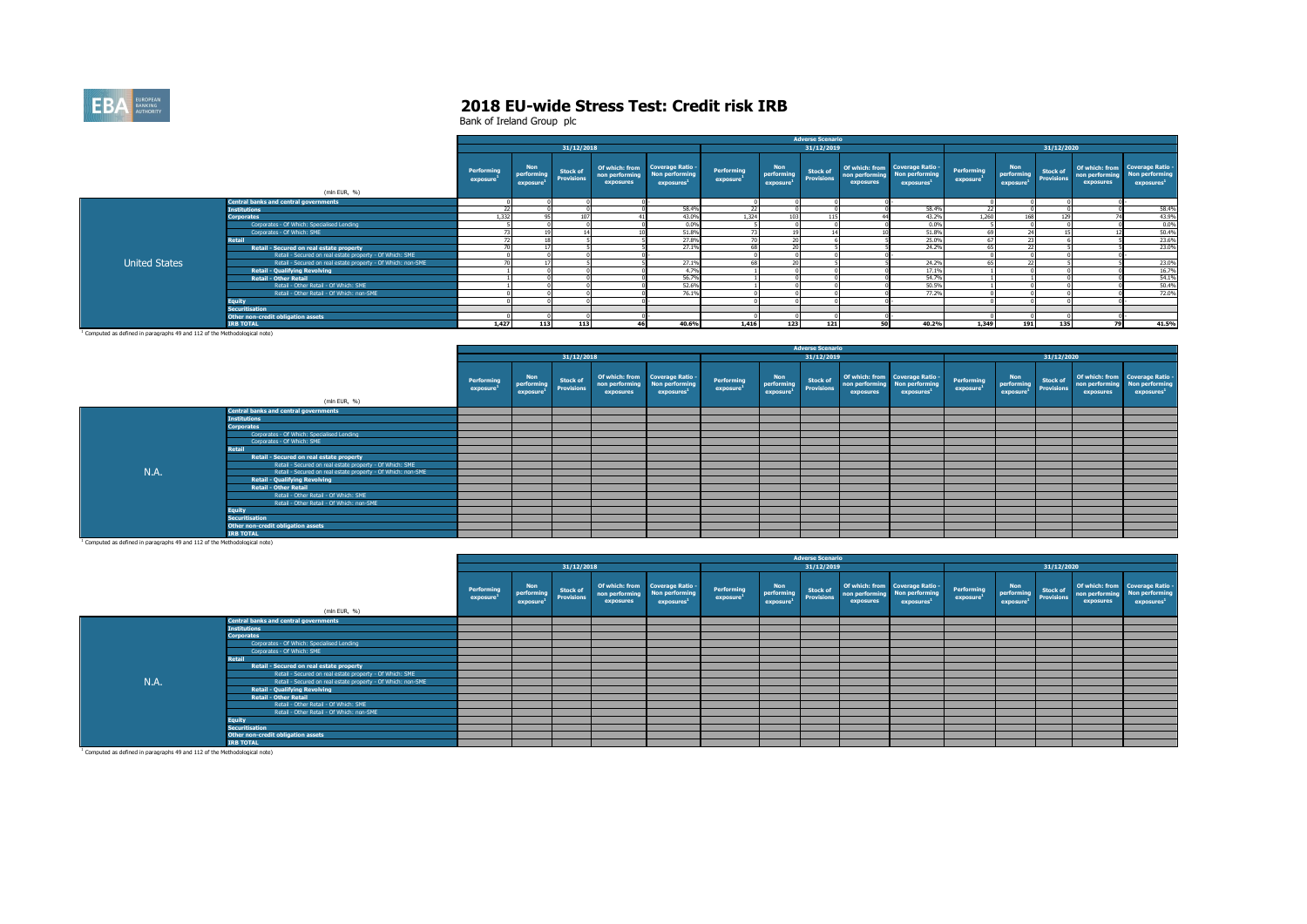

Bank of Ireland Group plc

|                                                                                   |                                                              |                        |                                                   |                                      |                             |                                                                             |                                     |                                                   | <b>Adverse Scenario</b>        |                             |                                                                             |                                     |                                                   |                                |                             |                                                                                    |
|-----------------------------------------------------------------------------------|--------------------------------------------------------------|------------------------|---------------------------------------------------|--------------------------------------|-----------------------------|-----------------------------------------------------------------------------|-------------------------------------|---------------------------------------------------|--------------------------------|-----------------------------|-----------------------------------------------------------------------------|-------------------------------------|---------------------------------------------------|--------------------------------|-----------------------------|------------------------------------------------------------------------------------|
|                                                                                   |                                                              |                        |                                                   | 31/12/2018                           |                             |                                                                             |                                     |                                                   | 31/12/2019                     |                             |                                                                             |                                     |                                                   | 31/12/2020                     |                             |                                                                                    |
|                                                                                   | (mln EUR, %)                                                 | Performing<br>exposure | <b>Non</b><br>performing<br>exposure <sup>3</sup> | <b>Stock of</b><br><b>Provisions</b> | non performing<br>exposures | Of which: from Coverage Ratio -<br>Non performing<br>exposures <sup>1</sup> | Performing<br>exposure <sup>1</sup> | <b>Non</b><br>performing<br>exposure <sup>1</sup> | <b>Stock of<br/>Provisions</b> | non performing<br>exposures | Of which: from Coverage Ratio -<br>Non performing<br>exposures <sup>1</sup> | Performing<br>exposure <sup>1</sup> | <b>Non</b><br>performing<br>exposure <sup>1</sup> | <b>Stock of<br/>Provisions</b> | non performing<br>exposures | Of which: from Coverage Ratio -<br><b>Non performing</b><br>exposures <sup>1</sup> |
|                                                                                   | <b>Central banks and central governments</b>                 |                        |                                                   |                                      |                             |                                                                             |                                     |                                                   |                                |                             |                                                                             |                                     |                                                   |                                |                             |                                                                                    |
|                                                                                   | <b>Institutions</b>                                          |                        |                                                   |                                      |                             |                                                                             |                                     |                                                   |                                |                             |                                                                             |                                     |                                                   |                                |                             |                                                                                    |
|                                                                                   | <b>Corporates</b>                                            |                        |                                                   |                                      |                             |                                                                             |                                     |                                                   |                                |                             |                                                                             |                                     |                                                   |                                |                             |                                                                                    |
|                                                                                   | Corporates - Of Which: Specialised Lending                   |                        |                                                   |                                      |                             |                                                                             |                                     |                                                   |                                |                             |                                                                             |                                     |                                                   |                                |                             |                                                                                    |
|                                                                                   | Corporates - Of Which: SME                                   |                        |                                                   |                                      |                             |                                                                             |                                     |                                                   |                                |                             |                                                                             |                                     |                                                   |                                |                             |                                                                                    |
|                                                                                   | Retail                                                       |                        |                                                   |                                      |                             |                                                                             |                                     |                                                   |                                |                             |                                                                             |                                     |                                                   |                                |                             |                                                                                    |
|                                                                                   | Retail - Secured on real estate property                     |                        |                                                   |                                      |                             |                                                                             |                                     |                                                   |                                |                             |                                                                             |                                     |                                                   |                                |                             |                                                                                    |
|                                                                                   | Retail - Secured on real estate property - Of Which: SME     |                        |                                                   |                                      |                             |                                                                             |                                     |                                                   |                                |                             |                                                                             |                                     |                                                   |                                |                             |                                                                                    |
| N.A.                                                                              | Retail - Secured on real estate property - Of Which: non-SME |                        |                                                   |                                      |                             |                                                                             |                                     |                                                   |                                |                             |                                                                             |                                     |                                                   |                                |                             |                                                                                    |
|                                                                                   | <b>Retail - Qualifying Revolving</b>                         |                        |                                                   |                                      |                             |                                                                             |                                     |                                                   |                                |                             |                                                                             |                                     |                                                   |                                |                             |                                                                                    |
|                                                                                   | <b>Retail - Other Retail</b>                                 |                        |                                                   |                                      |                             |                                                                             |                                     |                                                   |                                |                             |                                                                             |                                     |                                                   |                                |                             |                                                                                    |
|                                                                                   | Retail - Other Retail - Of Which: SME                        |                        |                                                   |                                      |                             |                                                                             |                                     |                                                   |                                |                             |                                                                             |                                     |                                                   |                                |                             |                                                                                    |
|                                                                                   | Retail - Other Retail - Of Which: non-SME                    |                        |                                                   |                                      |                             |                                                                             |                                     |                                                   |                                |                             |                                                                             |                                     |                                                   |                                |                             |                                                                                    |
|                                                                                   | <b>Equity</b>                                                |                        |                                                   |                                      |                             |                                                                             |                                     |                                                   |                                |                             |                                                                             |                                     |                                                   |                                |                             |                                                                                    |
|                                                                                   | <b>Securitisation</b>                                        |                        |                                                   |                                      |                             |                                                                             |                                     |                                                   |                                |                             |                                                                             |                                     |                                                   |                                |                             |                                                                                    |
|                                                                                   | Other non-credit obligation assets                           |                        |                                                   |                                      |                             |                                                                             |                                     |                                                   |                                |                             |                                                                             |                                     |                                                   |                                |                             |                                                                                    |
|                                                                                   | <b>TRB TOTAL</b>                                             |                        |                                                   |                                      |                             |                                                                             |                                     |                                                   |                                |                             |                                                                             |                                     |                                                   |                                |                             |                                                                                    |
| $^1$ Committed on defined in announcement 40 and 112 of the Methodological antaly |                                                              |                        |                                                   |                                      |                             |                                                                             |                                     |                                                   |                                |                             |                                                                             |                                     |                                                   |                                |                             |                                                                                    |

<sup>1</sup> Computed as defined in paragraphs 49 and 112 of the Methodological note)

|      |                                                              |                               |                                            |                                      |                                               |                                                                     |                                     |                                      | <b>Adverse Scenario</b> |           |                                                                                            |                                     |                                                       |                 |                             |                                                                             |
|------|--------------------------------------------------------------|-------------------------------|--------------------------------------------|--------------------------------------|-----------------------------------------------|---------------------------------------------------------------------|-------------------------------------|--------------------------------------|-------------------------|-----------|--------------------------------------------------------------------------------------------|-------------------------------------|-------------------------------------------------------|-----------------|-----------------------------|-----------------------------------------------------------------------------|
|      |                                                              |                               |                                            | 31/12/2018                           |                                               |                                                                     |                                     |                                      | 31/12/2019              |           |                                                                                            |                                     |                                                       | 31/12/2020      |                             |                                                                             |
|      | (mln EUR, %)                                                 | <b>Performing</b><br>exposure | Non<br>performing<br>exposure <sup>2</sup> | <b>Stock of</b><br><b>Provisions</b> | Of which: from<br>non performing<br>exposures | <b>Coverage Ratio -</b><br>Non performing<br>exposures <sup>1</sup> | Performing<br>exposure <sup>1</sup> | Non<br><b>Provisions</b><br>exposure | <b>Stock of</b>         | exposures | Of which: from Coverage Ratio -<br>non performing Non performing<br>exposures <sup>1</sup> | Performing<br>exposure <sup>1</sup> | Non<br>performing Provisions<br>exposure <sup>1</sup> | <b>Stock of</b> | non performing<br>exposures | Of which: from Coverage Ratio -<br>Non performing<br>exposures <sup>1</sup> |
|      | <b>Central banks and central governments</b>                 |                               |                                            |                                      |                                               |                                                                     |                                     |                                      |                         |           |                                                                                            |                                     |                                                       |                 |                             |                                                                             |
|      | <b>Institutions</b>                                          |                               |                                            |                                      |                                               |                                                                     |                                     |                                      |                         |           |                                                                                            |                                     |                                                       |                 |                             |                                                                             |
|      | <b>Corporates</b>                                            |                               |                                            |                                      |                                               |                                                                     |                                     |                                      |                         |           |                                                                                            |                                     |                                                       |                 |                             |                                                                             |
|      | Corporates - Of Which: Specialised Lending                   |                               |                                            |                                      |                                               |                                                                     |                                     |                                      |                         |           |                                                                                            |                                     |                                                       |                 |                             |                                                                             |
|      | Corporates - Of Which: SME                                   |                               |                                            |                                      |                                               |                                                                     |                                     |                                      |                         |           |                                                                                            |                                     |                                                       |                 |                             |                                                                             |
|      | Retail                                                       |                               |                                            |                                      |                                               |                                                                     |                                     |                                      |                         |           |                                                                                            |                                     |                                                       |                 |                             |                                                                             |
|      | Retail - Secured on real estate property                     |                               |                                            |                                      |                                               |                                                                     |                                     |                                      |                         |           |                                                                                            |                                     |                                                       |                 |                             |                                                                             |
|      | Retail - Secured on real estate property - Of Which: SME     |                               |                                            |                                      |                                               |                                                                     |                                     |                                      |                         |           |                                                                                            |                                     |                                                       |                 |                             |                                                                             |
| N.A. | Retail - Secured on real estate property - Of Which: non-SME |                               |                                            |                                      |                                               |                                                                     |                                     |                                      |                         |           |                                                                                            |                                     |                                                       |                 |                             |                                                                             |
|      | <b>Retail - Qualifying Revolving</b>                         |                               |                                            |                                      |                                               |                                                                     |                                     |                                      |                         |           |                                                                                            |                                     |                                                       |                 |                             |                                                                             |
|      | <b>Retail - Other Retail</b>                                 |                               |                                            |                                      |                                               |                                                                     |                                     |                                      |                         |           |                                                                                            |                                     |                                                       |                 |                             |                                                                             |
|      | Retail - Other Retail - Of Which: SME                        |                               |                                            |                                      |                                               |                                                                     |                                     |                                      |                         |           |                                                                                            |                                     |                                                       |                 |                             |                                                                             |
|      | Retail - Other Retail - Of Which: non-SME                    |                               |                                            |                                      |                                               |                                                                     |                                     |                                      |                         |           |                                                                                            |                                     |                                                       |                 |                             |                                                                             |
|      | <b>Equity</b>                                                |                               |                                            |                                      |                                               |                                                                     |                                     |                                      |                         |           |                                                                                            |                                     |                                                       |                 |                             |                                                                             |
|      | <b>Securitisation</b>                                        |                               |                                            |                                      |                                               |                                                                     |                                     |                                      |                         |           |                                                                                            |                                     |                                                       |                 |                             |                                                                             |
|      | Other non-credit obligation assets                           |                               |                                            |                                      |                                               |                                                                     |                                     |                                      |                         |           |                                                                                            |                                     |                                                       |                 |                             |                                                                             |
|      | <b>IRB TOTAL</b>                                             |                               |                                            |                                      |                                               |                                                                     |                                     |                                      |                         |           |                                                                                            |                                     |                                                       |                 |                             |                                                                             |

|                                                                                       |                                                              |                                     |                               |                                      |                                               |                                                              |                                     |                               | <b>Adverse Scenario</b>              |           |                                                                                            |                        |                                                   |                                      |                             |                                                                             |
|---------------------------------------------------------------------------------------|--------------------------------------------------------------|-------------------------------------|-------------------------------|--------------------------------------|-----------------------------------------------|--------------------------------------------------------------|-------------------------------------|-------------------------------|--------------------------------------|-----------|--------------------------------------------------------------------------------------------|------------------------|---------------------------------------------------|--------------------------------------|-----------------------------|-----------------------------------------------------------------------------|
|                                                                                       |                                                              |                                     |                               | 31/12/2018                           |                                               |                                                              |                                     |                               | 31/12/2019                           |           |                                                                                            |                        |                                                   | 31/12/2020                           |                             |                                                                             |
|                                                                                       | (mln EUR, %)                                                 | Performing<br>exposure <sup>1</sup> | Non<br>performing<br>exposure | <b>Stock of</b><br><b>Provisions</b> | Of which: from<br>non performing<br>exposures | Coverage Ratio -<br>Non performing<br>exposures <sup>1</sup> | Performing<br>exposure <sup>1</sup> | Non<br>performing<br>exposure | <b>Stock of</b><br><b>Provisions</b> | exposures | Of which: from Coverage Ratio -<br>non performing Non performing<br>exposures <sup>3</sup> | Performing<br>exposure | <b>Non</b><br>performing<br>exposure <sup>1</sup> | <b>Stock of</b><br><b>Provisions</b> | non performing<br>exposures | Of which: from Coverage Ratio -<br>Non performing<br>exposures <sup>1</sup> |
|                                                                                       | <b>Central banks and central governments</b>                 |                                     |                               |                                      |                                               |                                                              |                                     |                               |                                      |           |                                                                                            |                        |                                                   |                                      |                             |                                                                             |
|                                                                                       | <b>Institutions</b>                                          |                                     |                               |                                      |                                               |                                                              |                                     |                               |                                      |           |                                                                                            |                        |                                                   |                                      |                             |                                                                             |
|                                                                                       | <b>Corporates</b>                                            |                                     |                               |                                      |                                               |                                                              |                                     |                               |                                      |           |                                                                                            |                        |                                                   |                                      |                             |                                                                             |
|                                                                                       | Corporates - Of Which: Specialised Lending                   |                                     |                               |                                      |                                               |                                                              |                                     |                               |                                      |           |                                                                                            |                        |                                                   |                                      |                             |                                                                             |
|                                                                                       | Corporates - Of Which: SME                                   |                                     |                               |                                      |                                               |                                                              |                                     |                               |                                      |           |                                                                                            |                        |                                                   |                                      |                             |                                                                             |
|                                                                                       | Retail                                                       |                                     |                               |                                      |                                               |                                                              |                                     |                               |                                      |           |                                                                                            |                        |                                                   |                                      |                             |                                                                             |
|                                                                                       | Retail - Secured on real estate property                     |                                     |                               |                                      |                                               |                                                              |                                     |                               |                                      |           |                                                                                            |                        |                                                   |                                      |                             |                                                                             |
|                                                                                       | Retail - Secured on real estate property - Of Which: SME     |                                     |                               |                                      |                                               |                                                              |                                     |                               |                                      |           |                                                                                            |                        |                                                   |                                      |                             |                                                                             |
| N.A.                                                                                  | Retail - Secured on real estate property - Of Which: non-SME |                                     |                               |                                      |                                               |                                                              |                                     |                               |                                      |           |                                                                                            |                        |                                                   |                                      |                             |                                                                             |
|                                                                                       | <b>Retail - Qualifying Revolving</b>                         |                                     |                               |                                      |                                               |                                                              |                                     |                               |                                      |           |                                                                                            |                        |                                                   |                                      |                             |                                                                             |
|                                                                                       | <b>Retail - Other Retail</b>                                 |                                     |                               |                                      |                                               |                                                              |                                     |                               |                                      |           |                                                                                            |                        |                                                   |                                      |                             |                                                                             |
|                                                                                       | Retail - Other Retail - Of Which: SME                        |                                     |                               |                                      |                                               |                                                              |                                     |                               |                                      |           |                                                                                            |                        |                                                   |                                      |                             |                                                                             |
|                                                                                       | Retail - Other Retail - Of Which: non-SME                    |                                     |                               |                                      |                                               |                                                              |                                     |                               |                                      |           |                                                                                            |                        |                                                   |                                      |                             |                                                                             |
|                                                                                       | <b>Equity</b>                                                |                                     |                               |                                      |                                               |                                                              |                                     |                               |                                      |           |                                                                                            |                        |                                                   |                                      |                             |                                                                             |
|                                                                                       | <b>Securitisation</b>                                        |                                     |                               |                                      |                                               |                                                              |                                     |                               |                                      |           |                                                                                            |                        |                                                   |                                      |                             |                                                                             |
|                                                                                       | Other non-credit obligation assets                           |                                     |                               |                                      |                                               |                                                              |                                     |                               |                                      |           |                                                                                            |                        |                                                   |                                      |                             |                                                                             |
|                                                                                       | <b>IRB TOTAL</b>                                             |                                     |                               |                                      |                                               |                                                              |                                     |                               |                                      |           |                                                                                            |                        |                                                   |                                      |                             |                                                                             |
| <sup>1</sup> Computed as defined in paragraphs 49 and 112 of the Methodological note) |                                                              |                                     |                               |                                      |                                               |                                                              |                                     |                               |                                      |           |                                                                                            |                        |                                                   |                                      |                             |                                                                             |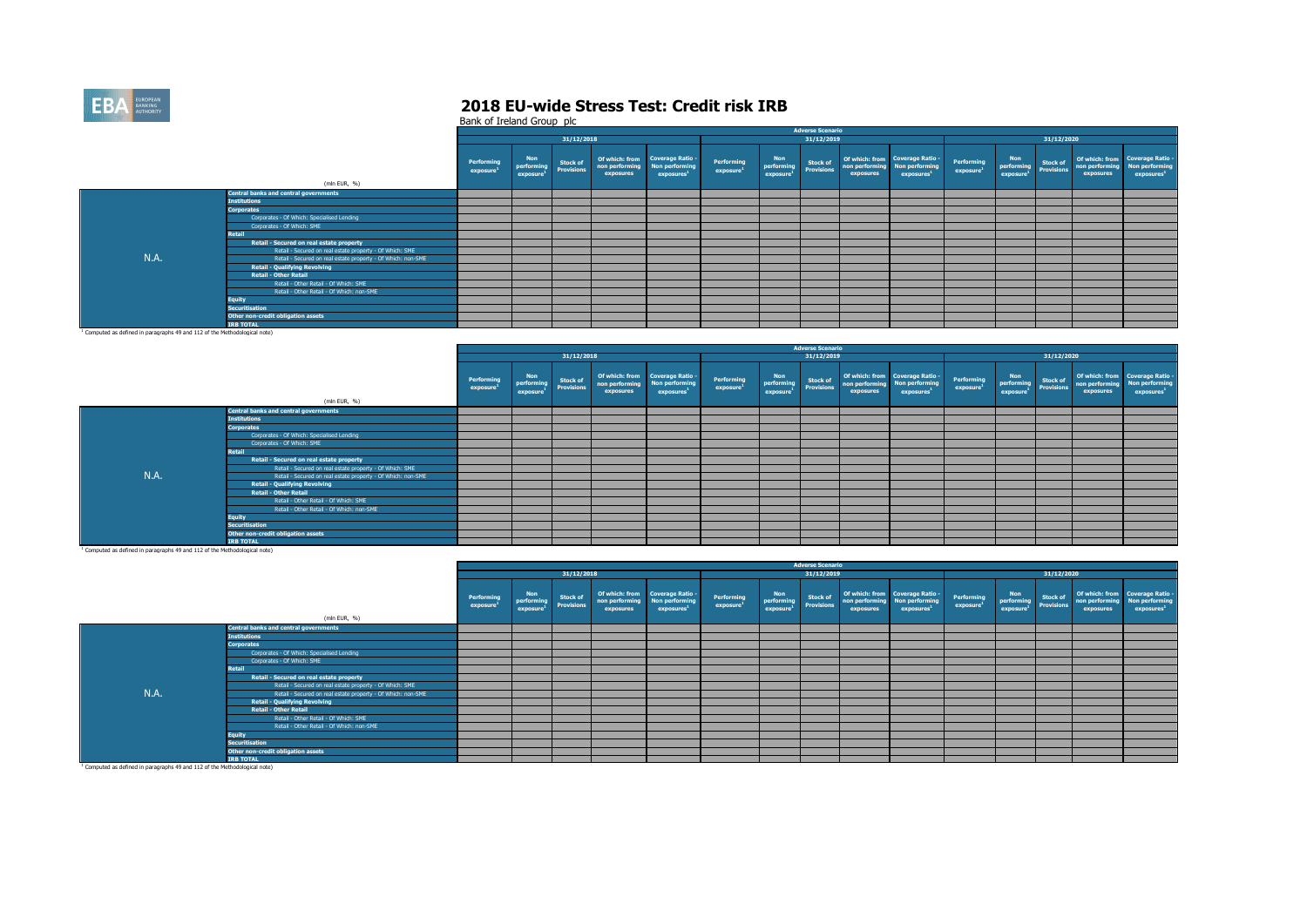

Bank of Ireland Group plc

|                                                                                                                                                                                                                                |                                                              |                         |                                      |                                      |                             |                                                                                    |                                     |                                      | Adverse Scenario               |                             |                                                                             |                                     |                                                   |                        |                             |                                                                             |
|--------------------------------------------------------------------------------------------------------------------------------------------------------------------------------------------------------------------------------|--------------------------------------------------------------|-------------------------|--------------------------------------|--------------------------------------|-----------------------------|------------------------------------------------------------------------------------|-------------------------------------|--------------------------------------|--------------------------------|-----------------------------|-----------------------------------------------------------------------------|-------------------------------------|---------------------------------------------------|------------------------|-----------------------------|-----------------------------------------------------------------------------|
|                                                                                                                                                                                                                                |                                                              |                         |                                      | 31/12/2018                           |                             |                                                                                    |                                     |                                      | 31/12/2019                     |                             |                                                                             |                                     |                                                   | 31/12/2020             |                             |                                                                             |
|                                                                                                                                                                                                                                | (mln EUR, %)                                                 | Performing<br>exposure' | <b>Non</b><br>performing<br>exposure | <b>Stock of</b><br><b>Provisions</b> | non performing<br>exposures | Of which: from Coverage Ratio -<br><b>Non performing</b><br>exposures <sup>1</sup> | Performing<br>exposure <sup>1</sup> | <b>Non</b><br>performing<br>exposure | <b>Stock of<br/>Provisions</b> | non performing<br>exposures | Of which: from Coverage Ratio -<br>Non performing<br>exposures <sup>1</sup> | Performing<br>exposure <sup>1</sup> | <b>Non</b><br>performing<br>exposure <sup>1</sup> | Stock of<br>Provisions | non performing<br>exposures | Of which: from Coverage Ratio -<br>Non performing<br>exposures <sup>1</sup> |
|                                                                                                                                                                                                                                | <b>Central banks and central governments</b>                 |                         |                                      |                                      |                             |                                                                                    |                                     |                                      |                                |                             |                                                                             |                                     |                                                   |                        |                             |                                                                             |
|                                                                                                                                                                                                                                | <b>Institutions</b>                                          |                         |                                      |                                      |                             |                                                                                    |                                     |                                      |                                |                             |                                                                             |                                     |                                                   |                        |                             |                                                                             |
|                                                                                                                                                                                                                                | <b>Corporates</b>                                            |                         |                                      |                                      |                             |                                                                                    |                                     |                                      |                                |                             |                                                                             |                                     |                                                   |                        |                             |                                                                             |
|                                                                                                                                                                                                                                | Corporates - Of Which: Specialised Lending                   |                         |                                      |                                      |                             |                                                                                    |                                     |                                      |                                |                             |                                                                             |                                     |                                                   |                        |                             |                                                                             |
|                                                                                                                                                                                                                                | Corporates - Of Which: SME                                   |                         |                                      |                                      |                             |                                                                                    |                                     |                                      |                                |                             |                                                                             |                                     |                                                   |                        |                             |                                                                             |
|                                                                                                                                                                                                                                | <b>Retail</b>                                                |                         |                                      |                                      |                             |                                                                                    |                                     |                                      |                                |                             |                                                                             |                                     |                                                   |                        |                             |                                                                             |
|                                                                                                                                                                                                                                | Retail - Secured on real estate property                     |                         |                                      |                                      |                             |                                                                                    |                                     |                                      |                                |                             |                                                                             |                                     |                                                   |                        |                             |                                                                             |
|                                                                                                                                                                                                                                | Retail - Secured on real estate property - Of Which: SME     |                         |                                      |                                      |                             |                                                                                    |                                     |                                      |                                |                             |                                                                             |                                     |                                                   |                        |                             |                                                                             |
| N.A.                                                                                                                                                                                                                           | Retail - Secured on real estate property - Of Which: non-SME |                         |                                      |                                      |                             |                                                                                    |                                     |                                      |                                |                             |                                                                             |                                     |                                                   |                        |                             |                                                                             |
|                                                                                                                                                                                                                                | <b>Retail - Qualifying Revolving</b>                         |                         |                                      |                                      |                             |                                                                                    |                                     |                                      |                                |                             |                                                                             |                                     |                                                   |                        |                             |                                                                             |
|                                                                                                                                                                                                                                | <b>Retail - Other Retail</b>                                 |                         |                                      |                                      |                             |                                                                                    |                                     |                                      |                                |                             |                                                                             |                                     |                                                   |                        |                             |                                                                             |
|                                                                                                                                                                                                                                | Retail - Other Retail - Of Which: SME                        |                         |                                      |                                      |                             |                                                                                    |                                     |                                      |                                |                             |                                                                             |                                     |                                                   |                        |                             |                                                                             |
|                                                                                                                                                                                                                                | Retail - Other Retail - Of Which: non-SME                    |                         |                                      |                                      |                             |                                                                                    |                                     |                                      |                                |                             |                                                                             |                                     |                                                   |                        |                             |                                                                             |
|                                                                                                                                                                                                                                | <b>Equity</b>                                                |                         |                                      |                                      |                             |                                                                                    |                                     |                                      |                                |                             |                                                                             |                                     |                                                   |                        |                             |                                                                             |
|                                                                                                                                                                                                                                | <b>Securitisation</b>                                        |                         |                                      |                                      |                             |                                                                                    |                                     |                                      |                                |                             |                                                                             |                                     |                                                   |                        |                             |                                                                             |
|                                                                                                                                                                                                                                | Other non-credit obligation assets                           |                         |                                      |                                      |                             |                                                                                    |                                     |                                      |                                |                             |                                                                             |                                     |                                                   |                        |                             |                                                                             |
| the contract of the communication of the contract of the contract of the contract of the contract of the contract of the contract of the contract of the contract of the contract of the contract of the contract of the contr | <b>IRB TOTAL</b>                                             |                         |                                      |                                      |                             |                                                                                    |                                     |                                      |                                |                             |                                                                             |                                     |                                                   |                        |                             |                                                                             |
|                                                                                                                                                                                                                                |                                                              |                         |                                      |                                      |                             |                                                                                    |                                     |                                      |                                |                             |                                                                             |                                     |                                                   |                        |                             |                                                                             |

<sup>1</sup> Computed as defined in paragraphs 49 and 112 of the Methodological note)

|      |                                                              |                               |                                      |                                      |                             |                                                                                    |                                     |                                                   | <b>Adverse Scenario</b>              |           |                                                                                            |                                     |                                                                   |            |                             |                                                                             |
|------|--------------------------------------------------------------|-------------------------------|--------------------------------------|--------------------------------------|-----------------------------|------------------------------------------------------------------------------------|-------------------------------------|---------------------------------------------------|--------------------------------------|-----------|--------------------------------------------------------------------------------------------|-------------------------------------|-------------------------------------------------------------------|------------|-----------------------------|-----------------------------------------------------------------------------|
|      |                                                              |                               |                                      | 31/12/2018                           |                             |                                                                                    |                                     |                                                   | 31/12/2019                           |           |                                                                                            |                                     |                                                                   | 31/12/2020 |                             |                                                                             |
|      | (mln EUR, %)                                                 | <b>Performing</b><br>exposure | <b>Non</b><br>performing<br>exposure | <b>Stock of</b><br><b>Provisions</b> | non performing<br>exposures | Of which: from Coverage Ratio -<br><b>Non performing</b><br>exposures <sup>1</sup> | Performing<br>exposure <sup>1</sup> | <b>Non</b><br>performing<br>exposure <sup>1</sup> | <b>Stock of</b><br><b>Provisions</b> | exposures | Of which: from Coverage Ratio -<br>non performing Non performing<br>exposures <sup>1</sup> | Performing<br>exposure <sup>1</sup> | <b>Non</b><br>Non<br>performing Stock of<br>exposure <sup>1</sup> |            | non performing<br>exposures | Of which: from Coverage Ratio -<br>Non performing<br>exposures <sup>1</sup> |
|      | <b>Central banks and central governments</b>                 |                               |                                      |                                      |                             |                                                                                    |                                     |                                                   |                                      |           |                                                                                            |                                     |                                                                   |            |                             |                                                                             |
|      | <b>Institutions</b>                                          |                               |                                      |                                      |                             |                                                                                    |                                     |                                                   |                                      |           |                                                                                            |                                     |                                                                   |            |                             |                                                                             |
|      | <b>Corporates</b>                                            |                               |                                      |                                      |                             |                                                                                    |                                     |                                                   |                                      |           |                                                                                            |                                     |                                                                   |            |                             |                                                                             |
|      | Corporates - Of Which: Specialised Lending                   |                               |                                      |                                      |                             |                                                                                    |                                     |                                                   |                                      |           |                                                                                            |                                     |                                                                   |            |                             |                                                                             |
|      | Corporates - Of Which: SME                                   |                               |                                      |                                      |                             |                                                                                    |                                     |                                                   |                                      |           |                                                                                            |                                     |                                                                   |            |                             |                                                                             |
|      | Retail                                                       |                               |                                      |                                      |                             |                                                                                    |                                     |                                                   |                                      |           |                                                                                            |                                     |                                                                   |            |                             |                                                                             |
|      | Retail - Secured on real estate property                     |                               |                                      |                                      |                             |                                                                                    |                                     |                                                   |                                      |           |                                                                                            |                                     |                                                                   |            |                             |                                                                             |
|      | Retail - Secured on real estate property - Of Which: SME     |                               |                                      |                                      |                             |                                                                                    |                                     |                                                   |                                      |           |                                                                                            |                                     |                                                                   |            |                             |                                                                             |
| N.A. | Retail - Secured on real estate property - Of Which: non-SME |                               |                                      |                                      |                             |                                                                                    |                                     |                                                   |                                      |           |                                                                                            |                                     |                                                                   |            |                             |                                                                             |
|      | <b>Retail - Qualifying Revolving</b>                         |                               |                                      |                                      |                             |                                                                                    |                                     |                                                   |                                      |           |                                                                                            |                                     |                                                                   |            |                             |                                                                             |
|      | <b>Retail - Other Retail</b>                                 |                               |                                      |                                      |                             |                                                                                    |                                     |                                                   |                                      |           |                                                                                            |                                     |                                                                   |            |                             |                                                                             |
|      | Retail - Other Retail - Of Which: SME                        |                               |                                      |                                      |                             |                                                                                    |                                     |                                                   |                                      |           |                                                                                            |                                     |                                                                   |            |                             |                                                                             |
|      | Retail - Other Retail - Of Which: non-SME                    |                               |                                      |                                      |                             |                                                                                    |                                     |                                                   |                                      |           |                                                                                            |                                     |                                                                   |            |                             |                                                                             |
|      | <b>Equity</b>                                                |                               |                                      |                                      |                             |                                                                                    |                                     |                                                   |                                      |           |                                                                                            |                                     |                                                                   |            |                             |                                                                             |
|      | <b>Securitisation</b>                                        |                               |                                      |                                      |                             |                                                                                    |                                     |                                                   |                                      |           |                                                                                            |                                     |                                                                   |            |                             |                                                                             |
|      | Other non-credit obligation assets                           |                               |                                      |                                      |                             |                                                                                    |                                     |                                                   |                                      |           |                                                                                            |                                     |                                                                   |            |                             |                                                                             |
|      | <b>IRB TOTAL</b>                                             |                               |                                      |                                      |                             |                                                                                    |                                     |                                                   |                                      |           |                                                                                            |                                     |                                                                   |            |                             |                                                                             |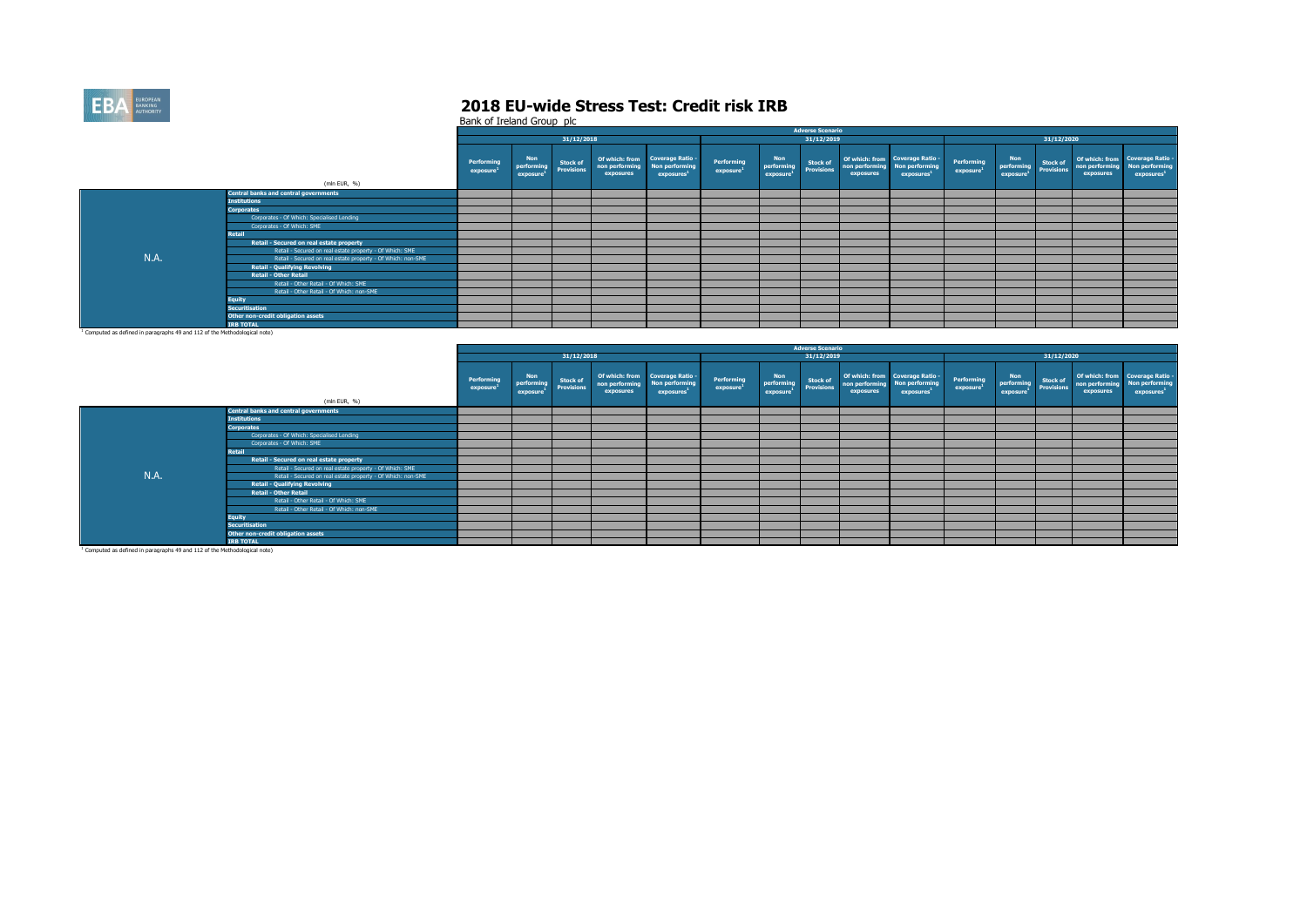

Bank of Ireland Group plc

|                           |                                                                   |                        |           |               |                              | Restated                |                         |                               |                                     |                                     |
|---------------------------|-------------------------------------------------------------------|------------------------|-----------|---------------|------------------------------|-------------------------|-------------------------|-------------------------------|-------------------------------------|-------------------------------------|
|                           |                                                                   |                        |           |               |                              | 31/12/2017              |                         |                               |                                     |                                     |
|                           |                                                                   | <b>Exposure values</b> |           |               | <b>Risk exposure amounts</b> |                         | <b>Non</b>              |                               | Of which:                           | <b>Coverage Ratio -</b>             |
|                           |                                                                   | Non-defaulted          | Defaulted | Non-defaulted | Defaulted                    | Performing<br>exposure1 | performing<br>exposure1 | <b>Stock of</b><br>provisions | from non<br>performing<br>exposures | <b>Non performing</b><br>exposures1 |
|                           | (mln EUR, %)                                                      |                        |           |               |                              |                         |                         |                               |                                     |                                     |
|                           | Central governments or central banks                              | 17,390                 |           | 326           |                              | 8,602                   |                         |                               |                                     | 0.0%                                |
|                           | <b>Regional governments or local authorities</b>                  | 84                     |           | 17            |                              | 84                      |                         |                               |                                     | 0.0%                                |
|                           | <b>Public sector entities</b>                                     | 343                    |           | 38            |                              | 343                     |                         |                               |                                     | 0.0%                                |
|                           | <b>Multilateral Development Banks</b>                             | 781                    |           | $\Omega$      |                              |                         |                         |                               |                                     | 0.0%                                |
|                           | <b>International Organisations</b>                                | 896                    |           |               |                              |                         |                         |                               |                                     | 0.0%                                |
|                           | <b>Institutions</b>                                               |                        |           |               |                              |                         |                         |                               |                                     | 0.0%                                |
|                           | <b>Corporates</b>                                                 | 4.150                  | 513       | 3,798         | 642                          | 4.127                   | 1.087                   | 553                           | 510                                 | 46.9%                               |
|                           | of which: SME                                                     | 3,098                  | 416       | 2.746         | 528                          | 3,075                   | 845                     | 406                           | 369                                 | 43.6%                               |
|                           | <b>Retail</b>                                                     | 3.846                  | 27        | 2.759         | 24                           | 3.905                   | 68                      | 100                           | 41                                  | 60.5%                               |
| Bank of Ireland Group plc | of which: SME                                                     | 718                    |           | 413           |                              | 721                     | 28                      | 23                            | 20                                  | 71.6%                               |
|                           | Secured by mortgages on immovable property                        | 455                    |           | 159           |                              | 455                     |                         |                               |                                     | 0.0%                                |
|                           | of which: SME                                                     |                        |           |               |                              |                         |                         |                               |                                     | 0.0%                                |
|                           | Items associated with particularly high risk                      | 109                    |           | 163           |                              | 109                     |                         |                               |                                     | 0.0%                                |
|                           | <b>Covered bonds</b>                                              |                        |           |               |                              |                         |                         |                               |                                     | 0.0%                                |
|                           | Claims on institutions and corporates with a ST credit assessment |                        |           | $\sim$        |                              |                         |                         |                               |                                     | 0.0%                                |
|                           | Collective investments undertakings (CIU)                         |                        |           |               |                              |                         |                         |                               |                                     | 0.0%                                |
|                           | <b>Equity</b>                                                     |                        |           |               |                              |                         |                         |                               |                                     | 0.0%                                |
|                           | <b>Securitisation</b>                                             |                        |           |               |                              |                         |                         |                               |                                     |                                     |
|                           | <b>Other exposures</b>                                            |                        |           | 2.765         |                              |                         |                         |                               |                                     | 0.0%                                |
|                           | <b>Standardised Total</b>                                         | 30.397                 | 539       | 10.025        | 666                          | 17.626                  | 1.155                   | 654                           | 551                                 | 47.7%                               |

<sup>1</sup> Computed as defined in paragraphs 49 and 112 of the Methodological note)

|         |                                                                   |                        |           |               |                              | Restated                |                                       |                                      |                                     |                                                                |
|---------|-------------------------------------------------------------------|------------------------|-----------|---------------|------------------------------|-------------------------|---------------------------------------|--------------------------------------|-------------------------------------|----------------------------------------------------------------|
|         |                                                                   |                        |           |               |                              | 31/12/2017              |                                       |                                      |                                     |                                                                |
|         |                                                                   | <b>Exposure values</b> |           |               | <b>Risk exposure amounts</b> |                         |                                       |                                      | Of which:                           |                                                                |
|         | (mln EUR, %)                                                      | Non-defaulted          | Defaulted | Non-defaulted | Defaulted                    | Performing<br>exposure1 | <b>Non</b><br>performing<br>exposure1 | <b>Stock of</b><br><b>provisions</b> | from non<br>performing<br>exposures | <b>Coverage Ratio -</b><br><b>Non performing</b><br>exposures1 |
|         | Central governments or central banks                              | 10,053                 |           | 252           |                              | 4,309                   |                                       |                                      |                                     | 0.0%                                                           |
|         | Regional governments or local authorities                         | 63                     |           | 13            |                              | 63                      |                                       |                                      |                                     | 0.0%                                                           |
|         | <b>Public sector entities</b>                                     | 75                     |           | 38            |                              | 75                      |                                       |                                      |                                     | 0.0%                                                           |
|         | <b>Multilateral Development Banks</b>                             | $\Omega$               |           |               |                              |                         |                                       |                                      |                                     | 0.0%                                                           |
|         | <b>International Organisations</b>                                | $\Omega$               |           |               |                              |                         |                                       |                                      |                                     | 0.0%                                                           |
|         | <b>Institutions</b>                                               |                        |           |               |                              |                         |                                       |                                      |                                     | 0.0%                                                           |
|         | <b>Corporates</b>                                                 | 2.928                  | 410       | 2.716         | 517                          | 2.907                   | 852                                   | 422                                  | 389                                 | 45.7%                                                          |
|         | of which: SME                                                     | 2,138                  | 337       | 1,925         | 429                          | 2,116                   | 693                                   | 335                                  | 307                                 | 44.4%                                                          |
|         | <b>Retail</b>                                                     | 1.235                  | 16        | 881           | 16                           | 1.244                   | 44                                    | 36                                   | 28                                  | 62.9%                                                          |
| Ireland | of which: SMF                                                     | 258                    |           | 148           |                              | 259                     | 25                                    | 20                                   |                                     | 74.6%                                                          |
|         | Secured by mortgages on immovable property                        | 452                    |           | 158           |                              | 453                     |                                       |                                      |                                     | 0.0%                                                           |
|         | of which: SME                                                     | $\Omega$               |           |               |                              |                         |                                       |                                      |                                     | 0.0%                                                           |
|         | Items associated with particularly high risk                      | 83                     |           | 125           |                              | 83                      |                                       |                                      |                                     | 0.0%                                                           |
|         | <b>Covered bonds</b>                                              | $\Omega$               |           |               |                              |                         |                                       |                                      |                                     | 0.0%                                                           |
|         | Claims on institutions and corporates with a ST credit assessment | $\Omega$               |           |               |                              |                         |                                       |                                      |                                     | 0.0%                                                           |
|         | Collective investments undertakings (CIU)                         |                        |           |               |                              |                         |                                       |                                      |                                     | 0.0%                                                           |
|         | <b>Equity</b>                                                     |                        |           |               |                              |                         |                                       |                                      |                                     | 0.0%                                                           |
|         | <b>Securitisation</b>                                             |                        |           |               |                              |                         |                                       |                                      |                                     |                                                                |
|         | <b>Other exposures</b>                                            |                        |           |               |                              |                         |                                       |                                      |                                     | 0.0%                                                           |
|         | <b>Standardised Total</b>                                         | 16,603                 | 426       | 6,525         | 534                          | 9,134                   | 896                                   | 459                                  | 417                                 | 46.5%                                                          |

<sup>1</sup> Computed as defined in paragraphs 49 and 112 of the Methodological note)

|                |                                                                   |                        |                  |                              |           | Restated                |                                       |                        |                                     |                                                                |
|----------------|-------------------------------------------------------------------|------------------------|------------------|------------------------------|-----------|-------------------------|---------------------------------------|------------------------|-------------------------------------|----------------------------------------------------------------|
|                |                                                                   |                        |                  |                              |           | 31/12/2017              |                                       |                        |                                     |                                                                |
|                |                                                                   | <b>Exposure values</b> |                  | <b>Risk exposure amounts</b> |           |                         |                                       |                        | Of which:                           |                                                                |
|                | (mln EUR, %)                                                      | Non-defaulted          | <b>Defaulted</b> | Non-defaulted                | Defaulted | Performing<br>exposure1 | <b>Non</b><br>performing<br>exposure1 | Stock of<br>provisions | from non<br>performing<br>exposures | <b>Coverage Ratio -</b><br><b>Non performing</b><br>exposures1 |
|                | Central governments or central banks                              | 4,348                  | $\Omega$         | 61                           |           | 3,579                   |                                       |                        |                                     | 0.0%                                                           |
|                | Regional governments or local authorities                         |                        |                  |                              |           |                         |                                       |                        |                                     | 0.0%                                                           |
|                | <b>Public sector entities</b>                                     |                        |                  | $\Omega$                     |           |                         |                                       |                        |                                     | 0.0%                                                           |
|                | <b>Multilateral Development Banks</b>                             |                        |                  | $\Omega$                     |           |                         |                                       |                        |                                     | 0.0%                                                           |
|                | <b>International Organisations</b>                                |                        |                  |                              |           |                         |                                       |                        |                                     | 0.0%                                                           |
|                | <b>Institutions</b>                                               |                        |                  | $\Omega$                     |           |                         |                                       |                        |                                     | 0.0%                                                           |
|                | <b>Corporates</b>                                                 | 1.115                  | 78               | 976                          | 97        | 1.112                   | 157                                   | 77                     | 67                                  | 42.9%                                                          |
|                | of which: SME                                                     | 951                    | 76               | 813                          | 95        | 948                     | 147                                   | 69                     | 59                                  | 40.1%                                                          |
|                | <b>Retail</b>                                                     | 2.611                  | 10               | 1.879                        |           | 2,661                   | 23                                    | 63                     | 13                                  | 55.9%                                                          |
| United Kingdom | of which: SME                                                     | 459                    |                  | 265                          |           | 461                     |                                       |                        |                                     | 37.8%                                                          |
|                | Secured by mortgages on immovable property                        |                        |                  |                              |           |                         |                                       |                        |                                     | 0.0%                                                           |
|                | of which: SME                                                     |                        |                  | $\Omega$                     |           |                         |                                       |                        |                                     | 0.0%                                                           |
|                | Items associated with particularly high risk                      |                        |                  | $\overline{\phantom{a}}$     |           |                         |                                       |                        |                                     | 0.0%                                                           |
|                | <b>Covered bonds</b>                                              |                        |                  | n                            |           |                         |                                       |                        |                                     | 0.0%                                                           |
|                | Claims on institutions and corporates with a ST credit assessment |                        |                  | $\Omega$                     |           |                         |                                       |                        |                                     | 0.0%                                                           |
|                | Collective investments undertakings (CIU)                         |                        |                  | $\Omega$                     |           |                         |                                       |                        |                                     | 0.0%                                                           |
|                | <b>Equity</b>                                                     |                        |                  |                              |           |                         |                                       |                        |                                     | 0.0%                                                           |
|                | <b>Securitisation</b>                                             |                        |                  |                              |           |                         |                                       |                        |                                     |                                                                |
|                | Other exposures                                                   |                        |                  |                              |           |                         |                                       |                        |                                     | 0.0%                                                           |
|                | <b>Standardised Total</b>                                         | 8.705                  | 88               | 3,341                        | 105       | 7,355                   | 180                                   | 141                    | 80                                  | 44.6%                                                          |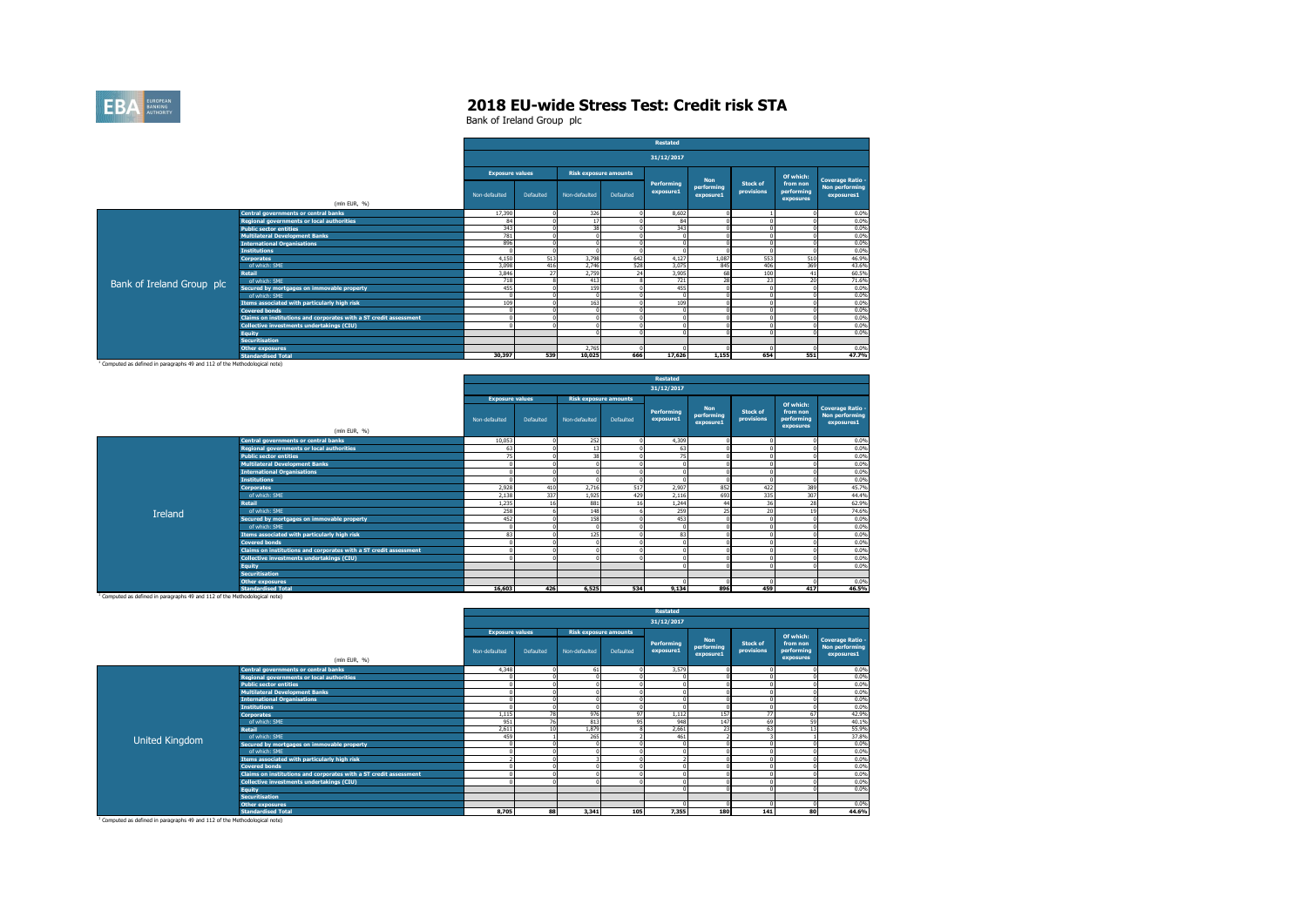

Bank of Ireland Group plc

|                      |                                                                   |                        |           |                              |           | Restated                |                                       |                               |                                                  |                                                                |
|----------------------|-------------------------------------------------------------------|------------------------|-----------|------------------------------|-----------|-------------------------|---------------------------------------|-------------------------------|--------------------------------------------------|----------------------------------------------------------------|
|                      |                                                                   |                        |           |                              |           | 31/12/2017              |                                       |                               |                                                  |                                                                |
|                      |                                                                   | <b>Exposure values</b> |           | <b>Risk exposure amounts</b> |           |                         |                                       |                               |                                                  |                                                                |
|                      |                                                                   | Non-defaulted          | Defaulted | Non-defaulted                | Defaulted | Performing<br>exposure1 | <b>Non</b><br>performing<br>exposure1 | <b>Stock of</b><br>provisions | Of which:<br>from non<br>performing<br>exposures | <b>Coverage Ratio -</b><br><b>Non performing</b><br>exposures1 |
|                      | (mln EUR, %)                                                      |                        |           |                              |           |                         |                                       |                               |                                                  |                                                                |
|                      | Central governments or central banks                              | 727                    |           | 13                           |           | 714                     |                                       |                               |                                                  | 0.0%                                                           |
|                      | Regional governments or local authorities                         | 21                     |           |                              |           | 21                      |                                       |                               |                                                  | 0.0%                                                           |
|                      | <b>Public sector entities</b>                                     | $\Omega$               |           | $\Omega$                     |           |                         |                                       |                               |                                                  | 0.0%                                                           |
|                      | <b>Multilateral Development Banks</b>                             | $\Omega$               |           | $\Omega$                     |           |                         |                                       |                               |                                                  | 0.0%                                                           |
|                      | <b>International Organisations</b>                                | $\theta$               |           | $\Omega$                     |           |                         |                                       |                               |                                                  | 0.0%                                                           |
|                      | <b>Institutions</b>                                               |                        |           | $\Omega$                     |           |                         |                                       |                               |                                                  | 0.0%                                                           |
|                      | <b>Corporates</b>                                                 |                        |           |                              |           |                         |                                       |                               |                                                  | 80.6%                                                          |
|                      | of which: SME                                                     |                        |           |                              |           |                         |                                       |                               |                                                  | 66.3%                                                          |
|                      | Retail                                                            |                        |           | $\Omega$                     |           |                         |                                       |                               |                                                  | 0.0%                                                           |
| <b>United States</b> | of which: SME                                                     | $\Omega$               |           | $\sqrt{2}$                   |           |                         |                                       |                               |                                                  | 0.0%                                                           |
|                      | Secured by mortgages on immovable property                        |                        |           |                              |           |                         |                                       |                               |                                                  | 0.0%                                                           |
|                      | of which: SME                                                     |                        |           | $\Omega$                     |           |                         |                                       |                               |                                                  | 0.0%                                                           |
|                      | Items associated with particularly high risk                      | 20                     |           | 30                           |           | 20 <sub>0</sub>         |                                       |                               |                                                  | 0.0%                                                           |
|                      | <b>Covered bonds</b>                                              | $\Omega$               |           | $\Omega$                     |           |                         |                                       |                               |                                                  | 0.0%                                                           |
|                      | Claims on institutions and corporates with a ST credit assessment | $\sim$                 |           | $\Omega$                     |           |                         |                                       |                               |                                                  | 0.0%                                                           |
|                      | Collective investments undertakings (CIU)                         |                        |           | $\Omega$                     |           |                         |                                       |                               |                                                  | 0.0%                                                           |
|                      | <b>Equity</b>                                                     |                        |           |                              |           |                         |                                       |                               |                                                  | 0.0%                                                           |
|                      | <b>Securitisation</b>                                             |                        |           |                              |           |                         |                                       |                               |                                                  |                                                                |
|                      | Other exposures                                                   |                        |           |                              |           |                         |                                       |                               |                                                  | 0.0%                                                           |
|                      | <b>Standardised Total</b>                                         | 773                    |           | 50                           |           | 761                     |                                       |                               |                                                  | 80.6%                                                          |

<sup>1</sup> Computed as defined in paragraphs 49 and 112 of the Methodological note)

|             |                                                                   |                        |           |                              |           | <b>Restated</b>         |                                       |                               |                                                  |                                                                |
|-------------|-------------------------------------------------------------------|------------------------|-----------|------------------------------|-----------|-------------------------|---------------------------------------|-------------------------------|--------------------------------------------------|----------------------------------------------------------------|
|             |                                                                   |                        |           |                              |           | 31/12/2017              |                                       |                               |                                                  |                                                                |
|             |                                                                   | <b>Exposure values</b> |           | <b>Risk exposure amounts</b> |           |                         |                                       |                               |                                                  |                                                                |
|             |                                                                   | Non-defaulted          | Defaulted | Non-defaulted                | Defaulted | Performing<br>exposure1 | <b>Non</b><br>performing<br>exposure1 | <b>Stock of</b><br>provisions | Of which:<br>from non<br>performing<br>exposures | <b>Coverage Ratio -</b><br><b>Non performing</b><br>exposures1 |
|             | (mln EUR, %)                                                      |                        |           |                              |           |                         |                                       |                               |                                                  |                                                                |
|             | Central governments or central banks                              |                        |           |                              |           |                         |                                       |                               |                                                  |                                                                |
|             | Regional governments or local authorities                         |                        |           |                              |           |                         |                                       |                               |                                                  |                                                                |
|             | <b>Public sector entities</b>                                     |                        |           |                              |           |                         |                                       |                               |                                                  |                                                                |
|             | <b>Multilateral Development Banks</b>                             |                        |           |                              |           |                         |                                       |                               |                                                  |                                                                |
|             | <b>International Organisations</b>                                |                        |           |                              |           |                         |                                       |                               |                                                  |                                                                |
|             | <b>Institutions</b>                                               |                        |           |                              |           |                         |                                       |                               |                                                  |                                                                |
|             | <b>Corporates</b>                                                 |                        |           |                              |           |                         |                                       |                               |                                                  |                                                                |
|             | of which: SME                                                     |                        |           |                              |           |                         |                                       |                               |                                                  |                                                                |
|             | <b>Retail</b>                                                     |                        |           |                              |           |                         |                                       |                               |                                                  |                                                                |
| <b>N.A.</b> | of which: SME                                                     |                        |           |                              |           |                         |                                       |                               |                                                  |                                                                |
|             | Secured by mortgages on immovable property                        |                        |           |                              |           |                         |                                       |                               |                                                  |                                                                |
|             | of which: SME                                                     |                        |           |                              |           |                         |                                       |                               |                                                  |                                                                |
|             | Items associated with particularly high risk                      |                        |           |                              |           |                         |                                       |                               |                                                  |                                                                |
|             | <b>Covered bonds</b>                                              |                        |           |                              |           |                         |                                       |                               |                                                  |                                                                |
|             | Claims on institutions and corporates with a ST credit assessment |                        |           |                              |           |                         |                                       |                               |                                                  |                                                                |
|             | Collective investments undertakings (CIU)                         |                        |           |                              |           |                         |                                       |                               |                                                  |                                                                |
|             | <b>Equity</b>                                                     |                        |           |                              |           |                         |                                       |                               |                                                  |                                                                |
|             | <b>Securitisation</b>                                             |                        |           |                              |           |                         |                                       |                               |                                                  |                                                                |
|             | <b>Other exposures</b>                                            |                        |           |                              |           |                         |                                       |                               |                                                  |                                                                |
|             | <b>Standardised Total</b>                                         |                        |           |                              |           |                         |                                       |                               |                                                  |                                                                |

<sup>1</sup> Computed as defined in paragraphs 49 and 112 of the Methodological note)

|      |                                                                   |                        |           |                              |           | <b>Restated</b>         |                                       |                               |                                                  |                                                                |
|------|-------------------------------------------------------------------|------------------------|-----------|------------------------------|-----------|-------------------------|---------------------------------------|-------------------------------|--------------------------------------------------|----------------------------------------------------------------|
|      |                                                                   |                        |           |                              |           | 31/12/2017              |                                       |                               |                                                  |                                                                |
|      |                                                                   | <b>Exposure values</b> |           | <b>Risk exposure amounts</b> |           |                         |                                       |                               |                                                  |                                                                |
|      | (mln EUR, %)                                                      | Non-defaulted          | Defaulted | Non-defaulted                | Defaulted | Performing<br>exposure1 | <b>Non</b><br>performing<br>exposure1 | <b>Stock of</b><br>provisions | Of which:<br>from non<br>performing<br>exposures | <b>Coverage Ratio -</b><br><b>Non performing</b><br>exposures1 |
|      | Central governments or central banks                              |                        |           |                              |           |                         |                                       |                               |                                                  |                                                                |
|      | Regional governments or local authorities                         |                        |           |                              |           |                         |                                       |                               |                                                  |                                                                |
|      | <b>Public sector entities</b>                                     |                        |           |                              |           |                         |                                       |                               |                                                  |                                                                |
|      | <b>Multilateral Development Banks</b>                             |                        |           |                              |           |                         |                                       |                               |                                                  |                                                                |
|      | <b>International Organisations</b>                                |                        |           |                              |           |                         |                                       |                               |                                                  |                                                                |
|      | <b>Institutions</b>                                               |                        |           |                              |           |                         |                                       |                               |                                                  |                                                                |
|      | <b>Corporates</b>                                                 |                        |           |                              |           |                         |                                       |                               |                                                  |                                                                |
|      | of which: SME                                                     |                        |           |                              |           |                         |                                       |                               |                                                  |                                                                |
|      | <b>Retail</b>                                                     |                        |           |                              |           |                         |                                       |                               |                                                  |                                                                |
| N.A. | of which: SME                                                     |                        |           |                              |           |                         |                                       |                               |                                                  |                                                                |
|      | Secured by mortgages on immovable property                        |                        |           |                              |           |                         |                                       |                               |                                                  |                                                                |
|      | of which: SME                                                     |                        |           |                              |           |                         |                                       |                               |                                                  |                                                                |
|      | Items associated with particularly high risk                      |                        |           |                              |           |                         |                                       |                               |                                                  |                                                                |
|      | <b>Covered bonds</b>                                              |                        |           |                              |           |                         |                                       |                               |                                                  |                                                                |
|      | Claims on institutions and corporates with a ST credit assessment |                        |           |                              |           |                         |                                       |                               |                                                  |                                                                |
|      | <b>Collective investments undertakings (CIU)</b>                  |                        |           |                              |           |                         |                                       |                               |                                                  |                                                                |
|      | Equity                                                            |                        |           |                              |           |                         |                                       |                               |                                                  |                                                                |
|      | <b>Securitisation</b>                                             |                        |           |                              |           |                         |                                       |                               |                                                  |                                                                |
|      | <b>Other exposures</b>                                            |                        |           |                              |           |                         |                                       |                               |                                                  |                                                                |
|      | <b>Standardised Total</b>                                         |                        |           |                              |           |                         |                                       |                               |                                                  |                                                                |
|      |                                                                   |                        |           |                              |           |                         |                                       |                               |                                                  |                                                                |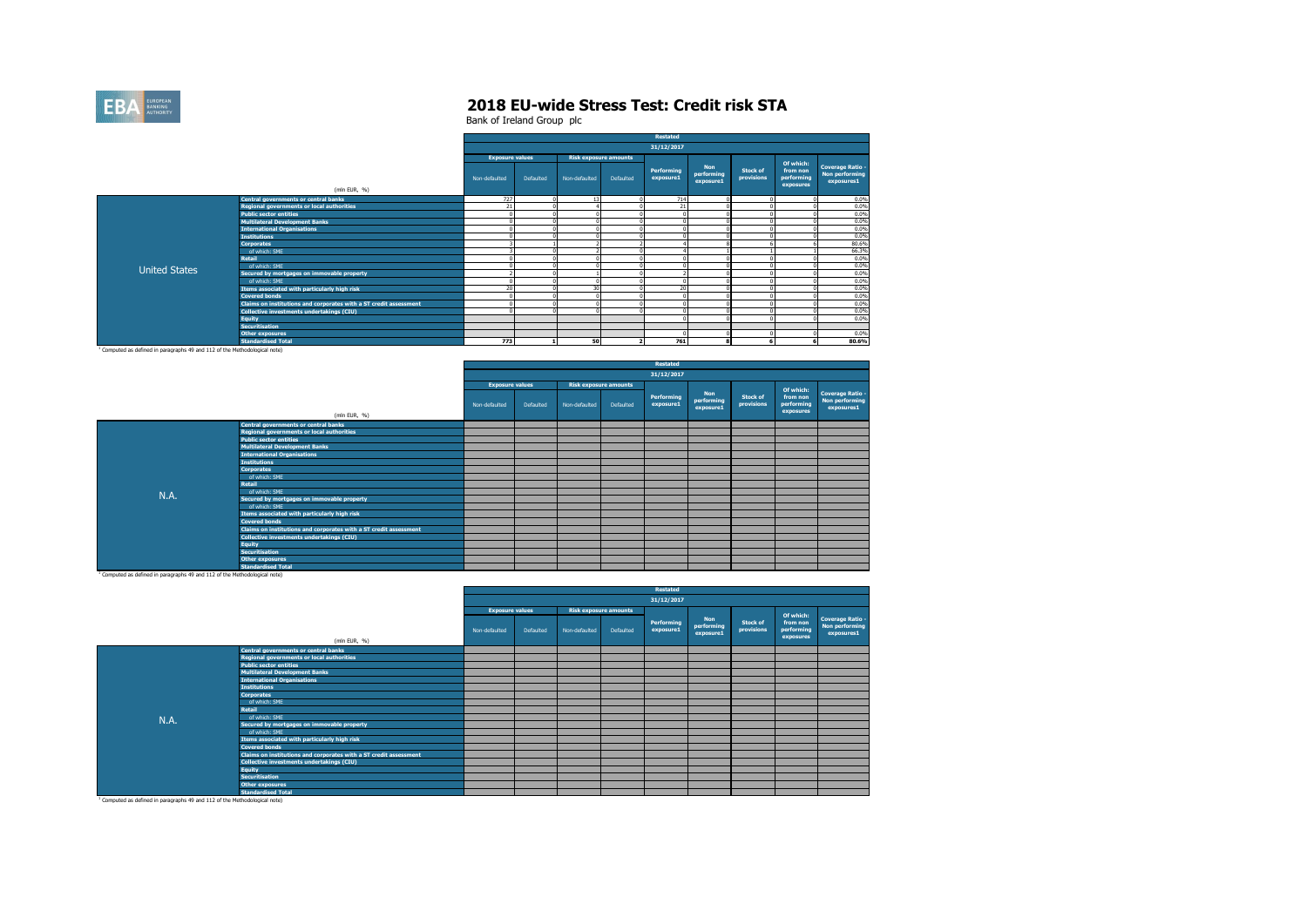

Bank of Ireland Group plc

|      |                                                                   |                        |           |               |                              | Restated                |                                       |                        |                                                  |                                                         |
|------|-------------------------------------------------------------------|------------------------|-----------|---------------|------------------------------|-------------------------|---------------------------------------|------------------------|--------------------------------------------------|---------------------------------------------------------|
|      |                                                                   |                        |           |               |                              | 31/12/2017              |                                       |                        |                                                  |                                                         |
|      |                                                                   | <b>Exposure values</b> |           |               | <b>Risk exposure amounts</b> |                         |                                       |                        |                                                  |                                                         |
|      | (mln EUR, %)                                                      | Non-defaulted          | Defaulted | Non-defaulted | Defaulted                    | Performing<br>exposure1 | <b>Non</b><br>performing<br>exposure1 | Stock of<br>provisions | Of which:<br>from non<br>performing<br>exposures | Coverage Ratio -<br><b>Non performing</b><br>exposures1 |
|      | Central governments or central banks                              |                        |           |               |                              |                         |                                       |                        |                                                  |                                                         |
|      | Regional governments or local authorities                         |                        |           |               |                              |                         |                                       |                        |                                                  |                                                         |
|      | <b>Public sector entities</b>                                     |                        |           |               |                              |                         |                                       |                        |                                                  |                                                         |
|      | <b>Multilateral Development Banks</b>                             |                        |           |               |                              |                         |                                       |                        |                                                  |                                                         |
|      | <b>International Organisations</b>                                |                        |           |               |                              |                         |                                       |                        |                                                  |                                                         |
|      | <b>Institutions</b>                                               |                        |           |               |                              |                         |                                       |                        |                                                  |                                                         |
|      | <b>Corporates</b>                                                 |                        |           |               |                              |                         |                                       |                        |                                                  |                                                         |
|      | of which: SME                                                     |                        |           |               |                              |                         |                                       |                        |                                                  |                                                         |
|      | <b>Retail</b>                                                     |                        |           |               |                              |                         |                                       |                        |                                                  |                                                         |
| N.A. | of which: SME                                                     |                        |           |               |                              |                         |                                       |                        |                                                  |                                                         |
|      | Secured by mortgages on immovable property                        |                        |           |               |                              |                         |                                       |                        |                                                  |                                                         |
|      | of which: SME                                                     |                        |           |               |                              |                         |                                       |                        |                                                  |                                                         |
|      | Items associated with particularly high risk                      |                        |           |               |                              |                         |                                       |                        |                                                  |                                                         |
|      | <b>Covered bonds</b>                                              |                        |           |               |                              |                         |                                       |                        |                                                  |                                                         |
|      | Claims on institutions and corporates with a ST credit assessment |                        |           |               |                              |                         |                                       |                        |                                                  |                                                         |
|      | Collective investments undertakings (CIU)                         |                        |           |               |                              |                         |                                       |                        |                                                  |                                                         |
|      | <b>Equity</b>                                                     |                        |           |               |                              |                         |                                       |                        |                                                  |                                                         |
|      | <b>Securitisation</b>                                             |                        |           |               |                              |                         |                                       |                        |                                                  |                                                         |
|      | Other exposures                                                   |                        |           |               |                              |                         |                                       |                        |                                                  |                                                         |
|      | <b>Standardised Total</b>                                         |                        |           |               |                              |                         |                                       |                        |                                                  |                                                         |

<sup>1</sup> Computed as defined in paragraphs 49 and 112 of the Methodological note)

|             |                                                                   |                        |           |                              |           | Restated                |                                       |                        |                                                  |                                                                |
|-------------|-------------------------------------------------------------------|------------------------|-----------|------------------------------|-----------|-------------------------|---------------------------------------|------------------------|--------------------------------------------------|----------------------------------------------------------------|
|             |                                                                   |                        |           |                              |           | 31/12/2017              |                                       |                        |                                                  |                                                                |
|             |                                                                   | <b>Exposure values</b> |           | <b>Risk exposure amounts</b> |           |                         |                                       |                        |                                                  |                                                                |
|             | (mln EUR, %)                                                      | Non-defaulted          | Defaulted | Non-defaulted                | Defaulted | Performing<br>exposure1 | <b>Non</b><br>performing<br>exposure1 | Stock of<br>provisions | Of which:<br>from non<br>performing<br>exposures | <b>Coverage Ratio -</b><br><b>Non performing</b><br>exposures1 |
|             | Central governments or central banks                              |                        |           |                              |           |                         |                                       |                        |                                                  |                                                                |
|             | Regional governments or local authorities                         |                        |           |                              |           |                         |                                       |                        |                                                  |                                                                |
|             | <b>Public sector entities</b>                                     |                        |           |                              |           |                         |                                       |                        |                                                  |                                                                |
|             | <b>Multilateral Development Banks</b>                             |                        |           |                              |           |                         |                                       |                        |                                                  |                                                                |
|             | <b>International Organisations</b>                                |                        |           |                              |           |                         |                                       |                        |                                                  |                                                                |
|             | <b>Institutions</b>                                               |                        |           |                              |           |                         |                                       |                        |                                                  |                                                                |
|             | <b>Corporates</b>                                                 |                        |           |                              |           |                         |                                       |                        |                                                  |                                                                |
|             | of which: SME                                                     |                        |           |                              |           |                         |                                       |                        |                                                  |                                                                |
|             | Retail                                                            |                        |           |                              |           |                         |                                       |                        |                                                  |                                                                |
| <b>N.A.</b> | of which: SME                                                     |                        |           |                              |           |                         |                                       |                        |                                                  |                                                                |
|             | Secured by mortgages on immovable property                        |                        |           |                              |           |                         |                                       |                        |                                                  |                                                                |
|             | of which: SME                                                     |                        |           |                              |           |                         |                                       |                        |                                                  |                                                                |
|             | Items associated with particularly high risk                      |                        |           |                              |           |                         |                                       |                        |                                                  |                                                                |
|             | <b>Covered bonds</b>                                              |                        |           |                              |           |                         |                                       |                        |                                                  |                                                                |
|             | Claims on institutions and corporates with a ST credit assessment |                        |           |                              |           |                         |                                       |                        |                                                  |                                                                |
|             | Collective investments undertakings (CIU)                         |                        |           |                              |           |                         |                                       |                        |                                                  |                                                                |
|             | Equity                                                            |                        |           |                              |           |                         |                                       |                        |                                                  |                                                                |
|             | <b>Securitisation</b>                                             |                        |           |                              |           |                         |                                       |                        |                                                  |                                                                |
|             | Other exposures                                                   |                        |           |                              |           |                         |                                       |                        |                                                  |                                                                |
|             | <b>Standardised Total</b>                                         |                        |           |                              |           |                         |                                       |                        |                                                  |                                                                |

<sup>1</sup> Computed as defined in paragraphs 49 and 112 of the Methodological note)

|                                                                                                                |                                                                   |                        |           |               |                              | <b>Restated</b>         |                                       |                               |                                     |                                                         |
|----------------------------------------------------------------------------------------------------------------|-------------------------------------------------------------------|------------------------|-----------|---------------|------------------------------|-------------------------|---------------------------------------|-------------------------------|-------------------------------------|---------------------------------------------------------|
|                                                                                                                |                                                                   |                        |           |               |                              | 31/12/2017              |                                       |                               |                                     |                                                         |
|                                                                                                                |                                                                   | <b>Exposure values</b> |           |               | <b>Risk exposure amounts</b> |                         |                                       |                               | Of which:                           |                                                         |
|                                                                                                                | (mln EUR, %)                                                      | Non-defaulted          | Defaulted | Non-defaulted | Defaulted                    | Performing<br>exposure1 | <b>Non</b><br>performing<br>exposure1 | <b>Stock of</b><br>provisions | from non<br>performing<br>exposures | Coverage Ratio -<br><b>Non performing</b><br>exposures1 |
|                                                                                                                | <b>Central governments or central banks</b>                       |                        |           |               |                              |                         |                                       |                               |                                     |                                                         |
|                                                                                                                | Regional governments or local authorities                         |                        |           |               |                              |                         |                                       |                               |                                     |                                                         |
|                                                                                                                | <b>Public sector entities</b>                                     |                        |           |               |                              |                         |                                       |                               |                                     |                                                         |
|                                                                                                                | <b>Multilateral Development Banks</b>                             |                        |           |               |                              |                         |                                       |                               |                                     |                                                         |
|                                                                                                                | <b>International Organisations</b>                                |                        |           |               |                              |                         |                                       |                               |                                     |                                                         |
|                                                                                                                | <b>Institutions</b>                                               |                        |           |               |                              |                         |                                       |                               |                                     |                                                         |
|                                                                                                                | <b>Corporates</b>                                                 |                        |           |               |                              |                         |                                       |                               |                                     |                                                         |
|                                                                                                                | of which: SME                                                     |                        |           |               |                              |                         |                                       |                               |                                     |                                                         |
|                                                                                                                | <b>Retail</b>                                                     |                        |           |               |                              |                         |                                       |                               |                                     |                                                         |
| <b>N.A.</b>                                                                                                    | of which: SME                                                     |                        |           |               |                              |                         |                                       |                               |                                     |                                                         |
|                                                                                                                | Secured by mortgages on immovable property                        |                        |           |               |                              |                         |                                       |                               |                                     |                                                         |
|                                                                                                                | of which: SME                                                     |                        |           |               |                              |                         |                                       |                               |                                     |                                                         |
|                                                                                                                | Items associated with particularly high risk                      |                        |           |               |                              |                         |                                       |                               |                                     |                                                         |
|                                                                                                                | <b>Covered bonds</b>                                              |                        |           |               |                              |                         |                                       |                               |                                     |                                                         |
|                                                                                                                | Claims on institutions and corporates with a ST credit assessment |                        |           |               |                              |                         |                                       |                               |                                     |                                                         |
|                                                                                                                | Collective investments undertakings (CIU)                         |                        |           |               |                              |                         |                                       |                               |                                     |                                                         |
|                                                                                                                | Equity                                                            |                        |           |               |                              |                         |                                       |                               |                                     |                                                         |
|                                                                                                                | Securitisation                                                    |                        |           |               |                              |                         |                                       |                               |                                     |                                                         |
|                                                                                                                | <b>Other exposures</b>                                            |                        |           |               |                              |                         |                                       |                               |                                     |                                                         |
|                                                                                                                | <b>Standardised Total</b>                                         |                        |           |               |                              |                         |                                       |                               |                                     |                                                         |
| Construction of Constitution Construction and constitution of the construction of the American Constitution of |                                                                   |                        |           |               |                              |                         |                                       |                               |                                     |                                                         |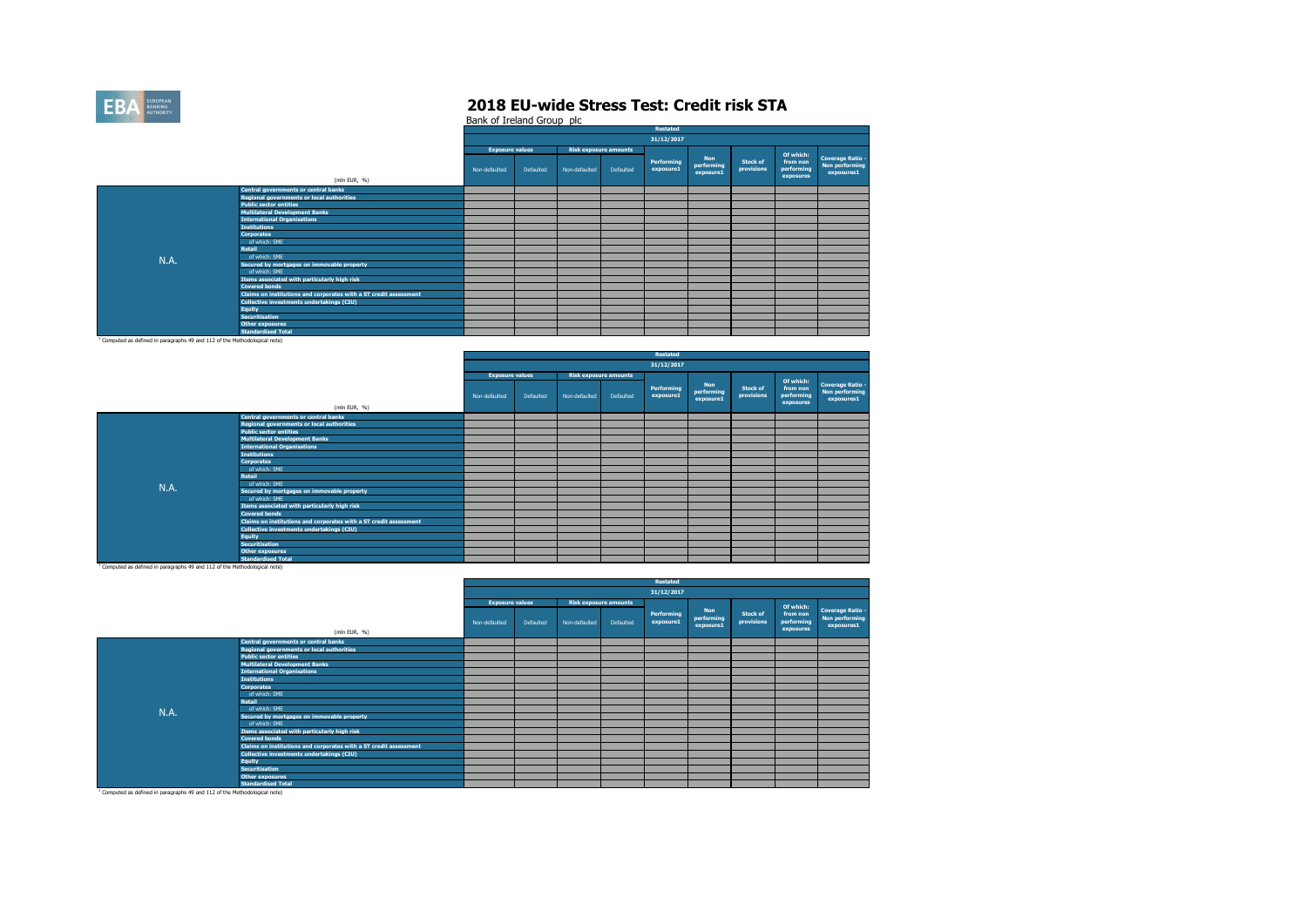

Bank of Ireland Group plc

|      |                                                                   |                        |           |               |                              | Restated                |                                       |                               |                                                  |                                                  |
|------|-------------------------------------------------------------------|------------------------|-----------|---------------|------------------------------|-------------------------|---------------------------------------|-------------------------------|--------------------------------------------------|--------------------------------------------------|
|      |                                                                   |                        |           |               |                              | 31/12/2017              |                                       |                               |                                                  |                                                  |
|      |                                                                   | <b>Exposure values</b> |           |               | <b>Risk exposure amounts</b> |                         |                                       |                               |                                                  |                                                  |
|      | (mln EUR, %)                                                      | Non-defaulted          | Defaulted | Non-defaulted | Defaulted                    | Performing<br>exposure1 | <b>Non</b><br>performing<br>exposure1 | <b>Stock of</b><br>provisions | Of which:<br>from non<br>performing<br>exposures | Coverage Ratio -<br>Non performing<br>exposures1 |
|      | Central governments or central banks                              |                        |           |               |                              |                         |                                       |                               |                                                  |                                                  |
|      | Regional governments or local authorities                         |                        |           |               |                              |                         |                                       |                               |                                                  |                                                  |
|      | <b>Public sector entities</b>                                     |                        |           |               |                              |                         |                                       |                               |                                                  |                                                  |
|      | <b>Multilateral Development Banks</b>                             |                        |           |               |                              |                         |                                       |                               |                                                  |                                                  |
|      | <b>International Organisations</b>                                |                        |           |               |                              |                         |                                       |                               |                                                  |                                                  |
|      | <b>Institutions</b>                                               |                        |           |               |                              |                         |                                       |                               |                                                  |                                                  |
|      | <b>Corporates</b>                                                 |                        |           |               |                              |                         |                                       |                               |                                                  |                                                  |
|      | of which: SME                                                     |                        |           |               |                              |                         |                                       |                               |                                                  |                                                  |
|      | <b>Retail</b>                                                     |                        |           |               |                              |                         |                                       |                               |                                                  |                                                  |
| N.A. | of which: SME                                                     |                        |           |               |                              |                         |                                       |                               |                                                  |                                                  |
|      | Secured by mortgages on immovable property                        |                        |           |               |                              |                         |                                       |                               |                                                  |                                                  |
|      | of which: SME                                                     |                        |           |               |                              |                         |                                       |                               |                                                  |                                                  |
|      | Items associated with particularly high risk                      |                        |           |               |                              |                         |                                       |                               |                                                  |                                                  |
|      | <b>Covered bonds</b>                                              |                        |           |               |                              |                         |                                       |                               |                                                  |                                                  |
|      | Claims on institutions and corporates with a ST credit assessment |                        |           |               |                              |                         |                                       |                               |                                                  |                                                  |
|      | Collective investments undertakings (CIU)                         |                        |           |               |                              |                         |                                       |                               |                                                  |                                                  |
|      | <b>Equity</b>                                                     |                        |           |               |                              |                         |                                       |                               |                                                  |                                                  |
|      | <b>Securitisation</b>                                             |                        |           |               |                              |                         |                                       |                               |                                                  |                                                  |
|      | <b>Other exposures</b>                                            |                        |           |               |                              |                         |                                       |                               |                                                  |                                                  |
|      | <b>Standardised Total</b>                                         |                        |           |               |                              |                         |                                       |                               |                                                  |                                                  |

<sup>1</sup> Computed as defined in paragraphs 49 and 112 of the Methodological note)

|      |                                                                   |                        |           |               |                              | Restated                |                         |                        |                                     |                                                                |
|------|-------------------------------------------------------------------|------------------------|-----------|---------------|------------------------------|-------------------------|-------------------------|------------------------|-------------------------------------|----------------------------------------------------------------|
|      |                                                                   |                        |           |               |                              | 31/12/2017              |                         |                        |                                     |                                                                |
|      |                                                                   | <b>Exposure values</b> |           |               | <b>Risk exposure amounts</b> |                         | <b>Non</b>              |                        | Of which:                           |                                                                |
|      | (mln EUR, %)                                                      | Non-defaulted          | Defaulted | Non-defaulted | Defaulted                    | Performing<br>exposure1 | performing<br>exposure1 | Stock of<br>provisions | from non<br>performing<br>exposures | <b>Coverage Ratio -</b><br><b>Non performing</b><br>exposures1 |
|      | <b>Central governments or central banks</b>                       |                        |           |               |                              |                         |                         |                        |                                     |                                                                |
|      | Regional governments or local authorities                         |                        |           |               |                              |                         |                         |                        |                                     |                                                                |
|      | <b>Public sector entities</b>                                     |                        |           |               |                              |                         |                         |                        |                                     |                                                                |
|      | <b>Multilateral Development Banks</b>                             |                        |           |               |                              |                         |                         |                        |                                     |                                                                |
|      | <b>International Organisations</b>                                |                        |           |               |                              |                         |                         |                        |                                     |                                                                |
|      | <b>Institutions</b>                                               |                        |           |               |                              |                         |                         |                        |                                     |                                                                |
|      | <b>Corporates</b>                                                 |                        |           |               |                              |                         |                         |                        |                                     |                                                                |
|      | of which: SME                                                     |                        |           |               |                              |                         |                         |                        |                                     |                                                                |
|      | <b>Retail</b>                                                     |                        |           |               |                              |                         |                         |                        |                                     |                                                                |
| N.A. | of which: SME                                                     |                        |           |               |                              |                         |                         |                        |                                     |                                                                |
|      | Secured by mortgages on immovable property                        |                        |           |               |                              |                         |                         |                        |                                     |                                                                |
|      | of which: SME                                                     |                        |           |               |                              |                         |                         |                        |                                     |                                                                |
|      | Items associated with particularly high risk                      |                        |           |               |                              |                         |                         |                        |                                     |                                                                |
|      | <b>Covered bonds</b>                                              |                        |           |               |                              |                         |                         |                        |                                     |                                                                |
|      | Claims on institutions and corporates with a ST credit assessment |                        |           |               |                              |                         |                         |                        |                                     |                                                                |
|      | Collective investments undertakings (CIU)                         |                        |           |               |                              |                         |                         |                        |                                     |                                                                |
|      | <b>Equity</b>                                                     |                        |           |               |                              |                         |                         |                        |                                     |                                                                |
|      | <b>Securitisation</b>                                             |                        |           |               |                              |                         |                         |                        |                                     |                                                                |
|      | Other exposures                                                   |                        |           |               |                              |                         |                         |                        |                                     |                                                                |
|      | <b>Standardised Total</b>                                         |                        |           |               |                              |                         |                         |                        |                                     |                                                                |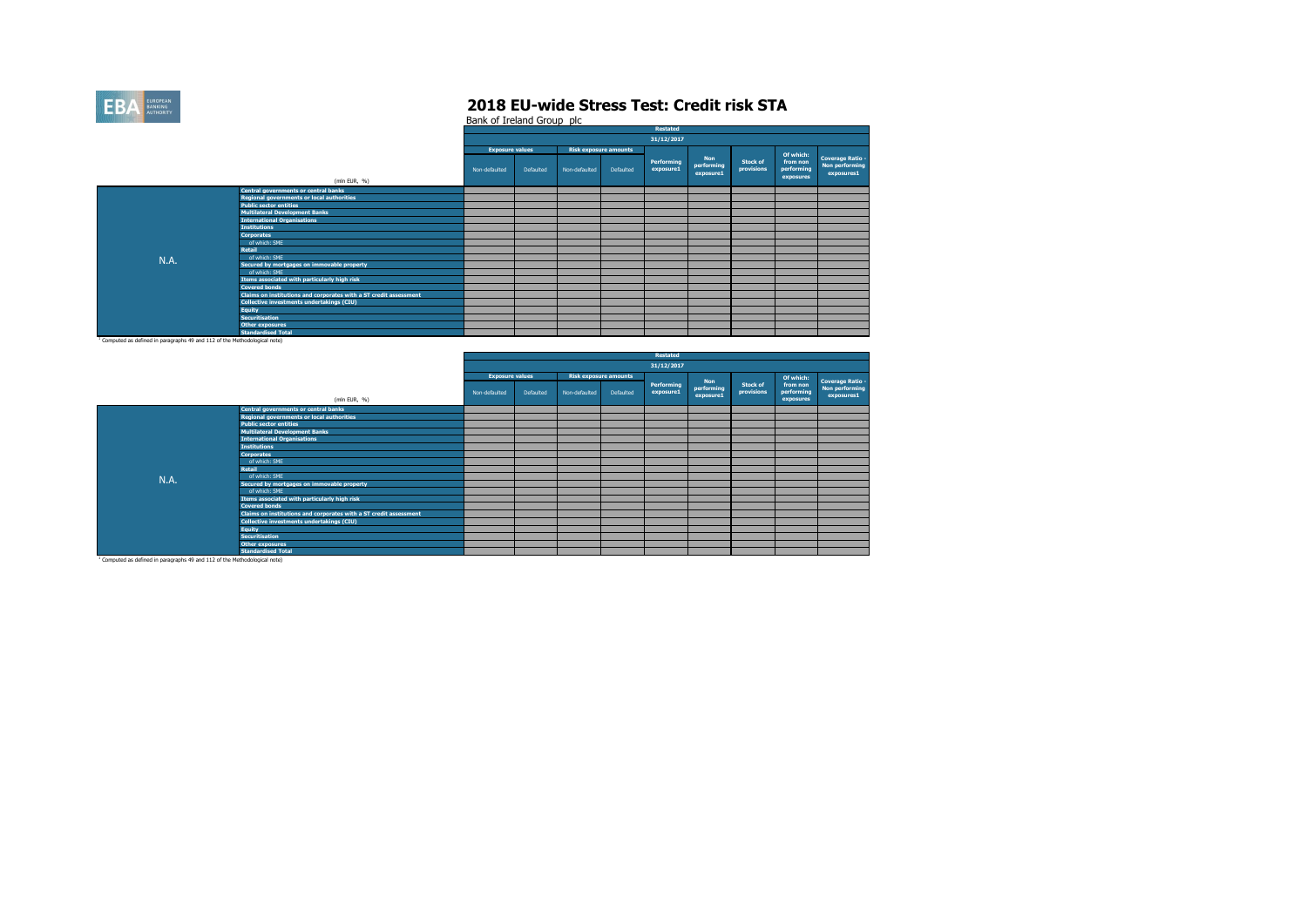

|                           |                                                                   | <b>Baseline Scenario</b> |                                       |                        |                                                  |                                                         |                         |                                       |                        |                                                  |                                                         |                         |                                       |                               |                                                  |                                                         |
|---------------------------|-------------------------------------------------------------------|--------------------------|---------------------------------------|------------------------|--------------------------------------------------|---------------------------------------------------------|-------------------------|---------------------------------------|------------------------|--------------------------------------------------|---------------------------------------------------------|-------------------------|---------------------------------------|-------------------------------|--------------------------------------------------|---------------------------------------------------------|
|                           |                                                                   |                          |                                       | 31/12/2018             |                                                  |                                                         |                         |                                       | 31/12/2019             |                                                  |                                                         |                         |                                       | 31/12/2020                    |                                                  |                                                         |
|                           | (mln EUR, %)                                                      | Performing<br>exposure1  | <b>Non</b><br>performing<br>exposure1 | Stock of<br>provisions | Of which:<br>from non<br>performing<br>exposures | <b>Coverage Ratio -</b><br>Non performing<br>exposures1 | Performing<br>exposure1 | <b>Non</b><br>performing<br>exposure1 | Stock of<br>provisions | Of which:<br>from non<br>performing<br>exposures | <b>Coverage Ratio -</b><br>Non performing<br>exposures1 | Performing<br>exposure1 | <b>Non</b><br>performing<br>exposure1 | <b>Stock of</b><br>provisions | Of which:<br>from non<br>performing<br>exposures | <b>Coverage Ratio -</b><br>Non performing<br>exposures1 |
|                           | <b>Central governments or central banks</b>                       | 8.595                    |                                       |                        |                                                  | 40.0%                                                   | 8,585                   |                                       |                        |                                                  | 40.0%                                                   | 8.575                   | 77                                    |                               |                                                  | 40.0%                                                   |
|                           | <b>Regional governments or local authorities</b>                  | 84                       |                                       |                        |                                                  | 40.0%                                                   | 84                      |                                       |                        |                                                  | 40.0%                                                   | 84                      |                                       |                               |                                                  | 40.0%                                                   |
|                           | <b>Public sector entities</b>                                     | 343                      |                                       |                        |                                                  | 40.0%                                                   | 343                     |                                       |                        |                                                  | 40.0%                                                   | 343                     |                                       |                               |                                                  | 40.0%                                                   |
|                           | <b>Multilateral Development Banks</b>                             |                          |                                       |                        |                                                  | 0.0%                                                    |                         |                                       |                        |                                                  | 0.0%                                                    |                         |                                       |                               |                                                  | 0.0%                                                    |
|                           | <b>International Organisations</b>                                |                          |                                       |                        |                                                  | 0.0%                                                    |                         |                                       |                        |                                                  | 0.0%                                                    |                         |                                       |                               |                                                  | 0.0%                                                    |
|                           | <b>Institutions</b>                                               |                          |                                       |                        |                                                  | 0.0%                                                    |                         |                                       |                        |                                                  | 0.0%                                                    |                         |                                       |                               |                                                  | 0.0%                                                    |
|                           | <b>Corporates</b>                                                 | 4.038                    | 1176                                  | 622                    | 548                                              | 46.6%                                                   | 3.963                   | 1251                                  | 636                    | 579                                              | 46.3%                                                   | 3.891                   | 1323                                  | 663                           | 605                                              | 45.8%                                                   |
|                           | of which: SME                                                     | 2.994                    | 926                                   | 473                    | 404                                              | 43.7%                                                   | 2,922                   | 997                                   | 487                    | 434                                              | 43.5%                                                   | 2.855                   | 1065                                  | 513                           | 460                                              | 43.2%                                                   |
|                           | <b>Retail</b>                                                     | 3.815                    | 157                                   | 116                    | 60                                               | 43.6%                                                   | 3.722                   | 251                                   | 143                    | 07                                               | 38.9%                                                   | 3.627                   | 345                                   | 173                           | 128                                              | 36.9%                                                   |
| Bank of Ireland Group plc | of which: SME                                                     | 704                      |                                       | 26                     |                                                  | 50.8%                                                   | 685                     |                                       | 29                     |                                                  | 40.6%                                                   | 666                     |                                       | $\mathbf{z}$                  |                                                  | 35.1%                                                   |
|                           | Secured by mortgages on immovable property                        | 452                      |                                       |                        |                                                  | 1.9%                                                    | 448                     |                                       |                        |                                                  | 2.4%                                                    | 446                     |                                       |                               |                                                  | 2.8%                                                    |
|                           | of which: SME                                                     |                          |                                       |                        |                                                  | 0.0%                                                    |                         |                                       |                        |                                                  | 0.0%                                                    |                         |                                       |                               |                                                  | 0.0%                                                    |
|                           | Items associated with particularly high risk                      | 109                      |                                       |                        |                                                  | 0.0%                                                    | 109                     |                                       |                        |                                                  | 0.0%                                                    | 109                     |                                       |                               |                                                  | 0.0%                                                    |
|                           | <b>Covered bonds</b>                                              |                          |                                       |                        |                                                  | 0.0%                                                    |                         |                                       |                        |                                                  | 0.0%                                                    |                         |                                       |                               |                                                  | 0.0%                                                    |
|                           | Claims on institutions and corporates with a ST credit assessment |                          |                                       |                        |                                                  | 0.0%                                                    |                         |                                       |                        |                                                  | 0.0%                                                    |                         |                                       |                               |                                                  | 0.0%                                                    |
|                           | <b>Collective investments undertakings (CIU)</b>                  |                          |                                       |                        |                                                  | 0.0%                                                    |                         |                                       |                        |                                                  | 0.0%                                                    |                         |                                       |                               |                                                  | 0.0%                                                    |
|                           | Eauity                                                            |                          |                                       |                        |                                                  | 0.0%                                                    |                         |                                       |                        |                                                  | 0.0%                                                    |                         |                                       |                               |                                                  | 0.0%                                                    |
|                           | <b>Securitisation</b>                                             |                          |                                       |                        |                                                  |                                                         |                         |                                       |                        |                                                  |                                                         |                         |                                       |                               |                                                  |                                                         |
|                           | <b>Other exposures</b>                                            |                          |                                       |                        |                                                  | 0.0%                                                    |                         |                                       |                        |                                                  | 0.0%                                                    |                         |                                       |                               |                                                  | 0.0%                                                    |
|                           | <b>Standardised Total</b>                                         | 17,437                   | 1343                                  | 745                    | 619                                              | 46.1%                                                   | 17,255                  | 1525                                  | 790                    | 683                                              | 44.8%                                                   | 17.074                  | 1706                                  | 852                           | 744                                              | 43.6%                                                   |

**Standardised Total** 1 Computed as defined in paragraphs 49 and 112 of the Methodological note)

|         |                                                                   |                         |                                       |                               |                                                  |                                                         |                         |                                       | <b>Baseline Scenario</b> |                                                  |                                                         |                         |                                       |                               |                                                  |                                                         |
|---------|-------------------------------------------------------------------|-------------------------|---------------------------------------|-------------------------------|--------------------------------------------------|---------------------------------------------------------|-------------------------|---------------------------------------|--------------------------|--------------------------------------------------|---------------------------------------------------------|-------------------------|---------------------------------------|-------------------------------|--------------------------------------------------|---------------------------------------------------------|
|         |                                                                   |                         |                                       | 31/12/2018                    |                                                  |                                                         |                         |                                       | 31/12/2019               |                                                  |                                                         |                         |                                       | 31/12/2020                    |                                                  |                                                         |
|         | (mln EUR, %)                                                      | Performing<br>exposure1 | <b>Non</b><br>performing<br>exposure1 | <b>Stock of</b><br>provisions | Of which:<br>from non<br>performing<br>exposures | <b>Coverage Ratio -</b><br>Non performing<br>exposures1 | Performing<br>exposure1 | <b>Non</b><br>performing<br>exposure1 | Stock of<br>provisions   | Of which:<br>from non<br>performing<br>exposures | <b>Coverage Ratio -</b><br>Non performing<br>exposures1 | Performing<br>exposure1 | <b>Non</b><br>performing<br>exposure1 | <b>Stock of</b><br>provisions | Of which:<br>from non<br>performing<br>exposures | <b>Coverage Ratio -</b><br>Non performing<br>exposures1 |
|         | <b>Central governments or central banks</b>                       | 4.303                   |                                       |                               |                                                  | 40.0%                                                   | 4.295                   |                                       |                          |                                                  | 40.0%                                                   | 4.286                   | 27                                    | 13                            |                                                  | 40.0%                                                   |
|         | <b>Regional governments or local authorities</b>                  |                         |                                       |                               |                                                  | 40.0%                                                   |                         |                                       |                          |                                                  | 40.0%                                                   |                         |                                       |                               |                                                  | 40.0%                                                   |
|         | <b>Public sector entities</b>                                     | 75                      |                                       |                               |                                                  | 40.0%                                                   | <b>110</b>              |                                       |                          |                                                  | 40.0%                                                   | 75                      |                                       |                               |                                                  | 40.0%                                                   |
|         | <b>Multilateral Development Banks</b>                             |                         |                                       |                               |                                                  | 0.0%                                                    |                         |                                       |                          |                                                  | 0.0%                                                    |                         |                                       |                               |                                                  | 0.0%                                                    |
|         | <b>International Organisations</b>                                |                         |                                       |                               |                                                  | 0.0%                                                    |                         |                                       |                          |                                                  | 0.0%                                                    |                         |                                       |                               |                                                  | 0.0%                                                    |
|         | <b>Institutions</b>                                               |                         |                                       |                               |                                                  | 0.0%                                                    |                         |                                       |                          |                                                  | 0.0%                                                    |                         |                                       |                               |                                                  | 0.0%                                                    |
|         | <b>Corporates</b>                                                 | 2.843                   | 916                                   | 447                           | 411                                              | 44.8%                                                   | 2,790                   | 969                                   | 456                      | 476                                              | 44.0%                                                   | 2.739                   | 1020                                  | 473                           | 438                                              | 43.0%                                                   |
|         | of which: SME                                                     | 2,059                   |                                       | 358                           | 327                                              | 43.6%                                                   | 2,010                   | 799                                   | 367                      | 341                                              | 42.7%                                                   | 1,963                   | 846                                   | 383                           | 353                                              | 41.7%                                                   |
|         | <b>Retail</b>                                                     | 1,209                   |                                       | 47                            |                                                  | 43.7%                                                   | 1.177                   | 111                                   | 48                       |                                                  | 36.5%                                                   | 1.143                   | 145                                   | 55                            |                                                  | 32.7%                                                   |
| Ireland | of which: SME                                                     | 253                     |                                       | 21                            |                                                  | 62.7%                                                   | 246                     |                                       | 22                       |                                                  | 55.3%                                                   | 240                     |                                       | 23                            |                                                  | 49.8%                                                   |
|         | Secured by mortgages on immovable property                        | 449                     |                                       |                               |                                                  | 1.9%                                                    | 446                     |                                       |                          |                                                  | 2.4%                                                    | 443                     |                                       |                               |                                                  | 2.8%                                                    |
|         | of which: SME                                                     |                         |                                       |                               |                                                  | 0.0%                                                    |                         |                                       |                          |                                                  | 0.0%                                                    |                         |                                       |                               |                                                  | 0.0%                                                    |
|         | Items associated with particularly high risk                      | 83                      |                                       |                               |                                                  | 0.0%                                                    | $\mathbf{R}^*$          |                                       |                          |                                                  | 0.0%                                                    |                         |                                       |                               |                                                  | 0.0%                                                    |
|         | <b>Covered bonds</b>                                              |                         |                                       |                               |                                                  | 0.0%                                                    |                         |                                       |                          |                                                  | 0.0%                                                    |                         |                                       |                               |                                                  | 0.0%                                                    |
|         | Claims on institutions and corporates with a ST credit assessment |                         |                                       |                               |                                                  | 0.0%                                                    |                         |                                       |                          |                                                  | 0.0%                                                    |                         |                                       |                               |                                                  | 0.0%                                                    |
|         | <b>Collective investments undertakings (CIU)</b>                  |                         |                                       |                               |                                                  | 0.0%                                                    |                         |                                       |                          |                                                  | 0.0%                                                    |                         |                                       |                               |                                                  | 0.0%                                                    |
|         | <b>Equity</b>                                                     |                         |                                       |                               |                                                  | 0.0%                                                    |                         |                                       |                          |                                                  | 0.0%                                                    |                         |                                       |                               |                                                  | 0.0%                                                    |
|         | <b>Securitisation</b>                                             |                         |                                       |                               |                                                  |                                                         |                         |                                       |                          |                                                  |                                                         |                         |                                       |                               |                                                  |                                                         |
|         | <b>Other exposures</b>                                            |                         |                                       |                               |                                                  | 0.0%                                                    |                         |                                       |                          |                                                  | 0.0%                                                    |                         |                                       |                               |                                                  | 0.0%                                                    |
|         | <b>Standardised Total</b>                                         | 9.027                   | 1003                                  | 495                           | 447                                              | 44.6%                                                   | 8,930                   | 1100                                  | 514                      | 472                                              | 42.9%                                                   | 8.832                   | 1198                                  | 542                           | 495                                              | 41.3%                                                   |

**Standardised Total** 1 Computed as defined in paragraphs 49 and 112 of the Methodological note)

|                       |                                                                   |                         |                                       |                               |                                                  |                                                                |                         |                                       | <b>Baseline Scenario</b>      |                                                  |                                                         |                         |                                       |                               |                                                  |                                                                |
|-----------------------|-------------------------------------------------------------------|-------------------------|---------------------------------------|-------------------------------|--------------------------------------------------|----------------------------------------------------------------|-------------------------|---------------------------------------|-------------------------------|--------------------------------------------------|---------------------------------------------------------|-------------------------|---------------------------------------|-------------------------------|--------------------------------------------------|----------------------------------------------------------------|
|                       |                                                                   |                         |                                       | 31/12/2018                    |                                                  |                                                                |                         |                                       | 31/12/2019                    |                                                  |                                                         |                         |                                       | 31/12/2020                    |                                                  |                                                                |
|                       | (mln EUR, %)                                                      | Performing<br>exposure1 | <b>Non</b><br>performing<br>exposure1 | <b>Stock of</b><br>provisions | Of which:<br>from non<br>performing<br>exposures | <b>Coverage Ratio -</b><br><b>Non performing</b><br>exposures1 | Performing<br>exposure1 | <b>Non</b><br>performing<br>exposure1 | <b>Stock of</b><br>provisions | Of which:<br>from non<br>performing<br>exposures | <b>Coverage Ratio -</b><br>Non performing<br>exposures1 | Performing<br>exposure1 | <b>Non</b><br>performing<br>exposure1 | <b>Stock of</b><br>provisions | Of which:<br>from non<br>performing<br>exposures | <b>Coverage Ratio -</b><br><b>Non performing</b><br>exposures1 |
|                       | Central governments or central banks                              | 3,578                   |                                       |                               |                                                  | 40.0%                                                          | 3,577                   |                                       |                               |                                                  | 40.0%                                                   | 3.576                   |                                       |                               |                                                  | 40.0%                                                          |
|                       | <b>Regional governments or local authorities</b>                  |                         |                                       |                               |                                                  | 0.0%                                                           |                         |                                       |                               |                                                  | 0.0%                                                    |                         |                                       |                               |                                                  | 0.0%                                                           |
|                       | <b>Public sector entities</b>                                     |                         |                                       |                               |                                                  | 0.0%                                                           |                         |                                       |                               |                                                  | 0.0%                                                    |                         |                                       |                               |                                                  | 0.0%                                                           |
|                       | Multilateral Development Banks                                    |                         |                                       |                               |                                                  | 0.0%                                                           |                         |                                       |                               |                                                  | 0.0%                                                    |                         |                                       |                               |                                                  | 0.0%                                                           |
|                       | <b>International Organisations</b>                                |                         |                                       |                               |                                                  | 0.0%                                                           |                         |                                       |                               |                                                  | 0.0%                                                    |                         |                                       |                               |                                                  | 0.0%                                                           |
|                       | <b>Institutions</b>                                               |                         |                                       |                               |                                                  | 0.0%                                                           |                         |                                       |                               |                                                  | 0.0%                                                    |                         |                                       |                               |                                                  | 0.0%                                                           |
|                       | <b>Corporates</b>                                                 | 1.088                   | 181                                   | 121                           |                                                  | 46.0%                                                          | 1.066                   | 203                                   | 126                           | <b>QQ</b>                                        | 48.6%                                                   | 1.045                   | 224                                   | 136                           | 113                                              | 50.5%                                                          |
|                       | of which: SME                                                     | 924                     |                                       | 112                           |                                                  | 43.8%                                                          | 902                     | 194                                   | 117                           |                                                  | 46.8%                                                   | 882                     | 214                                   | 128                           | 1.01                                             | 49.0%                                                          |
|                       | <b>Retail</b>                                                     | 2,606                   |                                       | 73                            |                                                  | 43.5%                                                          | 2,545                   | 139                                   | 0 <sub>A</sub>                |                                                  | 40.8%                                                   | 2.484                   | 201                                   | 117                           |                                                  | 40.0%                                                          |
|                       | of which: SME                                                     | 451                     |                                       |                               |                                                  | 20.7%                                                          | 439                     |                                       |                               |                                                  | 18.1%                                                   | 427                     |                                       |                               |                                                  | 17.2%                                                          |
| <b>United Kingdom</b> | Secured by mortgages on immovable property                        |                         |                                       |                               |                                                  | 0.0%                                                           |                         |                                       |                               |                                                  | 0.0%                                                    |                         |                                       |                               |                                                  | 0.0%                                                           |
|                       | of which: SME                                                     |                         |                                       |                               |                                                  | 0.0%                                                           |                         |                                       |                               |                                                  | 0.0%                                                    |                         |                                       |                               |                                                  | 0.0%                                                           |
|                       | Items associated with particularly high risk                      |                         |                                       |                               |                                                  | 0.0%                                                           |                         |                                       |                               |                                                  | 0.0%                                                    |                         |                                       |                               |                                                  | 0.0%                                                           |
|                       | <b>Covered bonds</b>                                              |                         |                                       |                               |                                                  | 0.0%                                                           |                         |                                       |                               |                                                  | 0.0%                                                    |                         |                                       |                               |                                                  | 0.0%                                                           |
|                       | Claims on institutions and corporates with a ST credit assessment |                         |                                       |                               |                                                  | 0.0%                                                           |                         |                                       |                               |                                                  | 0.0%                                                    |                         |                                       |                               |                                                  | 0.0%                                                           |
|                       | Collective investments undertakings (CIU)                         |                         |                                       |                               |                                                  | 0.0%                                                           |                         |                                       |                               |                                                  | 0.0%                                                    |                         |                                       |                               |                                                  | 0.0%                                                           |
|                       | <b>Equity</b>                                                     |                         |                                       |                               |                                                  | 0.0%                                                           |                         |                                       |                               |                                                  | 0.0%                                                    |                         |                                       |                               |                                                  | 0.0%                                                           |
|                       | <b>Securitisation</b>                                             |                         |                                       |                               |                                                  |                                                                |                         |                                       |                               |                                                  |                                                         |                         |                                       |                               |                                                  |                                                                |
|                       | <b>Other exposures</b>                                            |                         |                                       |                               |                                                  | 0.0%                                                           |                         |                                       |                               |                                                  | 0.0%                                                    |                         |                                       |                               |                                                  | 0.0%                                                           |
|                       | <b>Standardised Total</b>                                         | 7.274                   | 261                                   | 195                           | 118                                              | 45.3%                                                          | 7.190                   | 345                                   | 221                           | 157                                              | 45.4%                                                   | 7.107                   | 428                                   | 256                           | 195                                              | 45.5%                                                          |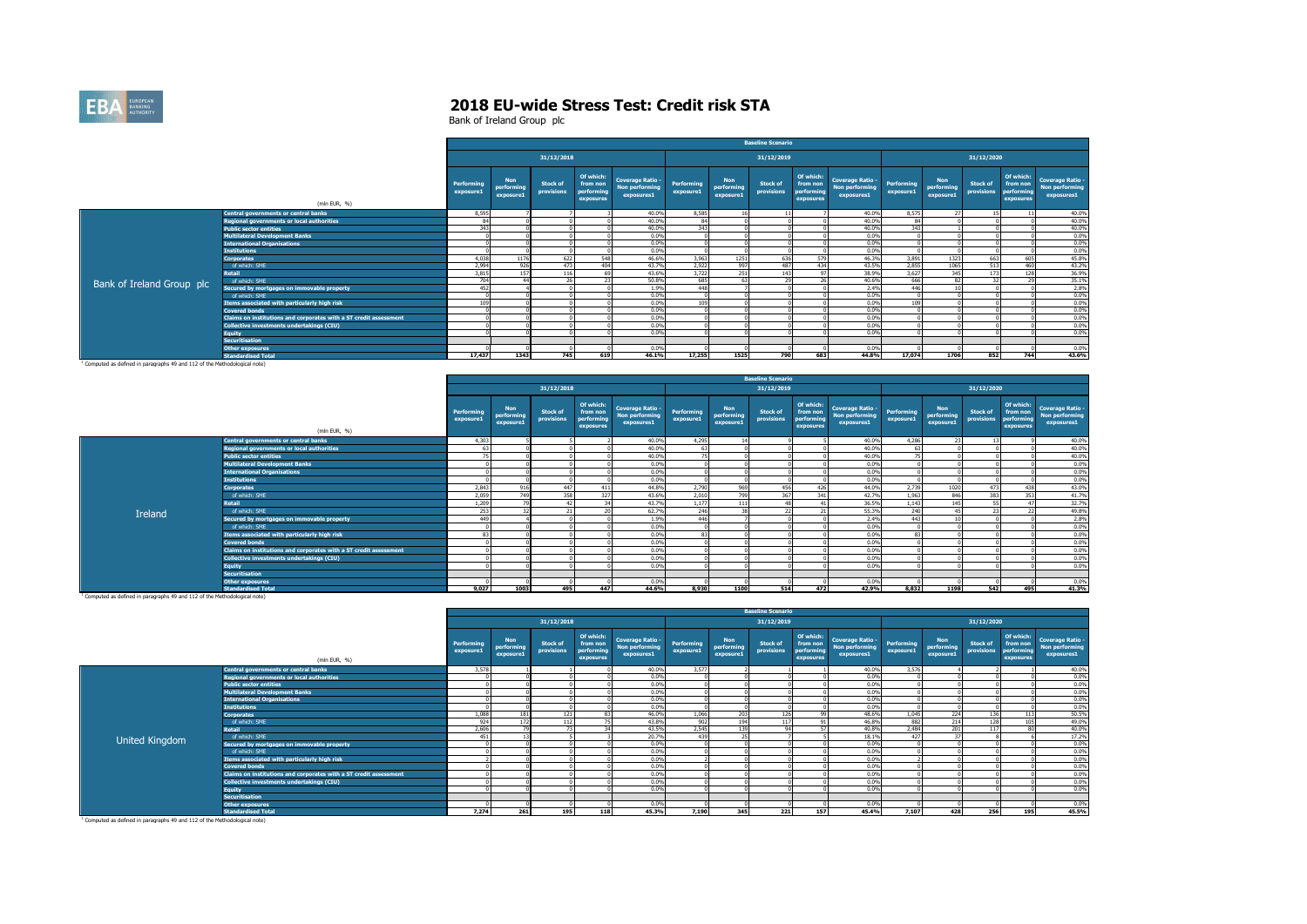

|                      |                                                                   |                         |                                       |                        |                                                  |                                                         |                                |                                       | <b>Baseline Scenario</b>      |                                                  |                                                         |                         |                                |                               |                                                  |                                                         |
|----------------------|-------------------------------------------------------------------|-------------------------|---------------------------------------|------------------------|--------------------------------------------------|---------------------------------------------------------|--------------------------------|---------------------------------------|-------------------------------|--------------------------------------------------|---------------------------------------------------------|-------------------------|--------------------------------|-------------------------------|--------------------------------------------------|---------------------------------------------------------|
|                      |                                                                   |                         |                                       | 31/12/2018             |                                                  |                                                         |                                |                                       | 31/12/2019                    |                                                  |                                                         |                         |                                | 31/12/2020                    |                                                  |                                                         |
|                      | (mln EUR, %)                                                      | Performing<br>exposure1 | <b>Non</b><br>performing<br>exposure1 | Stock of<br>provisions | Of which:<br>from non<br>performing<br>exposures | <b>Coverage Ratio -</b><br>Non performing<br>exposures1 | <b>Performing</b><br>exposure1 | <b>Non</b><br>performing<br>exposure1 | <b>Stock of</b><br>provisions | Of which:<br>from non<br>performing<br>exposures | <b>Coverage Ratio -</b><br>Non performing<br>exposures1 | Performing<br>exposure1 | Non<br>performing<br>exposure1 | <b>Stock of</b><br>provisions | Of which:<br>from non<br>performing<br>exposures | <b>Coverage Ratio -</b><br>Non performing<br>exposures1 |
|                      | Central governments or central banks                              | 714                     |                                       |                        |                                                  | 40.0%                                                   | 713                            |                                       |                               |                                                  | 40.0%                                                   | 713                     |                                |                               |                                                  | 40.0%                                                   |
|                      | <b>Regional governments or local authorities</b>                  |                         |                                       |                        |                                                  | 40.0%                                                   | 74                             |                                       |                               |                                                  | 40.0%                                                   | 21                      |                                |                               |                                                  | 40.0%                                                   |
|                      | <b>Public sector entities</b>                                     |                         |                                       |                        |                                                  | 0.0%                                                    |                                |                                       |                               |                                                  | 0.0%                                                    |                         |                                |                               |                                                  | 0.0%                                                    |
|                      | <b>Multilateral Development Banks</b>                             |                         |                                       |                        |                                                  | 0.0%                                                    |                                |                                       |                               |                                                  | 0.0%                                                    |                         |                                |                               |                                                  | 0.0%                                                    |
|                      | <b>International Organisations</b>                                |                         |                                       |                        |                                                  | 0.0%                                                    |                                |                                       |                               |                                                  | 0.0%                                                    |                         |                                |                               |                                                  | 0.0%                                                    |
|                      | <b>Institutions</b>                                               |                         |                                       |                        |                                                  | 0.0%                                                    |                                |                                       |                               |                                                  | 0.0%                                                    |                         |                                |                               |                                                  | 0.0%                                                    |
|                      | <b>Corporates</b>                                                 |                         |                                       |                        |                                                  | 80.3%                                                   |                                |                                       |                               |                                                  | 80.3%                                                   |                         |                                |                               |                                                  | 80.6%                                                   |
|                      | of which: SME                                                     |                         |                                       |                        |                                                  | 68.6%                                                   |                                |                                       |                               |                                                  | 68.5%                                                   |                         |                                |                               |                                                  | 71.2%                                                   |
|                      | <b>Retail</b>                                                     |                         |                                       |                        |                                                  | 0.0%                                                    |                                |                                       |                               |                                                  | 0.0%                                                    |                         |                                |                               |                                                  | 74.5%                                                   |
| <b>United States</b> | of which: SME                                                     |                         |                                       |                        |                                                  | 0.0%                                                    |                                |                                       |                               |                                                  | 0.0%                                                    |                         |                                |                               |                                                  | 0.0%                                                    |
|                      | Secured by mortgages on immovable property                        |                         |                                       |                        |                                                  | 0.0%                                                    |                                |                                       |                               |                                                  | 0.0%                                                    |                         |                                |                               |                                                  | 0.0%                                                    |
|                      | of which: SME                                                     |                         |                                       |                        |                                                  | 0.0%                                                    |                                |                                       |                               |                                                  | 0.0%                                                    |                         |                                |                               |                                                  | 0.0%                                                    |
|                      | Items associated with particularly high risk                      | 20                      |                                       |                        |                                                  | 0.0%                                                    | $\sim$                         |                                       |                               |                                                  | 0.0%                                                    | 20                      |                                |                               |                                                  | 0.0%                                                    |
|                      | <b>Covered bonds</b>                                              |                         |                                       |                        |                                                  | 0.0%                                                    |                                |                                       |                               |                                                  | 0.0%                                                    |                         |                                |                               |                                                  | 0.0%                                                    |
|                      | Claims on institutions and corporates with a ST credit assessment |                         |                                       |                        |                                                  | 0.0%                                                    |                                |                                       |                               |                                                  | 0.0%                                                    |                         |                                |                               |                                                  | 0.0%                                                    |
|                      | Collective investments undertakings (CIU)                         |                         |                                       |                        |                                                  | 0.0%                                                    |                                |                                       |                               |                                                  | 0.0%                                                    |                         |                                |                               |                                                  | 0.0%                                                    |
|                      | <b>Equity</b>                                                     |                         |                                       |                        |                                                  | 0.0%                                                    |                                |                                       |                               |                                                  | 0.0%                                                    |                         |                                |                               |                                                  | 0.0%                                                    |
|                      | <b>Securitisation</b>                                             |                         |                                       |                        |                                                  |                                                         |                                |                                       |                               |                                                  |                                                         |                         |                                |                               |                                                  |                                                         |
|                      | Other exposures                                                   |                         |                                       |                        |                                                  | 0.0%                                                    |                                |                                       |                               |                                                  | 0.0%                                                    |                         |                                |                               |                                                  | 0.0%                                                    |
|                      | <b>Standardised Total</b>                                         | 761                     |                                       |                        |                                                  | 79.2%                                                   | 761                            |                                       |                               |                                                  | 78.1%                                                   | 760                     |                                |                               |                                                  | 77.3%                                                   |

**Standardised Total** 1 Computed as defined in paragraphs 49 and 112 of the Methodological note)

|      |                                                                   |                         |                                       |                               |                                                  |                                                         |                         |                                | <b>Baseline Scenario</b> |                                                  |                                                                          |           |                                |                               |                                                  |                                                  |
|------|-------------------------------------------------------------------|-------------------------|---------------------------------------|-------------------------------|--------------------------------------------------|---------------------------------------------------------|-------------------------|--------------------------------|--------------------------|--------------------------------------------------|--------------------------------------------------------------------------|-----------|--------------------------------|-------------------------------|--------------------------------------------------|--------------------------------------------------|
|      |                                                                   |                         |                                       | 31/12/2018                    |                                                  |                                                         |                         |                                | 31/12/2019               |                                                  |                                                                          |           |                                | 31/12/2020                    |                                                  |                                                  |
|      | (mln EUR, %)                                                      | Performing<br>exposure1 | <b>Non</b><br>performing<br>exposure1 | <b>Stock of</b><br>provisions | Of which:<br>from non<br>performing<br>exposures | <b>Coverage Ratio -</b><br>Non performing<br>exposures1 | Performing<br>exposure1 | Non<br>performing<br>exposure1 | Stock of<br>provisions   | Of which:<br>from non<br>performing<br>exposures | Coverage Ratio - Performing<br>Non performing - exportuned<br>exposures1 | exposure1 | Non<br>performing<br>exposure1 | <b>Stock of</b><br>provisions | Of which:<br>from non<br>performing<br>exposures | Coverage Ratio -<br>Non performing<br>exposures1 |
|      | Central governments or central banks                              |                         |                                       |                               |                                                  |                                                         |                         |                                |                          |                                                  |                                                                          |           |                                |                               |                                                  |                                                  |
|      | Regional governments or local authorities                         |                         |                                       |                               |                                                  |                                                         |                         |                                |                          |                                                  |                                                                          |           |                                |                               |                                                  |                                                  |
|      | <b>Public sector entities</b>                                     |                         |                                       |                               |                                                  |                                                         |                         |                                |                          |                                                  |                                                                          |           |                                |                               |                                                  |                                                  |
|      | <b>Multilateral Development Banks</b>                             |                         |                                       |                               |                                                  |                                                         |                         |                                |                          |                                                  |                                                                          |           |                                |                               |                                                  |                                                  |
|      | <b>International Organisations</b>                                |                         |                                       |                               |                                                  |                                                         |                         |                                |                          |                                                  |                                                                          |           |                                |                               |                                                  |                                                  |
|      | <b>Institutions</b>                                               |                         |                                       |                               |                                                  |                                                         |                         |                                |                          |                                                  |                                                                          |           |                                |                               |                                                  |                                                  |
|      | Corporates                                                        |                         |                                       |                               |                                                  |                                                         |                         |                                |                          |                                                  |                                                                          |           |                                |                               |                                                  |                                                  |
|      | of which: SME                                                     |                         |                                       |                               |                                                  |                                                         |                         |                                |                          |                                                  |                                                                          |           |                                |                               |                                                  |                                                  |
|      | <b>Retail</b>                                                     |                         |                                       |                               |                                                  |                                                         |                         |                                |                          |                                                  |                                                                          |           |                                |                               |                                                  |                                                  |
| N.A. | of which: SME                                                     |                         |                                       |                               |                                                  |                                                         |                         |                                |                          |                                                  |                                                                          |           |                                |                               |                                                  |                                                  |
|      | Secured by mortgages on immovable property                        |                         |                                       |                               |                                                  |                                                         |                         |                                |                          |                                                  |                                                                          |           |                                |                               |                                                  |                                                  |
|      | of which: SME                                                     |                         |                                       |                               |                                                  |                                                         |                         |                                |                          |                                                  |                                                                          |           |                                |                               |                                                  |                                                  |
|      | Items associated with particularly high risk                      |                         |                                       |                               |                                                  |                                                         |                         |                                |                          |                                                  |                                                                          |           |                                |                               |                                                  |                                                  |
|      | <b>Covered bonds</b>                                              |                         |                                       |                               |                                                  |                                                         |                         |                                |                          |                                                  |                                                                          |           |                                |                               |                                                  |                                                  |
|      | Claims on institutions and corporates with a ST credit assessment |                         |                                       |                               |                                                  |                                                         |                         |                                |                          |                                                  |                                                                          |           |                                |                               |                                                  |                                                  |
|      | Collective investments undertakings (CIU)                         |                         |                                       |                               |                                                  |                                                         |                         |                                |                          |                                                  |                                                                          |           |                                |                               |                                                  |                                                  |
|      | <b>Equity</b>                                                     |                         |                                       |                               |                                                  |                                                         |                         |                                |                          |                                                  |                                                                          |           |                                |                               |                                                  |                                                  |
|      | <b>Securitisation</b>                                             |                         |                                       |                               |                                                  |                                                         |                         |                                |                          |                                                  |                                                                          |           |                                |                               |                                                  |                                                  |
|      | <b>Other exposures</b>                                            |                         |                                       |                               |                                                  |                                                         |                         |                                |                          |                                                  |                                                                          |           |                                |                               |                                                  |                                                  |
|      | <b>Standardised Total</b>                                         |                         |                                       |                               |                                                  |                                                         |                         |                                |                          |                                                  |                                                                          |           |                                |                               |                                                  |                                                  |

**Standardised Total** 1 Computed as defined in paragraphs 49 and 112 of the Methodological note)

|      |                                                                   |                         |                                       |                               |                                                  |                                                  |                         |                                       | <b>Baseline Scenario</b>      |           |                                                                                           |                                       |                               |                                                  |                                                         |
|------|-------------------------------------------------------------------|-------------------------|---------------------------------------|-------------------------------|--------------------------------------------------|--------------------------------------------------|-------------------------|---------------------------------------|-------------------------------|-----------|-------------------------------------------------------------------------------------------|---------------------------------------|-------------------------------|--------------------------------------------------|---------------------------------------------------------|
|      |                                                                   |                         |                                       | 31/12/2018                    |                                                  |                                                  |                         |                                       | 31/12/2019                    |           |                                                                                           |                                       | 31/12/2020                    |                                                  |                                                         |
|      | (mln EUR, %)                                                      | Performing<br>exposure1 | <b>Non</b><br>performing<br>exposure1 | <b>Stock of</b><br>provisions | Of which:<br>from non<br>performing<br>exposures | Coverage Ratio -<br>Non performing<br>exposures1 | Performing<br>exposure1 | <b>Non</b><br>performing<br>exposure1 | <b>Stock of</b><br>provisions | exposures | of twhich: Coverage Ratio - Performing<br>from non Non performing exposures<br>exposures1 | <b>Non</b><br>performing<br>exposure1 | <b>Stock of</b><br>provisions | Of which:<br>from non<br>performing<br>exposures | <b>Coverage Ratio -</b><br>Non performing<br>exposures1 |
|      | <b>Central governments or central banks</b>                       |                         |                                       |                               |                                                  |                                                  |                         |                                       |                               |           |                                                                                           |                                       |                               |                                                  |                                                         |
|      | Regional governments or local authorities                         |                         |                                       |                               |                                                  |                                                  |                         |                                       |                               |           |                                                                                           |                                       |                               |                                                  |                                                         |
|      | <b>Public sector entities</b>                                     |                         |                                       |                               |                                                  |                                                  |                         |                                       |                               |           |                                                                                           |                                       |                               |                                                  |                                                         |
|      | <b>Multilateral Development Banks</b>                             |                         |                                       |                               |                                                  |                                                  |                         |                                       |                               |           |                                                                                           |                                       |                               |                                                  |                                                         |
|      | <b>International Organisations</b>                                |                         |                                       |                               |                                                  |                                                  |                         |                                       |                               |           |                                                                                           |                                       |                               |                                                  |                                                         |
|      | <b>Institutions</b>                                               |                         |                                       |                               |                                                  |                                                  |                         |                                       |                               |           |                                                                                           |                                       |                               |                                                  |                                                         |
|      | Corporates                                                        |                         |                                       |                               |                                                  |                                                  |                         |                                       |                               |           |                                                                                           |                                       |                               |                                                  |                                                         |
|      | of which: SME                                                     |                         |                                       |                               |                                                  |                                                  |                         |                                       |                               |           |                                                                                           |                                       |                               |                                                  |                                                         |
|      | Retail                                                            |                         |                                       |                               |                                                  |                                                  |                         |                                       |                               |           |                                                                                           |                                       |                               |                                                  |                                                         |
| N.A. | of which: SME                                                     |                         |                                       |                               |                                                  |                                                  |                         |                                       |                               |           |                                                                                           |                                       |                               |                                                  |                                                         |
|      | Secured by mortgages on immovable property                        |                         |                                       |                               |                                                  |                                                  |                         |                                       |                               |           |                                                                                           |                                       |                               |                                                  |                                                         |
|      | of which: SME                                                     |                         |                                       |                               |                                                  |                                                  |                         |                                       |                               |           |                                                                                           |                                       |                               |                                                  |                                                         |
|      | Items associated with particularly high risk                      |                         |                                       |                               |                                                  |                                                  |                         |                                       |                               |           |                                                                                           |                                       |                               |                                                  |                                                         |
|      | <b>Covered bonds</b>                                              |                         |                                       |                               |                                                  |                                                  |                         |                                       |                               |           |                                                                                           |                                       |                               |                                                  |                                                         |
|      | Claims on institutions and corporates with a ST credit assessment |                         |                                       |                               |                                                  |                                                  |                         |                                       |                               |           |                                                                                           |                                       |                               |                                                  |                                                         |
|      | <b>Collective investments undertakings (CIU)</b>                  |                         |                                       |                               |                                                  |                                                  |                         |                                       |                               |           |                                                                                           |                                       |                               |                                                  |                                                         |
|      | Eauity                                                            |                         |                                       |                               |                                                  |                                                  |                         |                                       |                               |           |                                                                                           |                                       |                               |                                                  |                                                         |
|      | <b>Securitisation</b>                                             |                         |                                       |                               |                                                  |                                                  |                         |                                       |                               |           |                                                                                           |                                       |                               |                                                  |                                                         |
|      | Other exposures                                                   |                         |                                       |                               |                                                  |                                                  |                         |                                       |                               |           |                                                                                           |                                       |                               |                                                  |                                                         |
|      | <b>Standardised Total</b>                                         |                         |                                       |                               |                                                  |                                                  |                         |                                       |                               |           |                                                                                           |                                       |                               |                                                  |                                                         |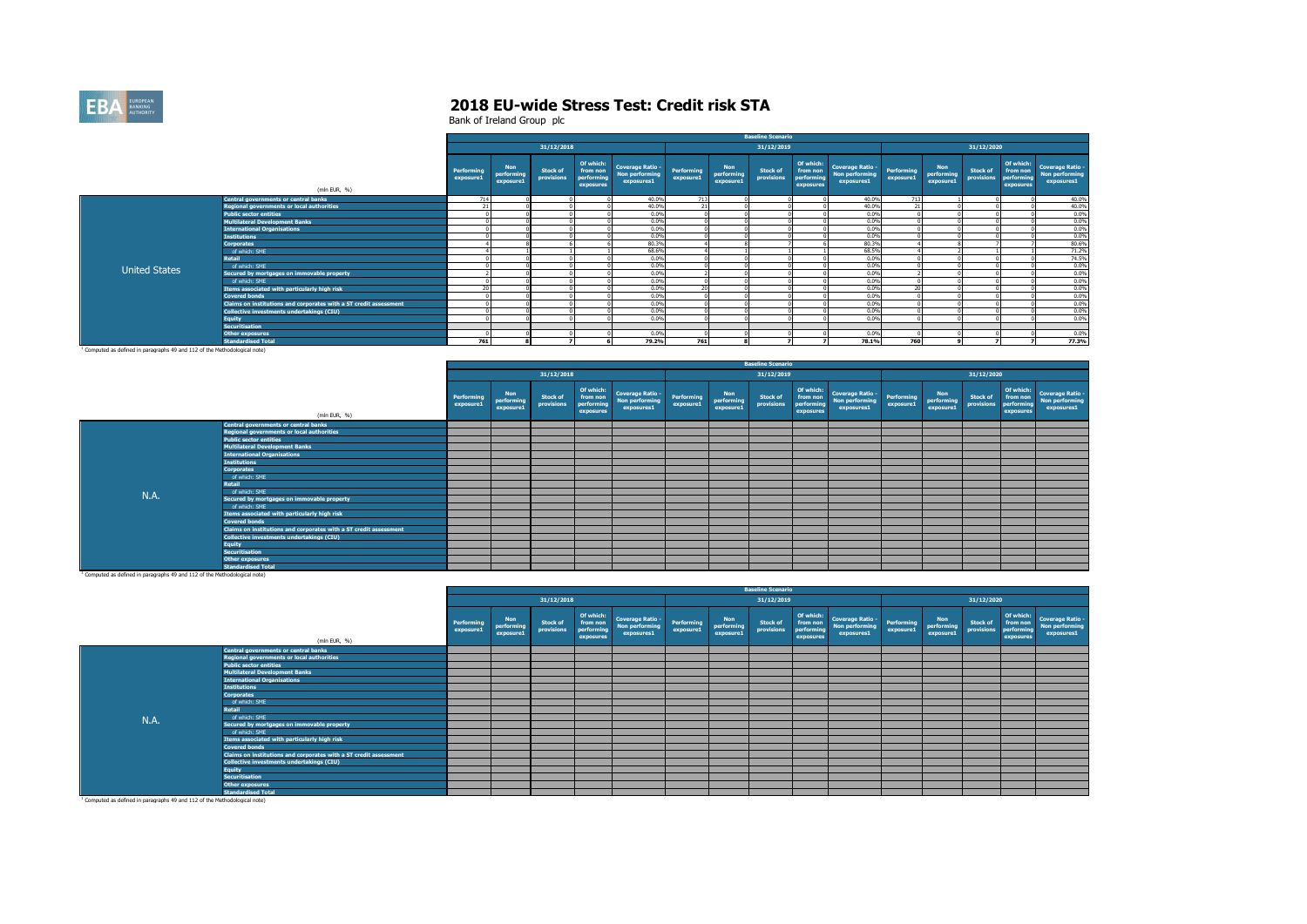

|                                                                                       |                                                                   |                                |                                       |                               |                                                  |                                                         |                         |                                       | <b>Baseline Scenario</b>      |                                     |                                                            |                         |                                |                               |                                                  |                                                  |
|---------------------------------------------------------------------------------------|-------------------------------------------------------------------|--------------------------------|---------------------------------------|-------------------------------|--------------------------------------------------|---------------------------------------------------------|-------------------------|---------------------------------------|-------------------------------|-------------------------------------|------------------------------------------------------------|-------------------------|--------------------------------|-------------------------------|--------------------------------------------------|--------------------------------------------------|
|                                                                                       |                                                                   |                                |                                       | 31/12/2018                    |                                                  |                                                         |                         |                                       | 31/12/2019                    |                                     |                                                            |                         |                                | 31/12/2020                    |                                                  |                                                  |
|                                                                                       | (mln EUR, %)                                                      | <b>Performing</b><br>exposure1 | <b>Non</b><br>performing<br>exposure1 | <b>Stock of</b><br>provisions | Of which:<br>from non<br>performing<br>exposures | <b>Coverage Ratio -</b><br>Non performing<br>exposures1 | Performing<br>exposure1 | <b>Non</b><br>performing<br>exposure1 | <b>Stock of</b><br>provisions | from non<br>performing<br>exposures | Of which: Coverage Ratio -<br>Non performing<br>exposures1 | Performing<br>exposure1 | Non<br>performing<br>exposure1 | <b>Stock of</b><br>provisions | Of which:<br>from non<br>performing<br>exposures | Coverage Ratio -<br>Non performing<br>exposures1 |
|                                                                                       | Central governments or central banks                              |                                |                                       |                               |                                                  |                                                         |                         |                                       |                               |                                     |                                                            |                         |                                |                               |                                                  |                                                  |
|                                                                                       | <b>Regional governments or local authorities</b>                  |                                |                                       |                               |                                                  |                                                         |                         |                                       |                               |                                     |                                                            |                         |                                |                               |                                                  |                                                  |
|                                                                                       | <b>Public sector entities</b>                                     |                                |                                       |                               |                                                  |                                                         |                         |                                       |                               |                                     |                                                            |                         |                                |                               |                                                  |                                                  |
|                                                                                       | <b>Multilateral Development Banks</b>                             |                                |                                       |                               |                                                  |                                                         |                         |                                       |                               |                                     |                                                            |                         |                                |                               |                                                  |                                                  |
|                                                                                       | <b>International Organisations</b>                                |                                |                                       |                               |                                                  |                                                         |                         |                                       |                               |                                     |                                                            |                         |                                |                               |                                                  |                                                  |
|                                                                                       | <b>Institutions</b>                                               |                                |                                       |                               |                                                  |                                                         |                         |                                       |                               |                                     |                                                            |                         |                                |                               |                                                  |                                                  |
|                                                                                       | <b>Corporates</b>                                                 |                                |                                       |                               |                                                  |                                                         |                         |                                       |                               |                                     |                                                            |                         |                                |                               |                                                  |                                                  |
|                                                                                       | of which: SME                                                     |                                |                                       |                               |                                                  |                                                         |                         |                                       |                               |                                     |                                                            |                         |                                |                               |                                                  |                                                  |
|                                                                                       | Retail                                                            |                                |                                       |                               |                                                  |                                                         |                         |                                       |                               |                                     |                                                            |                         |                                |                               |                                                  |                                                  |
| N.A.                                                                                  | of which: SME                                                     |                                |                                       |                               |                                                  |                                                         |                         |                                       |                               |                                     |                                                            |                         |                                |                               |                                                  |                                                  |
|                                                                                       | Secured by mortgages on immovable property                        |                                |                                       |                               |                                                  |                                                         |                         |                                       |                               |                                     |                                                            |                         |                                |                               |                                                  |                                                  |
|                                                                                       | of which: SME                                                     |                                |                                       |                               |                                                  |                                                         |                         |                                       |                               |                                     |                                                            |                         |                                |                               |                                                  |                                                  |
|                                                                                       | Items associated with particularly high risk                      |                                |                                       |                               |                                                  |                                                         |                         |                                       |                               |                                     |                                                            |                         |                                |                               |                                                  |                                                  |
|                                                                                       | <b>Covered bonds</b>                                              |                                |                                       |                               |                                                  |                                                         |                         |                                       |                               |                                     |                                                            |                         |                                |                               |                                                  |                                                  |
|                                                                                       | Claims on institutions and corporates with a ST credit assessment |                                |                                       |                               |                                                  |                                                         |                         |                                       |                               |                                     |                                                            |                         |                                |                               |                                                  |                                                  |
|                                                                                       | Collective investments undertakings (CIU)                         |                                |                                       |                               |                                                  |                                                         |                         |                                       |                               |                                     |                                                            |                         |                                |                               |                                                  |                                                  |
|                                                                                       | <b>Equity</b>                                                     |                                |                                       |                               |                                                  |                                                         |                         |                                       |                               |                                     |                                                            |                         |                                |                               |                                                  |                                                  |
|                                                                                       | <b>Securitisation</b>                                             |                                |                                       |                               |                                                  |                                                         |                         |                                       |                               |                                     |                                                            |                         |                                |                               |                                                  |                                                  |
|                                                                                       | <b>Other exposures</b>                                            |                                |                                       |                               |                                                  |                                                         |                         |                                       |                               |                                     |                                                            |                         |                                |                               |                                                  |                                                  |
|                                                                                       | <b>Standardised Total</b>                                         |                                |                                       |                               |                                                  |                                                         |                         |                                       |                               |                                     |                                                            |                         |                                |                               |                                                  |                                                  |
| <sup>1</sup> Computed as defined in paragraphs 49 and 112 of the Methodological note) |                                                                   |                                |                                       |                               |                                                  |                                                         |                         |                                       |                               |                                     |                                                            |                         |                                |                               |                                                  |                                                  |

|      |                                                                   |                         |                                       |                        |                                                  |                                                         |                         |                                       | <b>Baseline Scenario</b>      |                                                  |                                                         |                         |                                |                        |                                                  |                                                         |
|------|-------------------------------------------------------------------|-------------------------|---------------------------------------|------------------------|--------------------------------------------------|---------------------------------------------------------|-------------------------|---------------------------------------|-------------------------------|--------------------------------------------------|---------------------------------------------------------|-------------------------|--------------------------------|------------------------|--------------------------------------------------|---------------------------------------------------------|
|      |                                                                   |                         |                                       | 31/12/2018             |                                                  |                                                         |                         |                                       | 31/12/2019                    |                                                  |                                                         |                         |                                | 31/12/2020             |                                                  |                                                         |
|      | (mln EUR, %)                                                      | Performing<br>exposure1 | <b>Non</b><br>performing<br>exposure1 | Stock of<br>provisions | Of which:<br>from non<br>performing<br>exposures | <b>Coverage Ratio -</b><br>Non performing<br>exposures1 | Performing<br>exposure1 | <b>Non</b><br>performing<br>exposure1 | <b>Stock of</b><br>provisions | Of which:<br>from non<br>performing<br>exposures | <b>Coverage Ratio -</b><br>Non performing<br>exposures1 | Performing<br>exposure1 | Non<br>performing<br>exposure1 | Stock of<br>provisions | Of which:<br>from non<br>performing<br>exposures | <b>Coverage Ratio -</b><br>Non performing<br>exposures1 |
|      | Central governments or central banks                              |                         |                                       |                        |                                                  |                                                         |                         |                                       |                               |                                                  |                                                         |                         |                                |                        |                                                  |                                                         |
|      | <b>Regional governments or local authorities</b>                  |                         |                                       |                        |                                                  |                                                         |                         |                                       |                               |                                                  |                                                         |                         |                                |                        |                                                  |                                                         |
|      | <b>Public sector entities</b>                                     |                         |                                       |                        |                                                  |                                                         |                         |                                       |                               |                                                  |                                                         |                         |                                |                        |                                                  |                                                         |
|      | <b>Multilateral Development Banks</b>                             |                         |                                       |                        |                                                  |                                                         |                         |                                       |                               |                                                  |                                                         |                         |                                |                        |                                                  |                                                         |
|      | <b>International Organisations</b>                                |                         |                                       |                        |                                                  |                                                         |                         |                                       |                               |                                                  |                                                         |                         |                                |                        |                                                  |                                                         |
|      | <b>Institutions</b>                                               |                         |                                       |                        |                                                  |                                                         |                         |                                       |                               |                                                  |                                                         |                         |                                |                        |                                                  |                                                         |
|      | <b>Corporates</b>                                                 |                         |                                       |                        |                                                  |                                                         |                         |                                       |                               |                                                  |                                                         |                         |                                |                        |                                                  |                                                         |
|      | of which: SME                                                     |                         |                                       |                        |                                                  |                                                         |                         |                                       |                               |                                                  |                                                         |                         |                                |                        |                                                  |                                                         |
|      | <b>Retail</b>                                                     |                         |                                       |                        |                                                  |                                                         |                         |                                       |                               |                                                  |                                                         |                         |                                |                        |                                                  |                                                         |
| N.A. | of which: SME                                                     |                         |                                       |                        |                                                  |                                                         |                         |                                       |                               |                                                  |                                                         |                         |                                |                        |                                                  |                                                         |
|      | Secured by mortgages on immovable property                        |                         |                                       |                        |                                                  |                                                         |                         |                                       |                               |                                                  |                                                         |                         |                                |                        |                                                  |                                                         |
|      | of which: SME                                                     |                         |                                       |                        |                                                  |                                                         |                         |                                       |                               |                                                  |                                                         |                         |                                |                        |                                                  |                                                         |
|      | Items associated with particularly high risk                      |                         |                                       |                        |                                                  |                                                         |                         |                                       |                               |                                                  |                                                         |                         |                                |                        |                                                  |                                                         |
|      | <b>Covered bonds</b>                                              |                         |                                       |                        |                                                  |                                                         |                         |                                       |                               |                                                  |                                                         |                         |                                |                        |                                                  |                                                         |
|      | Claims on institutions and corporates with a ST credit assessment |                         |                                       |                        |                                                  |                                                         |                         |                                       |                               |                                                  |                                                         |                         |                                |                        |                                                  |                                                         |
|      | Collective investments undertakings (CIU)                         |                         |                                       |                        |                                                  |                                                         |                         |                                       |                               |                                                  |                                                         |                         |                                |                        |                                                  |                                                         |
|      | <b>Equity</b>                                                     |                         |                                       |                        |                                                  |                                                         |                         |                                       |                               |                                                  |                                                         |                         |                                |                        |                                                  |                                                         |
|      | <b>Securitisation</b>                                             |                         |                                       |                        |                                                  |                                                         |                         |                                       |                               |                                                  |                                                         |                         |                                |                        |                                                  |                                                         |
|      | <b>Other exposures</b>                                            |                         |                                       |                        |                                                  |                                                         |                         |                                       |                               |                                                  |                                                         |                         |                                |                        |                                                  |                                                         |
|      | <b>Standardised Total</b>                                         |                         |                                       |                        |                                                  |                                                         |                         |                                       |                               |                                                  |                                                         |                         |                                |                        |                                                  |                                                         |

|                                                                                       |                                                                   |                         |                                       |                               |                                                  |                                                          |                         |                                       | <b>Baseline Scenario</b>      |                                     |                                                            |                         |                                       |                               |                                                  |                                                         |
|---------------------------------------------------------------------------------------|-------------------------------------------------------------------|-------------------------|---------------------------------------|-------------------------------|--------------------------------------------------|----------------------------------------------------------|-------------------------|---------------------------------------|-------------------------------|-------------------------------------|------------------------------------------------------------|-------------------------|---------------------------------------|-------------------------------|--------------------------------------------------|---------------------------------------------------------|
|                                                                                       |                                                                   |                         |                                       | 31/12/2018                    |                                                  |                                                          |                         |                                       | 31/12/2019                    |                                     |                                                            |                         |                                       | 31/12/2020                    |                                                  |                                                         |
|                                                                                       | (mln EUR, %)                                                      | Performing<br>exposure1 | <b>Non</b><br>performing<br>exposure1 | <b>Stock of</b><br>provisions | Of which:<br>from non<br>performing<br>exposures | <b>Coverage Ratio -<br/>Non performing</b><br>exposures1 | Performing<br>exposure1 | <b>Non</b><br>performing<br>exposure1 | <b>Stock of</b><br>provisions | from non<br>performing<br>exposures | Of which: Coverage Ratio -<br>Non performing<br>exposures1 | Performing<br>exposure1 | <b>Non</b><br>performing<br>exposure1 | <b>Stock of</b><br>provisions | Of which:<br>from non<br>performing<br>exposures | <b>Coverage Ratio -</b><br>Non performing<br>exposures1 |
|                                                                                       | Central governments or central banks                              |                         |                                       |                               |                                                  |                                                          |                         |                                       |                               |                                     |                                                            |                         |                                       |                               |                                                  |                                                         |
|                                                                                       | <b>Regional governments or local authorities</b>                  |                         |                                       |                               |                                                  |                                                          |                         |                                       |                               |                                     |                                                            |                         |                                       |                               |                                                  |                                                         |
|                                                                                       | <b>Public sector entities</b>                                     |                         |                                       |                               |                                                  |                                                          |                         |                                       |                               |                                     |                                                            |                         |                                       |                               |                                                  |                                                         |
|                                                                                       | <b>Multilateral Development Banks</b>                             |                         |                                       |                               |                                                  |                                                          |                         |                                       |                               |                                     |                                                            |                         |                                       |                               |                                                  |                                                         |
|                                                                                       | <b>International Organisations</b>                                |                         |                                       |                               |                                                  |                                                          |                         |                                       |                               |                                     |                                                            |                         |                                       |                               |                                                  |                                                         |
|                                                                                       | <b>Institutions</b>                                               |                         |                                       |                               |                                                  |                                                          |                         |                                       |                               |                                     |                                                            |                         |                                       |                               |                                                  |                                                         |
|                                                                                       | <b>Corporates</b>                                                 |                         |                                       |                               |                                                  |                                                          |                         |                                       |                               |                                     |                                                            |                         |                                       |                               |                                                  |                                                         |
|                                                                                       | of which: SME                                                     |                         |                                       |                               |                                                  |                                                          |                         |                                       |                               |                                     |                                                            |                         |                                       |                               |                                                  |                                                         |
|                                                                                       | Retail                                                            |                         |                                       |                               |                                                  |                                                          |                         |                                       |                               |                                     |                                                            |                         |                                       |                               |                                                  |                                                         |
| N.A.                                                                                  | of which: SME                                                     |                         |                                       |                               |                                                  |                                                          |                         |                                       |                               |                                     |                                                            |                         |                                       |                               |                                                  |                                                         |
|                                                                                       | Secured by mortgages on immovable property                        |                         |                                       |                               |                                                  |                                                          |                         |                                       |                               |                                     |                                                            |                         |                                       |                               |                                                  |                                                         |
|                                                                                       | of which: SME                                                     |                         |                                       |                               |                                                  |                                                          |                         |                                       |                               |                                     |                                                            |                         |                                       |                               |                                                  |                                                         |
|                                                                                       | Items associated with particularly high risk                      |                         |                                       |                               |                                                  |                                                          |                         |                                       |                               |                                     |                                                            |                         |                                       |                               |                                                  |                                                         |
|                                                                                       | <b>Covered bonds</b>                                              |                         |                                       |                               |                                                  |                                                          |                         |                                       |                               |                                     |                                                            |                         |                                       |                               |                                                  |                                                         |
|                                                                                       | Claims on institutions and corporates with a ST credit assessment |                         |                                       |                               |                                                  |                                                          |                         |                                       |                               |                                     |                                                            |                         |                                       |                               |                                                  |                                                         |
|                                                                                       | Collective investments undertakings (CIU)                         |                         |                                       |                               |                                                  |                                                          |                         |                                       |                               |                                     |                                                            |                         |                                       |                               |                                                  |                                                         |
|                                                                                       | <b>Equity</b>                                                     |                         |                                       |                               |                                                  |                                                          |                         |                                       |                               |                                     |                                                            |                         |                                       |                               |                                                  |                                                         |
|                                                                                       | <b>Securitisation</b>                                             |                         |                                       |                               |                                                  |                                                          |                         |                                       |                               |                                     |                                                            |                         |                                       |                               |                                                  |                                                         |
|                                                                                       | <b>Other exposures</b>                                            |                         |                                       |                               |                                                  |                                                          |                         |                                       |                               |                                     |                                                            |                         |                                       |                               |                                                  |                                                         |
|                                                                                       | <b>Standardised Total</b>                                         |                         |                                       |                               |                                                  |                                                          |                         |                                       |                               |                                     |                                                            |                         |                                       |                               |                                                  |                                                         |
| <sup>1</sup> Computed as defined in paragraphs 49 and 112 of the Methodological note) |                                                                   |                         |                                       |                               |                                                  |                                                          |                         |                                       |                               |                                     |                                                            |                         |                                       |                               |                                                  |                                                         |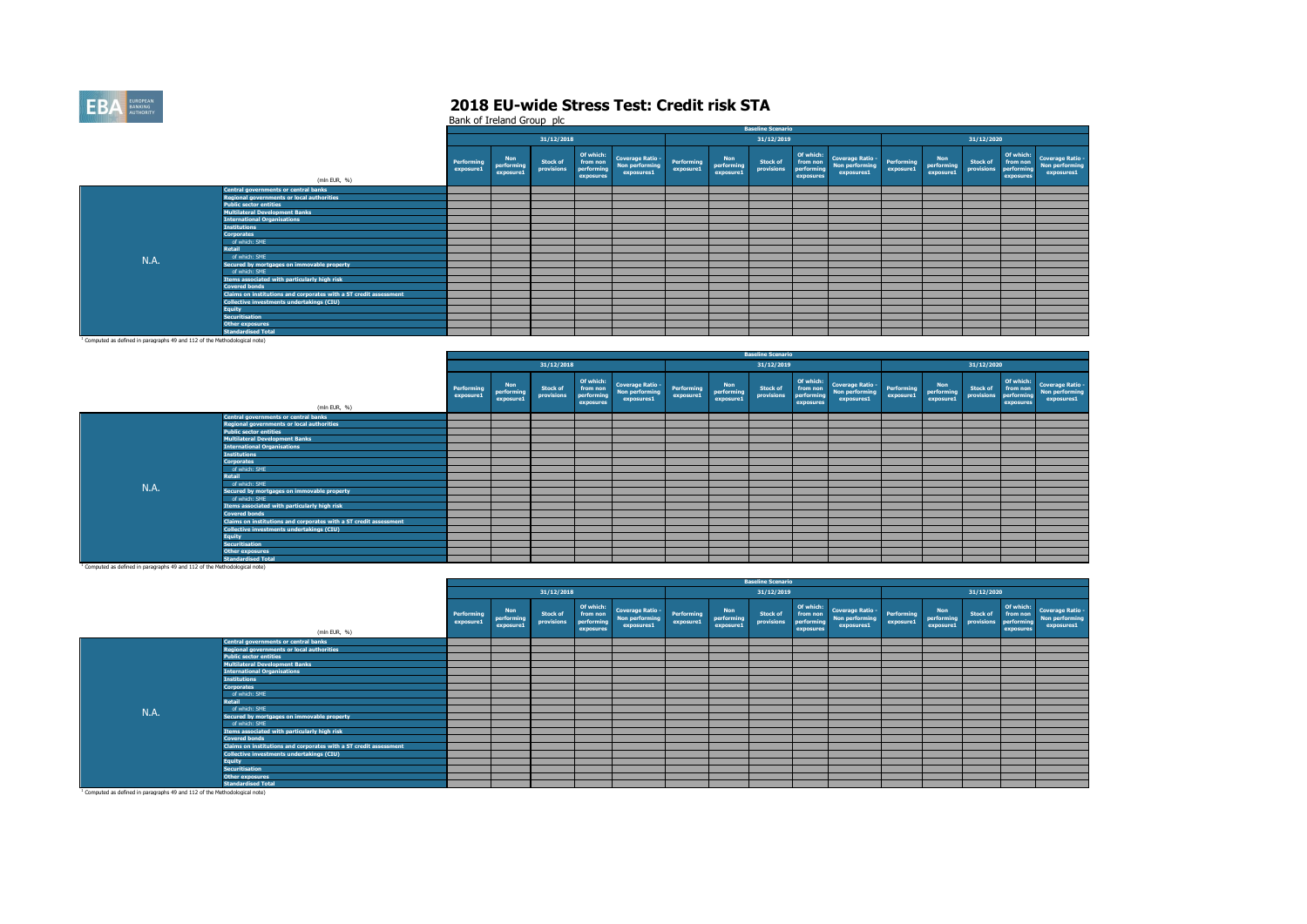

|                                                                                       |                                                                   |                         |                                       |                               |                                                  |                                                         |                         |                                       | <b>Baseline Scenario</b>      |                                                  |                                                         |                         |                                |                               |                                                  |                                                                |
|---------------------------------------------------------------------------------------|-------------------------------------------------------------------|-------------------------|---------------------------------------|-------------------------------|--------------------------------------------------|---------------------------------------------------------|-------------------------|---------------------------------------|-------------------------------|--------------------------------------------------|---------------------------------------------------------|-------------------------|--------------------------------|-------------------------------|--------------------------------------------------|----------------------------------------------------------------|
|                                                                                       |                                                                   |                         |                                       | 31/12/2018                    |                                                  |                                                         |                         |                                       | 31/12/2019                    |                                                  |                                                         |                         |                                | 31/12/2020                    |                                                  |                                                                |
|                                                                                       | (mln EUR, %)                                                      | Performing<br>exposure1 | <b>Non</b><br>performing<br>exposure1 | <b>Stock of</b><br>provisions | Of which:<br>from non<br>performing<br>exposures | <b>Coverage Ratio -</b><br>Non performing<br>exposures1 | Performing<br>exposure1 | <b>Non</b><br>performing<br>exposure1 | <b>Stock of</b><br>provisions | Of which:<br>from non<br>performing<br>exposures | <b>Coverage Ratio -</b><br>Non performing<br>exposures1 | Performing<br>exposure1 | Non<br>performing<br>exposure1 | <b>Stock of</b><br>provisions | Of which:<br>from non<br>performing<br>exposures | <b>Coverage Ratio -</b><br><b>Non performing</b><br>exposures1 |
|                                                                                       | Central governments or central banks                              |                         |                                       |                               |                                                  |                                                         |                         |                                       |                               |                                                  |                                                         |                         |                                |                               |                                                  |                                                                |
|                                                                                       | <b>Regional governments or local authorities</b>                  |                         |                                       |                               |                                                  |                                                         |                         |                                       |                               |                                                  |                                                         |                         |                                |                               |                                                  |                                                                |
|                                                                                       | <b>Public sector entities</b>                                     |                         |                                       |                               |                                                  |                                                         |                         |                                       |                               |                                                  |                                                         |                         |                                |                               |                                                  |                                                                |
|                                                                                       | <b>Multilateral Development Banks</b>                             |                         |                                       |                               |                                                  |                                                         |                         |                                       |                               |                                                  |                                                         |                         |                                |                               |                                                  |                                                                |
|                                                                                       | <b>International Organisations</b>                                |                         |                                       |                               |                                                  |                                                         |                         |                                       |                               |                                                  |                                                         |                         |                                |                               |                                                  |                                                                |
|                                                                                       | <b>Institutions</b>                                               |                         |                                       |                               |                                                  |                                                         |                         |                                       |                               |                                                  |                                                         |                         |                                |                               |                                                  |                                                                |
|                                                                                       | <b>Corporates</b>                                                 |                         |                                       |                               |                                                  |                                                         |                         |                                       |                               |                                                  |                                                         |                         |                                |                               |                                                  |                                                                |
|                                                                                       | of which: SME                                                     |                         |                                       |                               |                                                  |                                                         |                         |                                       |                               |                                                  |                                                         |                         |                                |                               |                                                  |                                                                |
|                                                                                       | <b>Retail</b>                                                     |                         |                                       |                               |                                                  |                                                         |                         |                                       |                               |                                                  |                                                         |                         |                                |                               |                                                  |                                                                |
| N.A.                                                                                  | of which: SME                                                     |                         |                                       |                               |                                                  |                                                         |                         |                                       |                               |                                                  |                                                         |                         |                                |                               |                                                  |                                                                |
|                                                                                       | Secured by mortgages on immovable property                        |                         |                                       |                               |                                                  |                                                         |                         |                                       |                               |                                                  |                                                         |                         |                                |                               |                                                  |                                                                |
|                                                                                       | of which: SME                                                     |                         |                                       |                               |                                                  |                                                         |                         |                                       |                               |                                                  |                                                         |                         |                                |                               |                                                  |                                                                |
|                                                                                       | Items associated with particularly high risk                      |                         |                                       |                               |                                                  |                                                         |                         |                                       |                               |                                                  |                                                         |                         |                                |                               |                                                  |                                                                |
|                                                                                       | <b>Covered bonds</b>                                              |                         |                                       |                               |                                                  |                                                         |                         |                                       |                               |                                                  |                                                         |                         |                                |                               |                                                  |                                                                |
|                                                                                       | Claims on institutions and corporates with a ST credit assessment |                         |                                       |                               |                                                  |                                                         |                         |                                       |                               |                                                  |                                                         |                         |                                |                               |                                                  |                                                                |
|                                                                                       | Collective investments undertakings (CIU)                         |                         |                                       |                               |                                                  |                                                         |                         |                                       |                               |                                                  |                                                         |                         |                                |                               |                                                  |                                                                |
|                                                                                       | <b>Equity</b>                                                     |                         |                                       |                               |                                                  |                                                         |                         |                                       |                               |                                                  |                                                         |                         |                                |                               |                                                  |                                                                |
|                                                                                       | <b>Securitisation</b>                                             |                         |                                       |                               |                                                  |                                                         |                         |                                       |                               |                                                  |                                                         |                         |                                |                               |                                                  |                                                                |
|                                                                                       | <b>Other exposures</b>                                            |                         |                                       |                               |                                                  |                                                         |                         |                                       |                               |                                                  |                                                         |                         |                                |                               |                                                  |                                                                |
|                                                                                       | <b>Standardised Total</b>                                         |                         |                                       |                               |                                                  |                                                         |                         |                                       |                               |                                                  |                                                         |                         |                                |                               |                                                  |                                                                |
| <sup>1</sup> Computed as defined in paragraphs 49 and 112 of the Methodological note) |                                                                   |                         |                                       |                               |                                                  |                                                         |                         |                                       |                               |                                                  |                                                         |                         |                                |                               |                                                  |                                                                |

|                                                                                       |                                                                   |                         |                                       |                               |                                                  |                                                         |                         |                                       | <b>Baseline Scenario</b>      |                                     |                                                            |                         |                                       |                               |                                                  |                                                         |
|---------------------------------------------------------------------------------------|-------------------------------------------------------------------|-------------------------|---------------------------------------|-------------------------------|--------------------------------------------------|---------------------------------------------------------|-------------------------|---------------------------------------|-------------------------------|-------------------------------------|------------------------------------------------------------|-------------------------|---------------------------------------|-------------------------------|--------------------------------------------------|---------------------------------------------------------|
|                                                                                       |                                                                   |                         |                                       | 31/12/2018                    |                                                  |                                                         |                         |                                       | 31/12/2019                    |                                     |                                                            |                         |                                       | 31/12/2020                    |                                                  |                                                         |
|                                                                                       | (mln EUR, %)                                                      | Performing<br>exposure1 | <b>Non</b><br>performing<br>exposure1 | <b>Stock of</b><br>provisions | Of which:<br>from non<br>performing<br>exposures | <b>Coverage Ratio -</b><br>Non performing<br>exposures1 | Performing<br>exposure1 | <b>Non</b><br>performing<br>exposure1 | <b>Stock of</b><br>provisions | from non<br>performing<br>exposures | Of which: Coverage Ratio -<br>Non performing<br>exposures1 | Performing<br>exposure1 | <b>Non</b><br>performing<br>exposure1 | <b>Stock of</b><br>provisions | Of which:<br>from non<br>performing<br>exposures | <b>Coverage Ratio -</b><br>Non performing<br>exposures1 |
|                                                                                       | <b>Central governments or central banks</b>                       |                         |                                       |                               |                                                  |                                                         |                         |                                       |                               |                                     |                                                            |                         |                                       |                               |                                                  |                                                         |
|                                                                                       | <b>Regional governments or local authorities</b>                  |                         |                                       |                               |                                                  |                                                         |                         |                                       |                               |                                     |                                                            |                         |                                       |                               |                                                  |                                                         |
|                                                                                       | <b>Public sector entities</b>                                     |                         |                                       |                               |                                                  |                                                         |                         |                                       |                               |                                     |                                                            |                         |                                       |                               |                                                  |                                                         |
|                                                                                       | <b>Multilateral Development Banks</b>                             |                         |                                       |                               |                                                  |                                                         |                         |                                       |                               |                                     |                                                            |                         |                                       |                               |                                                  |                                                         |
|                                                                                       | <b>International Organisations</b>                                |                         |                                       |                               |                                                  |                                                         |                         |                                       |                               |                                     |                                                            |                         |                                       |                               |                                                  |                                                         |
|                                                                                       | <b>Institutions</b>                                               |                         |                                       |                               |                                                  |                                                         |                         |                                       |                               |                                     |                                                            |                         |                                       |                               |                                                  |                                                         |
|                                                                                       | <b>Corporates</b>                                                 |                         |                                       |                               |                                                  |                                                         |                         |                                       |                               |                                     |                                                            |                         |                                       |                               |                                                  |                                                         |
|                                                                                       | of which: SME                                                     |                         |                                       |                               |                                                  |                                                         |                         |                                       |                               |                                     |                                                            |                         |                                       |                               |                                                  |                                                         |
|                                                                                       | Retail                                                            |                         |                                       |                               |                                                  |                                                         |                         |                                       |                               |                                     |                                                            |                         |                                       |                               |                                                  |                                                         |
| N.A.                                                                                  | of which: SME                                                     |                         |                                       |                               |                                                  |                                                         |                         |                                       |                               |                                     |                                                            |                         |                                       |                               |                                                  |                                                         |
|                                                                                       | Secured by mortgages on immovable property                        |                         |                                       |                               |                                                  |                                                         |                         |                                       |                               |                                     |                                                            |                         |                                       |                               |                                                  |                                                         |
|                                                                                       | of which: SME                                                     |                         |                                       |                               |                                                  |                                                         |                         |                                       |                               |                                     |                                                            |                         |                                       |                               |                                                  |                                                         |
|                                                                                       | Items associated with particularly high risk                      |                         |                                       |                               |                                                  |                                                         |                         |                                       |                               |                                     |                                                            |                         |                                       |                               |                                                  |                                                         |
|                                                                                       | <b>Covered bonds</b>                                              |                         |                                       |                               |                                                  |                                                         |                         |                                       |                               |                                     |                                                            |                         |                                       |                               |                                                  |                                                         |
|                                                                                       | Claims on institutions and corporates with a ST credit assessment |                         |                                       |                               |                                                  |                                                         |                         |                                       |                               |                                     |                                                            |                         |                                       |                               |                                                  |                                                         |
|                                                                                       | Collective investments undertakings (CIU)                         |                         |                                       |                               |                                                  |                                                         |                         |                                       |                               |                                     |                                                            |                         |                                       |                               |                                                  |                                                         |
|                                                                                       | <b>Equity</b>                                                     |                         |                                       |                               |                                                  |                                                         |                         |                                       |                               |                                     |                                                            |                         |                                       |                               |                                                  |                                                         |
|                                                                                       | <b>Securitisation</b>                                             |                         |                                       |                               |                                                  |                                                         |                         |                                       |                               |                                     |                                                            |                         |                                       |                               |                                                  |                                                         |
|                                                                                       | <b>Other exposures</b>                                            |                         |                                       |                               |                                                  |                                                         |                         |                                       |                               |                                     |                                                            |                         |                                       |                               |                                                  |                                                         |
|                                                                                       | <b>Standardised Total</b>                                         |                         |                                       |                               |                                                  |                                                         |                         |                                       |                               |                                     |                                                            |                         |                                       |                               |                                                  |                                                         |
| <sup>1</sup> Computed as defined in paragraphs 49 and 112 of the Methodological note) |                                                                   |                         |                                       |                               |                                                  |                                                         |                         |                                       |                               |                                     |                                                            |                         |                                       |                               |                                                  |                                                         |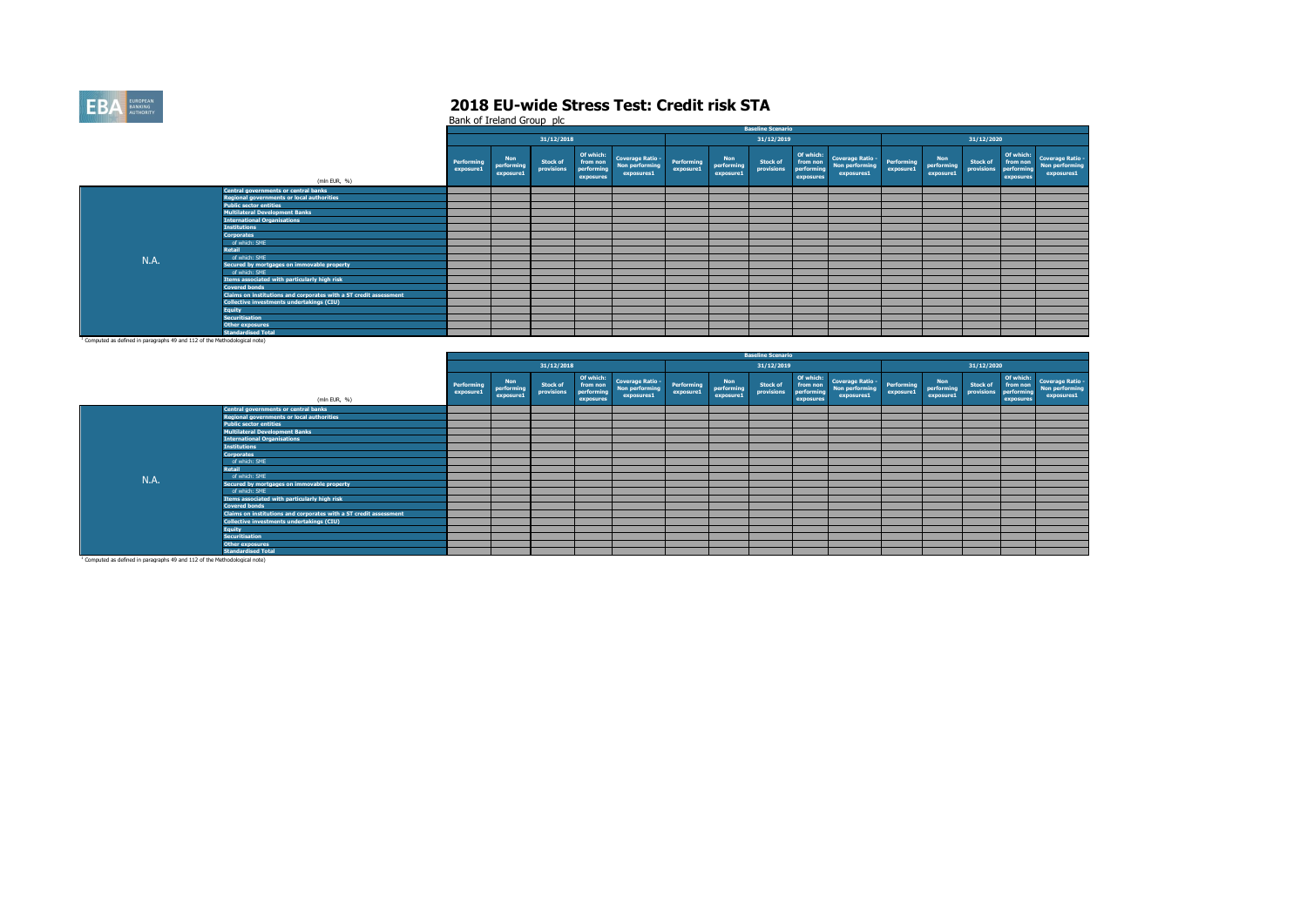

|                           |                                                                   |                         |                                       |                               |                                                  |                                                                |                         |                                       | <b>Adverse Scenario</b>       |                                                  |                                                         |                         |                                       |                        |                                                  |                                                  |
|---------------------------|-------------------------------------------------------------------|-------------------------|---------------------------------------|-------------------------------|--------------------------------------------------|----------------------------------------------------------------|-------------------------|---------------------------------------|-------------------------------|--------------------------------------------------|---------------------------------------------------------|-------------------------|---------------------------------------|------------------------|--------------------------------------------------|--------------------------------------------------|
|                           |                                                                   |                         |                                       | 31/12/2018                    |                                                  |                                                                |                         |                                       | 31/12/2019                    |                                                  |                                                         |                         |                                       | 31/12/2020             |                                                  |                                                  |
|                           | (mln EUR, %)                                                      | Performing<br>exposure1 | <b>Non</b><br>performing<br>exposure1 | <b>Stock of</b><br>provisions | Of which:<br>from non<br>performing<br>exposures | <b>Coverage Ratio -</b><br><b>Non performing</b><br>exposures1 | Performing<br>exposure1 | <b>Non</b><br>performing<br>exposure1 | <b>Stock of</b><br>provisions | Of which:<br>from non<br>performing<br>exposures | <b>Coverage Ratio -</b><br>Non performing<br>exposures1 | Performing<br>exposure1 | <b>Non</b><br>performing<br>exposure1 | Stock of<br>provisions | Of which:<br>from non<br>performing<br>exposures | Coverage Ratio -<br>Non performing<br>exposures1 |
|                           | Central governments or central banks                              | 8,590                   |                                       |                               |                                                  | 40.0%                                                          | 8.578                   | 23                                    | 14                            |                                                  | 40.0%                                                   | 8.567                   |                                       |                        |                                                  | 40.0%                                            |
|                           | <b>Regional governments or local authorities</b>                  |                         |                                       |                               |                                                  | 40.0%                                                          | 84                      |                                       |                               |                                                  | 40.0%                                                   |                         |                                       |                        |                                                  | 40.0%                                            |
|                           | <b>Public sector entities</b>                                     | 343                     |                                       |                               |                                                  | 40.0%                                                          | 343                     |                                       |                               |                                                  | 40.0%                                                   | 343                     |                                       |                        |                                                  | 40.0%                                            |
|                           | <b>Multilateral Development Banks</b>                             |                         |                                       |                               |                                                  | 0.0%                                                           |                         |                                       |                               |                                                  | 0.0%                                                    |                         |                                       |                        |                                                  | 0.0%                                             |
|                           | <b>International Organisations</b>                                |                         |                                       |                               |                                                  | 0.0%                                                           |                         |                                       |                               |                                                  | 0.0%                                                    |                         |                                       |                        |                                                  | 0.0%                                             |
|                           | <b>Institutions</b>                                               |                         |                                       |                               |                                                  | 0.0%                                                           |                         |                                       |                               |                                                  | 0.0%                                                    |                         |                                       |                        |                                                  | 0.0%                                             |
|                           | <b>Corporates</b>                                                 | 3,965                   | 1249                                  | 849                           | 640                                              | 51.3%                                                          | 3.784                   | 1430                                  | 877                           | 710                                              | 49.7%                                                   | 3.556                   | 1658                                  | 908                    | 816                                              | 49.2%                                            |
|                           | of which: SME                                                     | 2,924                   | 995                                   | 680                           | 481                                              | 48.3%                                                          | 2,749                   | 1171                                  | 707                           | 550                                              | 46.9%                                                   | 2,531                   | 1389                                  | 736                    | 652                                              | 46.9%                                            |
|                           | <b>Retail</b>                                                     | 3,772                   | 200                                   | 313                           | 92                                               | 45.7%                                                          | 3.486                   | 487                                   | 428                           | 222                                              | 45.7%                                                   | 3.290                   | 682                                   | 478                    | 311                                              | 45.6%                                            |
| Bank of Ireland Group plc | of which: SME                                                     | 690                     |                                       | F.                            |                                                  | 46.8%                                                          | 609                     | 139                                   | 56                            |                                                  | 31.9%                                                   | 572                     | 176                                   | <b>CO</b>              | <b>CD</b>                                        | 29.6%                                            |
|                           | Secured by mortgages on immovable property                        | 451                     |                                       |                               |                                                  | 3.0%                                                           | 445                     |                                       |                               |                                                  | 3.9%                                                    | 438                     |                                       |                        |                                                  | 3.4%                                             |
|                           | of which: SME                                                     |                         |                                       |                               |                                                  | 0.0%                                                           |                         |                                       |                               |                                                  | 0.0%                                                    |                         |                                       |                        |                                                  | 0.0%                                             |
|                           | Items associated with particularly high risk                      | 109                     |                                       |                               |                                                  | 0.0%                                                           | 109                     |                                       |                               |                                                  | 0.0%                                                    | 109                     |                                       |                        |                                                  | 0.0%                                             |
|                           | Covered bonds                                                     |                         |                                       |                               |                                                  | 0.0%                                                           |                         |                                       |                               |                                                  | 0.0%                                                    |                         |                                       |                        |                                                  | 0.0%                                             |
|                           | Claims on institutions and corporates with a ST credit assessment |                         |                                       |                               |                                                  | 0.0%                                                           |                         |                                       |                               |                                                  | 0.0%                                                    |                         |                                       |                        |                                                  | 0.0%                                             |
|                           | Collective investments undertakings (CIU)                         |                         |                                       |                               |                                                  | 0.0%                                                           |                         |                                       |                               |                                                  | 0.0%                                                    |                         |                                       |                        |                                                  | 0.0%                                             |
|                           | <b>Equity</b>                                                     |                         |                                       |                               |                                                  | 0.0%                                                           |                         |                                       |                               |                                                  | 0.0%                                                    |                         |                                       |                        |                                                  | 0.0%                                             |
|                           | <b>Securitisation</b>                                             |                         |                                       |                               |                                                  |                                                                |                         |                                       |                               |                                                  |                                                         |                         |                                       |                        |                                                  |                                                  |
|                           | <b>Other exposures</b>                                            |                         |                                       |                               |                                                  | 0.0%                                                           |                         |                                       |                               |                                                  | 0.0%                                                    |                         |                                       |                        |                                                  | 0.0%                                             |
|                           | <b>Standardised Total</b>                                         | 17,316                  | 1465                                  | 1.172                         | 737                                              | 50.3%                                                          | 16.829                  | 1952                                  | 1,320                         | 943                                              | 48.3%                                                   | 16,387                  | 2393                                  | 1,405                  | 1.142                                            | 47.7%                                            |

**Standardised Total** 1 Computed as defined in paragraphs 49 and 112 of the Methodological note)

|         |                                                                   |                         |                                       |                               |                                                  |                                                         |                         |                                       | <b>Adverse Scenario</b>       |                                                  |                                                         |                         |                                       |                        |                                                  |                                                                |
|---------|-------------------------------------------------------------------|-------------------------|---------------------------------------|-------------------------------|--------------------------------------------------|---------------------------------------------------------|-------------------------|---------------------------------------|-------------------------------|--------------------------------------------------|---------------------------------------------------------|-------------------------|---------------------------------------|------------------------|--------------------------------------------------|----------------------------------------------------------------|
|         |                                                                   |                         |                                       | 31/12/2018                    |                                                  |                                                         |                         |                                       | 31/12/2019                    |                                                  |                                                         |                         |                                       | 31/12/2020             |                                                  |                                                                |
|         | (mln EUR, %)                                                      | Performing<br>exposure1 | <b>Non</b><br>performing<br>exposure1 | <b>Stock of</b><br>provisions | Of which:<br>from non<br>performing<br>exposures | <b>Coverage Ratio -</b><br>Non performing<br>exposures1 | Performing<br>exposure1 | <b>Non</b><br>performing<br>exposure1 | <b>Stock of</b><br>provisions | Of which:<br>from non<br>performing<br>exposures | <b>Coverage Ratio -</b><br>Non performing<br>exposures1 | Performing<br>exposure1 | <b>Non</b><br>performing<br>exposure1 | Stock of<br>provisions | Of which:<br>from non<br>performing<br>exposures | <b>Coverage Ratio -</b><br><b>Non performing</b><br>exposures1 |
|         | Central governments or central banks                              | 4,300                   |                                       |                               |                                                  | 40.0%                                                   | 4,290                   |                                       | 11                            |                                                  | 40.0%                                                   | 4,280                   |                                       |                        |                                                  | 40.0%                                                          |
|         | <b>Regional governments or local authorities</b>                  |                         |                                       |                               |                                                  | 40.0%                                                   | 67                      |                                       |                               |                                                  | 40.0%                                                   | 63                      |                                       |                        |                                                  | 40.0%                                                          |
|         | <b>Public sector entities</b>                                     |                         |                                       |                               |                                                  | 40.0%                                                   | $\overline{a}$          |                                       |                               |                                                  | 40.0%                                                   | 75                      |                                       |                        |                                                  | 40.0%                                                          |
|         | <b>Multilateral Development Banks</b>                             |                         |                                       |                               |                                                  | 0.0%                                                    |                         |                                       |                               |                                                  | 0.0%                                                    |                         |                                       |                        |                                                  | 0.0%                                                           |
|         | <b>International Organisations</b>                                |                         |                                       |                               |                                                  | 0.0%                                                    |                         |                                       |                               |                                                  | 0.0%                                                    |                         |                                       |                        |                                                  | 0.0%                                                           |
|         | <b>Institutions</b>                                               |                         |                                       |                               |                                                  | 0.0%                                                    |                         |                                       |                               |                                                  | 0.0%                                                    |                         |                                       |                        |                                                  | 0.0%                                                           |
|         | <b>Corporates</b>                                                 | 2.811                   | 948                                   | 549                           | 472                                              | 49.8%                                                   | 2,703                   | 1056                                  | 563                           | 504                                              | 47.7%                                                   | 2,586                   | 1173                                  | 583                    | 538                                              | 45.8%                                                          |
|         | of which: SME                                                     | 2,031                   |                                       | 446                           | 378                                              | 48.6%                                                   | 1.928                   | 881                                   | 459                           | 40                                               | 46.3%                                                   | 1,820                   |                                       | 477                    | 439                                              | 44.4%                                                          |
|         | Retail                                                            | 1,192                   |                                       | 50                            |                                                  | 41.7%                                                   | 1,136                   | 152                                   | 68                            |                                                  | 35.2%                                                   | 1.074                   | 215                                   | $^{\circ}$             |                                                  | 32.3%                                                          |
| Ireland | of which: SME                                                     | 249                     |                                       | 22                            |                                                  | 59.7%                                                   | 238                     |                                       | 25                            |                                                  | 51.0%                                                   | 227                     |                                       | $\sim$                 | <b>12.5</b>                                      | 45.3%                                                          |
|         | Secured by mortgages on immovable property                        | 449                     |                                       |                               |                                                  | 3.0%                                                    | 4431                    |                                       |                               |                                                  | 3.9%                                                    | 436                     |                                       |                        |                                                  | 3.3%                                                           |
|         | of which: SME                                                     |                         |                                       |                               |                                                  | 0.0%                                                    |                         |                                       |                               |                                                  | 0.0%                                                    |                         |                                       |                        |                                                  | 0.0%                                                           |
|         | Items associated with particularly high risk                      | 83                      |                                       |                               |                                                  | 0.0%                                                    | 83                      |                                       |                               |                                                  | 0.0%                                                    | 83                      |                                       |                        |                                                  | 0.0%                                                           |
|         | <b>Covered bonds</b>                                              |                         |                                       |                               |                                                  | 0.0%                                                    |                         |                                       |                               |                                                  | 0.0%                                                    |                         |                                       |                        |                                                  | 0.0%                                                           |
|         | Claims on institutions and corporates with a ST credit assessment |                         |                                       |                               |                                                  | 0.0%                                                    |                         |                                       |                               |                                                  | 0.0%                                                    |                         |                                       |                        |                                                  | 0.0%                                                           |
|         | Collective investments undertakings (CIU)                         |                         |                                       |                               |                                                  | 0.0%                                                    |                         |                                       |                               |                                                  | 0.0%                                                    |                         |                                       |                        |                                                  | 0.0%                                                           |
|         | <b>Equity</b>                                                     |                         |                                       |                               |                                                  | 0.0%                                                    |                         |                                       |                               |                                                  | 0.0%                                                    |                         |                                       |                        |                                                  | 0.0%                                                           |
|         | <b>Securitisation</b>                                             |                         |                                       |                               |                                                  |                                                         |                         |                                       |                               |                                                  |                                                         |                         |                                       |                        |                                                  |                                                                |
|         | <b>Other exposures</b>                                            |                         |                                       |                               |                                                  | 0.0%                                                    |                         |                                       |                               |                                                  | 0.0%                                                    |                         |                                       |                        |                                                  | 0.0%                                                           |
|         | <b>Standardised Total</b>                                         | 8,973                   | 1057                                  | 607                           | 516                                              | 48.8%                                                   | 8.792                   | 1238                                  | 643                           | 565                                              | 45.7%                                                   | 8.596                   | 1434                                  | 681                    | 619                                              | 43.2%                                                          |

**Standardised Total** 1 Computed as defined in paragraphs 49 and 112 of the Methodological note)

|                |                                                                   |                         |                                       |                        |                                                 |                                                                |                         |                                       | <b>Adverse Scenario</b> |                                                  |                                                         |                         |                                       |                        |                                                  |                                                                |
|----------------|-------------------------------------------------------------------|-------------------------|---------------------------------------|------------------------|-------------------------------------------------|----------------------------------------------------------------|-------------------------|---------------------------------------|-------------------------|--------------------------------------------------|---------------------------------------------------------|-------------------------|---------------------------------------|------------------------|--------------------------------------------------|----------------------------------------------------------------|
|                |                                                                   |                         |                                       | 31/12/2018             |                                                 |                                                                |                         |                                       | 31/12/2019              |                                                  |                                                         |                         |                                       | 31/12/2020             |                                                  |                                                                |
|                | (mln EUR, %)                                                      | Performing<br>exposure1 | <b>Non</b><br>performing<br>exposure1 | Stock of<br>provisions | Of which:<br>from non<br>performin<br>exposures | <b>Coverage Ratio -</b><br><b>Non performing</b><br>exposures1 | Performing<br>exposure1 | <b>Non</b><br>performing<br>exposure1 | Stock of<br>provisions  | Of which:<br>from non<br>performing<br>exposures | <b>Coverage Ratio -</b><br>Non performing<br>exposures1 | Performing<br>exposure1 | <b>Non</b><br>performing<br>exposure1 | Stock of<br>provisions | Of which:<br>from non<br>performing<br>exposures | <b>Coverage Ratio -</b><br><b>Non performing</b><br>exposures1 |
|                | Central governments or central banks                              | 3,577                   |                                       |                        |                                                 | 40.0%                                                          | 3,575                   |                                       |                         |                                                  | 40.0%                                                   | 3,573                   |                                       |                        |                                                  | 40.0%                                                          |
|                | <b>Regional governments or local authorities</b>                  |                         |                                       |                        |                                                 | 0.0%                                                           |                         |                                       |                         |                                                  | 0.0%                                                    |                         |                                       |                        |                                                  | 0.0%                                                           |
|                | <b>Public sector entities</b>                                     |                         |                                       |                        |                                                 | 0.0%                                                           |                         |                                       |                         |                                                  | 0.0%                                                    |                         |                                       |                        |                                                  | 0.0%                                                           |
|                | <b>Multilateral Development Banks</b>                             |                         |                                       |                        |                                                 | 0.0%                                                           |                         |                                       |                         |                                                  | 0.0%                                                    |                         |                                       |                        |                                                  | 0.0%                                                           |
|                | <b>International Organisations</b>                                |                         |                                       |                        |                                                 | 0.0%                                                           |                         |                                       |                         |                                                  | 0.0%                                                    |                         |                                       |                        |                                                  | 0.0%                                                           |
|                | <b>Institutions</b>                                               |                         |                                       |                        |                                                 | 0.0%                                                           |                         |                                       |                         |                                                  | 0.0%                                                    | $\Omega$                |                                       |                        |                                                  | 0.0%                                                           |
|                | <b>Corporates</b>                                                 | 1,047                   | 222                                   | 240                    | 110                                             | 49.5%                                                          | 974                     | 295                                   | 253                     | 149                                              | 50.4%                                                   | 864                     | 40S                                   | 264                    | 220                                              | 54.2%                                                          |
|                | of which: SME                                                     | 883                     | 212                                   | 230                    | 101                                             | 47.5%                                                          | 810                     | 286                                   | 244                     |                                                  | 49.0%                                                   | 701                     | 395                                   | 254                    | 210                                              | 53.2%                                                          |
|                | <b>Retail</b>                                                     | 2,580                   | 104                                   | 262                    | C1                                              | 49.4%                                                          | 2.350                   | 334                                   | 360                     | 169                                              | 50.5%                                                   | 2.217                   | 468                                   | 396                    | 242                                              | 51.7%                                                          |
| United Kingdom | of which: SME                                                     | 440                     |                                       |                        |                                                 | 27.2%                                                          | 371                     |                                       | 31                      |                                                  | 22.4%                                                   | 345                     | 118                                   |                        | $\sim$                                           | 21.8%                                                          |
|                | Secured by mortgages on immovable property                        |                         |                                       |                        |                                                 | 0.0%                                                           |                         |                                       |                         |                                                  | 0.0%                                                    |                         |                                       |                        |                                                  | 0.0%                                                           |
|                | of which: SME                                                     |                         |                                       |                        |                                                 | 0.0%                                                           |                         |                                       |                         |                                                  | 0.0%                                                    |                         |                                       |                        |                                                  | 0.0%                                                           |
|                | Items associated with particularly high risk                      |                         |                                       |                        |                                                 | 0.0%                                                           |                         |                                       |                         |                                                  | 0.0%                                                    |                         |                                       |                        |                                                  | 0.0%                                                           |
|                | <b>Covered bonds</b>                                              |                         |                                       |                        |                                                 | 0.0%                                                           |                         |                                       |                         |                                                  | 0.0%                                                    |                         |                                       |                        |                                                  | 0.0%                                                           |
|                | Claims on institutions and corporates with a ST credit assessment |                         |                                       |                        |                                                 | 0.0%                                                           |                         |                                       |                         |                                                  | 0.0%                                                    |                         |                                       |                        |                                                  | 0.0%                                                           |
|                | Collective investments undertakings (CIU)                         |                         |                                       |                        |                                                 | 0.0%                                                           |                         |                                       |                         |                                                  | 0.0%                                                    |                         |                                       |                        |                                                  | 0.0%                                                           |
|                | <b>Equity</b>                                                     |                         |                                       |                        |                                                 | 0.0%                                                           |                         |                                       |                         |                                                  | 0.0%                                                    |                         |                                       |                        |                                                  | 0.0%                                                           |
|                | <b>Securitisation</b>                                             |                         |                                       |                        |                                                 |                                                                |                         |                                       |                         |                                                  |                                                         |                         |                                       |                        |                                                  |                                                                |
|                | <b>Other exposures</b>                                            |                         |                                       |                        |                                                 | 0.0%                                                           |                         |                                       |                         |                                                  | 0.0%                                                    |                         |                                       |                        |                                                  | 0.0%                                                           |
|                | <b>Standardised Total</b>                                         | 7.207                   | 328                                   | 504                    | 162                                             | 49.4%                                                          | 6.901                   | 634                                   | 616                     | 319                                              | 50.4%                                                   | 6,656                   | 879                                   | 663                    | 464                                              | 52.8%                                                          |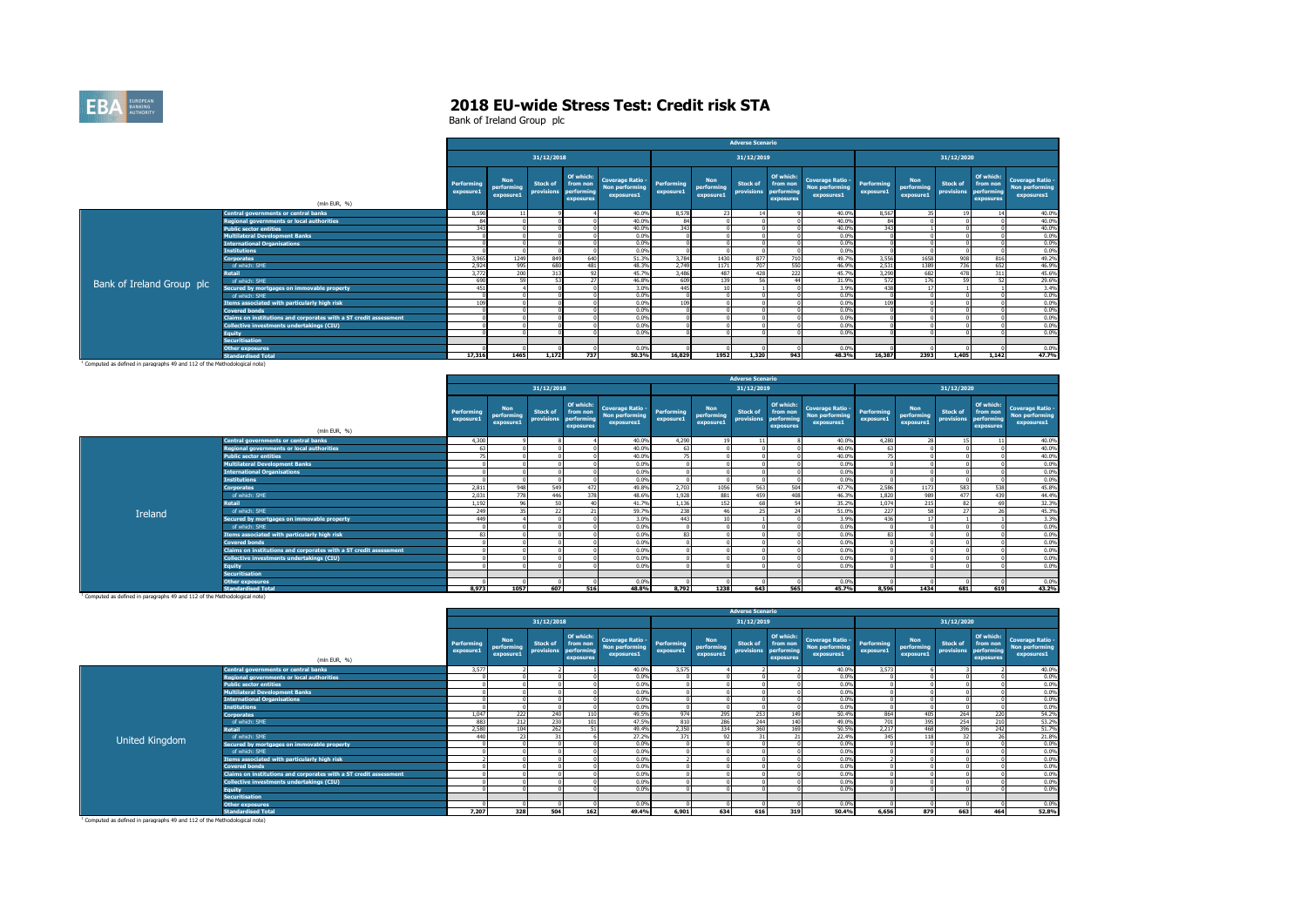

|                      |                                                                   |                         |                                       |                               |                                                  |                                                             |                 |                                       | <b>Adverse Scenario</b>                  |                                    |                                                         |                                |                                       |                               |                                                  |                                                         |
|----------------------|-------------------------------------------------------------------|-------------------------|---------------------------------------|-------------------------------|--------------------------------------------------|-------------------------------------------------------------|-----------------|---------------------------------------|------------------------------------------|------------------------------------|---------------------------------------------------------|--------------------------------|---------------------------------------|-------------------------------|--------------------------------------------------|---------------------------------------------------------|
|                      |                                                                   |                         |                                       | 31/12/2018                    |                                                  |                                                             |                 |                                       | 31/12/2019                               |                                    |                                                         |                                |                                       | 31/12/2020                    |                                                  |                                                         |
|                      | (mln EUR, %)                                                      | Performing<br>exposure1 | <b>Non</b><br>performing<br>exposure1 | <b>Stock of</b><br>provisions | Of which:<br>from non<br>performing<br>exposures | Coverage Ratio - Performing<br>Non performing<br>exposures1 | exposure1       | <b>Non</b><br>performing<br>exposure1 | <b>Stock of</b><br>provisions performing | Of which:<br>from non<br>exposures | <b>Coverage Ratio -</b><br>Non performing<br>exposures1 | <b>Performing</b><br>exposure1 | <b>Non</b><br>performing<br>exposure1 | <b>Stock of</b><br>provisions | Of which:<br>from non<br>performing<br>exposures | <b>Coverage Ratio -</b><br>Non performing<br>exposures1 |
|                      | Central governments or central banks                              | 714                     |                                       |                               |                                                  | 40.0%                                                       | 713             |                                       |                                          |                                    | 40.0%                                                   | 713                            |                                       |                               |                                                  | 40.0%                                                   |
|                      | Regional governments or local authorities                         | 21                      |                                       |                               |                                                  | 40.0%                                                       | 21              |                                       |                                          |                                    | 40.0%                                                   | 21                             |                                       |                               |                                                  | 40.0%                                                   |
|                      | <b>Public sector entities</b>                                     |                         |                                       |                               |                                                  | 0.0%                                                        |                 |                                       |                                          |                                    | 0.0%                                                    | $\sim$                         |                                       |                               |                                                  | 0.0%                                                    |
|                      | <b>Multilateral Development Banks</b>                             |                         |                                       |                               |                                                  | 0.0%                                                        |                 |                                       |                                          |                                    | 0.0%                                                    |                                |                                       |                               |                                                  | 0.0%                                                    |
|                      | <b>International Organisations</b>                                |                         |                                       |                               |                                                  | 0.0%                                                        |                 |                                       |                                          |                                    | 0.0%                                                    |                                |                                       |                               |                                                  | 0.0%                                                    |
|                      | <b>Institutions</b>                                               |                         |                                       |                               |                                                  | 0.0%                                                        |                 |                                       |                                          |                                    | 0.0%                                                    |                                |                                       |                               |                                                  | 0.0%                                                    |
|                      | <b>Corporates</b>                                                 |                         |                                       |                               |                                                  | 79.1%                                                       |                 |                                       |                                          |                                    | 79.1%                                                   |                                |                                       |                               |                                                  | 78.9%                                                   |
|                      | of which: SME                                                     |                         |                                       |                               |                                                  | 59.3%                                                       |                 |                                       |                                          |                                    | 59.2%                                                   |                                |                                       |                               |                                                  | 58.3%                                                   |
|                      | Retail                                                            |                         |                                       |                               |                                                  | 0.0%                                                        |                 |                                       |                                          |                                    | 0.0%                                                    |                                |                                       |                               |                                                  | 80.8%                                                   |
| <b>United States</b> | of which: SME                                                     |                         |                                       |                               |                                                  | 0.0%                                                        |                 |                                       |                                          |                                    | 0.0%                                                    |                                |                                       |                               |                                                  | 0.0%                                                    |
|                      | Secured by mortgages on immovable property                        |                         |                                       |                               |                                                  | 0.0%                                                        |                 |                                       |                                          |                                    | 12.4%                                                   |                                |                                       |                               |                                                  | 12.3%                                                   |
|                      | of which: SME                                                     |                         |                                       |                               |                                                  | 0.0%                                                        |                 |                                       |                                          |                                    | 0.0%                                                    |                                |                                       |                               |                                                  | 0.0%                                                    |
|                      | Items associated with particularly high risk                      | $\sim$                  |                                       |                               |                                                  | 0.0%                                                        | 20 <sub>1</sub> |                                       |                                          |                                    | 0.0%                                                    | 20 <sub>0</sub>                |                                       |                               |                                                  | 0.0%                                                    |
|                      | <b>Covered bonds</b>                                              |                         |                                       |                               |                                                  | 0.0%                                                        |                 |                                       |                                          |                                    | 0.0%                                                    |                                |                                       |                               |                                                  | 0.0%                                                    |
|                      | Claims on institutions and corporates with a ST credit assessment |                         |                                       |                               |                                                  | 0.0%                                                        |                 |                                       |                                          |                                    | 0.0%                                                    |                                |                                       |                               |                                                  | 0.0%                                                    |
|                      | Collective investments undertakings (CIU)                         |                         |                                       |                               |                                                  | 0.0%                                                        |                 |                                       |                                          |                                    | 0.0%                                                    |                                |                                       |                               |                                                  | 0.0%                                                    |
|                      | <b>Equity</b>                                                     |                         |                                       |                               |                                                  | 0.0%                                                        |                 |                                       |                                          |                                    | 0.0%                                                    |                                |                                       |                               |                                                  | 0.0%                                                    |
|                      | <b>Securitisation</b>                                             |                         |                                       |                               |                                                  |                                                             |                 |                                       |                                          |                                    |                                                         |                                |                                       |                               |                                                  |                                                         |
|                      | Other exposures                                                   |                         |                                       |                               |                                                  | 0.0%                                                        |                 |                                       |                                          |                                    | 0.0%                                                    |                                |                                       |                               |                                                  | 0.0%                                                    |
|                      | <b>Standardised Total</b>                                         | 761                     |                                       |                               |                                                  | 77.9%                                                       | 761             |                                       |                                          |                                    | 76.3%                                                   | 760                            |                                       |                               |                                                  | 75.1%                                                   |

**Standardised Total** 1 Computed as defined in paragraphs 49 and 112 of the Methodological note)

|      |                                                                   |                         |                                       |                        |                                                  |                                                         |                         |                                                  | <b>Adverse Scenario</b> |                                                  |                                                  |                         |                                       |                               |                                                  |                                                         |
|------|-------------------------------------------------------------------|-------------------------|---------------------------------------|------------------------|--------------------------------------------------|---------------------------------------------------------|-------------------------|--------------------------------------------------|-------------------------|--------------------------------------------------|--------------------------------------------------|-------------------------|---------------------------------------|-------------------------------|--------------------------------------------------|---------------------------------------------------------|
|      |                                                                   |                         |                                       | 31/12/2018             |                                                  |                                                         |                         |                                                  | 31/12/2019              |                                                  |                                                  |                         |                                       | 31/12/2020                    |                                                  |                                                         |
|      | (mln EUR, %)                                                      | Performing<br>exposure1 | <b>Non</b><br>performing<br>exposure1 | Stock of<br>provisions | Of which:<br>from non<br>performing<br>exposures | <b>Coverage Ratio -</b><br>Non performing<br>exposurest | Performing<br>exposure1 | <b>Non</b><br>performing provisions<br>exposure1 | <b>Stock of</b>         | Of which:<br>from non<br>performing<br>exposures | Coverage Ratio -<br>Non performing<br>exposures1 | Performing<br>exposure1 | <b>Non</b><br>performing<br>exposure1 | <b>Stock of</b><br>provisions | Of which:<br>from non<br>performing<br>exposures | <b>Coverage Ratio -</b><br>Non performing<br>exposures1 |
|      | Central governments or central banks                              |                         |                                       |                        |                                                  |                                                         |                         |                                                  |                         |                                                  |                                                  |                         |                                       |                               |                                                  |                                                         |
|      | <b>Regional governments or local authorities</b>                  |                         |                                       |                        |                                                  |                                                         |                         |                                                  |                         |                                                  |                                                  |                         |                                       |                               |                                                  |                                                         |
|      | <b>Public sector entities</b>                                     |                         |                                       |                        |                                                  |                                                         |                         |                                                  |                         |                                                  |                                                  |                         |                                       |                               |                                                  |                                                         |
|      | <b>Multilateral Development Banks</b>                             |                         |                                       |                        |                                                  |                                                         |                         |                                                  |                         |                                                  |                                                  |                         |                                       |                               |                                                  |                                                         |
|      | <b>International Organisations</b>                                |                         |                                       |                        |                                                  |                                                         |                         |                                                  |                         |                                                  |                                                  |                         |                                       |                               |                                                  |                                                         |
|      | <b>Institutions</b>                                               |                         |                                       |                        |                                                  |                                                         |                         |                                                  |                         |                                                  |                                                  |                         |                                       |                               |                                                  |                                                         |
|      | <b>Corporates</b>                                                 |                         |                                       |                        |                                                  |                                                         |                         |                                                  |                         |                                                  |                                                  |                         |                                       |                               |                                                  |                                                         |
|      | of which: SME                                                     |                         |                                       |                        |                                                  |                                                         |                         |                                                  |                         |                                                  |                                                  |                         |                                       |                               |                                                  |                                                         |
|      | <b>Retail</b>                                                     |                         |                                       |                        |                                                  |                                                         |                         |                                                  |                         |                                                  |                                                  |                         |                                       |                               |                                                  |                                                         |
| N.A. | of which: SME                                                     |                         |                                       |                        |                                                  |                                                         |                         |                                                  |                         |                                                  |                                                  |                         |                                       |                               |                                                  |                                                         |
|      | Secured by mortgages on immovable property                        |                         |                                       |                        |                                                  |                                                         |                         |                                                  |                         |                                                  |                                                  |                         |                                       |                               |                                                  |                                                         |
|      | of which: SME                                                     |                         |                                       |                        |                                                  |                                                         |                         |                                                  |                         |                                                  |                                                  |                         |                                       |                               |                                                  |                                                         |
|      | Items associated with particularly high risk                      |                         |                                       |                        |                                                  |                                                         |                         |                                                  |                         |                                                  |                                                  |                         |                                       |                               |                                                  |                                                         |
|      | <b>Covered bonds</b>                                              |                         |                                       |                        |                                                  |                                                         |                         |                                                  |                         |                                                  |                                                  |                         |                                       |                               |                                                  |                                                         |
|      | Claims on institutions and corporates with a ST credit assessment |                         |                                       |                        |                                                  |                                                         |                         |                                                  |                         |                                                  |                                                  |                         |                                       |                               |                                                  |                                                         |
|      | Collective investments undertakings (CIU)                         |                         |                                       |                        |                                                  |                                                         |                         |                                                  |                         |                                                  |                                                  |                         |                                       |                               |                                                  |                                                         |
|      | <b>Equity</b>                                                     |                         |                                       |                        |                                                  |                                                         |                         |                                                  |                         |                                                  |                                                  |                         |                                       |                               |                                                  |                                                         |
|      | <b>Securitisation</b>                                             |                         |                                       |                        |                                                  |                                                         |                         |                                                  |                         |                                                  |                                                  |                         |                                       |                               |                                                  |                                                         |
|      | Other exposures                                                   |                         |                                       |                        |                                                  |                                                         |                         |                                                  |                         |                                                  |                                                  |                         |                                       |                               |                                                  |                                                         |
|      | <b>Standardised Total</b>                                         |                         |                                       |                        |                                                  |                                                         |                         |                                                  |                         |                                                  |                                                  |                         |                                       |                               |                                                  |                                                         |

**Standardised Total** 1 Computed as defined in paragraphs 49 and 112 of the Methodological note)

|                                                                                                                |                                                                   |                         |                                       |                               |                         |                                                            |                         |                                       | <b>Adverse Scenario</b>       |                                                  |                                                         |                         |                                   |                 |                                                  |                                                         |
|----------------------------------------------------------------------------------------------------------------|-------------------------------------------------------------------|-------------------------|---------------------------------------|-------------------------------|-------------------------|------------------------------------------------------------|-------------------------|---------------------------------------|-------------------------------|--------------------------------------------------|---------------------------------------------------------|-------------------------|-----------------------------------|-----------------|--------------------------------------------------|---------------------------------------------------------|
|                                                                                                                |                                                                   |                         |                                       | 31/12/2018                    |                         |                                                            |                         |                                       | 31/12/2019                    |                                                  |                                                         |                         |                                   | 31/12/2020      |                                                  |                                                         |
|                                                                                                                | (mln EUR, %)                                                      | Performing<br>exposure1 | <b>Non</b><br>performing<br>exposure1 | <b>Stock of</b><br>provisions | performing<br>exposures | Of which: Coverage Ratio -<br>Non performing<br>exposures1 | Performing<br>exposure1 | <b>Non</b><br>performing<br>exposure1 | <b>Stock of</b><br>provisions | Of which:<br>from non<br>performing<br>exposures | <b>Coverage Ratio -</b><br>Non performing<br>exposures1 | Performing<br>exposure1 | <b>Non</b><br>performing Stock of | <b>Stock of</b> | Of which:<br>from non<br>performing<br>exposures | <b>Coverage Ratio -</b><br>Non performing<br>exposures1 |
|                                                                                                                | Central governments or central banks                              |                         |                                       |                               |                         |                                                            |                         |                                       |                               |                                                  |                                                         |                         |                                   |                 |                                                  |                                                         |
|                                                                                                                | <b>Regional governments or local authorities</b>                  |                         |                                       |                               |                         |                                                            |                         |                                       |                               |                                                  |                                                         |                         |                                   |                 |                                                  |                                                         |
|                                                                                                                | <b>Public sector entities</b>                                     |                         |                                       |                               |                         |                                                            |                         |                                       |                               |                                                  |                                                         |                         |                                   |                 |                                                  |                                                         |
|                                                                                                                | <b>Multilateral Development Banks</b>                             |                         |                                       |                               |                         |                                                            |                         |                                       |                               |                                                  |                                                         |                         |                                   |                 |                                                  |                                                         |
|                                                                                                                | <b>International Organisations</b>                                |                         |                                       |                               |                         |                                                            |                         |                                       |                               |                                                  |                                                         |                         |                                   |                 |                                                  |                                                         |
|                                                                                                                | <b>Institutions</b>                                               |                         |                                       |                               |                         |                                                            |                         |                                       |                               |                                                  |                                                         |                         |                                   |                 |                                                  |                                                         |
|                                                                                                                | <b>Corporates</b>                                                 |                         |                                       |                               |                         |                                                            |                         |                                       |                               |                                                  |                                                         |                         |                                   |                 |                                                  |                                                         |
|                                                                                                                | of which: SME                                                     |                         |                                       |                               |                         |                                                            |                         |                                       |                               |                                                  |                                                         |                         |                                   |                 |                                                  |                                                         |
|                                                                                                                | Retail                                                            |                         |                                       |                               |                         |                                                            |                         |                                       |                               |                                                  |                                                         |                         |                                   |                 |                                                  |                                                         |
| N.A.                                                                                                           | of which: SME                                                     |                         |                                       |                               |                         |                                                            |                         |                                       |                               |                                                  |                                                         |                         |                                   |                 |                                                  |                                                         |
|                                                                                                                | Secured by mortgages on immovable property                        |                         |                                       |                               |                         |                                                            |                         |                                       |                               |                                                  |                                                         |                         |                                   |                 |                                                  |                                                         |
|                                                                                                                | of which: SME                                                     |                         |                                       |                               |                         |                                                            |                         |                                       |                               |                                                  |                                                         |                         |                                   |                 |                                                  |                                                         |
|                                                                                                                | Items associated with particularly high risk                      |                         |                                       |                               |                         |                                                            |                         |                                       |                               |                                                  |                                                         |                         |                                   |                 |                                                  |                                                         |
|                                                                                                                | <b>Covered bonds</b>                                              |                         |                                       |                               |                         |                                                            |                         |                                       |                               |                                                  |                                                         |                         |                                   |                 |                                                  |                                                         |
|                                                                                                                | Claims on institutions and corporates with a ST credit assessment |                         |                                       |                               |                         |                                                            |                         |                                       |                               |                                                  |                                                         |                         |                                   |                 |                                                  |                                                         |
|                                                                                                                | Collective investments undertakings (CIU)                         |                         |                                       |                               |                         |                                                            |                         |                                       |                               |                                                  |                                                         |                         |                                   |                 |                                                  |                                                         |
|                                                                                                                | <b>Equity</b>                                                     |                         |                                       |                               |                         |                                                            |                         |                                       |                               |                                                  |                                                         |                         |                                   |                 |                                                  |                                                         |
|                                                                                                                | <b>Securitisation</b>                                             |                         |                                       |                               |                         |                                                            |                         |                                       |                               |                                                  |                                                         |                         |                                   |                 |                                                  |                                                         |
|                                                                                                                | <b>Other exposures</b>                                            |                         |                                       |                               |                         |                                                            |                         |                                       |                               |                                                  |                                                         |                         |                                   |                 |                                                  |                                                         |
|                                                                                                                | <b>Standardised Total</b>                                         |                         |                                       |                               |                         |                                                            |                         |                                       |                               |                                                  |                                                         |                         |                                   |                 |                                                  |                                                         |
| I consider the decision of the contract of the contract of the contract of the contract of the contract of the |                                                                   |                         |                                       |                               |                         |                                                            |                         |                                       |                               |                                                  |                                                         |                         |                                   |                 |                                                  |                                                         |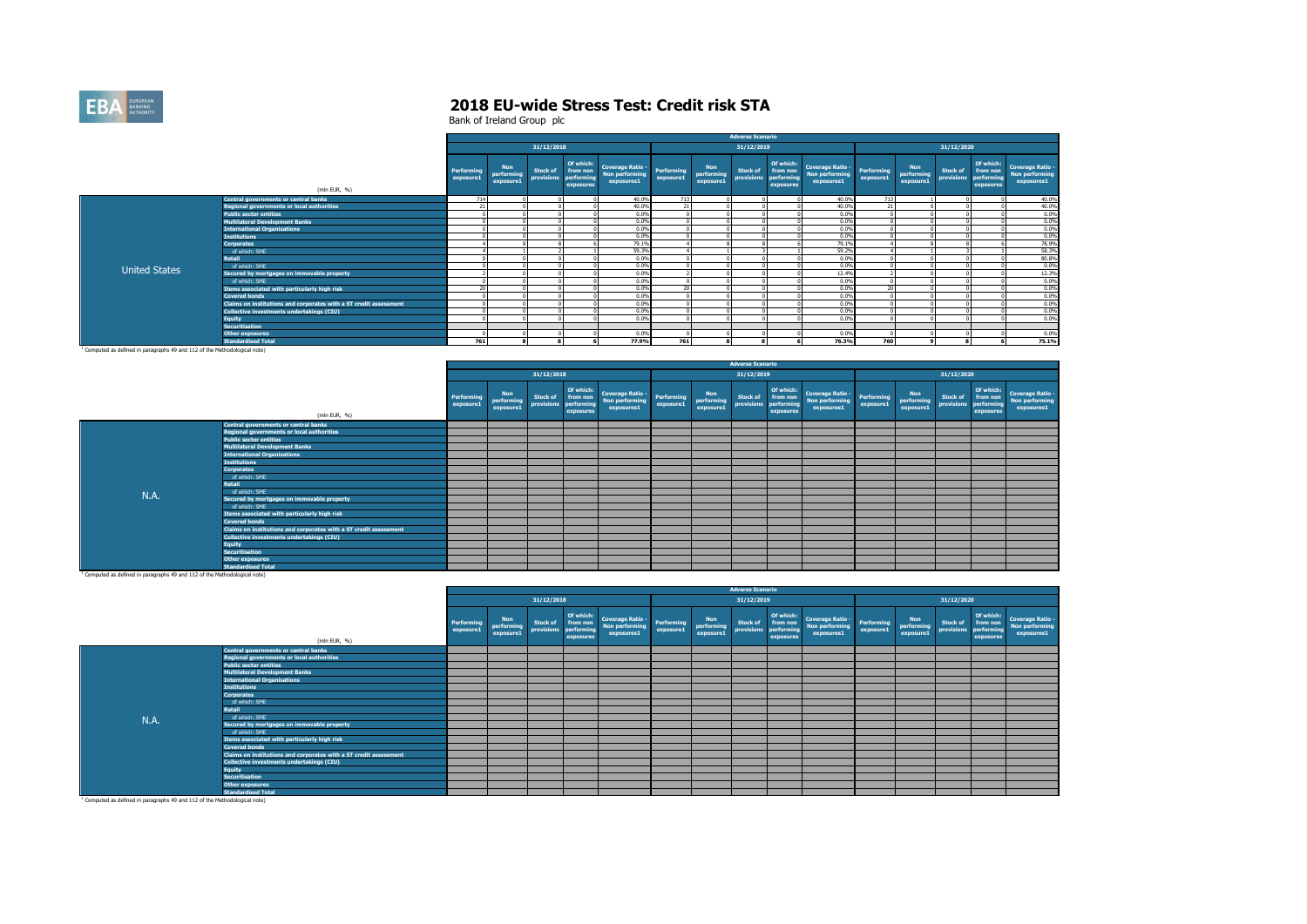

|                                                                                       |                                                                   |                         |                                       |                               |                         |                                                                     |                         |                                       | <b>Adverse Scenario</b>                  |                                    |                                                         |                         |                                       |                               |                                                  |                                                         |
|---------------------------------------------------------------------------------------|-------------------------------------------------------------------|-------------------------|---------------------------------------|-------------------------------|-------------------------|---------------------------------------------------------------------|-------------------------|---------------------------------------|------------------------------------------|------------------------------------|---------------------------------------------------------|-------------------------|---------------------------------------|-------------------------------|--------------------------------------------------|---------------------------------------------------------|
|                                                                                       |                                                                   |                         |                                       | 31/12/2018                    |                         |                                                                     |                         |                                       | 31/12/2019                               |                                    |                                                         |                         |                                       | 31/12/2020                    |                                                  |                                                         |
|                                                                                       | (mln EUR, %)                                                      | Performing<br>exposure1 | <b>Non</b><br>performing<br>exposure1 | <b>Stock of</b><br>provisions | performing<br>exposures | Of which:<br>from non<br>norforming<br>Non performing<br>exposures1 | Performing<br>exposure1 | <b>Non</b><br>performing<br>exposure1 | <b>Stock of</b><br>provisions performing | Of which:<br>from non<br>exposures | <b>Coverage Ratio -</b><br>Non performing<br>exposures1 | Performing<br>exposure1 | <b>Non</b><br>performing<br>exposure1 | <b>Stock of</b><br>provisions | Of which:<br>from non<br>performing<br>exposures | <b>Coverage Ratio -</b><br>Non performing<br>exposures1 |
|                                                                                       | <b>Central governments or central banks</b>                       |                         |                                       |                               |                         |                                                                     |                         |                                       |                                          |                                    |                                                         |                         |                                       |                               |                                                  |                                                         |
|                                                                                       | <b>Regional governments or local authorities</b>                  |                         |                                       |                               |                         |                                                                     |                         |                                       |                                          |                                    |                                                         |                         |                                       |                               |                                                  |                                                         |
|                                                                                       | <b>Public sector entities</b>                                     |                         |                                       |                               |                         |                                                                     |                         |                                       |                                          |                                    |                                                         |                         |                                       |                               |                                                  |                                                         |
|                                                                                       | <b>Multilateral Development Banks</b>                             |                         |                                       |                               |                         |                                                                     |                         |                                       |                                          |                                    |                                                         |                         |                                       |                               |                                                  |                                                         |
|                                                                                       | <b>International Organisations</b>                                |                         |                                       |                               |                         |                                                                     |                         |                                       |                                          |                                    |                                                         |                         |                                       |                               |                                                  |                                                         |
|                                                                                       | <b>Institutions</b>                                               |                         |                                       |                               |                         |                                                                     |                         |                                       |                                          |                                    |                                                         |                         |                                       |                               |                                                  |                                                         |
|                                                                                       | <b>Corporates</b>                                                 |                         |                                       |                               |                         |                                                                     |                         |                                       |                                          |                                    |                                                         |                         |                                       |                               |                                                  |                                                         |
|                                                                                       | of which: SME                                                     |                         |                                       |                               |                         |                                                                     |                         |                                       |                                          |                                    |                                                         |                         |                                       |                               |                                                  |                                                         |
|                                                                                       | Retail                                                            |                         |                                       |                               |                         |                                                                     |                         |                                       |                                          |                                    |                                                         |                         |                                       |                               |                                                  |                                                         |
| N.A.                                                                                  | of which: SME                                                     |                         |                                       |                               |                         |                                                                     |                         |                                       |                                          |                                    |                                                         |                         |                                       |                               |                                                  |                                                         |
|                                                                                       | Secured by mortgages on immovable property                        |                         |                                       |                               |                         |                                                                     |                         |                                       |                                          |                                    |                                                         |                         |                                       |                               |                                                  |                                                         |
|                                                                                       | of which: SME                                                     |                         |                                       |                               |                         |                                                                     |                         |                                       |                                          |                                    |                                                         |                         |                                       |                               |                                                  |                                                         |
|                                                                                       | Items associated with particularly high risk                      |                         |                                       |                               |                         |                                                                     |                         |                                       |                                          |                                    |                                                         |                         |                                       |                               |                                                  |                                                         |
|                                                                                       | <b>Covered bonds</b>                                              |                         |                                       |                               |                         |                                                                     |                         |                                       |                                          |                                    |                                                         |                         |                                       |                               |                                                  |                                                         |
|                                                                                       | Claims on institutions and corporates with a ST credit assessment |                         |                                       |                               |                         |                                                                     |                         |                                       |                                          |                                    |                                                         |                         |                                       |                               |                                                  |                                                         |
|                                                                                       | Collective investments undertakings (CIU)                         |                         |                                       |                               |                         |                                                                     |                         |                                       |                                          |                                    |                                                         |                         |                                       |                               |                                                  |                                                         |
|                                                                                       | <b>Equity</b>                                                     |                         |                                       |                               |                         |                                                                     |                         |                                       |                                          |                                    |                                                         |                         |                                       |                               |                                                  |                                                         |
|                                                                                       | <b>Securitisation</b>                                             |                         |                                       |                               |                         |                                                                     |                         |                                       |                                          |                                    |                                                         |                         |                                       |                               |                                                  |                                                         |
|                                                                                       | Other exposures                                                   |                         |                                       |                               |                         |                                                                     |                         |                                       |                                          |                                    |                                                         |                         |                                       |                               |                                                  |                                                         |
|                                                                                       | <b>Standardised Total</b>                                         |                         |                                       |                               |                         |                                                                     |                         |                                       |                                          |                                    |                                                         |                         |                                       |                               |                                                  |                                                         |
| <sup>1</sup> Computed as defined in paragraphs 49 and 112 of the Methodological note) |                                                                   |                         |                                       |                               |                         |                                                                     |                         |                                       |                                          |                                    |                                                         |                         |                                       |                               |                                                  |                                                         |

|      |                                                                   |                         |                                       |                               |                                     |                                                            |                         |                                       | <b>Adverse Scenario</b>       |                                     |                                                            |                         |                                       |                               |                                                  |                                                         |
|------|-------------------------------------------------------------------|-------------------------|---------------------------------------|-------------------------------|-------------------------------------|------------------------------------------------------------|-------------------------|---------------------------------------|-------------------------------|-------------------------------------|------------------------------------------------------------|-------------------------|---------------------------------------|-------------------------------|--------------------------------------------------|---------------------------------------------------------|
|      |                                                                   |                         |                                       | 31/12/2018                    |                                     |                                                            |                         |                                       | 31/12/2019                    |                                     |                                                            |                         |                                       | 31/12/2020                    |                                                  |                                                         |
|      | (mln EUR, %)                                                      | Performing<br>exposure1 | <b>Non</b><br>performing<br>exposure1 | <b>Stock of</b><br>provisions | from non<br>performing<br>exposures | Of which: Coverage Ratio -<br>Non performing<br>exposures1 | Performing<br>exposure1 | <b>Non</b><br>performing<br>exposure1 | <b>Stock of</b><br>provisions | from non<br>performing<br>exposures | Of which: Coverage Ratio -<br>Non performing<br>exposures1 | Performing<br>exposure1 | <b>Non</b><br>performing<br>exposure1 | <b>Stock of</b><br>provisions | Of which:<br>from non<br>performing<br>exposures | <b>Coverage Ratio -</b><br>Non performing<br>exposures1 |
|      | Central governments or central banks                              |                         |                                       |                               |                                     |                                                            |                         |                                       |                               |                                     |                                                            |                         |                                       |                               |                                                  |                                                         |
|      | <b>Regional governments or local authorities</b>                  |                         |                                       |                               |                                     |                                                            |                         |                                       |                               |                                     |                                                            |                         |                                       |                               |                                                  |                                                         |
|      | <b>Public sector entities</b>                                     |                         |                                       |                               |                                     |                                                            |                         |                                       |                               |                                     |                                                            |                         |                                       |                               |                                                  |                                                         |
|      | <b>Multilateral Development Banks</b>                             |                         |                                       |                               |                                     |                                                            |                         |                                       |                               |                                     |                                                            |                         |                                       |                               |                                                  |                                                         |
|      | <b>International Organisations</b>                                |                         |                                       |                               |                                     |                                                            |                         |                                       |                               |                                     |                                                            |                         |                                       |                               |                                                  |                                                         |
|      | <b>Institutions</b>                                               |                         |                                       |                               |                                     |                                                            |                         |                                       |                               |                                     |                                                            |                         |                                       |                               |                                                  |                                                         |
|      | <b>Corporates</b>                                                 |                         |                                       |                               |                                     |                                                            |                         |                                       |                               |                                     |                                                            |                         |                                       |                               |                                                  |                                                         |
|      | of which: SME                                                     |                         |                                       |                               |                                     |                                                            |                         |                                       |                               |                                     |                                                            |                         |                                       |                               |                                                  |                                                         |
|      | Retail                                                            |                         |                                       |                               |                                     |                                                            |                         |                                       |                               |                                     |                                                            |                         |                                       |                               |                                                  |                                                         |
| N.A. | of which: SME                                                     |                         |                                       |                               |                                     |                                                            |                         |                                       |                               |                                     |                                                            |                         |                                       |                               |                                                  |                                                         |
|      | Secured by mortgages on immovable property                        |                         |                                       |                               |                                     |                                                            |                         |                                       |                               |                                     |                                                            |                         |                                       |                               |                                                  |                                                         |
|      | of which: SME                                                     |                         |                                       |                               |                                     |                                                            |                         |                                       |                               |                                     |                                                            |                         |                                       |                               |                                                  |                                                         |
|      | Items associated with particularly high risk                      |                         |                                       |                               |                                     |                                                            |                         |                                       |                               |                                     |                                                            |                         |                                       |                               |                                                  |                                                         |
|      | <b>Covered bonds</b>                                              |                         |                                       |                               |                                     |                                                            |                         |                                       |                               |                                     |                                                            |                         |                                       |                               |                                                  |                                                         |
|      | Claims on institutions and corporates with a ST credit assessment |                         |                                       |                               |                                     |                                                            |                         |                                       |                               |                                     |                                                            |                         |                                       |                               |                                                  |                                                         |
|      | Collective investments undertakings (CIU)                         |                         |                                       |                               |                                     |                                                            |                         |                                       |                               |                                     |                                                            |                         |                                       |                               |                                                  |                                                         |
|      | <b>Equity</b>                                                     |                         |                                       |                               |                                     |                                                            |                         |                                       |                               |                                     |                                                            |                         |                                       |                               |                                                  |                                                         |
|      | <b>Securitisation</b>                                             |                         |                                       |                               |                                     |                                                            |                         |                                       |                               |                                     |                                                            |                         |                                       |                               |                                                  |                                                         |
|      | Other exposures                                                   |                         |                                       |                               |                                     |                                                            |                         |                                       |                               |                                     |                                                            |                         |                                       |                               |                                                  |                                                         |
|      | <b>Standardised Total</b>                                         |                         |                                       |                               |                                     |                                                            |                         |                                       |                               |                                     |                                                            |                         |                                       |                               |                                                  |                                                         |

|                                                                                       |                                                                   |                         |                                |                                            |           |                                                            |                         |                                       | <b>Adverse Scenario</b>       |                                                  |                                                         |                                |                                                  |                 |                                                  |                                                         |
|---------------------------------------------------------------------------------------|-------------------------------------------------------------------|-------------------------|--------------------------------|--------------------------------------------|-----------|------------------------------------------------------------|-------------------------|---------------------------------------|-------------------------------|--------------------------------------------------|---------------------------------------------------------|--------------------------------|--------------------------------------------------|-----------------|--------------------------------------------------|---------------------------------------------------------|
|                                                                                       |                                                                   |                         |                                | 31/12/2018                                 |           |                                                            |                         |                                       | 31/12/2019                    |                                                  |                                                         |                                |                                                  | 31/12/2020      |                                                  |                                                         |
|                                                                                       | (mln EUR, %)                                                      | Performing<br>exposure1 | Non<br>performing<br>exposure1 | Stock of from non<br>provisions performing | exposures | Of which: Coverage Ratio -<br>Non performing<br>exposures1 | Performing<br>exposure1 | <b>Non</b><br>performing<br>exposure1 | <b>Stock of</b><br>provisions | Of which:<br>from non<br>performing<br>exposures | <b>Coverage Ratio -</b><br>Non performing<br>exposures1 | <b>Performing</b><br>exposure1 | <b>Non</b><br>performing provisions<br>exposure1 | <b>Stock of</b> | Of which:<br>from non<br>performing<br>exposures | <b>Coverage Ratio -</b><br>Non performing<br>exposures1 |
|                                                                                       | Central governments or central banks                              |                         |                                |                                            |           |                                                            |                         |                                       |                               |                                                  |                                                         |                                |                                                  |                 |                                                  |                                                         |
|                                                                                       | <b>Regional governments or local authorities</b>                  |                         |                                |                                            |           |                                                            |                         |                                       |                               |                                                  |                                                         |                                |                                                  |                 |                                                  |                                                         |
|                                                                                       | <b>Public sector entities</b>                                     |                         |                                |                                            |           |                                                            |                         |                                       |                               |                                                  |                                                         |                                |                                                  |                 |                                                  |                                                         |
|                                                                                       | <b>Multilateral Development Banks</b>                             |                         |                                |                                            |           |                                                            |                         |                                       |                               |                                                  |                                                         |                                |                                                  |                 |                                                  |                                                         |
|                                                                                       | <b>International Organisations</b>                                |                         |                                |                                            |           |                                                            |                         |                                       |                               |                                                  |                                                         |                                |                                                  |                 |                                                  |                                                         |
|                                                                                       | <b>Institutions</b>                                               |                         |                                |                                            |           |                                                            |                         |                                       |                               |                                                  |                                                         |                                |                                                  |                 |                                                  |                                                         |
|                                                                                       | <b>Corporates</b>                                                 |                         |                                |                                            |           |                                                            |                         |                                       |                               |                                                  |                                                         |                                |                                                  |                 |                                                  |                                                         |
|                                                                                       | of which: SME                                                     |                         |                                |                                            |           |                                                            |                         |                                       |                               |                                                  |                                                         |                                |                                                  |                 |                                                  |                                                         |
|                                                                                       | Retail                                                            |                         |                                |                                            |           |                                                            |                         |                                       |                               |                                                  |                                                         |                                |                                                  |                 |                                                  |                                                         |
| N.A.                                                                                  | of which: SME                                                     |                         |                                |                                            |           |                                                            |                         |                                       |                               |                                                  |                                                         |                                |                                                  |                 |                                                  |                                                         |
|                                                                                       | Secured by mortgages on immovable property                        |                         |                                |                                            |           |                                                            |                         |                                       |                               |                                                  |                                                         |                                |                                                  |                 |                                                  |                                                         |
|                                                                                       | of which: SME                                                     |                         |                                |                                            |           |                                                            |                         |                                       |                               |                                                  |                                                         |                                |                                                  |                 |                                                  |                                                         |
|                                                                                       | Items associated with particularly high risk                      |                         |                                |                                            |           |                                                            |                         |                                       |                               |                                                  |                                                         |                                |                                                  |                 |                                                  |                                                         |
|                                                                                       | <b>Covered bonds</b>                                              |                         |                                |                                            |           |                                                            |                         |                                       |                               |                                                  |                                                         |                                |                                                  |                 |                                                  |                                                         |
|                                                                                       | Claims on institutions and corporates with a ST credit assessment |                         |                                |                                            |           |                                                            |                         |                                       |                               |                                                  |                                                         |                                |                                                  |                 |                                                  |                                                         |
|                                                                                       | <b>Collective investments undertakings (CIU)</b>                  |                         |                                |                                            |           |                                                            |                         |                                       |                               |                                                  |                                                         |                                |                                                  |                 |                                                  |                                                         |
|                                                                                       | <b>Equity</b>                                                     |                         |                                |                                            |           |                                                            |                         |                                       |                               |                                                  |                                                         |                                |                                                  |                 |                                                  |                                                         |
|                                                                                       | <b>Securitisation</b>                                             |                         |                                |                                            |           |                                                            |                         |                                       |                               |                                                  |                                                         |                                |                                                  |                 |                                                  |                                                         |
|                                                                                       | <b>Other exposures</b>                                            |                         |                                |                                            |           |                                                            |                         |                                       |                               |                                                  |                                                         |                                |                                                  |                 |                                                  |                                                         |
|                                                                                       | <b>Standardised Total</b>                                         |                         |                                |                                            |           |                                                            |                         |                                       |                               |                                                  |                                                         |                                |                                                  |                 |                                                  |                                                         |
| <sup>1</sup> Computed as defined in paragraphs 49 and 112 of the Methodological note) |                                                                   |                         |                                |                                            |           |                                                            |                         |                                       |                               |                                                  |                                                         |                                |                                                  |                 |                                                  |                                                         |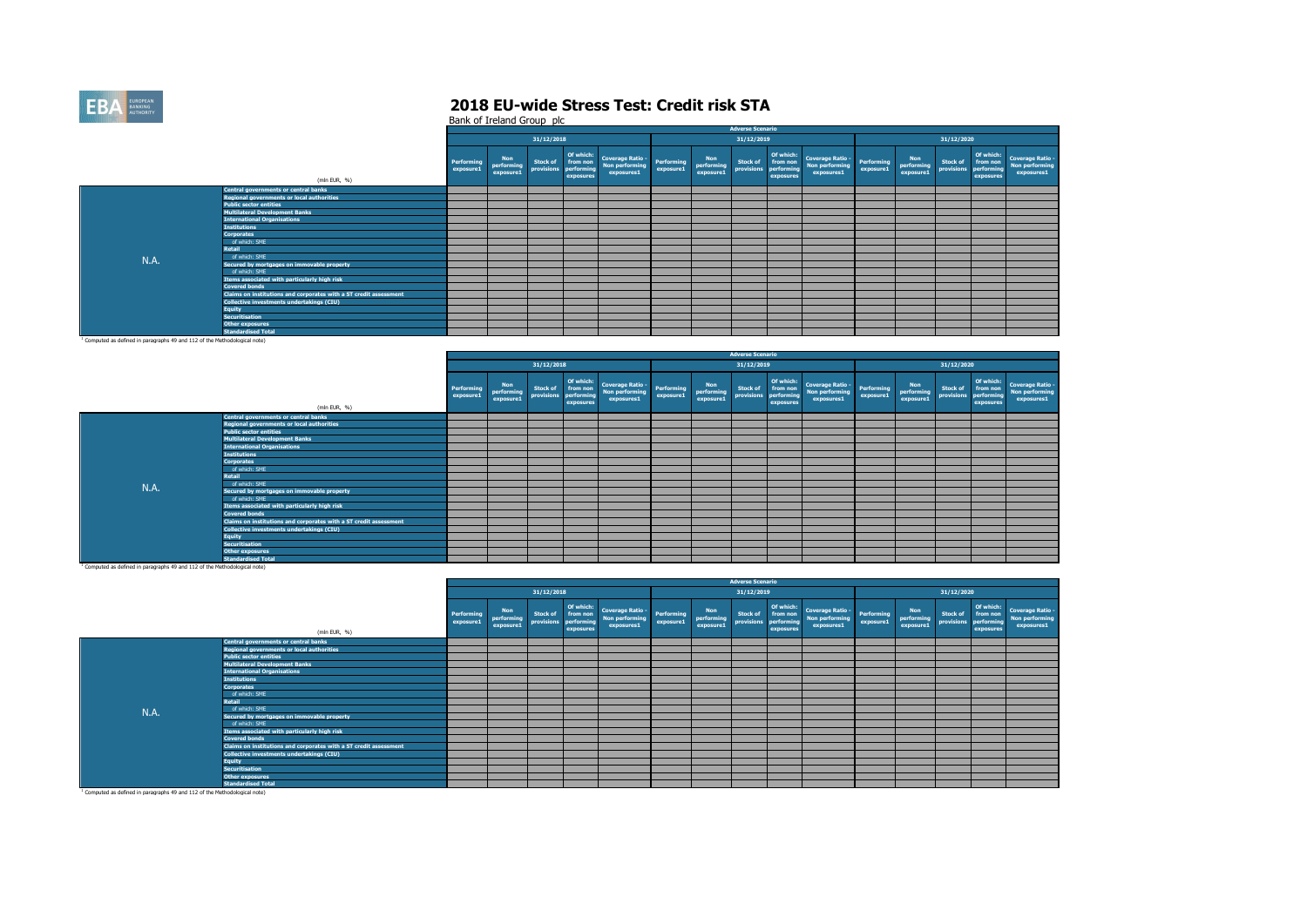

|                                                                                       |                                                                   |                         |                                |                               |                                                  |                                                                         |           |                                       | <b>Adverse Scenario</b>                  |                                    |                                                         |                         |                                       |                               |                                     |                                                          |
|---------------------------------------------------------------------------------------|-------------------------------------------------------------------|-------------------------|--------------------------------|-------------------------------|--------------------------------------------------|-------------------------------------------------------------------------|-----------|---------------------------------------|------------------------------------------|------------------------------------|---------------------------------------------------------|-------------------------|---------------------------------------|-------------------------------|-------------------------------------|----------------------------------------------------------|
|                                                                                       |                                                                   |                         |                                | 31/12/2018                    |                                                  |                                                                         |           |                                       | 31/12/2019                               |                                    |                                                         |                         |                                       | 31/12/2020                    |                                     |                                                          |
|                                                                                       | (mln EUR, %)                                                      | Performing<br>exposure1 | Non<br>performing<br>exposure1 | <b>Stock of</b><br>provisions | Of which:<br>from non<br>performing<br>exposures | Coverage Ratio - Performing<br>Non performing - exposured<br>exposures1 | exposure1 | <b>Non</b><br>performing<br>exposure1 | <b>Stock of</b><br>provisions performing | Of which:<br>from non<br>exposures | <b>Coverage Ratio -</b><br>Non performing<br>exposures1 | Performing<br>exposure1 | <b>Non</b><br>performing<br>exposure1 | <b>Stock of</b><br>provisions | from non<br>performing<br>exposures | Of which: Coverage Ratio<br>Non performing<br>exposures1 |
|                                                                                       | Central governments or central banks                              |                         |                                |                               |                                                  |                                                                         |           |                                       |                                          |                                    |                                                         |                         |                                       |                               |                                     |                                                          |
|                                                                                       | Regional governments or local authorities                         |                         |                                |                               |                                                  |                                                                         |           |                                       |                                          |                                    |                                                         |                         |                                       |                               |                                     |                                                          |
|                                                                                       | <b>Public sector entities</b>                                     |                         |                                |                               |                                                  |                                                                         |           |                                       |                                          |                                    |                                                         |                         |                                       |                               |                                     |                                                          |
|                                                                                       | <b>Multilateral Development Banks</b>                             |                         |                                |                               |                                                  |                                                                         |           |                                       |                                          |                                    |                                                         |                         |                                       |                               |                                     |                                                          |
|                                                                                       | <b>International Organisations</b>                                |                         |                                |                               |                                                  |                                                                         |           |                                       |                                          |                                    |                                                         |                         |                                       |                               |                                     |                                                          |
|                                                                                       | <b>Institutions</b>                                               |                         |                                |                               |                                                  |                                                                         |           |                                       |                                          |                                    |                                                         |                         |                                       |                               |                                     |                                                          |
|                                                                                       | <b>Corporates</b>                                                 |                         |                                |                               |                                                  |                                                                         |           |                                       |                                          |                                    |                                                         |                         |                                       |                               |                                     |                                                          |
|                                                                                       | of which: SME                                                     |                         |                                |                               |                                                  |                                                                         |           |                                       |                                          |                                    |                                                         |                         |                                       |                               |                                     |                                                          |
|                                                                                       | Retail                                                            |                         |                                |                               |                                                  |                                                                         |           |                                       |                                          |                                    |                                                         |                         |                                       |                               |                                     |                                                          |
| <b>N.A.</b>                                                                           | of which: SME                                                     |                         |                                |                               |                                                  |                                                                         |           |                                       |                                          |                                    |                                                         |                         |                                       |                               |                                     |                                                          |
|                                                                                       | Secured by mortgages on immovable property                        |                         |                                |                               |                                                  |                                                                         |           |                                       |                                          |                                    |                                                         |                         |                                       |                               |                                     |                                                          |
|                                                                                       | of which: SME                                                     |                         |                                |                               |                                                  |                                                                         |           |                                       |                                          |                                    |                                                         |                         |                                       |                               |                                     |                                                          |
|                                                                                       | Items associated with particularly high risk                      |                         |                                |                               |                                                  |                                                                         |           |                                       |                                          |                                    |                                                         |                         |                                       |                               |                                     |                                                          |
|                                                                                       | <b>Covered bonds</b>                                              |                         |                                |                               |                                                  |                                                                         |           |                                       |                                          |                                    |                                                         |                         |                                       |                               |                                     |                                                          |
|                                                                                       | Claims on institutions and corporates with a ST credit assessment |                         |                                |                               |                                                  |                                                                         |           |                                       |                                          |                                    |                                                         |                         |                                       |                               |                                     |                                                          |
|                                                                                       | Collective investments undertakings (CIU)                         |                         |                                |                               |                                                  |                                                                         |           |                                       |                                          |                                    |                                                         |                         |                                       |                               |                                     |                                                          |
|                                                                                       | <b>Equity</b>                                                     |                         |                                |                               |                                                  |                                                                         |           |                                       |                                          |                                    |                                                         |                         |                                       |                               |                                     |                                                          |
|                                                                                       | <b>Securitisation</b>                                             |                         |                                |                               |                                                  |                                                                         |           |                                       |                                          |                                    |                                                         |                         |                                       |                               |                                     |                                                          |
|                                                                                       | Other exposures                                                   |                         |                                |                               |                                                  |                                                                         |           |                                       |                                          |                                    |                                                         |                         |                                       |                               |                                     |                                                          |
|                                                                                       | <b>Standardised Total</b>                                         |                         |                                |                               |                                                  |                                                                         |           |                                       |                                          |                                    |                                                         |                         |                                       |                               |                                     |                                                          |
| <sup>1</sup> Computed as defined in paragraphs 49 and 112 of the Methodological note) |                                                                   |                         |                                |                               |                                                  |                                                                         |           |                                       |                                          |                                    |                                                         |                         |                                       |                               |                                     |                                                          |

|                                                                                       |                                                                   |                         |                                       |                               |                                                  |                                                         |                         |                                       | <b>Adverse Scenario</b>                  |                                    |                                                         |                         |                                       |                               |                                                  |                                                         |
|---------------------------------------------------------------------------------------|-------------------------------------------------------------------|-------------------------|---------------------------------------|-------------------------------|--------------------------------------------------|---------------------------------------------------------|-------------------------|---------------------------------------|------------------------------------------|------------------------------------|---------------------------------------------------------|-------------------------|---------------------------------------|-------------------------------|--------------------------------------------------|---------------------------------------------------------|
|                                                                                       |                                                                   |                         |                                       | 31/12/2018                    |                                                  |                                                         |                         |                                       | 31/12/2019                               |                                    |                                                         |                         |                                       | 31/12/2020                    |                                                  |                                                         |
|                                                                                       | (mln EUR, %)                                                      | Performing<br>exposure1 | <b>Non</b><br>performing<br>exposure1 | <b>Stock of</b><br>provisions | Of which:<br>from non<br>performing<br>exposures | <b>Coverage Ratio -</b><br>Non performing<br>exposures1 | Performing<br>exposure1 | <b>Non</b><br>performing<br>exposure1 | <b>Stock of</b><br>provisions performing | Of which:<br>from non<br>exposures | <b>Coverage Ratio -</b><br>Non performing<br>exposures1 | Performing<br>exposure1 | <b>Non</b><br>performing<br>exposure1 | <b>Stock of</b><br>provisions | Of which:<br>from non<br>performing<br>exposures | <b>Coverage Ratio -</b><br>Non performing<br>exposures1 |
|                                                                                       | <b>Central governments or central banks</b>                       |                         |                                       |                               |                                                  |                                                         |                         |                                       |                                          |                                    |                                                         |                         |                                       |                               |                                                  |                                                         |
|                                                                                       | <b>Regional governments or local authorities</b>                  |                         |                                       |                               |                                                  |                                                         |                         |                                       |                                          |                                    |                                                         |                         |                                       |                               |                                                  |                                                         |
|                                                                                       | <b>Public sector entities</b>                                     |                         |                                       |                               |                                                  |                                                         |                         |                                       |                                          |                                    |                                                         |                         |                                       |                               |                                                  |                                                         |
|                                                                                       | <b>Multilateral Development Banks</b>                             |                         |                                       |                               |                                                  |                                                         |                         |                                       |                                          |                                    |                                                         |                         |                                       |                               |                                                  |                                                         |
|                                                                                       | <b>International Organisations</b>                                |                         |                                       |                               |                                                  |                                                         |                         |                                       |                                          |                                    |                                                         |                         |                                       |                               |                                                  |                                                         |
|                                                                                       | <b>Institutions</b>                                               |                         |                                       |                               |                                                  |                                                         |                         |                                       |                                          |                                    |                                                         |                         |                                       |                               |                                                  |                                                         |
|                                                                                       | <b>Corporates</b>                                                 |                         |                                       |                               |                                                  |                                                         |                         |                                       |                                          |                                    |                                                         |                         |                                       |                               |                                                  |                                                         |
|                                                                                       | of which: SME                                                     |                         |                                       |                               |                                                  |                                                         |                         |                                       |                                          |                                    |                                                         |                         |                                       |                               |                                                  |                                                         |
|                                                                                       | Retail                                                            |                         |                                       |                               |                                                  |                                                         |                         |                                       |                                          |                                    |                                                         |                         |                                       |                               |                                                  |                                                         |
| N.A.                                                                                  | of which: SME                                                     |                         |                                       |                               |                                                  |                                                         |                         |                                       |                                          |                                    |                                                         |                         |                                       |                               |                                                  |                                                         |
|                                                                                       | Secured by mortgages on immovable property                        |                         |                                       |                               |                                                  |                                                         |                         |                                       |                                          |                                    |                                                         |                         |                                       |                               |                                                  |                                                         |
|                                                                                       | of which: SME                                                     |                         |                                       |                               |                                                  |                                                         |                         |                                       |                                          |                                    |                                                         |                         |                                       |                               |                                                  |                                                         |
|                                                                                       | Items associated with particularly high risk                      |                         |                                       |                               |                                                  |                                                         |                         |                                       |                                          |                                    |                                                         |                         |                                       |                               |                                                  |                                                         |
|                                                                                       | <b>Covered bonds</b>                                              |                         |                                       |                               |                                                  |                                                         |                         |                                       |                                          |                                    |                                                         |                         |                                       |                               |                                                  |                                                         |
|                                                                                       | Claims on institutions and corporates with a ST credit assessment |                         |                                       |                               |                                                  |                                                         |                         |                                       |                                          |                                    |                                                         |                         |                                       |                               |                                                  |                                                         |
|                                                                                       | Collective investments undertakings (CIU)                         |                         |                                       |                               |                                                  |                                                         |                         |                                       |                                          |                                    |                                                         |                         |                                       |                               |                                                  |                                                         |
|                                                                                       | <b>Equity</b>                                                     |                         |                                       |                               |                                                  |                                                         |                         |                                       |                                          |                                    |                                                         |                         |                                       |                               |                                                  |                                                         |
|                                                                                       | <b>Securitisation</b>                                             |                         |                                       |                               |                                                  |                                                         |                         |                                       |                                          |                                    |                                                         |                         |                                       |                               |                                                  |                                                         |
|                                                                                       | Other exposures                                                   |                         |                                       |                               |                                                  |                                                         |                         |                                       |                                          |                                    |                                                         |                         |                                       |                               |                                                  |                                                         |
|                                                                                       | <b>Standardised Total</b>                                         |                         |                                       |                               |                                                  |                                                         |                         |                                       |                                          |                                    |                                                         |                         |                                       |                               |                                                  |                                                         |
| <sup>1</sup> Computed as defined in paragraphs 49 and 112 of the Methodological note) |                                                                   |                         |                                       |                               |                                                  |                                                         |                         |                                       |                                          |                                    |                                                         |                         |                                       |                               |                                                  |                                                         |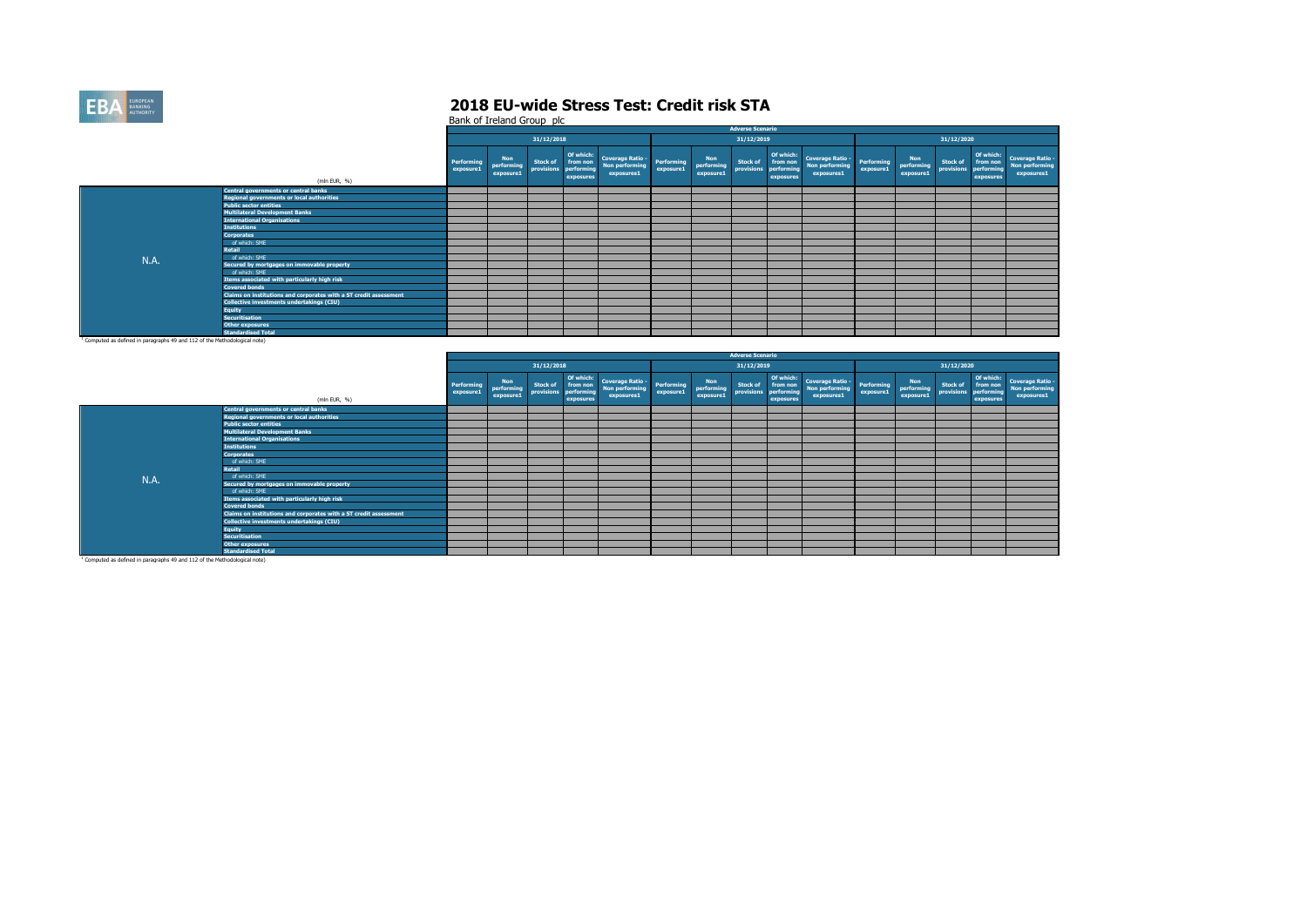

### **2018 EU-wide Stress Test: Securitisations**

|                        |              |                                                       | <b>Actual</b> | Restated   |            | <b>Baseline Scenario</b> |            |            | <b>Adverse Scenario</b> |            |
|------------------------|--------------|-------------------------------------------------------|---------------|------------|------------|--------------------------|------------|------------|-------------------------|------------|
|                        |              | (mln EUR)                                             | 31/12/2017    | 31/12/2017 | 31/12/2018 | 31/12/2019               | 31/12/2020 | 31/12/2018 | 31/12/2019              | 31/12/2020 |
|                        | <b>STA</b>   |                                                       |               |            |            |                          |            |            |                         |            |
| <b>Exposure values</b> | <b>IRB</b>   |                                                       |               | 4.057      |            |                          |            |            |                         |            |
|                        | <b>Total</b> |                                                       | 4.057         | 4,057      |            |                          |            |            |                         |            |
|                        | <b>STA</b>   |                                                       |               |            |            |                          |            |            |                         |            |
| <b>REA</b>             | <b>IRB</b>   |                                                       |               | 467        | 515        |                          |            | 1,411      | 1,832                   | 1,504      |
|                        | <b>Total</b> |                                                       | 467           | 467        | 515        | 519                      | 528        | 1,411      | 1,832                   | 1,504      |
| <b>Impairments</b>     | <b>Total</b> | Total banking book others than assessed at fair value |               |            |            |                          |            |            |                         |            |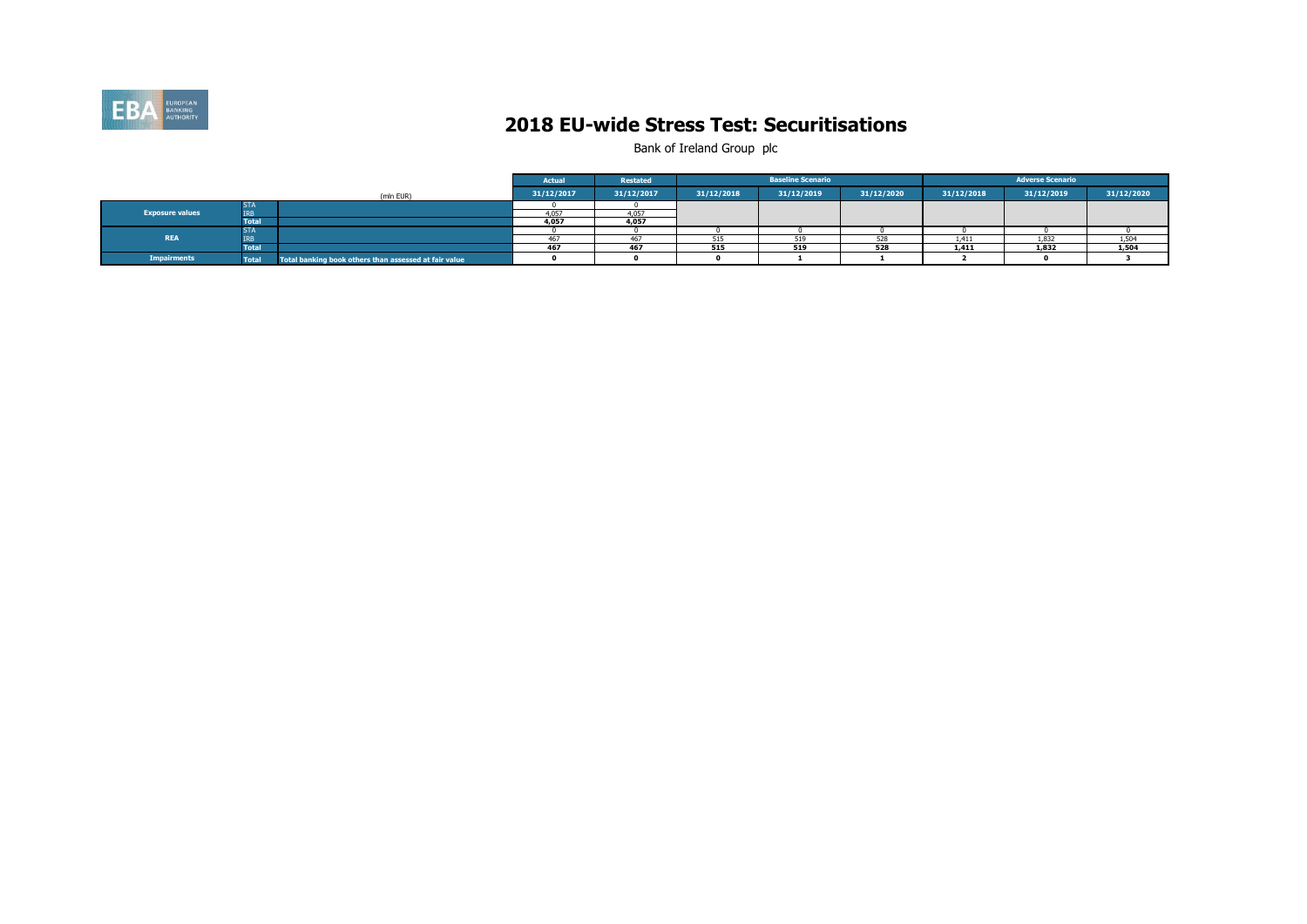

## **2018 EU-wide Stress Test: Risk exposure amounts**

|                                                                 | <b>Actual</b> | <b>Restated</b> |            | <b>Baseline scenario</b> |            |            | <b>Adverse scenario</b> |            |
|-----------------------------------------------------------------|---------------|-----------------|------------|--------------------------|------------|------------|-------------------------|------------|
| (mln EUR)                                                       | 31/12/2017    | 31/12/2017      | 31/12/2018 | 31/12/2019               | 31/12/2020 | 31/12/2018 | 31/12/2019              | 31/12/2020 |
| Risk exposure amount for credit risk                            | 39,657        | 39,608          | 39,838     | 39,965                   | 40,815     | 41,743     | 42,501                  | 42,724     |
| Risk exposure amount for securitisations and re-securitisations | 467           | 467             | 515        | 519                      | 528        | 1,411      | 1,832                   | 1,504      |
| Risk exposure amount other credit risk                          | 39,189        | 39,141          | 39,323     | 39,446                   | 40,286     | 40,332     | 40,669                  | 41,220     |
| Risk exposure amount for market risk                            | 684           | 684             | 684        | 684                      | 684        | 691        | 693                     | 697        |
| Risk exposure amount for operational risk                       | 4,619         | 4,619           | 4,619      | 4,619                    | 4,619      | 4,619      | 4,619                   | 4,619      |
| Other risk exposure amounts                                     |               | $\mathbf{0}$    | $\Omega$   | 0                        |            | 0          |                         |            |
| <b>Total risk exposure amount</b>                               | 44,961        | 44,912          | 45,141     | 45,269                   | 46,118     | 47,054     | 47.814                  | 48,040     |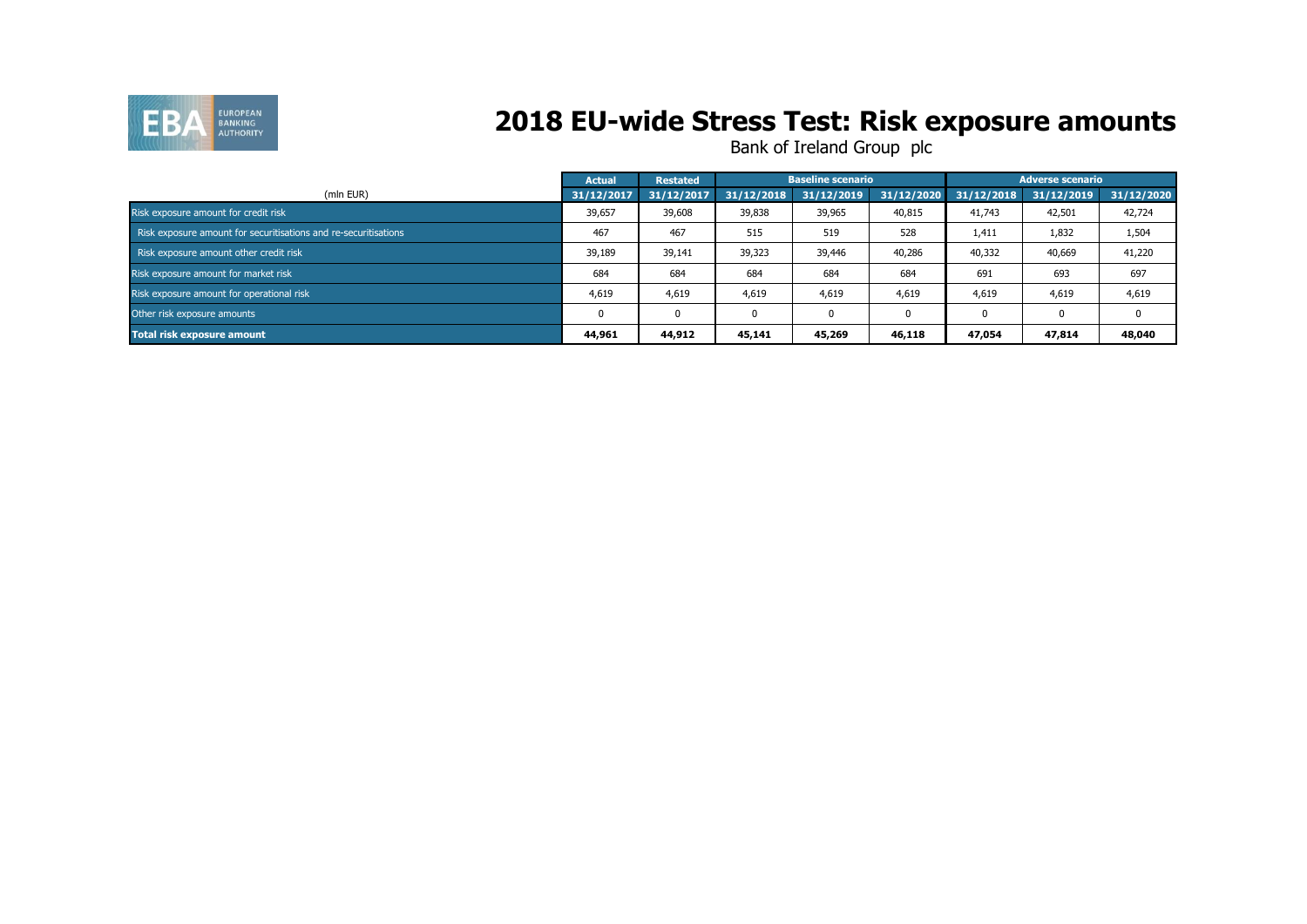## **EBA**

#### **2018 EU-wide Stress Test: Capital**

|                  |                |                                                                                                                                           | Actual     | Restated     |          | <b>Baseline Scenario</b> |          |          | <b>Adverse Scenario</b> |              |
|------------------|----------------|-------------------------------------------------------------------------------------------------------------------------------------------|------------|--------------|----------|--------------------------|----------|----------|-------------------------|--------------|
|                  |                | (mln EUR,%)                                                                                                                               | 31/12/2017 | 31/12/2017   | 2018     | 2019                     | 2020     | 2018     | 2019                    | 2020         |
|                  | $\Delta$       | <b>OWN FUNDS</b>                                                                                                                          | 9,073      | 9,057        | 9,054    | 9,122                    | 9,301    | 8.317    | 7,87                    | 7,500        |
|                  | $\mathbf{A.1}$ | COMMON EQUITY TIER 1 CAPITAL (net of deductions and after applying transitional<br>adjustments)                                           | 7,113      | 7,092        | 7,283    | 7,374                    | 7,480    | 6,241    | 5,795                   | 5,350        |
|                  | A.1.1          | Capital instruments eligible as CET1 Capital (including share premium and net own capital instruments)                                    | 1,535      | 1,535        | 1,535    | 1,535                    | 1,535    | 1,535    | 1,535                   | 1,535        |
|                  | A.1.1.1        | Of which: CET1 instruments subscribed by Government                                                                                       |            |              | $\Omega$ |                          |          | $\Omega$ |                         |              |
|                  | A.1.2          | Retained earnings                                                                                                                         | 5,728      | 5,692        | 5,877    | 6,239                    | 6,591    | 4,125    | 4,146                   | 4,260        |
|                  | A.1.3          | Accumulated other comprehensive income                                                                                                    | $-474$     | $-510$       | $-510$   | $-510$                   | $-510$   | $-535$   | $-535$                  | -535         |
|                  | A.1.3.1        | Arising from full revaluation, cash flow hedge and liquidity reserves                                                                     | $-424$     | $-510$       | $-510$   | $-510$                   | $-510$   | $-723$   | $-723$                  | $-723$       |
|                  | A.1.3.2        | OCI Impact of defined benefit pension plans [gain or (-) loss]                                                                            |            |              |          |                          |          | 188      | 188                     | 188          |
|                  | A.1.3.3        | Other OCI contributions                                                                                                                   |            |              | D        |                          |          | £        |                         |              |
|                  | A.1.4          | Other Reserves                                                                                                                            | 1,922      | 1,922        | 1,922    | 1,922                    | 1,922    | 1,922    | 1,922                   | 1,922        |
|                  | A.1.5          | Funds for general banking risk                                                                                                            |            |              | $\Omega$ |                          |          | $\Omega$ |                         |              |
|                  | A.1.6          | Minority interest given recognition in CET1 capital                                                                                       |            |              | $\Omega$ |                          |          | $\Omega$ |                         |              |
|                  | A.1.7          | Adjustments to CET1 due to prudential filters                                                                                             | $-33$      | $-33$        | $-33$    | $-33$                    | $-33$    | 93       | 93                      | $\mathbf{q}$ |
|                  | A.1.8          | (-) Intangible assets (including Goodwill)                                                                                                | .723       | .723         | $-723$   | $-723$                   | $-723$   | $-723$   | $-777$                  | $-727$       |
|                  | A.1.9          | (-) DTAs that rely on future profitability and do not arise from temporary differences net of associated DTLs                             | $-1,150$   | $-1,150$     | $-1,123$ | $-1,100$                 | $-1,069$ | $-1,818$ | $-1,811$                | $-1,748$     |
|                  | A.1.10         | (-) IRB shortfall of credit risk adjustments to expected losses                                                                           | $-309$     | $-280$       | $-169$   | $-308$                   | $-450$   |          |                         |              |
|                  | A.1.11         | (-) Defined benefit pension fund assets                                                                                                   | $-57$      | $-57$        | $-57$    | $-57$                    | $-57$    | $-61$    | $-61$                   | $-61$        |
|                  | A.1.12         | (-) Reciprocal cross holdings in CET1 Capital                                                                                             |            |              |          |                          |          |          |                         |              |
|                  | A.1.13         | (-) Excess deduction from AT1 items over AT1 Capital                                                                                      |            |              | $\Omega$ |                          |          | $\Omega$ |                         |              |
|                  | A.1.14         | (-) Deductions related to assets which can alternatively be subject to a 1.250% risk weight                                               | $-59$      | $-59$        | $-59$    | $-59$                    | $-59$    | $-59$    | $-55$                   | $-59$        |
|                  | A.1.14.1       | Of which: from securitisation positions (-)                                                                                               | $-59$      | $-59$        | $-59$    | $-59$                    | $-59$    | $-59$    | $-59$                   | $-59$        |
|                  | A.1.15         | (-) Holdings of CET1 capital instruments of financial sector entities where the institution does not have a                               |            |              |          |                          |          |          |                         |              |
|                  | A.1.16         | (-) Deductible DTAs that rely on future profitability and arise from temporary differences                                                |            |              | D        |                          |          | £.       |                         |              |
|                  | A.1.17         | (-) CET1 instruments of financial sector entities where the institution has a significant investment                                      | $-79$      | $-88$        | $-56$    | $-31$                    |          | $-274$   | $-271$                  | $-253$       |
|                  | A.1.18         | (-) Amount exceding the 17.65% threshold                                                                                                  |            |              | D        |                          |          |          |                         |              |
|                  | A.1.19         | (-) Additional deductions of CET1 Capital due to Article 3 CRR                                                                            |            |              | $\Omega$ |                          |          | D        |                         |              |
|                  | A.1.20         | CET1 capital elements or deductions - other                                                                                               | $-166$     | $-166$       | $-166$   | $-166$                   | $-163$   | $-166$   | $-166$                  | $-163$       |
| <b>OWN FUNDS</b> | A.1.21         | Memo item: Gross cumulative IFRS 9 impact on capital (net of taxes)                                                                       |            | 21           |          |                          |          |          |                         |              |
|                  | A.1.21.1       | Of which: subject to transitional arrangements                                                                                            |            | $-67$        | $-85$    | $-69$                    | $-70$    | $-974$   | $-825$                  | $-529$       |
|                  | A.1.21.1.1     | Increase in IFRS 9 ECL provisions net of EL compared to related IAS 39 figures as at 31/12/17                                             |            | 81           | 81       | 81                       | 81       | 81       | 81                      | 81           |
|                  | A.1.21.1.2     | Increase in non-credit-impaired IFRS 9 ECL provisions net of EL compared to related IFRS 9<br>figures as at 01/01/2018                    |            |              | 41       | 18                       | 19       | 1.310    | 1.097                   | 675          |
|                  | A.1.21.1.3     | Increase of CET1 capital due to the tax deductibility of the amounts above                                                                |            | $\mathbf{1}$ | 37       | 30                       | 30       | 417      | 353                     | 227          |
|                  | A.1.22         | <b>Transitional adjustments</b>                                                                                                           | 928        | 1,009        | 845      | 665                      | 504      | 2.202    | 1.725                   | 1.081        |
|                  | A.1.22.1       | Transitional adjustments due to grandfathered CET1 Capital instruments (+/-)                                                              |            |              | $\Omega$ |                          |          | $\theta$ |                         |              |
|                  | A.1.22.2       | Transitional adjustments due to additional minority interests (+/-)                                                                       |            |              |          |                          |          |          |                         |              |
|                  | A.1.22.3       | Adjustments due to IFRS 9 transitional arrangements                                                                                       |            | 64           | 116      | 84                       | 70       | 1.321    | 1.001                   | 529          |
|                  | A.1.22.3.1     | From the increased IFRS 9 ECL provisions net of EL                                                                                        |            | 64           | $\bf 81$ | 59                       | 49       | 925      | 701                     | 370          |
|                  | A.1.22.3.2     | From the amount of DTAs that is deducted from CET1 capital                                                                                |            |              | 35       | 25                       | 21       | 396      | 300                     | 159          |
|                  | A.1.22.4       | Other transitional adjustments to CET1 Capital<br>Of which: due to DTAs that rely on future profitability and do not arise from temporary | 928        | 946          | 730      | 581                      | 434      | 880      | 724                     | 552          |
|                  | A.1.22.4.1     | difference<br>Of which: due to DTAs that rely on future profitability and arise from temporary differences and                            | 805        | 805          | 674      | 550                      | 427      | 680      | 567                     | 454          |
|                  | A.1.22.4.2     | CET1 instruments of financial sector entities where the institution has a significant investment                                          | 79         | 88           | 56       | 31                       |          | 200      | 157                     | q            |
|                  | A.1.22.4.3     | Of which: Transitional adjustments to CET1 Capital from unrealised gains/losses (+/-)                                                     | $-68$      | $-54$        |          |                          |          |          |                         |              |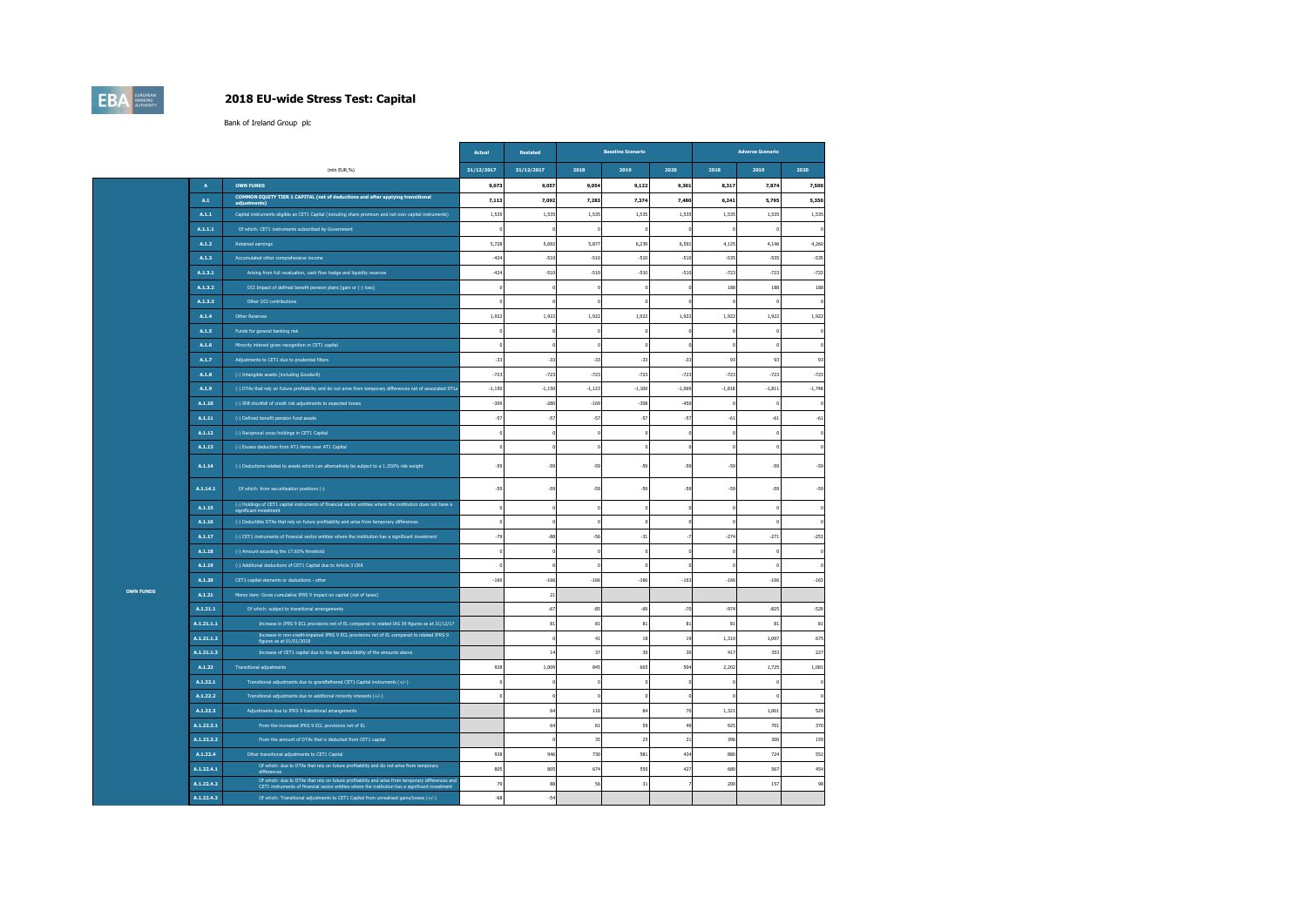### **EBA**

#### **2018 EU-wide Stress Test: Capital**

Bank of Ireland Group plc

|                                                         |                 |                                                                                                                                                                                            | Actual         | Restated   |         | <b>Baseline Scenario</b> |         |         | <b>Adverse Scenario</b> |                |
|---------------------------------------------------------|-----------------|--------------------------------------------------------------------------------------------------------------------------------------------------------------------------------------------|----------------|------------|---------|--------------------------|---------|---------|-------------------------|----------------|
|                                                         |                 | (mln EUR.%)                                                                                                                                                                                | 31/12/2017     | 31/12/2017 | 2018    | 2019                     | 2020    | 2018    | 2019                    | 2020           |
|                                                         | A.2             | ADDITIONAL TIER 1 CAPITAL (net of deductions and after transitional adjustments)                                                                                                           | 503            | 506        | 485     | 496                      | 491     | 660     | 691                     | 676            |
|                                                         | A.2.1           | Additional Tier 1 Capital instruments                                                                                                                                                      | 48             | 480        | 485     | 49                       | 491     | 660     | 691                     | 67             |
|                                                         | A.2.2           | (-) Excess deduction from T2 items over T2 capital                                                                                                                                         |                |            |         |                          |         |         |                         |                |
|                                                         | A.2.3           | Other Additional Tier 1 Capital components and deductions                                                                                                                                  |                |            |         |                          |         |         |                         |                |
|                                                         | A.2.4           | Additional Tier 1 transitional adjustments                                                                                                                                                 | 2 <sup>2</sup> | 26         |         |                          |         |         |                         |                |
|                                                         | A.2.4.1         | Of which: adjustments due to IFRS 9 transitional arrangements                                                                                                                              |                |            |         |                          |         |         |                         |                |
|                                                         | A.3             | TIER 1 CAPITAL (net of deductions and after transitional adjustments)                                                                                                                      | 7,617          | 7,598      | 7.768   | 7,870                    | 7,971   | 6.902   | 6,486                   | 6.026          |
|                                                         | A.4             | TIER 2 CAPITAL (net of deductions and after transitional adjustments)                                                                                                                      | 1,456          | 1,459      | 1,286   | 1,252                    | 1,330   | 1.415   | 1,388                   | 1,474          |
|                                                         | A.4.1           | Tier 2 Capital instruments                                                                                                                                                                 | 1,484          | 1,484      | 1,446   | 1,412                    | 1,490   | 1,575   | 1,548                   | 1,634          |
|                                                         | A.4.2           | Other Tier 2 Capital components and deductions                                                                                                                                             | $-160$         | $-160$     | $-160$  | $-160$                   | $-160$  | 29      | 25                      | $\overline{2}$ |
|                                                         | A.4.3           | Tier 2 transitional adjustments                                                                                                                                                            | 132            | 135        |         |                          |         | $-189$  | $-189$                  | $-189$         |
|                                                         | A.4.3.1         | Of which: adjustments due to IFRS 9 transitional arrangements                                                                                                                              |                |            |         |                          |         | $-189$  | $-189$                  | $-189$         |
|                                                         | A.5             | Grandfathered Additional Tier 1 Capital instruments eligible as Tier 2                                                                                                                     |                |            |         |                          |         |         |                         |                |
|                                                         | $\mathbf{B}$    | TOTAL RISK EXPOSURE AMOUNT                                                                                                                                                                 | 44,961         | 44,912     | 45,141  | 45,269                   | 46,118  | 47,054  | 47,814                  | 48,040         |
| <b>TOTAL RISK EXPOSURE AMOUNT</b>                       | B.1             | Of which: Transitional adjustments included                                                                                                                                                | 19             | 220        | 139     | $\overline{B}$           | 17      | 50      | 392                     | 246            |
|                                                         | B.2             | Adjustments due to IFRS 9 transitional arrangements                                                                                                                                        |                | $-66$      | $-27$   | $-20$                    | $-17$   | $-102$  | $-80$                   | $-46$          |
|                                                         | C.1             | <b>Common Equity Tier 1 Capital ratio</b>                                                                                                                                                  | 15.82%         | 15.81%     | 16.14%  | 16.30%                   | 16.23%  | 13.29%  | 12.14%                  | 11.15%         |
| <b>CAPITAL RATIOS (%)</b><br><b>Transitional period</b> | C.2             | <b>Tier 1 Capital ratio</b>                                                                                                                                                                | 16.94%         | 16.94%     | 17.22%  | 17.39%                   | 17.29%  | 14.70%  | 13.59%                  | 12.56%         |
|                                                         | C <sub>13</sub> | <b>Total Capital ratio</b>                                                                                                                                                                 | 20.18%         | 20.20%     | 20.07%  | 20.16%                   | 20.18%  | 17.71%  | 16.50%                  | 15.63%         |
|                                                         | D.1             | COMMON EQUITY TIER 1 CAPITAL (fully loaded)                                                                                                                                                | 6,185          | 6,083      | 6,438   | 6,709                    | 6,977   | 4,040   | 4,070                   | 4,269          |
| <b>Fully loaded</b><br><b>CAPITAL</b>                   | D.2             | <b>TIER 1 CAPITAL (fully loaded)</b>                                                                                                                                                       | 6,666          | 6,563      | 6,923   | 7,205                    | 7,468   | 4,700   | 4,761                   | 4,945          |
|                                                         | D <sub>3</sub>  | <b>TOTAL CAPITAL (fully loaded)</b>                                                                                                                                                        | 7,99           | 7,887      | 8,208   | 8.457                    | 8.797   | 6.304   | 6,338                   | 6.609          |
|                                                         | $\mathsf{E.1}$  | <b>Common Equity Tier 1 Capital ratio</b>                                                                                                                                                  | 13.82%         | 13.61%     | 14.31%  | 14.85%                   | 15.13%  | 8.68%   | 8.58%                   | 8.93%          |
| <b>CAPITAL RATIOS (%)</b><br><b>Fully loaded</b>        | E.2             | <b>Tier 1 Capital ratio</b>                                                                                                                                                                | 14,89%         | 14.68%     | 15,38%  | 15.94%                   | 16.20%  | 10.10%  | 10.04%                  | 10.35%         |
|                                                         | E.3             | <b>Total Capital ratio</b>                                                                                                                                                                 | 17.85%         | 17.65%     | 18.24%  | 18.71%                   | 19.08%  | 13.54%  | 13.37%                  | 13.83%         |
|                                                         | $\mathbf{F}$    | Total amount of instruments with mandatory conversion into ordinary shares upon a fixed date in the 2018<br>2020 period (cumulative conversions) (1)                                       |                |            |         |                          |         |         |                         |                |
|                                                         | $\mathsf{G}$    | Total Additional Tier 1 and Tier 2 instruments eligible as regulatory capital under the CRR provisions that convert into Common Equity Tier 1 or are written down upon a trigger event (2) |                |            | 750     | 750                      | 750     | 750     | 750                     | 750            |
|                                                         | G.1             | Of which: eligible instruments whose trigger is above CET1 capital ratio in the adverse scenario (2)                                                                                       |                |            |         |                          |         |         | $\Omega$                |                |
| <b>Memorandum items</b>                                 | H.1             | Total leverage ratio exposures (transitional)                                                                                                                                              | 108,330        | 108,214    | 108,214 | 108,214                  | 108,214 | 108,214 | 108,214                 | 108,214        |
|                                                         | H.2             | Total leverage ratio exposures (fully loaded)                                                                                                                                              | 107,404        | 107,284    | 107,284 | 107,284                  | 107,284 | 107,284 | 107,284                 | 107,284        |
|                                                         | <b>H.3</b>      | Leverage ratio (transitional)                                                                                                                                                              | 7.03%          | 7.02%      | 7.18%   | 7.27%                    | 7.37%   | 6.38%   | 5.99%                   | 5.57%          |
|                                                         | H.A             | Leverage ratio (fully loaded)                                                                                                                                                              | 6.219          | 6.12%      | 6.45%   | 6.72%                    | 6.96%   | 4.38%   | 4.44%                   | 4.61%          |
|                                                         | $\mathbf{P.1}$  | <b>Capital conservation buffer</b>                                                                                                                                                         | 1.25%          | 1.25%      | 1.88%   | 2.50%                    | 2.50%   | 1.88%   | 2.50%                   | 2.50%          |
|                                                         | P.2             | <b>Countercyclical capital buffer</b>                                                                                                                                                      | 0.00%          | 0.00%      | 0.00%   | 0.00%                    | 0.00%   | 0.00%   | 0.00%                   | 0.00%          |
|                                                         | P.3             | <b>O-SII buffer</b>                                                                                                                                                                        | 0.009          | 0.00%      | 0.00%   | 0.50%                    | 1.00%   | 0.00%   | 0.50%                   | 1.00%          |
| <b>Transitional combined buffer</b><br>requirements (%) | $\mathbf{P.4}$  | <b>G-SII buffer</b>                                                                                                                                                                        | 0.009          | 0.00%      | 0.00%   | 0.00%                    | 0.00%   | 0.00%   | 0.00%                   | 0.00%          |
|                                                         | P.5             | Systemic risk buffer applied to all exposures according to article 133 (4) of CRD IV                                                                                                       | 0.00%          | 0.00%      | 0.00%   | 0.00%                    | 0.00%   | 0.00%   | 0.00%                   | 0.00%          |
|                                                         | P.5.1           | Systemic risk buffer applied to domestic exposures only according to article 133 (5) of CRD IV                                                                                             | 0.00%          | 0.00%      | 0.00%   | 0.00%                    | 0.00%   | 0.00%   | 0.00%                   | 0.00%          |
|                                                         |                 |                                                                                                                                                                                            |                |            |         |                          |         |         |                         |                |

(1) Conversions not considered for CET1 computation (2) Excluding instruments included in row F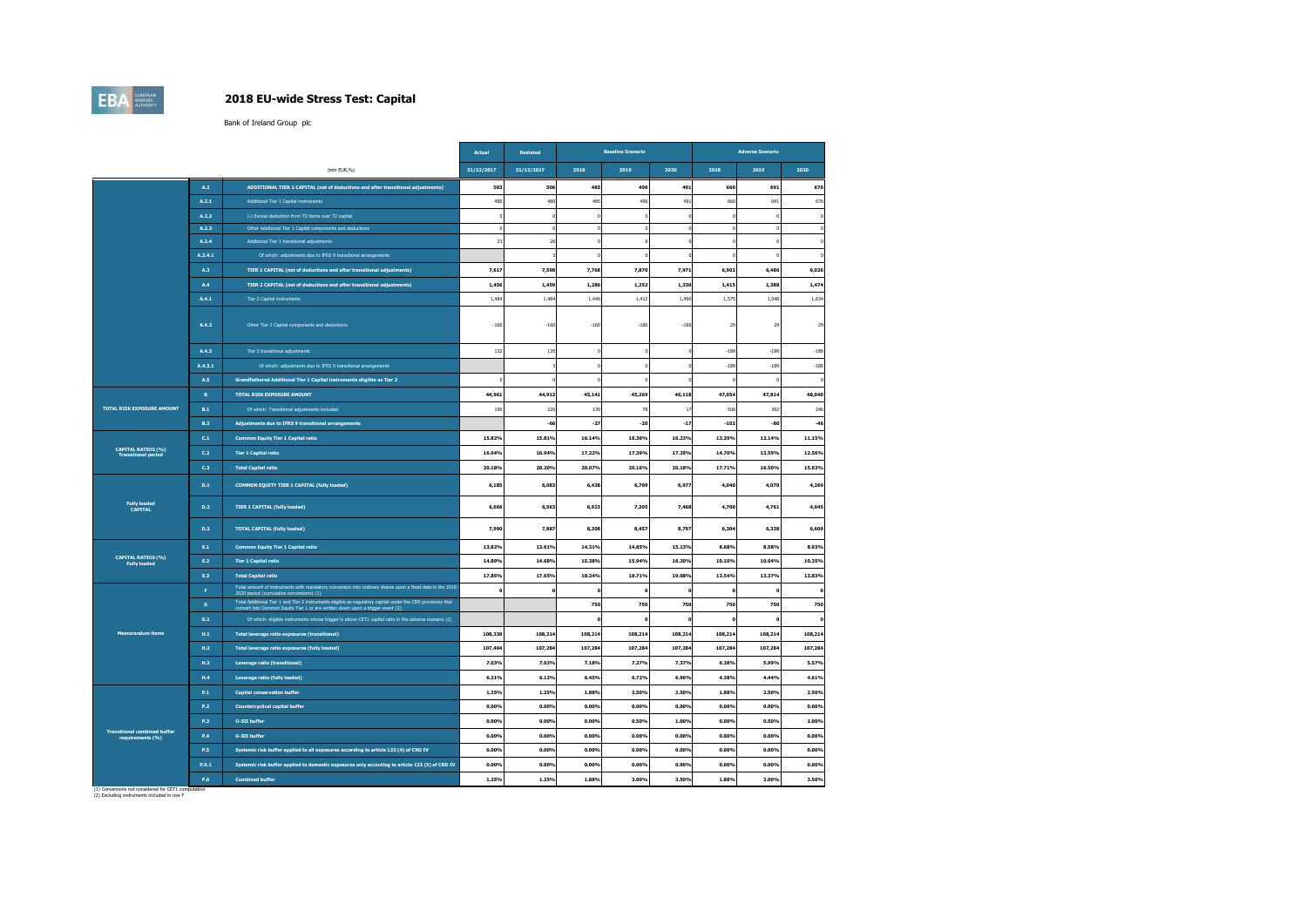

## **2018 EU-wide Stress Test: P&L**

|                                                                                                                                                                                                                              | <b>Actual</b> |                | <b>Baseline scenario</b> |                |                | <b>Adverse scenario</b> |                |
|------------------------------------------------------------------------------------------------------------------------------------------------------------------------------------------------------------------------------|---------------|----------------|--------------------------|----------------|----------------|-------------------------|----------------|
| (mln EUR)                                                                                                                                                                                                                    | 31/12/2017    | 31/12/2018     | 31/12/2019               | 31/12/2020     | 31/12/2018     | 31/12/2019              | 31/12/2020     |
| <b>Net interest income</b>                                                                                                                                                                                                   | 2,198         | 2,134          | 2,205                    | 2,173          | 1,925          | 1,981                   | 1,939          |
| Interest income                                                                                                                                                                                                              | 2,818         | 3,324          | 3,581                    | 3,857          | 3,935          | 4,364                   | 4,594          |
| Interest expense                                                                                                                                                                                                             | $-620$        | $-1,191$       | $-1,376$                 | $-1,684$       | $-2,010$       | $-2,384$                | $-2,655$       |
| <b>Dividend income</b>                                                                                                                                                                                                       | 20            | $\overline{7}$ | 5                        | $\overline{4}$ | $\overline{7}$ | 5                       | $\overline{4}$ |
| Net fee and commission income                                                                                                                                                                                                | 398           | 303            | 306                      | 307            | 310            | 322                     | 345            |
| Gains or losses on financial assets and liabilities held for trading and trading financial assets and trading<br>financial liabilities                                                                                       | 221           | 122            | 122                      | 122            | $-264$         | 92                      | 92             |
| Gains or losses on non-trading financial assets mandatorily at fair value through profit or loss by<br>instrument and Gains or losses on financial assets and liabilities designated at fair value through profit or<br>loss |               |                |                          |                | 157            |                         |                |
| Other operating income not listed above, net                                                                                                                                                                                 | 46            | 49             | 53                       | 49             | 49             | 53                      | 49             |
| <b>Total operating income, net</b>                                                                                                                                                                                           | 2,883         | 2,615          | 2,691                    | 2,656          | 2,185          | 2,452                   | 2,430          |
| Impairment or (-) reversal of impairment on financial assets not measured at fair value through profit or<br>loss                                                                                                            | $-14$         | $-391$         | $-109$                   | $-122$         | $-2,415$       | $-421$                  | $-246$         |
| Other income and expenses not listed above, net                                                                                                                                                                              | $-2,040$      | $-1,859$       | $-1,852$                 | $-1,843$       | $-1,970$       | $-1,950$                | $-1,913$       |
| Profit or (-) loss before tax from continuing operations                                                                                                                                                                     | 829           | 365            | 730                      | 691            | $-2,200$       | 82                      | 271            |
| Tax expenses or (-) income related to profit or loss from continuing operations                                                                                                                                              | $-137$        | $-45$          | $-159$                   | $-133$         | 688            | 3                       | $-53$          |
| Profit or (-) loss after tax from discontinued operations                                                                                                                                                                    | $\mathbf{0}$  |                |                          |                |                |                         |                |
| Profit or (-) loss for the year                                                                                                                                                                                              | 692           | 320            | 572                      | 558            | $-1,512$       | 85                      | 218            |
| Amount of dividends paid and minority interests after MDA-related adjustments                                                                                                                                                | 183           | 135            | 210                      | 206            | 55             | 64                      | 104            |
| Attributable to owners of the parent net of estimated dividends                                                                                                                                                              | 509           | 186            | 362                      | 352            | $-1,567$       | 21                      | 114            |
| Memo row: Impact of one-off adjustments                                                                                                                                                                                      |               | 49             | 49                       | 49             | 49             | 49                      | 49             |
| The results include distribution restrictions for MDA adjustments                                                                                                                                                            |               | No             | No                       | No             | No             | No                      | No             |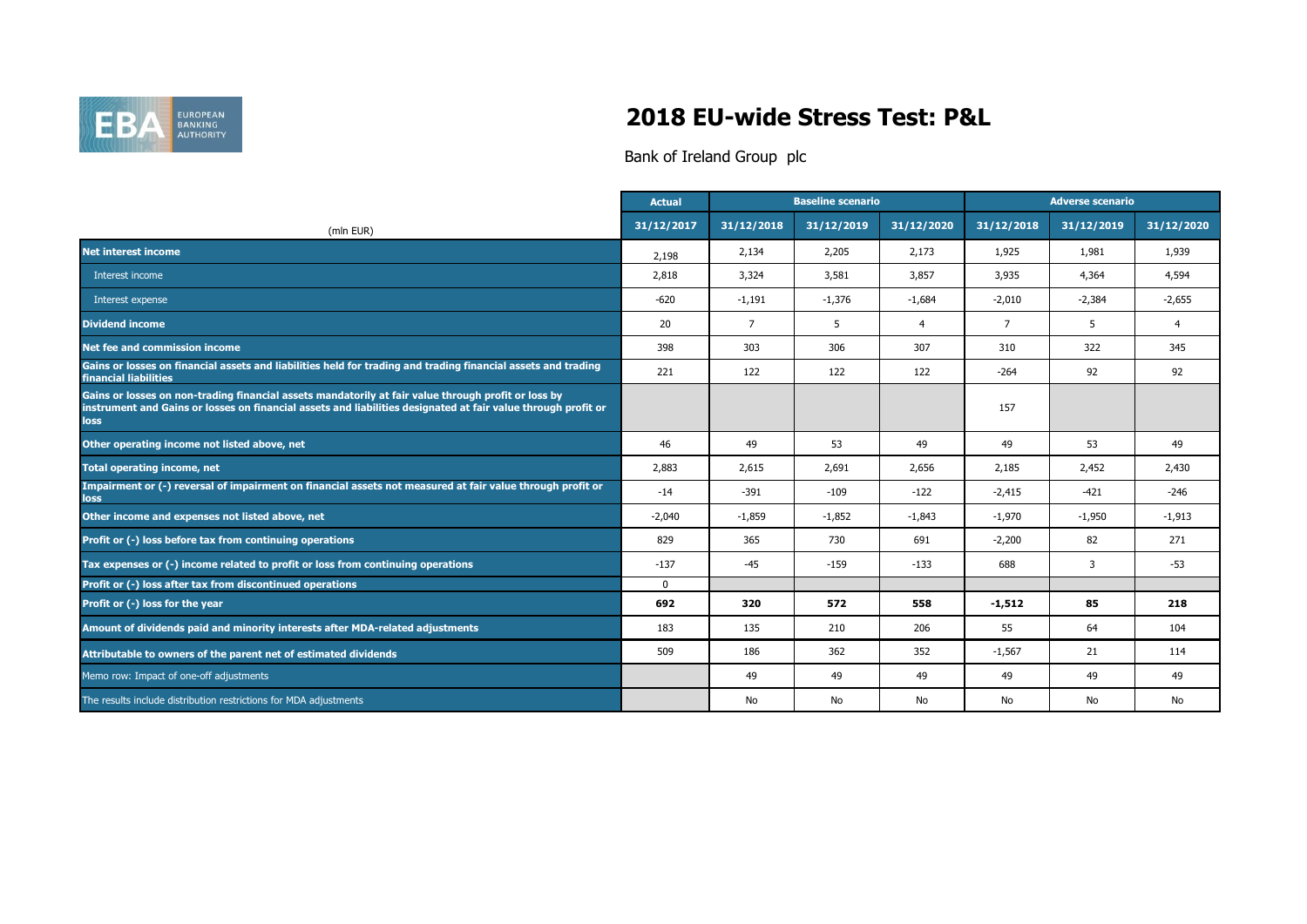

## **2018 EU-wide Stress Test: Major capital measures and realised losses**

| <b>Issuance of CET 1 Instruments 01 January to 30 June 2018</b> | <b>Impact on Common Equity</b><br><b>Tier 1</b><br>min EUR |
|-----------------------------------------------------------------|------------------------------------------------------------|
| Raising of capital instruments eligible as CET1 capital $(+)$   | ΩI                                                         |
| Repayment of CET1 capital, buybacks (-)                         | $\Omega$                                                   |
| Conversion to CET1 of hybrid instruments $(+)$                  | $\Omega$                                                   |

| Net issuance of Additional Tier 1 and Tier 2 Instruments 01 January to 30 June 2018                                                                                                  | <b>Impact on Additional Tier</b><br>1 and Tier 2<br>min EUR |
|--------------------------------------------------------------------------------------------------------------------------------------------------------------------------------------|-------------------------------------------------------------|
| Net issuance of Additional Tier 1 and T2 Instruments with a trigger at or above bank's post stress test CET1<br>ratio in the adverse scenario during the stress test horizon $(+/-)$ | $\Omega$                                                    |
| Net issuance of Additional Tier 1 and T2 Instrument with a trigger below bank's post stress test CET1 ratio in<br>the adverse scenario during the stress test horizon $(+/-)$        | $\Omega$                                                    |

| <b>Realised losses 01 January to 30 June 2018</b>       | min EUR |
|---------------------------------------------------------|---------|
| Realised fines/litigation costs (net of provisions) (-) |         |
| Other material losses and provisions (-)                |         |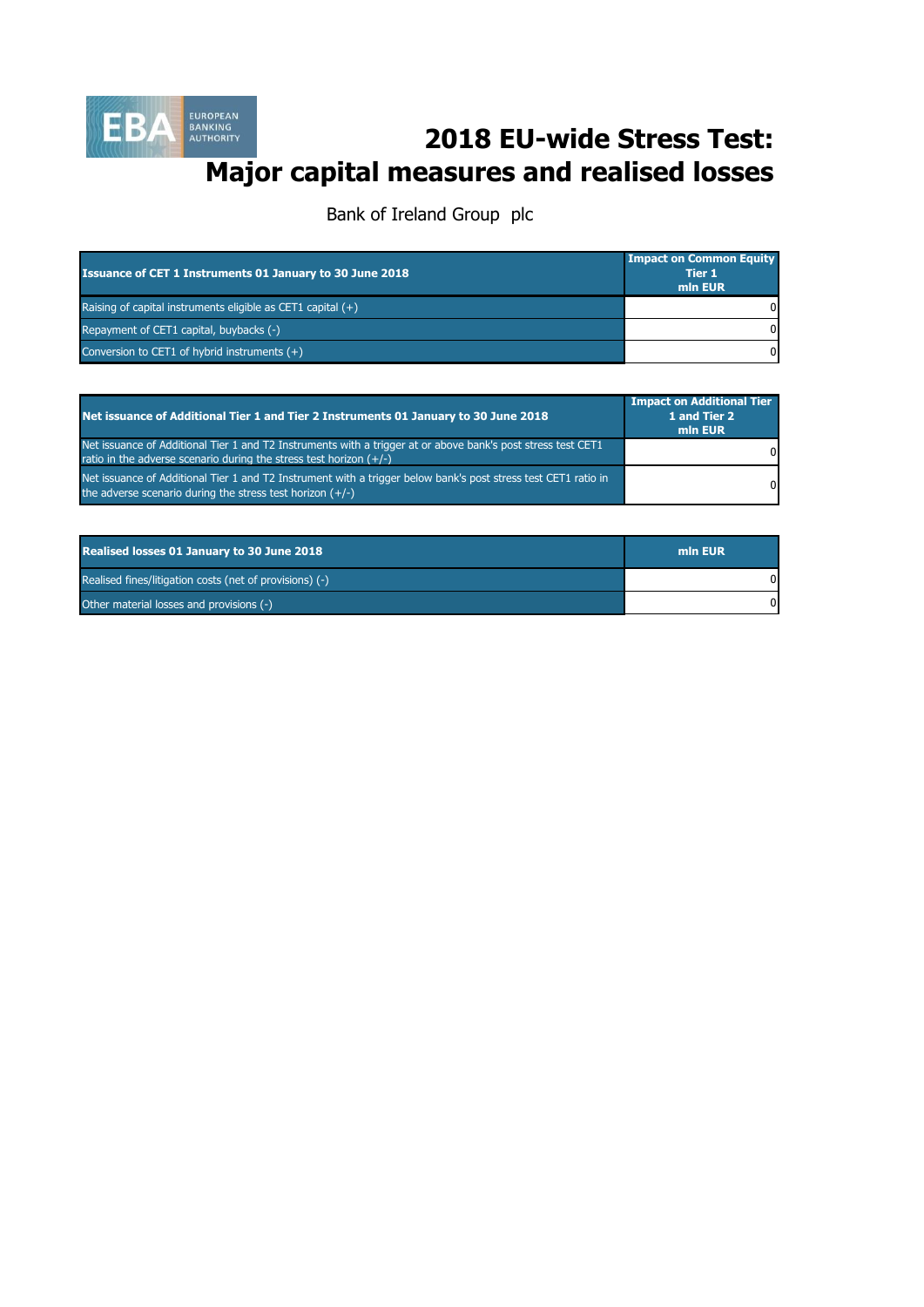

# **2018 EU-wide Stress Test**

### **Information on performing and non-performing exposures<sup>1</sup>**

Bank of Ireland Group plc

|                                                                           | <b>Actual</b> |                                               |                         |                        |                                                                                                          |                                     |                                              |  |
|---------------------------------------------------------------------------|---------------|-----------------------------------------------|-------------------------|------------------------|----------------------------------------------------------------------------------------------------------|-------------------------------------|----------------------------------------------|--|
|                                                                           | 31/12/2017    |                                               |                         |                        |                                                                                                          |                                     |                                              |  |
|                                                                           |               | <b>Gross carrying amount</b>                  |                         |                        | <b>Accumulated impairment,</b><br>accumulated changes in fair value due<br>to credit risk and provisions | <b>Collaterals and</b><br>financial |                                              |  |
|                                                                           |               | Of which performing                           | Of which non-performing |                        | On performing                                                                                            | On non-performing                   | quarantees<br>received on non-<br>performing |  |
|                                                                           |               | but past due > 30 days<br>and $\leq$ =90 days |                         | Of which:<br>defaulted | exposures <sup>2</sup>                                                                                   | exposures <sup>3</sup>              | exposures                                    |  |
| (mln EUR)<br>Debt securities (including at amortised cost and fair value) | 13,388        | $\mathbf 0$                                   | 0                       | 0                      | $\mathbf 0$                                                                                              | $\mathbf 0$                         | 0                                            |  |
| Central banks                                                             | $\Omega$      | $\mathbf{0}$                                  | $\mathbf 0$             | $\mathbf{0}$           | $\Omega$                                                                                                 | 0                                   | $\mathbf 0$                                  |  |
| General governments                                                       | 8,669         | $\mathbf{0}$                                  | $\mathbf 0$             | $\mathbf 0$            | $\Omega$                                                                                                 | $\mathbf 0$                         | $\mathbf{0}$                                 |  |
| Credit institutions                                                       | 3,985         | $\mathbf{0}$                                  | $\mathbf 0$             | 0                      | $\mathbf 0$                                                                                              | 0                                   | 0                                            |  |
| Other financial corporations                                              | 413           | $\mathbf{0}$                                  | 0                       | $\mathbf 0$            | $\mathbf{0}$                                                                                             | $\mathbf 0$                         | $\mathbf 0$                                  |  |
| Non-financial corporations                                                | 321           | $\mathbf{0}$                                  | $\mathbf{0}$            | $\mathbf{0}$           | $\Omega$                                                                                                 | 0                                   | $\Omega$                                     |  |
| Loans and advances(including at amortised cost and fair value)            | 88,718        | 536                                           | 6,533                   | 5,941                  | 366                                                                                                      | 1,993                               | 3,349                                        |  |
| Central banks                                                             | 8,374         | $\mathbf 0$                                   | 0                       | 0                      | $\Omega$                                                                                                 | 0                                   | $\mathbf{0}$                                 |  |
| General governments                                                       | 146           | $\mathbf{0}$                                  | $\mathbf{0}$            | $\mathbf 0$            | $\Omega$                                                                                                 | $\mathbf 0$                         | $\mathbf{0}$                                 |  |
| Credit institutions                                                       | 1,480         | $\mathbf 0$                                   | $\mathbf 0$             | $\mathbf 0$            | $\mathbf{0}$                                                                                             | $\mathbf 0$                         | $\mathbf 0$                                  |  |
| Other financial corporations                                              | 1,099         |                                               | 25                      | 24                     |                                                                                                          | 12                                  | 3                                            |  |
| Non-financial corporations                                                | 25,985        | 100                                           | 3,062                   | 2,774                  | 114                                                                                                      | 1,320                               | 838                                          |  |
| Households                                                                |               | 436                                           |                         |                        | 250                                                                                                      | 661                                 |                                              |  |
| <b>DEBT INSTRUMENTS other than HFT</b>                                    | 51,635        |                                               | 3,447                   | 3,143                  |                                                                                                          |                                     | 2,508                                        |  |
|                                                                           | 102,106       | 536                                           | 6,533                   | 5,941                  | 366                                                                                                      | 1,993                               | 3,349                                        |  |
| <b>OFF-BALANCE SHEET EXPOSURES</b>                                        | 16,502        |                                               | 102                     | 75                     | 0                                                                                                        | $\mathbf 0$                         | $\mathbf 0$                                  |  |

<sup>1</sup> For the definition of non-performing exposures please refer to COMMISSION IMPLEMENTING REGULATION (EU) 2015/227 of 9 January 2015, ANNEX V, Part 2-Template related instructions, subtitle 29

<sup>2</sup> Institutions report here collective allowances for incurred but not reported losses (instruments at amortised cost) and changes in fair value of performing exposures due to credit risk and provisions (instruments at fa

<sup>3</sup> Institutions report here specific allowances for financial assets, individually and collectively estimated (instruments at amortised cost) and changes in fair value of NPE due to credit risk and provisions (instruments